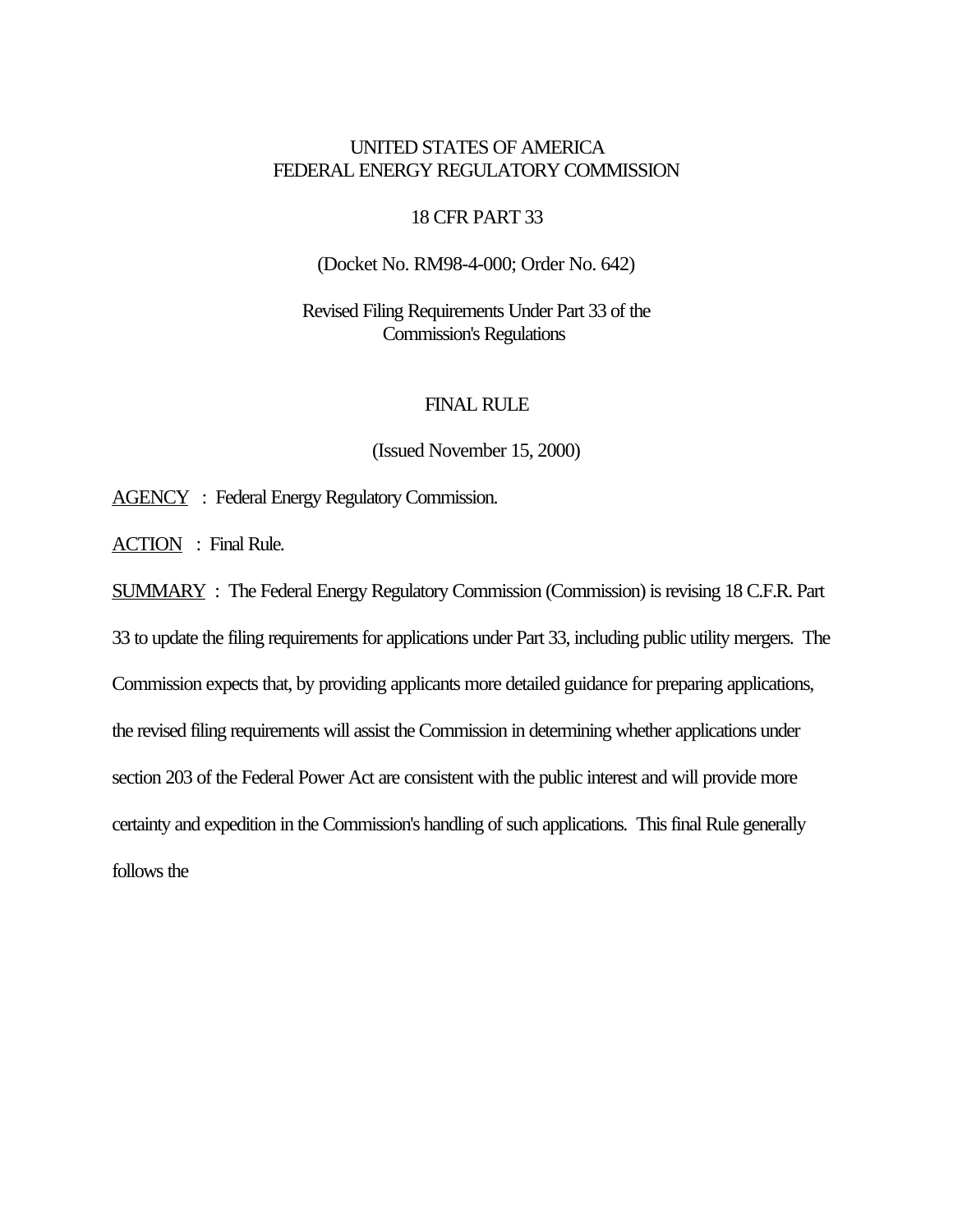approach of the NOPR. This Rule affirms the Commission's screening approach to mergers that may raise horizontal competitive concerns and sets forth specific filing requirements consistent with the Appendix A analysis set forth in the Merger Policy Statement. This Rule also establishes guidelines for vertical competitive analysis and accompanying filing requirements for mergers that may raise vertical market power concerns. The Rule streamlines filing requirements and reduces the information burden for mergers and other dispositions of jurisdictional facilities that raise no competitive concerns and eliminates certain filing requirements in Part 33 that are outdated or no longer useful to the Commission in analyzing mergers and other dispositions of jurisdictional facilities.

EFFECTIVE DATE : This Final Rule will become effective [on the 60th day after publication in the

Federal Register.]

## FOR FURTHER INFORMATION CONTACT:

Kimberly D. Bose (Legal Matters) Office of the General Counsel - Markets, Tariffs and Rates Federal Energy Regulatory Commission 888 First Street, N.E. Washington, D. C. 20426 Telephone: (202) 208-2284

Diana Moss (Technical Matters) Office of Markets, Tariffs and Rates Federal Energy Regulatory Commission 888 First Street, N.E. Washington, D. C. 20426 Telephone: (202) 208-0019

James Turnure (Technical Matters) Office of Strategic Direction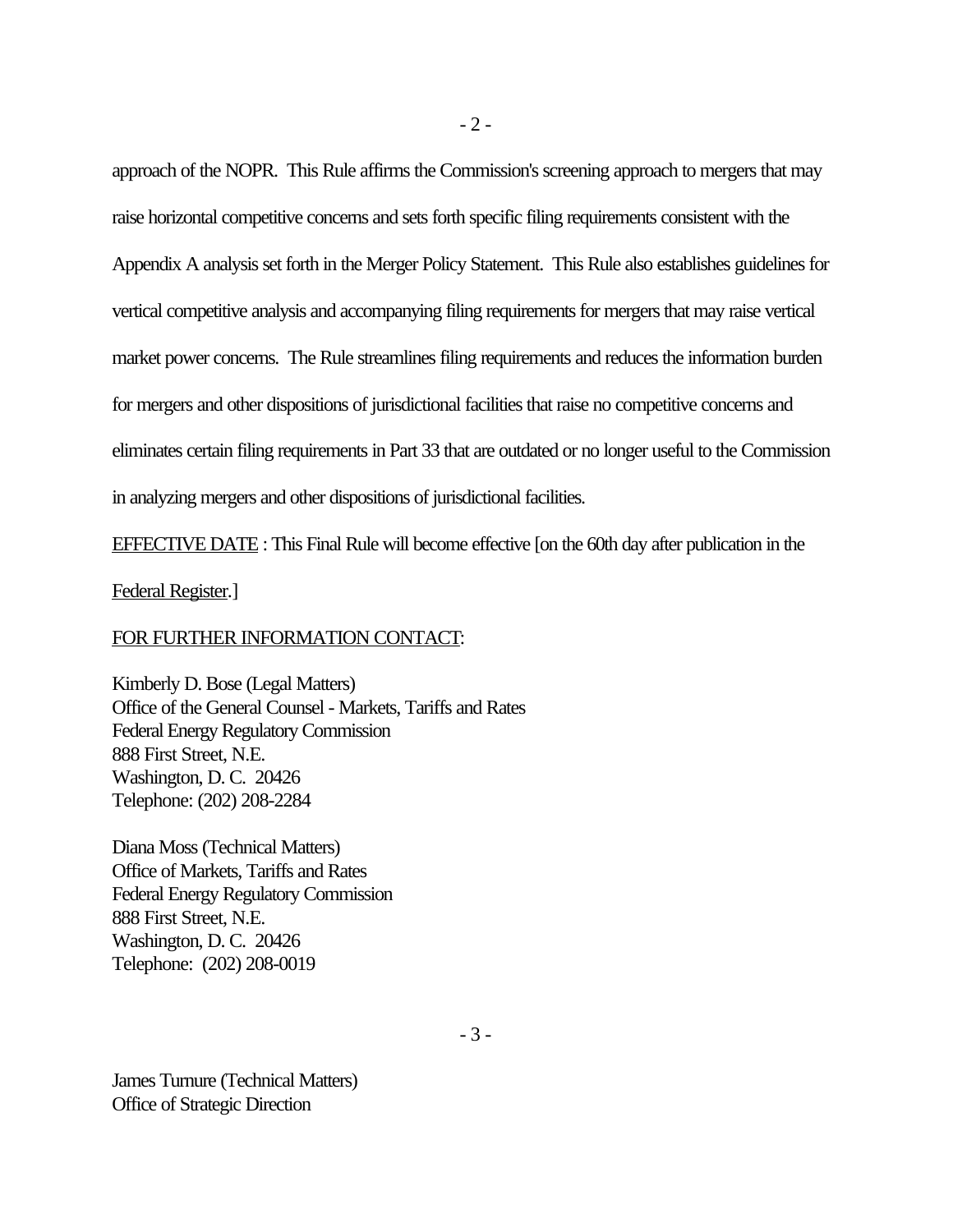Federal Energy Regulatory Commission 888 First Street, N.E. Washington, D. C. 20426 Telephone: (202) 208-5364

Daniel Hedberg (Technical Matters) Office of Markets, Tariffs and Rates Federal Energy Regulatory Commission 888 First Street, N.E. Washington, D. C. 20426 Telephone: (202) 208-0243

Steve Rodgers (Technical Matters) Office of Markets, Tariffs and Rates Federal Energy Regulatory Commission 888 First Street, N.E. Washington, D. C. 20426 Telephone: (202) 208-1247

## SUPPLEMENTARY INFORMATION:

Table of Contents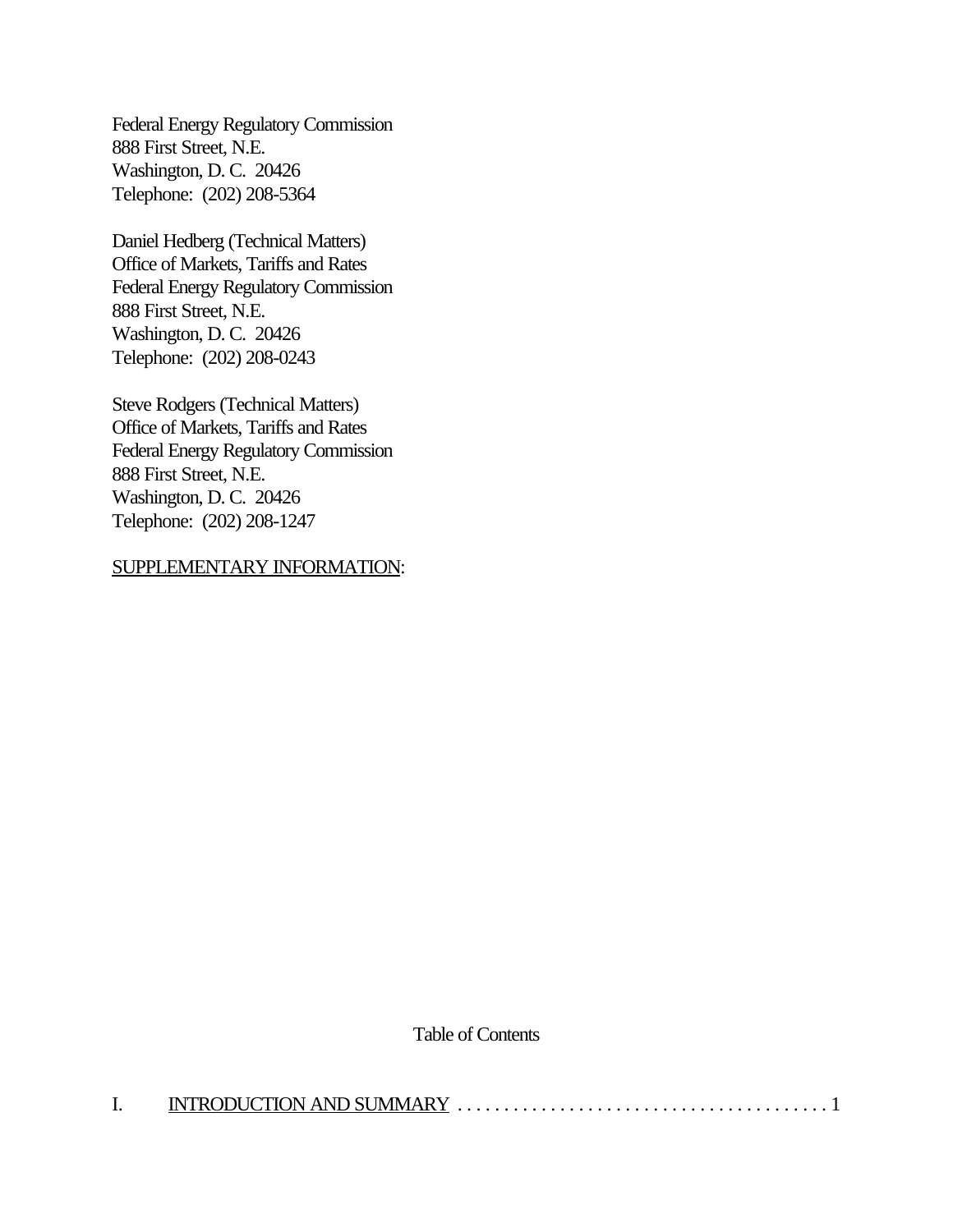| Π. |                                                                                                                                                               |
|----|---------------------------------------------------------------------------------------------------------------------------------------------------------------|
| Ш. |                                                                                                                                                               |
|    |                                                                                                                                                               |
|    | H. Merger applications that are exempt from filing a competitive screen 80                                                                                    |
|    | C. Merger Applications That are Exempt From Filing a Full Vertical Analysis<br>E. Mitigation Measures and Analysis of Other Factors as Proposed in the NOPR - |
|    | VII. EFFECT ON RATES - Revised Requirements for Ratepayer Protections  115                                                                                    |
|    | VIII. EFFECT ON REGULATION - Revised Requirements Concerning the Impact on State and                                                                          |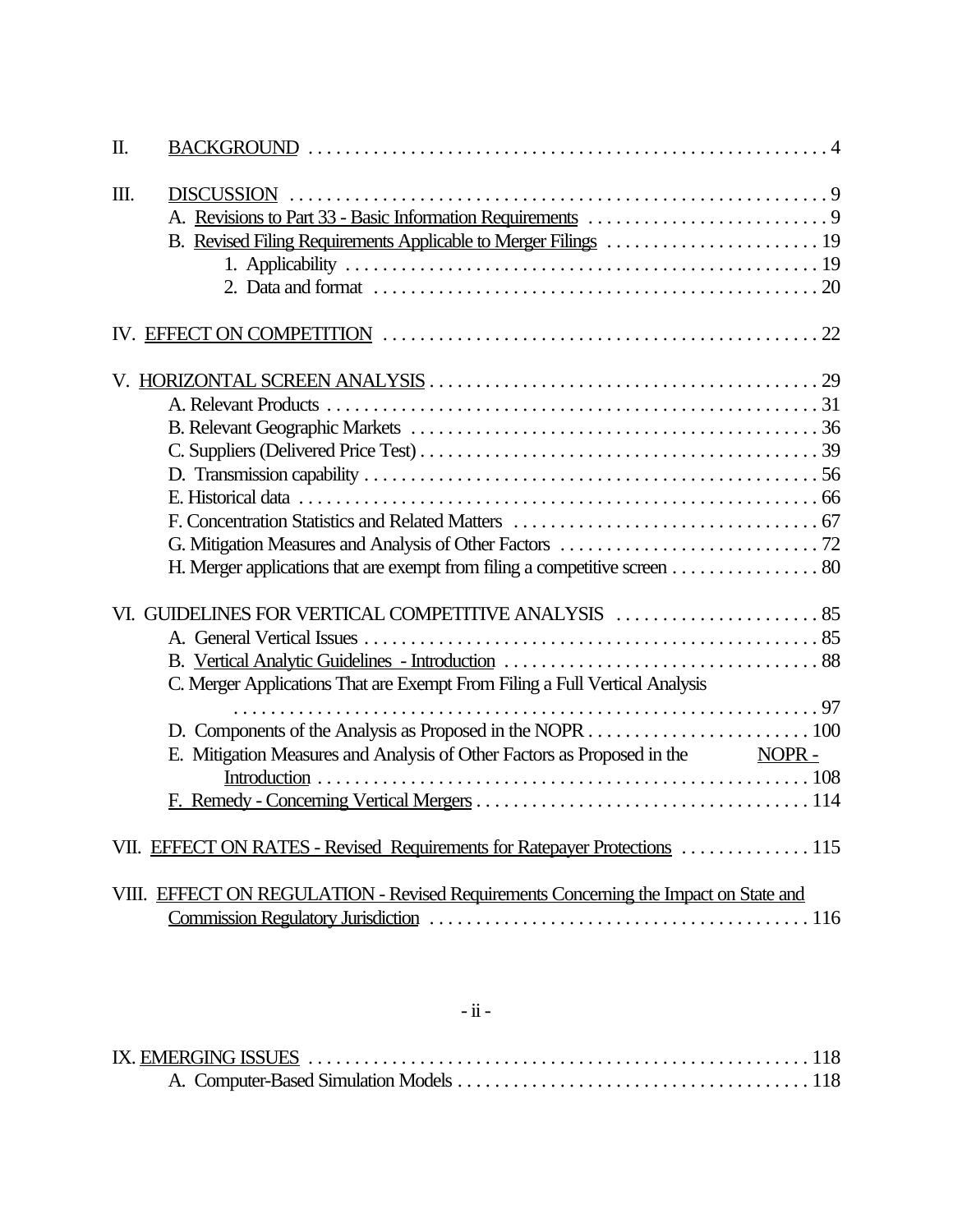| B. Retail Competition, Restructuring, and Other Newly Emerging Competitive Issues Raised                                                                                                   |  |
|--------------------------------------------------------------------------------------------------------------------------------------------------------------------------------------------|--|
|                                                                                                                                                                                            |  |
| X.                                                                                                                                                                                         |  |
| XI.                                                                                                                                                                                        |  |
|                                                                                                                                                                                            |  |
|                                                                                                                                                                                            |  |
| XIV. EFFECTIVE DATE AND CONGRESSIONAL NOTIFICATION  137                                                                                                                                    |  |
| XV.                                                                                                                                                                                        |  |
| <b>PART 33 --</b><br>APPLICATION FOR ACQUISITION, SALE, LEASE, OR OTHER<br>DISPOSITION, MERGER OR CONSOLIDATION OF FACILITIES, OR<br>FOR PURCHASE OR ACQUISITION OF SECURITIES OF A PUBLIC |  |
| §33.1                                                                                                                                                                                      |  |
| §33.2                                                                                                                                                                                      |  |
| Additional information requirements for applications involving horizontal competitive<br>§33.3                                                                                             |  |
|                                                                                                                                                                                            |  |
| §33.4 Additional information requirements for applications involving vertical competitive                                                                                                  |  |
|                                                                                                                                                                                            |  |
| §33.5                                                                                                                                                                                      |  |
| §33.6                                                                                                                                                                                      |  |
| §33.7                                                                                                                                                                                      |  |
| §33.8                                                                                                                                                                                      |  |
| §33.9                                                                                                                                                                                      |  |
|                                                                                                                                                                                            |  |
|                                                                                                                                                                                            |  |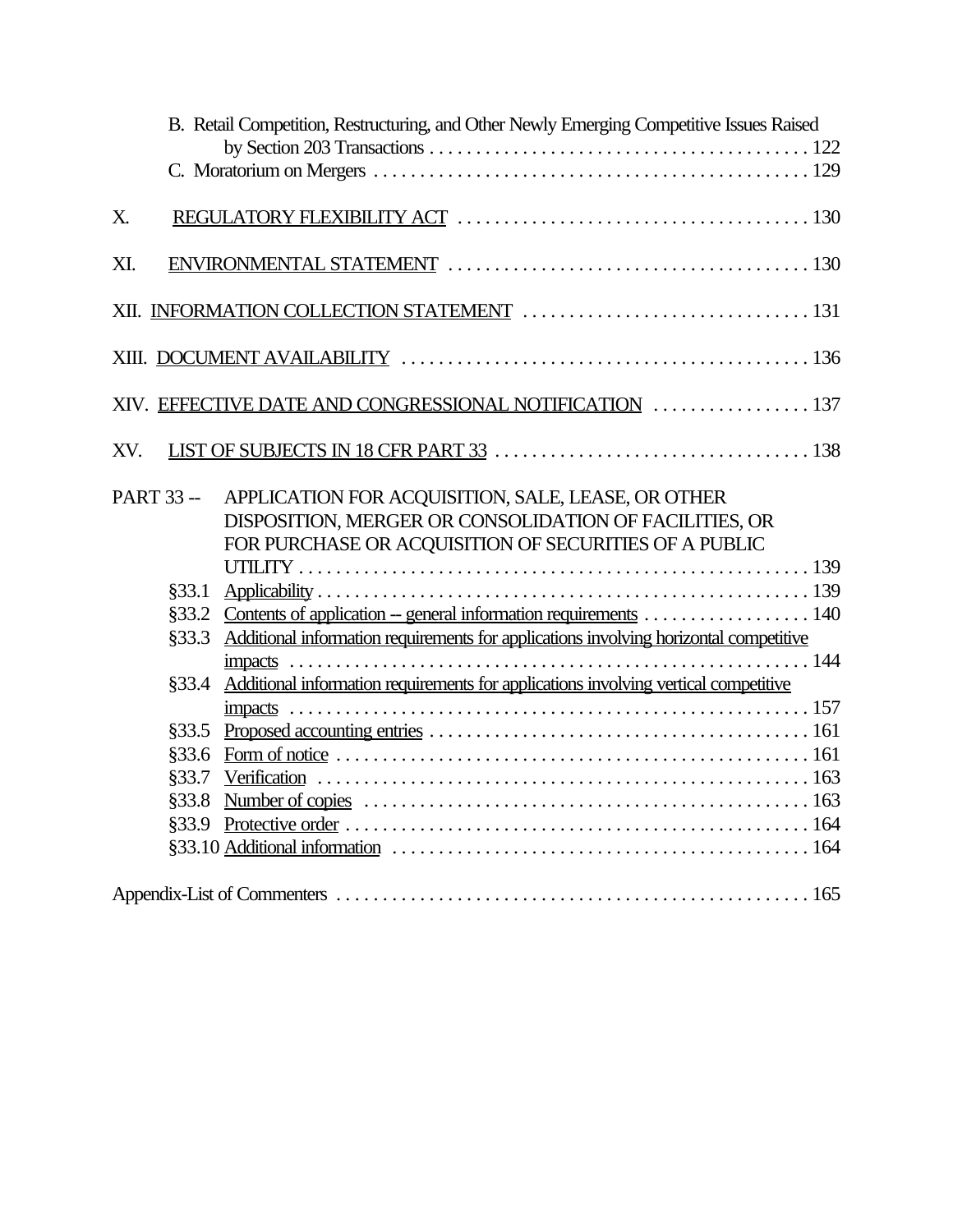## UNITED STATES OF AMERICA FEDERAL ENERGY REGULATORY COMMISSION

Before Commissioners: James J. Hoecker, Chairman; William L. Massey, Linda Breathitt, and Curt Hébert, Jr.

Revised Filing Requirements Under Docket No. RM98-4-000 Part 33 of the Commission's Regulations

# ORDER NO. 642

## FINAL RULE

## **I. INTRODUCTION AND SUMMARY**

In 1996, the Commission issued the Merger Policy Statement (Policy Statement) updating and clarifying the Commission's procedures, criteria and policies concerning public utility mergers in light of dramatic and continuing changes in the electric power industry and the regulation of that industry. **<sup>1</sup>** The purpose of the Policy Statement was to ensure that mergers are consistent with the public interest and to provide greater certainty and expedition in the Commission's analysis of merger applications. Therefore, we stated in the Policy Statement that we would issue a notice of proposed rulemaking to set forth more specific filing requirements consistent with the Policy Statement and additional procedures for improving the merger hearing process. **<sup>2</sup>**

<sup>&</sup>lt;sup>1</sup>Inquiry Concerning the Commission's Merger Policy Under the Federal Power Act: Policy Statement, Order No. 592, 61 Fed. Reg. 68,595 (1996), FERC Statutes and Regulations ¶ 31,044 (1996), reconsideration denied, Order No. 592-A, 62 Fed. Reg. 33,34 (1997), 79 FERC ¶ 61,321 (1997) (Policy Statement).

**<sup>2</sup>**Policy Statement at p. 30,111 n.3.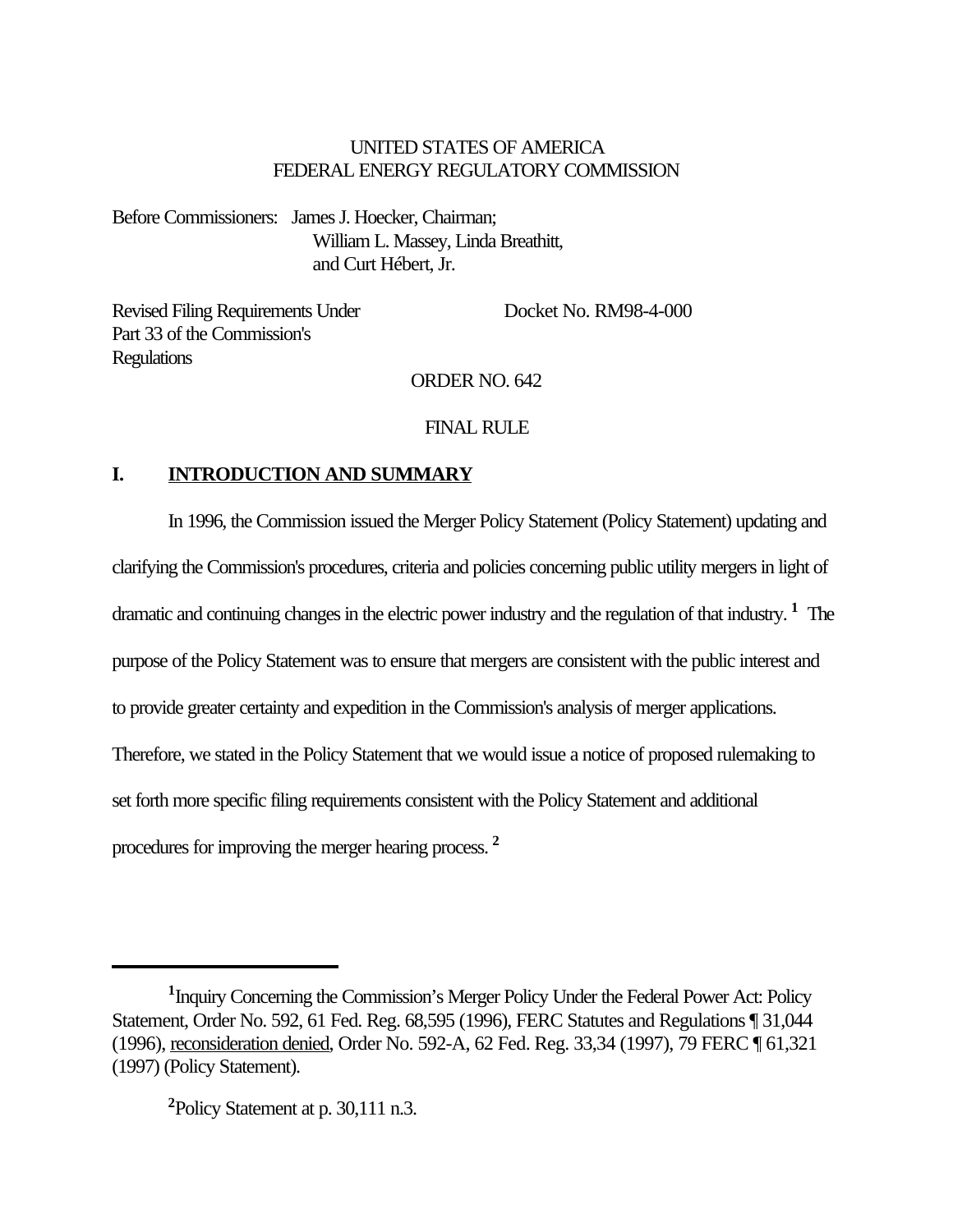Following the issuance of the Policy Statement, applications filed pursuant to section 203 of the Federal Power Act (FPA)<sup>3</sup> have varied widely in the quantity and quality of information they have included, particularly with respect to market analyses and the supporting data. Thus, on April 16, 1998, the Commission issued a notice of proposed rulemaking in this docket **<sup>4</sup>** to revise 18 CFR Part 33 by specifying clear and succinct filing requirements for all applications submitted pursuant to section 203 of the FPA (including non-merger transactions). In this NOPR, the Commission analyzed information that is needed to evaluate section 203 applications to determine how the filing requirements under Part 33 could be made more helpful to the electric industry, intervenors and businesses operating in the emerging competitive landscape. The proposed revised filing requirements were intended to provide greater certainty about what needed to be filed in section 203 applications. This would allow applicants to prepare their proposals more quickly and efficiently and to better predict the outcome of the Commission's evaluation. The proposed requirements would also facilitate intervenors' evaluations of section 203 applications and provide for a more timely and accurate section 203 decision-making process by the Commission. An additional goal of the NOPR was to lessen regulatory burdens on the industry by eliminating outdated and unnecessary filing requirements and streamlining the filing requirements for mergers that clearly do not raise competitive concerns.

**<sup>3</sup>** 16 U.S.C. 824b.

**<sup>4</sup>**Revised Filing Requirements Under Part 33 of the Commission's Regulations, Notice of Proposed Rulemaking, 63 Fed. Reg. 20340 (1998), FERC Statutes and Regulations ¶ 32,528 (1998) (NOPR).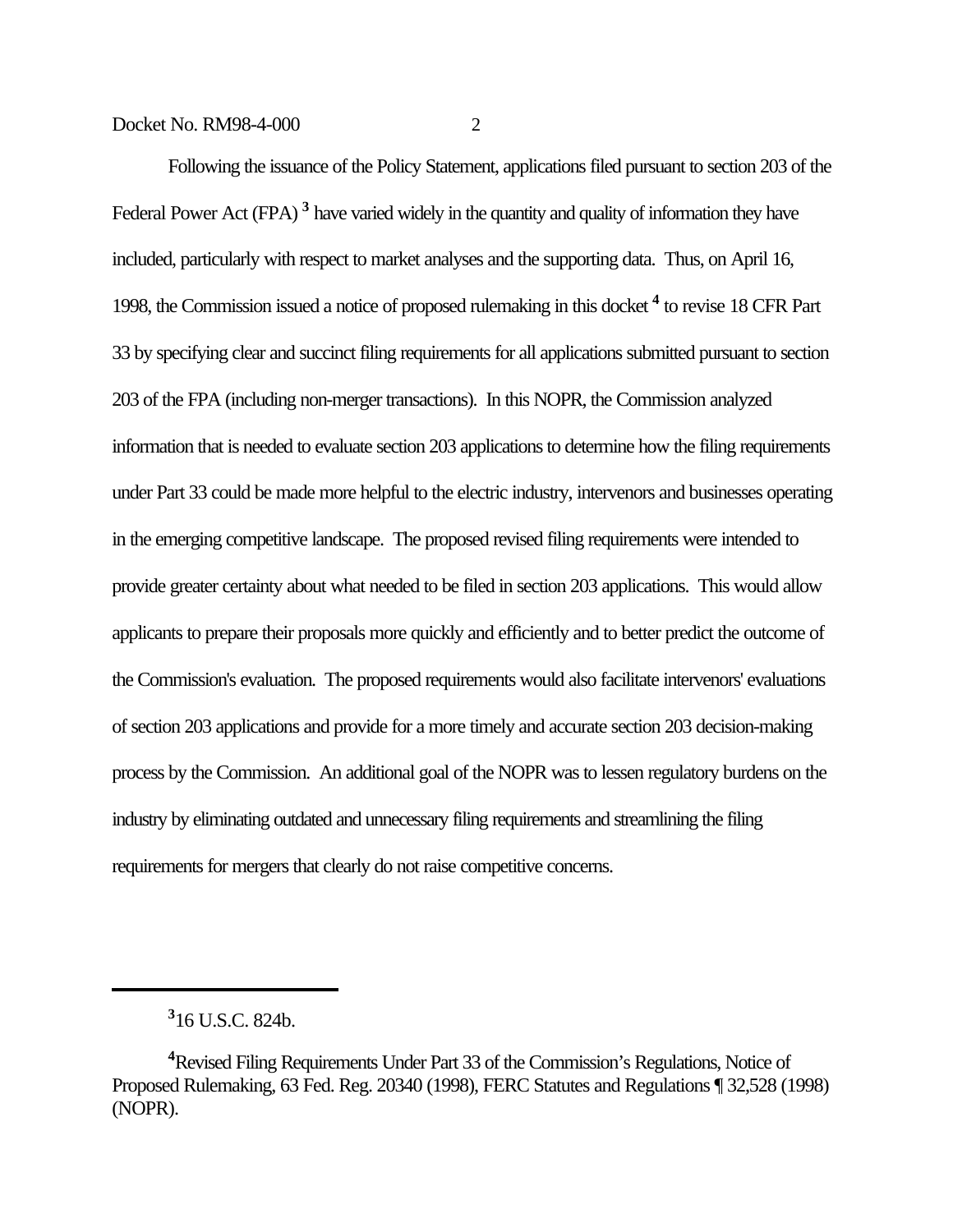Based on careful consideration of the comments submitted in response to the NOPR, <sup>5</sup> the Commission now adopts a Final Rule that amends Part 33 of the Commission's regulations. This Final Rule generally follows the approach of the NOPR. Specifically, in this Rule we are: (1) affirming the Commission's screening approach to mergers that may raise horizontal competitive concerns and setting forth specific filing requirements consistent with the Policy Statement's Appendix A analysis; **<sup>6</sup>** (2) setting forth guidelines for vertical competitive analysis and accompanying filing requirements for mergers that may raise vertical market power concerns; (3) streamlining filing requirements and reducing the information burden for mergers and other dispositions of jurisdictional facilities that raise no competitive concerns; and (4) eliminating certain filing requirements in Part 33 that are outdated or no longer useful to the Commission in analyzing mergers and other dispositions of jurisdictional facilities. The Final Rule also addresses the use of computer simulation models. As discussed further below, there is currently no consensus as to which model(s) to use, and there are many issues that must be addressed before the Commission is able to determine the appropriateness of any particular model. Therefore, we believe that a technical conference is needed. The Final Rule also reorganizes Part 33 so that users of the regulations can quickly find requirements that apply to the section 203 transactions in which they are interested.

Following the Background and general Discussion sections below (Sections II and III), this preamble sets forth requirements for the competitive analysis screen for horizontal mergers, followed by

<sup>&</sup>lt;sup>5</sup>The commenters, and abbreviations for them as used herein, are listed in the Appendix attached to this Final Rule.

**<sup>6</sup>**Policy Statement at p. 30,128.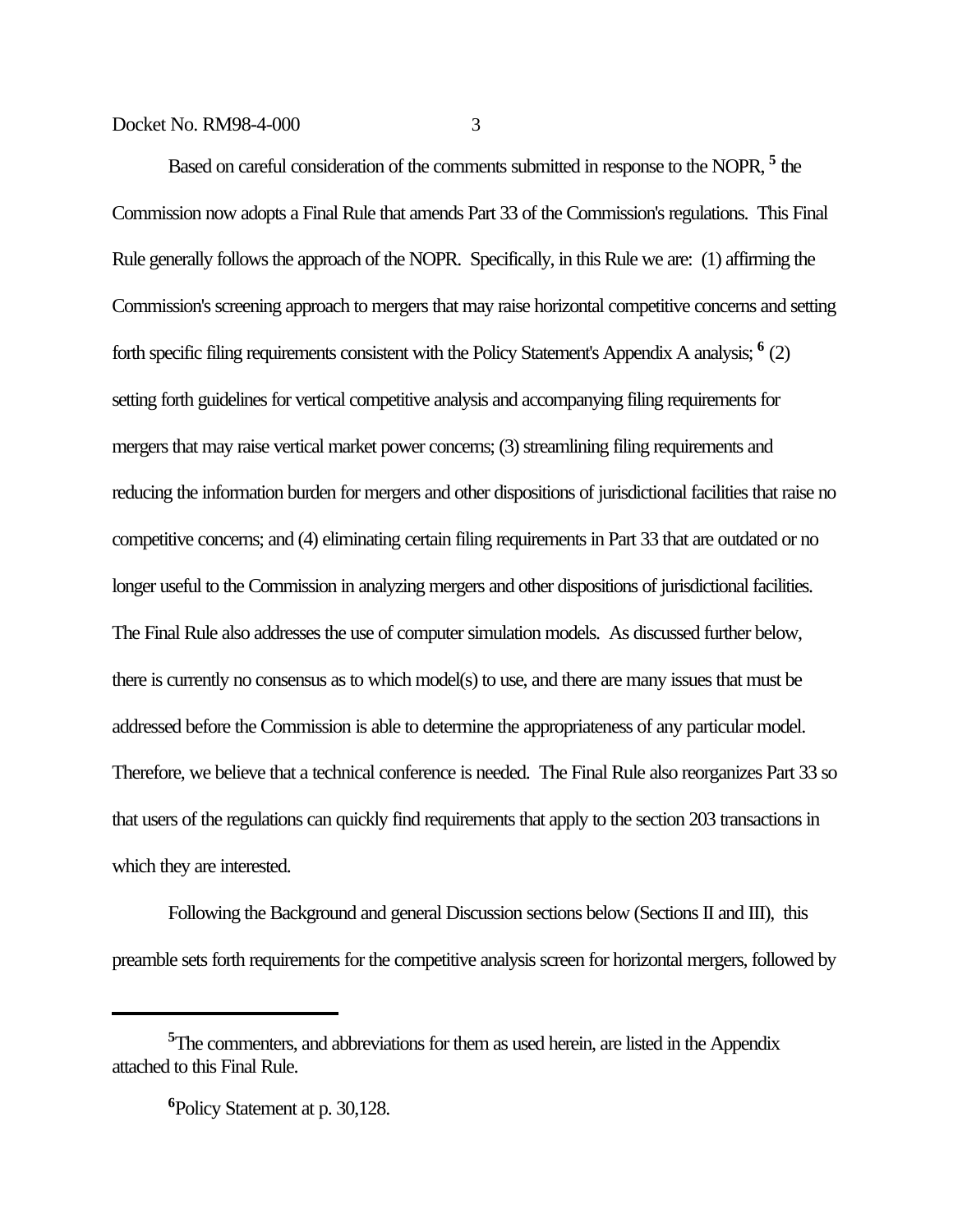the guidelines for vertical competitive analysis. The preamble then discusses effects on rates and

regulation and a number of emerging issues, including computer models, as noted above.

## **II. BACKGROUND**

Pursuant to section 203, Commission authorization is required for public utility mergers and consolidations and for public utility acquisitions or dispositions of jurisdictional facilities. Section 203(a)

of the FPA provides that:

No public utility shall sell, lease or otherwise dispose of the whole of its facilities subject to the jurisdiction of the Commission, or any part thereof of a value in excess of \$50,000, or by any means whatsoever, directly or indirectly, merge or consolidate such facilities or any part thereof with those of any other person, or purchase, acquire, or take any security of any other public utility, without first having secured an order of the Commission authorizing it to do so.

Transactions covered by this provision will be referred to as "section 203 transactions."

Section 203 provides that the Commission shall approve such transactions if they are consistent with the public interest.

The Policy Statement set out three factors (revising the 30-year-old criteria that evaluated mergers using six factors) the Commission considers when analyzing a merger proposal: effect on competition; effect on rates; and effect on regulation. **<sup>7</sup>** With respect to the effect on competition, the Policy Statement adopted the Department of Justice (DOJ)/Federal Trade Commission (FTC) 1992 Horizontal Merger Guidelines (Guidelines)<sup>8</sup> as the analytical framework for examining horizontal

**<sup>7</sup>**Although we apply these factors to other section 203 transactions as well, the filing requirements and the level of detail required may differ.

**<sup>8</sup>**U.S. Department of Justice and Federal Trade Commission, Horizontal Merger Guidelines, 57 (continued...)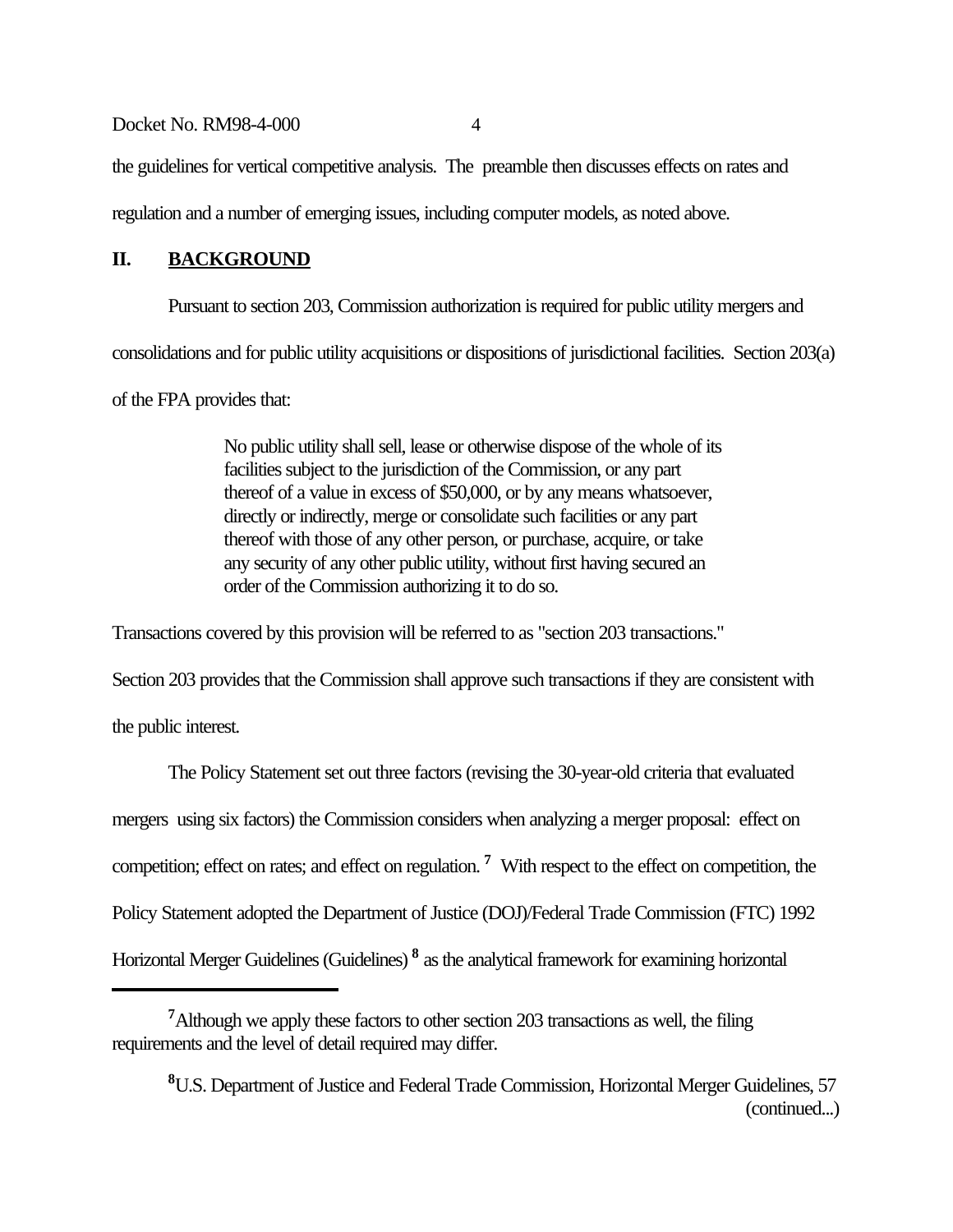market power concerns. The Policy Statement also adopted an analytical screen (the Appendix A analysis) that is intended to allow early identification of mergers that clearly do not raise competitive concerns. The Commission believes that the screen produces a reliable, generally conservative analysis of the horizontal competitive effects of a proposed merger. As part of the screen analysis, the Policy Statement requires generally that the applicants define product and geographic markets that are likely to be affected by the proposed merger and measure the concentration in those markets. The Policy Statement suggests a way of defining geographic markets based on identifying alternative competitive suppliers to the merged firm -- the delivered price test. The concentration of potential suppliers included in the market is then measured by the Herfindahl-Hirschman Index (HHI) and used as an indicator of the potential for market power.

 In its Policy Statement, the Commission said that it will examine the second factor, the effect on rates, by focusing on ratepayer protections designed to insulate consumers from any harm resulting from the merger. Applicants were directed to attempt to negotiate such measures with their customers before filing merger applications.

Finally, the Policy Statement set forth a third factor for examination, the effect on regulation, both state regulation and any potential shift in regulation from the Commission to the Securities and Exchange Commission (SEC), the latter as the result of a merger creating a registered public utility holding company. With respect to a merger's effect on state regulation, where the state commissions have authority to act on the merger, the Commission stated that it intends to rely on them to exercise

**8** (...continued)

FR 41,552 (1992), revised, 4 Trade Reg. Rep. (CCH) ¶ 13,104 (Apr. 8, 1997).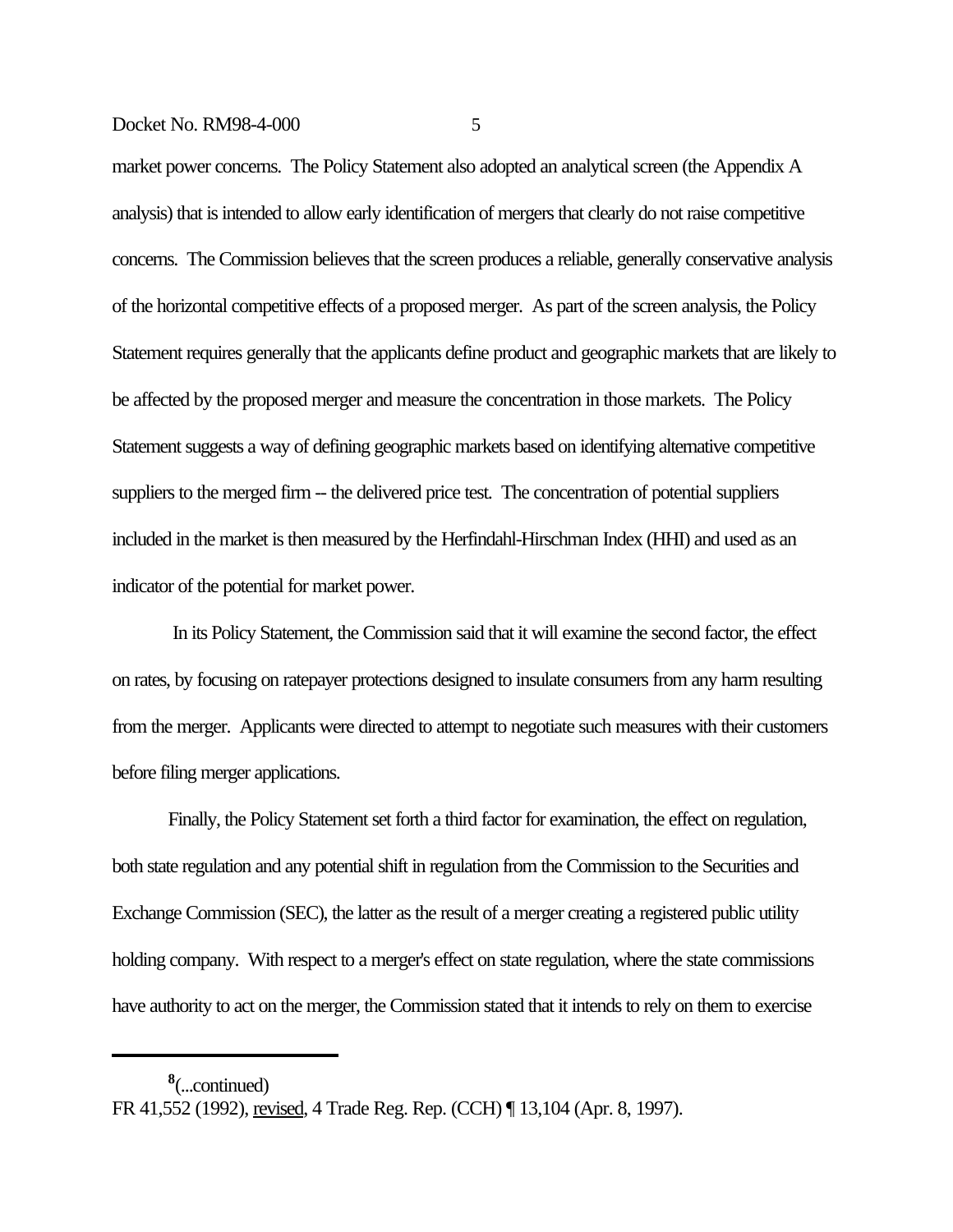their authority to protect state interests. With respect to shifts of regulatory authority from this Commission to the SEC, the Policy Statement explained that, unless applicants commit themselves to abide by this Commission's policies with regard to affiliate transactions, we will set the issue of the effect on regulation for hearing. **<sup>9</sup>**

Since the issuance of the Policy Statement and the NOPR, the Commission has gained valuable experience evaluating various types of mergers and other section 203 transactions. Some of these were mergers of interconnected, adjacent, vertically-integrated electric companies. Others involved utilities that were geographically separated and not physically interconnected. Yet others involved mergers of electric companies with natural gas companies and acquisitions of jurisdictional utilities by foreign firms.

The Commission has devoted substantial resources to considering whether proposed mergers would significantly increase horizontal or vertical market power, thereby raising competitive concerns. Based on experience in reviewing the issues related to competition presented by these mergers, the Commission, in various merger orders, has provided further clarification of the Appendix A analysis set out in the Policy Statement and guidance for evaluating the competitive effects of proposed vertical mergers. **<sup>10</sup>**

As a result of these efforts, the Commission has been able to act more expeditiously and to provide a more predictable decisionmaking process for the more than 50 merger cases filed since the

**<sup>9</sup>**See Atlantic City Electric Company and Delmarva Power & Light Company, 80 FERC ¶ 61,126 at 61,412, order denying reh'g, 81 FERC ¶ 61,173 (1997) (Atlantic City/Delmarva).

**<sup>10</sup>**See, e.g., Enova Corporation and Pacific Enterprises, 79 FERC ¶ 61,372 (1997) (Enova) and Dominion Resources, Inc. and Consolidated Natural Gas Company, 89 FERC ¶ 61,162 (1999) (Dominion/CNG).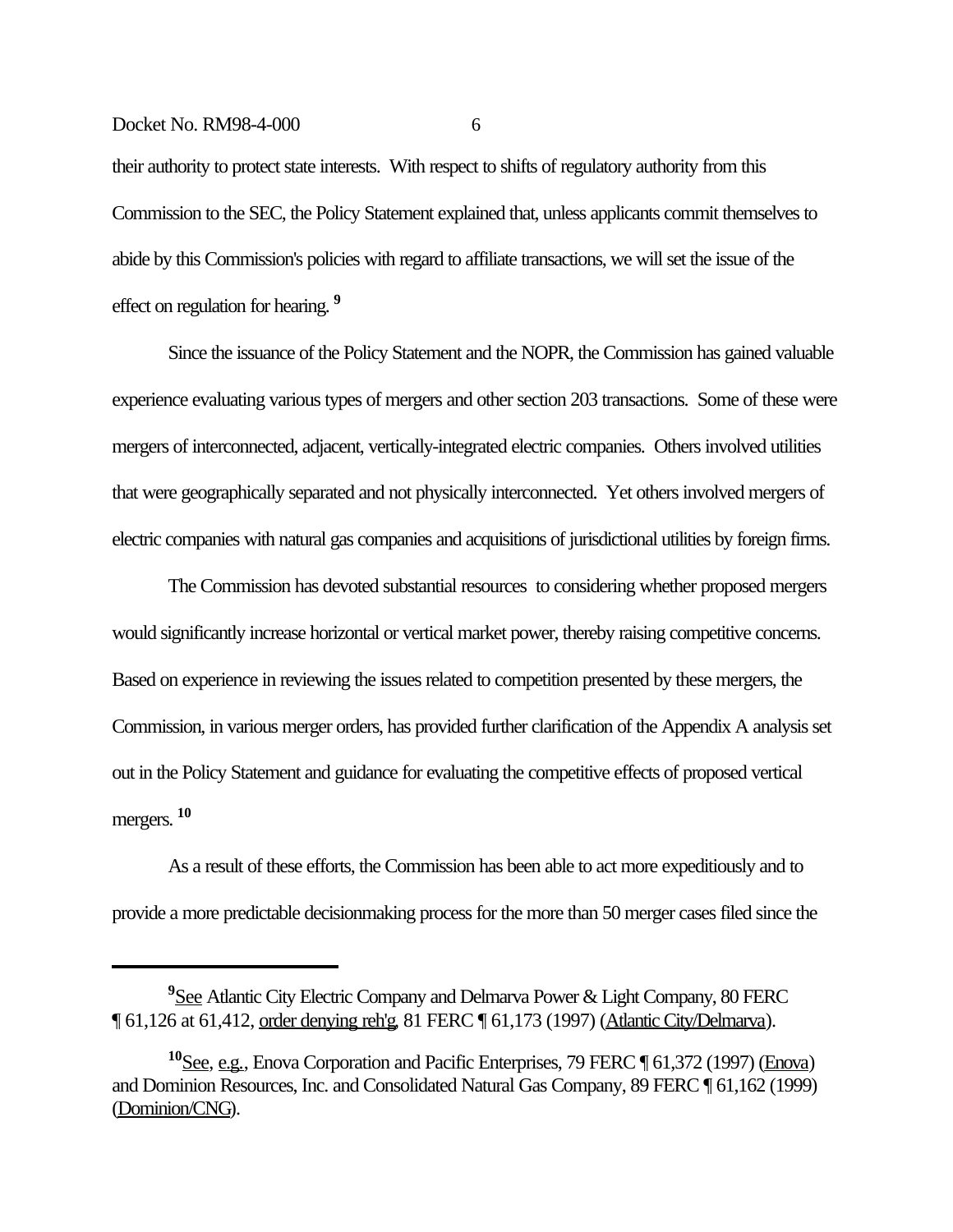issuance of the Policy Statement. For all merger applications submitted in the past year, the Commission has issued an initial order within the 150-day target announced in the Policy Statement. Since the issuance of the Policy Statement, the average processing time for merger applications has been 117 days. The Commission has been able to act expeditiously on merger proposals where applicants submitted concise, accurate information that demonstrated that the proposed merger was consistent with the public interest, pursuant to the guidance provided in the Policy Statement.

Based on our experience and the comments we have received, we are now revising our merger filing requirements to enable applicants and intervenors to more effectively and predictably address the types of issues that have arisen in the applications filed since the issuance of the Policy Statement, as well as issues that will undoubtedly arise as the industry continues to make the transition to a more competitive marketplace. Below, we set forth revised filing requirements that are consistent with the Policy Statement. We also update and streamline certain areas of our current filing requirements so as to expedite and better focus applications and our review processes.

In the NOPR, we raised a set of emerging issues resulting from the changes occurring in the energy industry that could affect mergers and other section 203 transactions. In this Final Rule, we address the emerging issues raised in the NOPR and by commenters. For example, we note the potential for computer-based simulation models to assist us in our analysis of merger applications. We also address retail competition and restructuring actions, including RTO development and other emerging competitive issues raised by mergers and other section 203 transactions. Programs such as retail access, market-based rates for generation-based products, and product line diversification by integrated energy companies could affect our analysis of section 203 applications. This Final Rule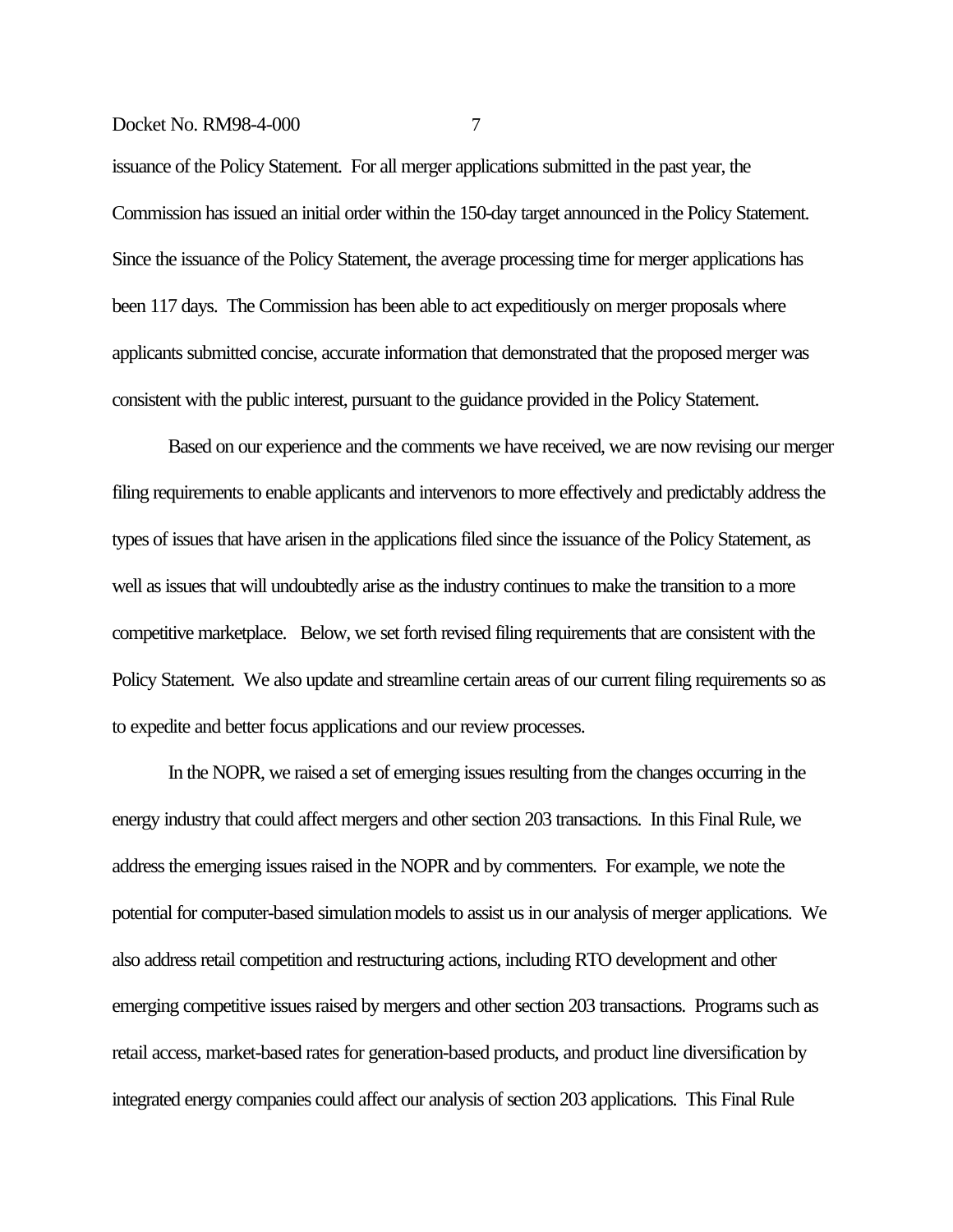explains that these types of initiatives may require that applicants file additional information so the Commission and intervenors may accurately analyze the potential effects of section 203 transactions. Finally, we also look at the request of some commenters that the Commission impose a moratorium on mergers. As we explain in more detail below, we decline to do so.

## **III. DISCUSSION**

#### A. **Revisions to Part 33** - **Basic Information Requirements**

In the NOPR, the Commission explained that a portion of the basic information that has historically been required for all section 203 applications is no longer needed for those applications that involve routine dispositions of jurisdictional facilities, and accordingly, we proposed eliminating certain filing requirements. Due to the increasing complexity of the section 203 applications being filed, the NOPR also proposed to eliminate § 33.10, which set forth the 45-day time frame for Commission action. However, we affirmed our intention to process section 203 applications as expeditiously as practicable, with a stated goal of issuing an initial order for most mergers within 150 days of a completed application. **<sup>11</sup>**

The NOPR also proposed to reorganize and clarify certain regulations under Part 33. The NOPR explained that the goal of these measures is to streamline and clarify our filing requirements, make our processing of section 203 applications more efficient and timely, and provide greater certainty regarding the Commission's probable action on applications.

**<sup>11</sup>**Id., n. 12.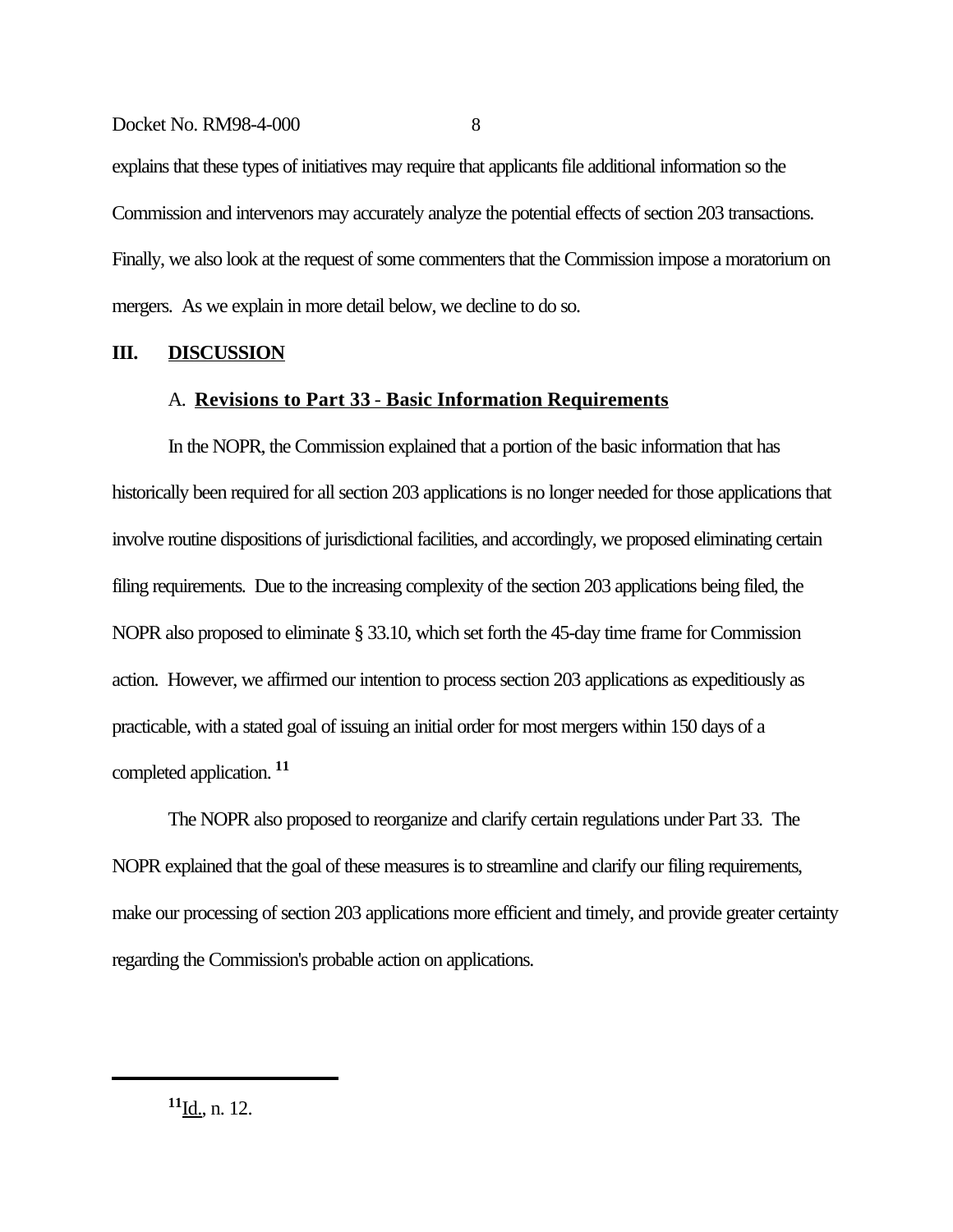Part 33 currently contains twelve basic information requirements (§ 33.2(a) through (I)) and nine exhibits (§ 33.3 Exhibits A through I) that an applicant must file. Some of these requirements overlap. For example, §§ 33.2(i) and 33.3 Exhibit G both concern applications filed with state commissions. Therefore, the NOPR proposed to consolidate these sections into § 33.2(i). Other information requirements are no longer relevant to our review of applications filed under this part. An example is § 33.3, Exhibit A, which concerns resolutions by applicants' directors authorizing the transaction for which Commission approval is requested. In the NOPR, we stated that this information is not necessary to determine whether a transaction is consistent with the public interest.

The current §§ 33.2(g) and 33.3, Exhibits C, D, E and F, relate to financial statements and account balances. Because a number of public utilities are exempt from the record-keeping requirements of the Commission's Uniform System of Accounts, the NOPR proposed that we impose our accounting requirements only on those applications that result in accounting revisions under the Commission's Uniform System of Accounts.

Further, the NOPR proposed to eliminate § 33.10, which stated that the Commission will "ordinarily" act within 45 days on section 203 applications. **12** In addition, the NOPR proposed revising § 33.6, which would incorporate the requirement of the current § 33.2(l) to file a form of notice

**<sup>12</sup>**Although we are eliminating this section of our Part 33 regulations, the Commission intends to continue to process section 203 applications as expeditiously as practicable. As stated in the Policy Statement, the Commission continues to believe that, for example, we can issue an initial order for most mergers within 150 days of receiving a completed application.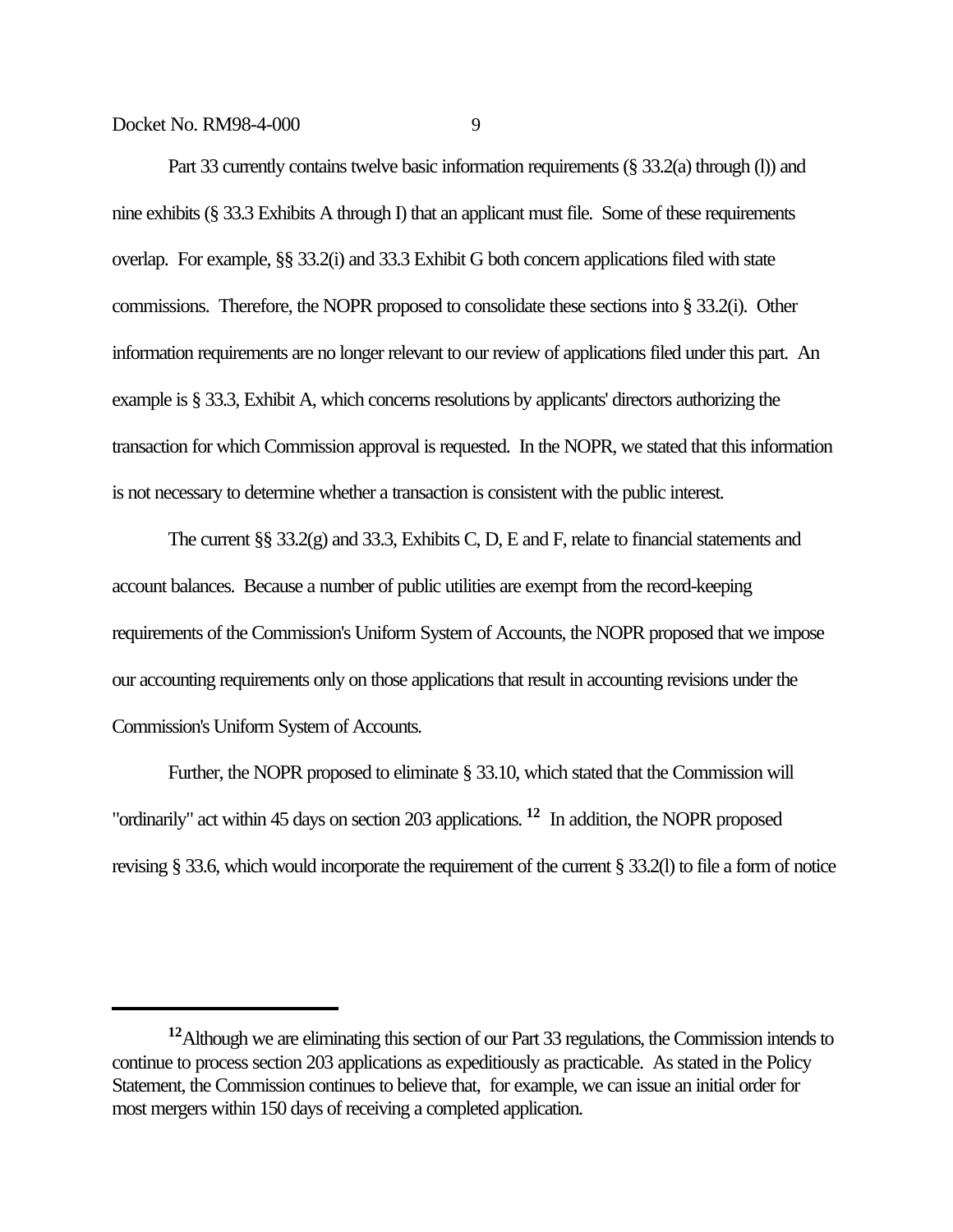and would require submission of the notice in electronic format. With minor modifications, we set forth the following revisions to the basic information requirements proposed in the NOPR. **<sup>13</sup>**

No revision will be implemented to proposed  $\S 33.1$  -- applicability.

No change was proposed to  $\S 33.2(b)$  -- authorized representative -- except that the phone and fax numbers of the person authorized to receive communications regarding the application, which have been voluntarily provided by nearly all applicants, are required, as are E-mail addresses.

Proposed § 33.2(c) -- description of the applicant -- incorporates the requirements of current §§ 33.2(c) and (k) and Exhibit B and requires a description of each applicant's business activities, corporate affiliations, officers in common with other parties to the transaction, and jurisdictional customers. As discussed later, this section also requires applicants to provide information about RTO membership. Information on corporate affiliations must include a complete list of energy affiliates and subsidiaries, percentage ownership interests in such affiliates, and a description of the primary business in which each energy affiliate is engaged. An energy affiliate includes those companies which provide electric products or inputs to electric products. This section also requires that organizational charts be filed.

Proposed § 33.2(d) -- description of the jurisdictional facilities -- requires a general description of each applicant's jurisdictional facilities.

Proposed § 33.2(e) -- description of the proposed transaction -- incorporates the old §§ 33.2(d), (e), (f) and (h), requiring a description of the proposed transaction for which Commission

**<sup>13</sup>**In this preamble, we will not note all the sections that are not revised. However, these sections are set forth in the attached regulatory text.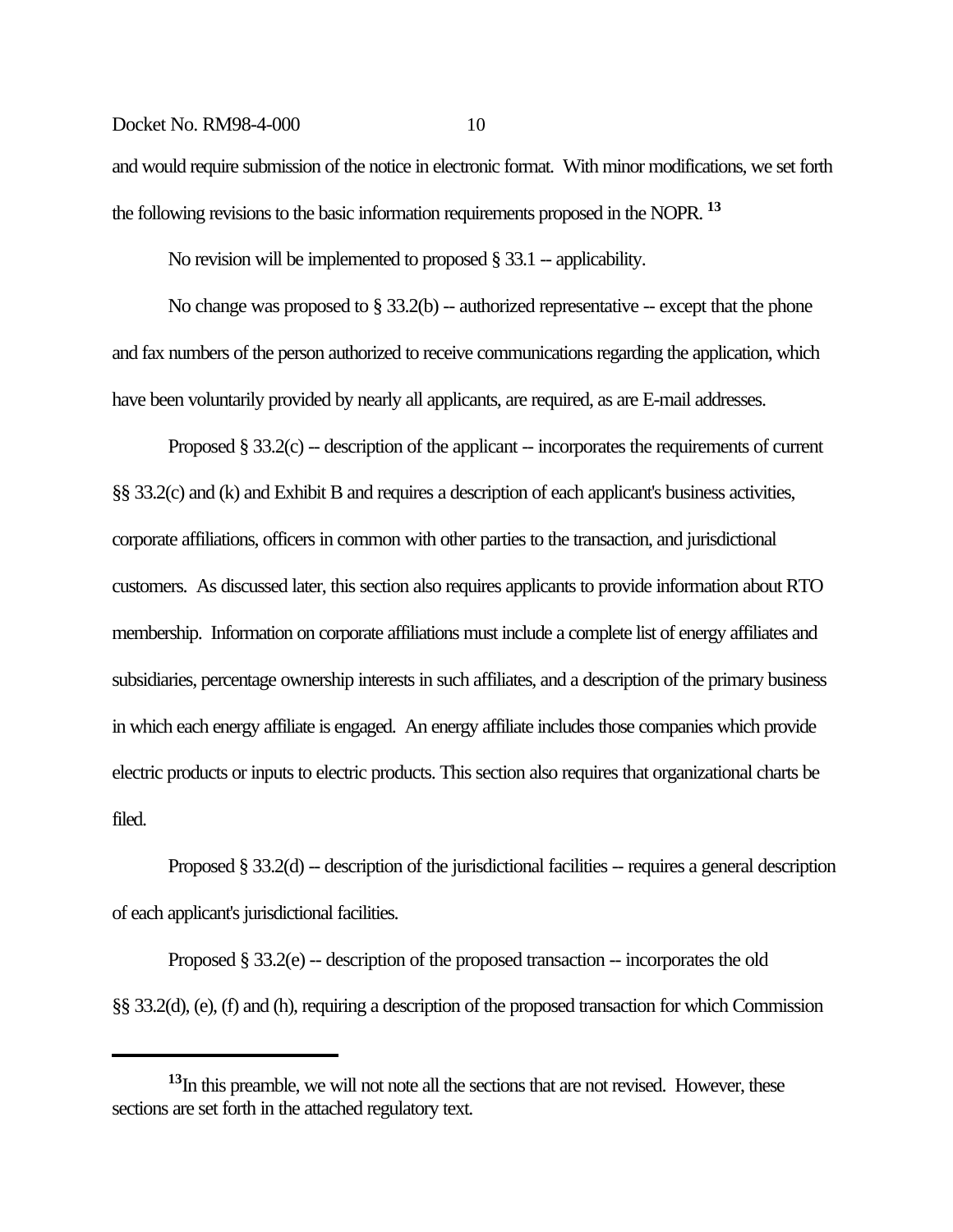authorization is sought, including all parties to the transaction, the jurisdictional facilities involved or affected by the transaction, the type of consideration for the transaction, **14** and the effect of the transaction on each applicant's jurisdictional facilities and securities, including transfers of operational control and securities.

Proposed  $\S 33.2(f)$  -- contracts related to the proposed transaction -- incorporates the requirements of the old Exhibit H.

Proposed  $\S 33.2(g)$  -- the applicant's public interest statement -- includes the requirement that each applicant address the three factors the Commission considers in determining whether a transaction is consistent with the public interest, as set forth in the Policy Statement.

Proposed  $\S 33.2(h)$  -- maps -- incorporates the requirements of the old Exhibit I and is applicable if the proposed transaction involves a disposition of physical facilities and to merger applications.

Proposed § 33.2(i) – other regulatory approvals – incorporates the requirements of the old § 33.2(i) and Exhibit G. In addition, copies of relevant orders, if any, obtained by each applicant from other regulatory bodies are required. If the regulatory bodies issue orders pertaining to the proposed transaction after the date of filing with the Commission, and before the date of final Commission action, the applicant must supplement its application promptly with a copy of these orders. **15** However, §

**<sup>14</sup>**Policy Statement at pp. 30,125-26 (we no longer consider the reasonableness of purchase price as a factor; rather, it is subsumed within the effect on rates factor). This information is used for purchase accounting purposes.

**<sup>15</sup>**Supplementing the application with orders from other regulatory bodies will not normally delay the processing of an application.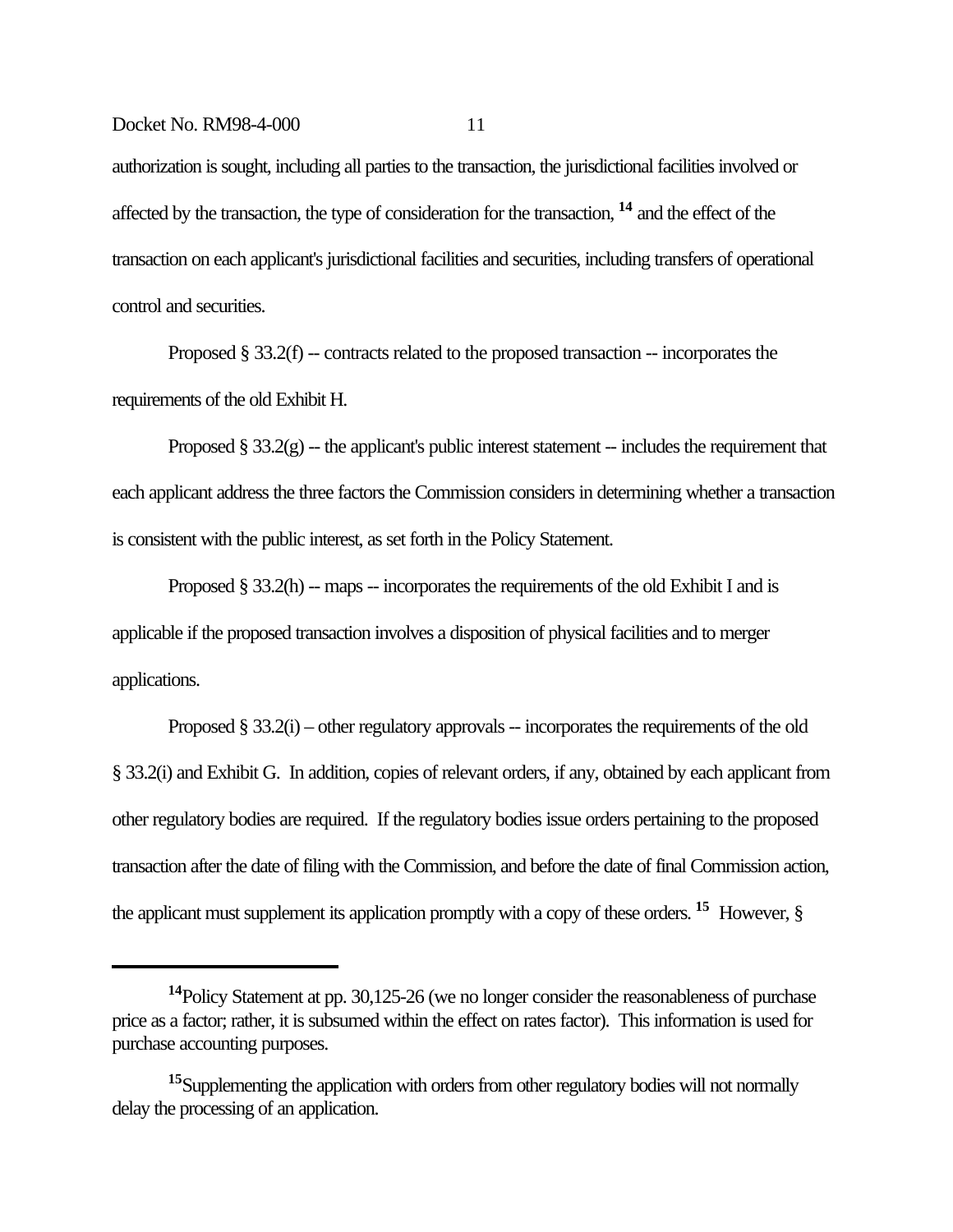33.2(i) eliminates a requirement that copies of the applications filed with those bodies be filed with the Commission, as this information largely duplicates the information required in the Part 33 regulations.

Proposed § 33.8 -- number of copies -- includes the information required in the old § 33.6. This section now requires eight copies instead of five, sets out copy requirements for information filed with a request for privileged treatment and also requires that each applicant file electronic as well as paper copies of any competitive analysis screen filed pursuant to §§ 33.3 and 33.4.

Proposed § 33.9 -- protective orders -- requires each applicant to include a proposed protective order if it seeks privileged treatment for any information submitted. The protective order enables the parties to review any of the data, information, analysis or other documentation relied upon by the applicant to support its application and for which privileged treatment is sought.

## **Comments**

In general, commenters support the NOPR's goals to streamline and clarify our basic information filing requirements. Commenters subscribe to the need for a clear regulatory merger policy and an efficient process that provides a degree of certainty about how the Commission will review merger applications, and assures that mergers are consistent with the public interest. Commenters generally commend the Commission's efforts, and support or do not oppose the proposed revisions to current §§ 33.1, 33.2 and 33.3 Specifically, the Midwest ISO Participants and Gridco Commenters support the Commission's efforts to streamline and simplify the requirements when no competitive, rate, or regulatory-impairment issues exist.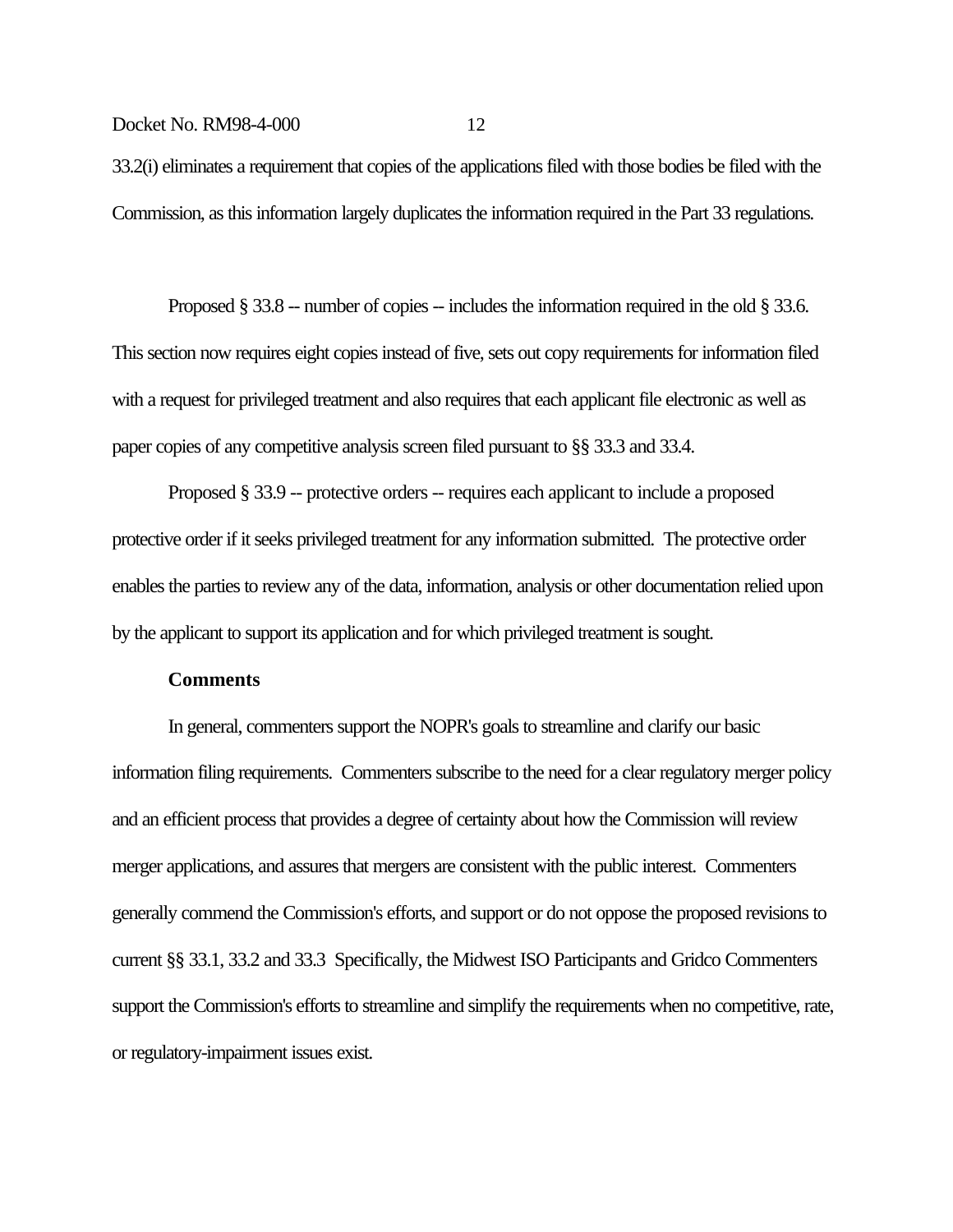With respect to the NOPR's proposal to eliminate the 45-day time frame for Commission action, however, Southern contends that lengthening the process moves in the wrong direction, since other agencies have managed to keep pace despite having received increasing merger applications. Although Southern did not propose a specific alternative time frame, it did propose that the Commission continue its reform aimed at accelerating section 203 review.

#### **Commission Conclusion**

Upon review of the comments submitted, the Commission adopts the revised filing requirements set forth in the NOPR regarding basic information, with minor modifications. We are eliminating the 45-day time frame for Commission action, which is not a requirement under the statute, because it is no longer feasible. While old § 33.10 stated that the Commission will ordinarily need 45 days in which to act on merger applications, most merger applications filed today raise numerous complex issues that require more time for analysis and public comment. However, the Commission remains committed to the goal of issuing an initial order within 150 days of receiving a completed application. Indeed, since the Policy Statement, the average processing time for merger applications has been 117 days. Furthermore, we are typically processing uncontested non-merger applications within 60 days of filing and are typically processing protested non-merger applications within 90 days of filing, on average. We intend to continue this practice.

Also, the Exhibit H filing requirements are now reflected in new § 33.2(f). Although we are not revising these filing requirements, we take this opportunity to clarify that all section 203 filings must include a copy of all contracts pertaining to the proposed disposition and/or such other agreements (in final or, if not available, in draft form) and must identify: (1) all relevant parties to the transaction and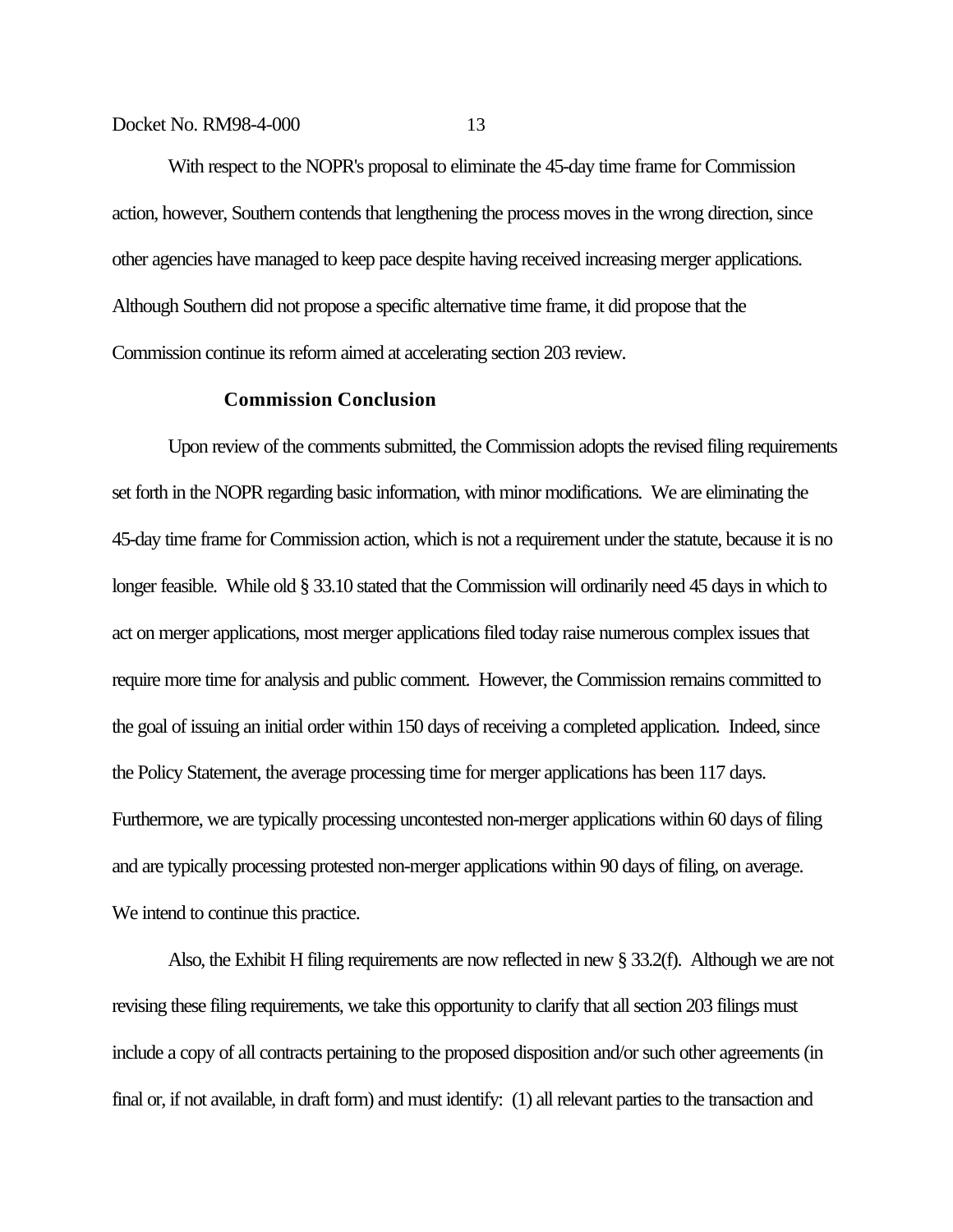their roles in the transaction (e.g., as seller, purchaser, lessor, lessee, operator); (2) the jurisdictional facilities that are being disposed of and/or acquired, directly or indirectly; and (3) all terms and conditions of the proposed disposition that pertain to the ownership, leasing, control of, or operation of jurisdictional facilities. If contracts pertaining to the section 203 disposition have not been finalized at the time of filing, or, in the case of intra-corporate transactions, if applicants claim there will be no contracts associated with the disposition, applicants may submit a draft contract, a term sheet, a letter of intent or a memorandum of understanding to satisfy the § 33.2(f) filing requirement. However, in such instances, we will require that in the transmittal letter accompanying the application, counsel for applicants certify that, to the best of their knowledge, the final agreements will reflect the terms and conditions contained in the draft agreements in all material respects.

In response to comments, such as those expressed by FTC Staff, that the Commission should expand its data requirements, the Final Rule modifies  $\S 33.2(c)$  -- description of the applicant -- to require a description of the applicant's business activities, corporate affiliations, officers in common with other parties associated with the transactions either directly or indirectly,**16** and jurisdictional transactions. Also, pursuant to  $\S 33.2(c)(3)$ , we will now require that organizational charts be filed showing the position within the corporate structure of each applicant in its corporate family, including all parent companies and all energy affiliates and subsidiaries (those companies which provide electric products or inputs to electric products). In  $\S 33.2(c)(2)$  we will require applicants to list all energy

<sup>&</sup>lt;sup>16</sup>This information is needed so that we can determine the existence of interlocking directorates.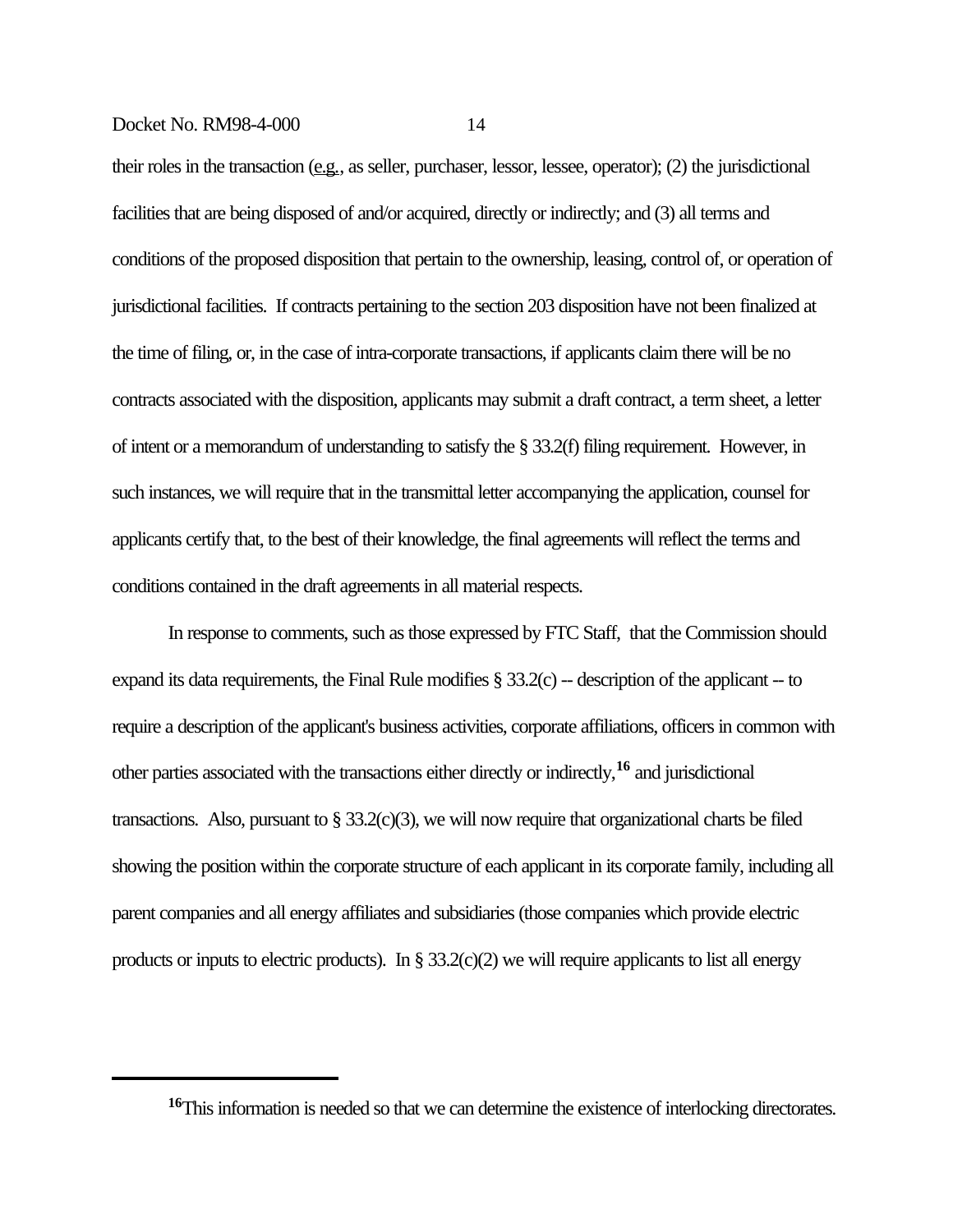subsidiaries and energy affiliates, percentage ownership interest in such subsidiaries and affiliates, and a description of the primary business in which each energy subsidiary and energy affiliate is engaged.

Revised § 33.2(c)(4) now requires each applicant to provide a description of all joint ventures, strategic alliances, tolling arrangements **17** or other business arrangements. In light of Order No. 2000, this section also requires a description of transfers of operational control of transmission facilities to Commission approved Regional Transmission Organizations, both current, and planned to occur within a year from the date of filing.

We recognize that not all applications require the same amount of information (regarding applicants' organizational structure and business arrangements and activities, for example) to allow the Commission to evaluate whether the transaction is consistent with the public interest. Applicants may request waiver of specific sections accompanied by support for why they believe we do not need such information. For example, as to the requirement of revised § 33.2(c)(3) to provide organizational charts, an applicant can seek waiver of this requirement based upon a demonstration that the proposed transaction does not affect the corporate structure of any party to the transaction.

The Final Rule also modifies revised § 33.6 -- Form of Notice -- to require that the form of notice be filed in a specified format, or template (as set forth in this section), to simplify this responsibility of applicants. Finally, the Rule revises § 33.8 to require applicants to submit eight copies of their application (instead of the five proposed in the NOPR) to aid our processing of applications.

<sup>&</sup>lt;sup>17</sup>For example, under a tolling arrangement, a gas supplier would receive the output of a gasfired generator as payment for the gas it supplies to the generator. If the gas supplier is the only supplier to that generator, then the gas supplier could effectively control the generator.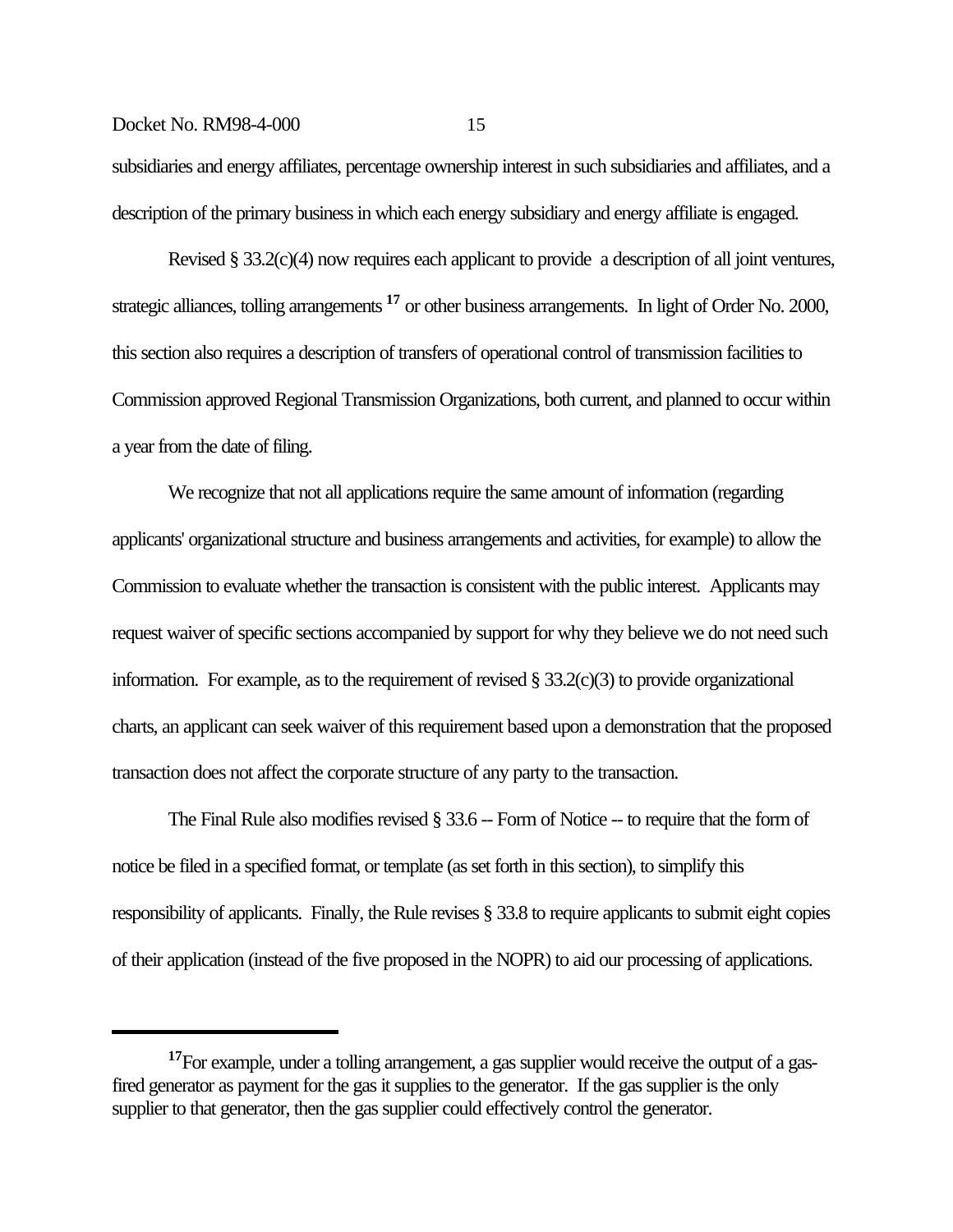With regard to the proper notice period for section 203 filings, in the Merger Policy Statement the Commission stated that it would routinely provide for a 60-day comment period for merger filings to allow potential intervenors sufficient time to analyze the filing.**18** The Commission has generally noticed section 203 filings other than mergers for considerably less time than 60 days. However, our experience with section 203 filings since the issuance of the Merger Policy Statement indicates that our policy on noticing should be altered somewhat. First, we have found that merger applications that do not require the filing of a competitive analysis screen (as provided in § 33.3) or a vertical competitive analysis (as provided in § 33.4) are generally not as complex (and thus not as difficult to analyze) as other section 203 filings, and thus a notice period of less than 60 days is adequate. Second, we have found that some section 203 filings that do not involve mergers are of such significance and complexity that either a competitive analysis screen or a vertical competitive analysis is nevertheless required, and that a 60-day comment period is appropriate to allow potential intervenors adequate time to analyze these applications. Thus, we have found that the primary determinant for a longer notice period (i.e., 60 days) is not whether the filing is a merger, but whether the filing contains a competitive analysis screen or a vertical competitive analysis. Thus, we revise our policy on noticing section 203 filings to provide that any such filings containing either a competitive analysis screen or a vertical competitive analysis will generally be noticed for 60 days, while all other filings (including mergers not requiring a competitive analysis screen or a vertical competitive analysis) will generally be noticed for less than 60 days.

**<sup>18</sup>**Policy Statement at p. 30,119.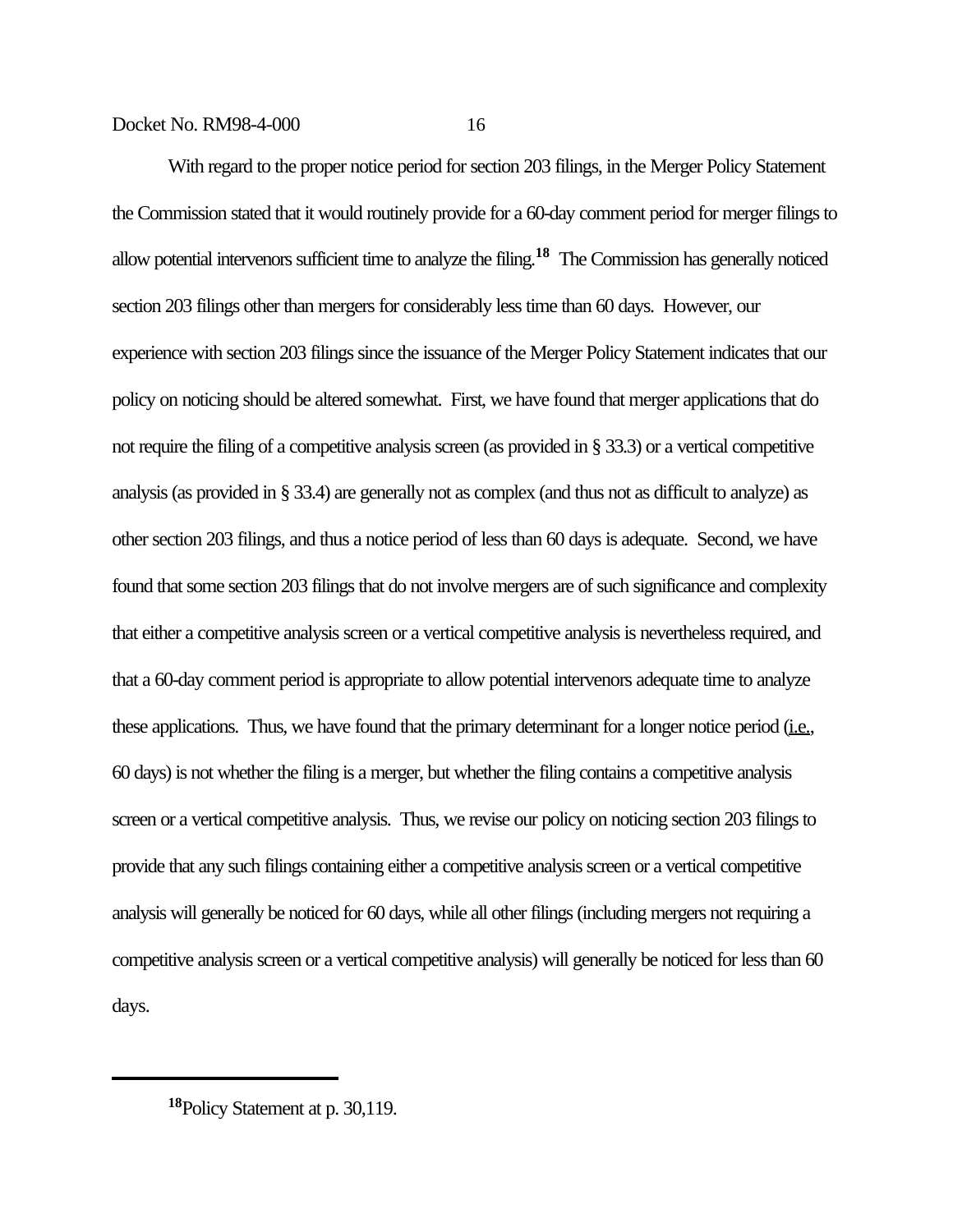## **B. Revised Filing Requirements Applicable to Merger Filings**

#### **1. Applicability**

As we explained in the preamble of the NOPR, the following filing requirements (codified in the revised §§ 33.3 and 33.4) apply to corporate transactions in which the applicant proposes either to: (a) transfer control of jurisdictional facilities to another entity, whether the transfer of control is effectuated, directly or indirectly, by merger, consolidation or other means; or (b) acquire control over the jurisdictional facilities of another entity, whether the transfer of control is effectuated, directly or indirectly, by merger, consolidation or other means. <sup>19</sup> For any such corporate transaction that results in a single entity obtaining ownership or control, directly or indirectly, over generating facilities of unaffiliated parties, the applicant must file certain additional information, described below. If the merger transaction involves a horizontal combination of facilities that results in a single corporate entity obtaining ownership or control over generating facilities of unaffiliated parties, the applicant must file the information set forth in § 33.3. If the merger transaction involves a vertical combination of facilities resulting in a single corporate entity obtaining ownership or control over previously unaffiliated businesses that provide electricity products, or inputs to electricity products, the applicant must file the information set forth in § 33.4. **<sup>20</sup>**

**<sup>19</sup>**Policy Statement, p. 30,113. See also, Duke Power Company and PanEnergy Corporation, 79 FERC ¶ 61,236 (1997) (Duke); NorAm Energy Services, Inc., 80 FERC ¶ 61,120 at 61,379 and n.13 (1997) (NorAm); Morgan Stanley Capital Group Inc., et al., 79 FERC ¶ 61,109 at 61,503-04 (1997) (Morgan Stanley); and Boston Edison Company and BEC Energy, 80 FERC ¶ 61,274 (1997).

**<sup>20</sup>**We noted in Enova that a merger of jurisdictional facilities can be effected by a change in control over a public utility's facilities. Public utilities (or their parent companies) can effect a merger by combining their businesses through the formation of a new holding company that will own or control, (continued...)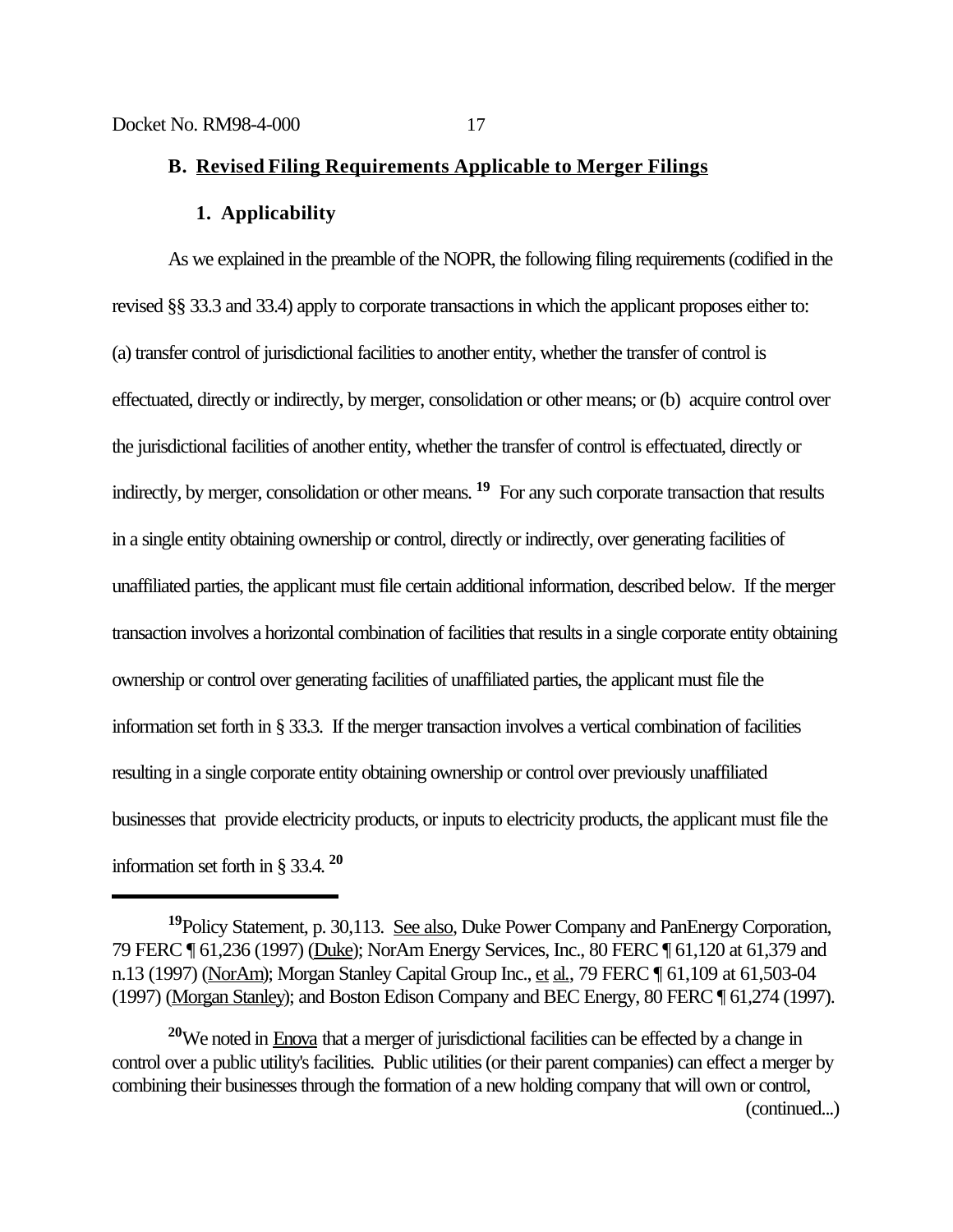## **2. Data and format**

The Commission must have the ability to perform, within a reasonable time, an independent verification of the horizontal or vertical competitive analysis presented in the application. To do so, we (and intervenors) must have the data underlying the analysis in a useful format. Thus, we are requiring that the data needed to perform the competitive analysis, and any additional data used, be filed electronically. <sup>21</sup> Specific data requirements for the various components of the competitive analysis are discussed below.

 The Commission must be able to determine whether a merger is consistent with the public interest based on the data and analysis provided. When a proposed vertical merger requires further evaluation, the Commission will determine what procedures are appropriate. **22** One value of the screen process is that some mergers may be quickly approved if the evidence as to the lack of effect on competition is convincing and verifiable and the merger is otherwise found to be consistent with the public interest. The screen process may also be useful in narrowing issues that may require further analysis. This can be especially helpful to intervenors. In addition, the screen process is useful to

**<sup>20</sup>**(...continued)

either directly or indirectly, previously unaffiliated entities. See Enova, 79 FERC ¶ 61,107 at 61,491-96 (1997).

**<sup>21</sup>**The electronic filing requirements are set forth in § 33.8 of the revised regulations.

**<sup>22</sup>**In the NOPR, the Commission recognized that certain data required for our analysis may not be available to applicants. When this is the case, the Commission proposed that applicants make their best efforts to provide accurate substitute data, as well as corroborating data to validate the results of the analysis. This is not to say that all such evidence will be accepted without challenge or verification.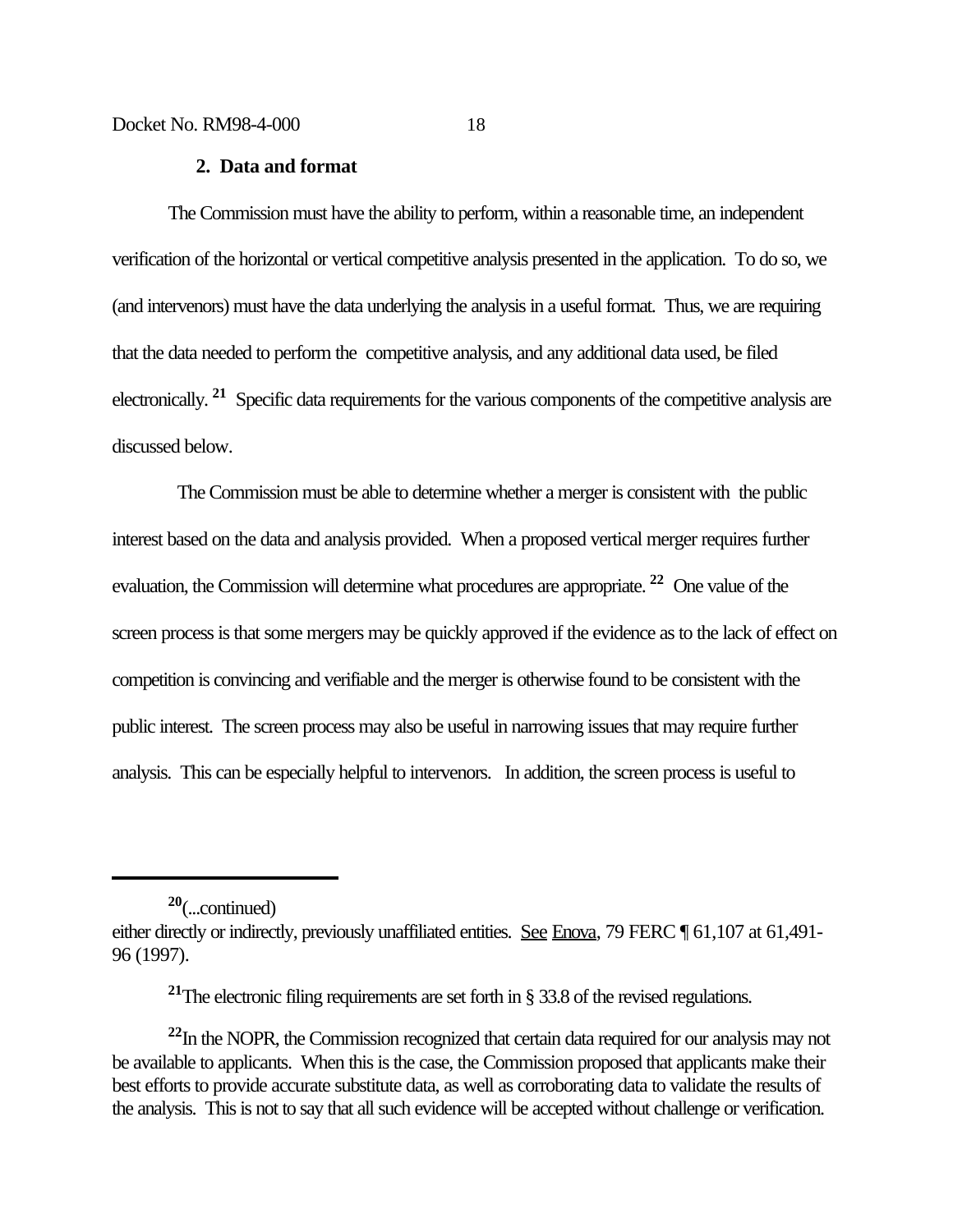suggest possible mitigation measures if there is a potential competitive concern.

#### **Comments**

We note that some commenters suggest specific minimum data to be included in the merger filing requirements, some already specified by name in the NOPR, and others to be gathered depending on case-specific facts and circumstances.

## **Commission Conclusion**

Upon review of the comments submitted, the Commission adopts the revised filing requirements set forth in the NOPR regarding data and format without any modifications. The Commission must be flexible when evaluating section 203 applications and must be able to obtain any information necessary to determine that an application is consistent with the public interest. Therefore, we will not attempt to construct a specific, exhaustive list of data that must be included in each applicant's filing.

## **IV. EFFECT ON COMPETITION**

The Commission's objective in analyzing a proposed merger's effect on competition is to determine whether the merger will result in higher prices or reduced output in electricity markets. This may occur if the merged firm is able to exercise market power, either alone or in coordination with other firms. The filing requirements proposed in the NOPR are consistent with Appendix A to the Policy Statement, and address anticompetitive concerns in a predictable and expedited fashion.

In Appendix A to our Policy Statement, we outlined a standard analytic framework for evaluating mergers, a horizontal competitive analysis screen (horizontal screen) designed to allow the Commission to quickly identify proposed mergers that are unlikely to present competitive concerns.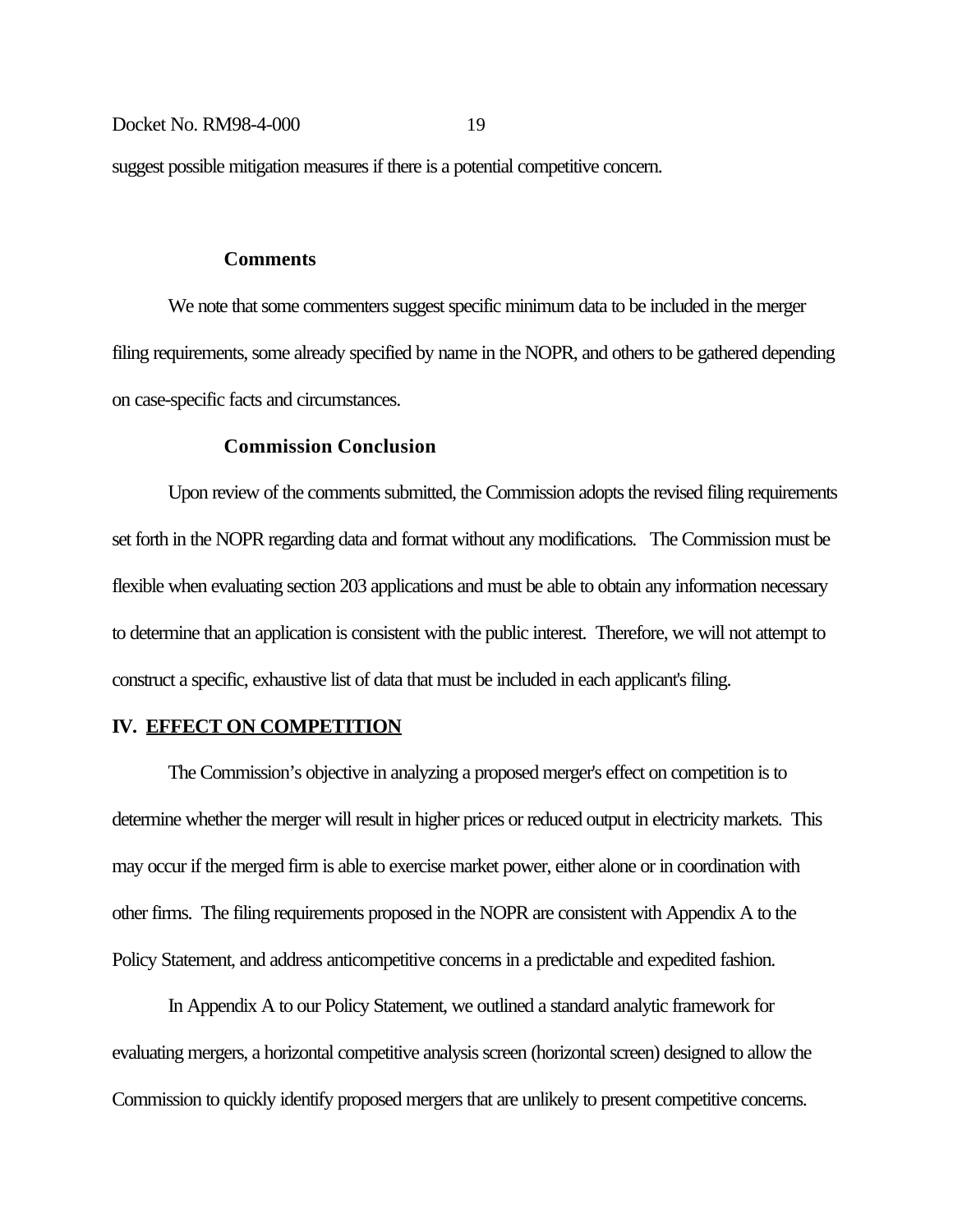Since the Policy Statement and NOPR were issued, we have gained considerable and valuable experience analyzing horizontal and vertical mergers and are now establishing filing requirements regarding the data needed for the analytic framework and the horizontal screen. In §§ 33.3 and 33.4, the NOPR set forth filing requirements to enable the Commission to have the necessary Appendix A information.

The Commission emphasized in the NOPR that the horizontal screen is not meant to be a definitive test of the likely competitive effects of a proposed merger. Instead, it is intended to provide a standard, generally conservative check to allow the Commission, applicants and intervenors to quickly identify mergers that are unlikely to present competitive problems. The horizontal screen approach allows applicants, intervenors and the Commission to have a common starting point from which to evaluate proposed mergers. Failing the initial screen does not necessarily mean the Commission will reject the merger. Rather, it means only that the Commission must take a closer look at the competitive impacts of the proposed merger.

When a proposed merger fails the horizontal screen, the Commission will determine what procedures are appropriate. The Commission recognizes that these procedures should not delay the processing of mergers unnecessarily, and in most cases we may expedite this processing. In the NOPR, we solicited comments on alternative procedures for investigating mergers that do not pass the initial horizontal screen.

The Commission recognizes the need for balance between the benefits of standardization regarding how proposed mergers will be evaluated and the need for flexibility, given the changing nature of the electric power industry and the likely evolution of analytic techniques and capabilities. The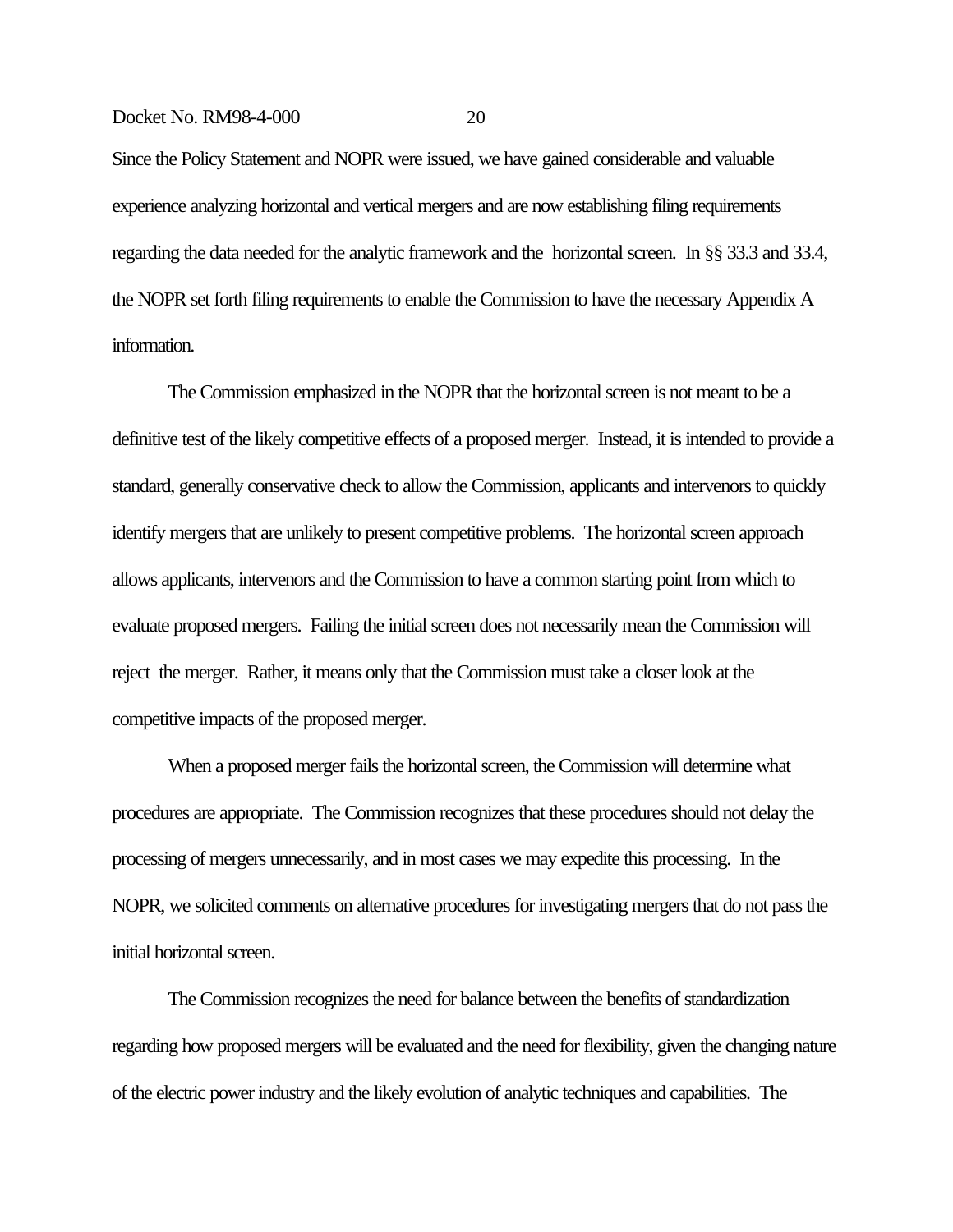Commission solicited comments on whether the proposed approach strikes the proper balance between standardization and flexibility.

## **Comments**

Commenters address a number of points regarding the Commission's proposed analytic requirements (generally, proposed §§ 33.3 and 33.4) . Most of these comments focus on the type of information the Commission proposed to obtain from merger applicants, as well as the proposed procedures for obtaining and processing such information. For example, citing recent experience in the AEP/CSW merger proceeding, **23** APPA/TAPS argue the Commission should reject obviously deficient filings. They urge that promulgation of the merger filing requirements be accompanied by substantial initial review for compliance.

 Missouri Commission argues the Commission errs when it proposes to rely on the applicants' analyses of potential adverse competitive effects without doing its own independent analysis or providing intervenors with the information they need to conduct their own independent analyses. The Commission, Missouri Commission concludes, should not depend on applicants for data collection and analysis, because applicants inherently have a self-interest in merger approval.

The FTC Staff echos these concerns and recommends the Commission expand its data requirements in order to more closely match the Guidelines. It further contends the competitive effects of horizontal and vertical mergers are best analyzed with documents, interviews and data from a variety

<sup>&</sup>lt;sup>23</sup>American Electric Power Co. and Central and South West Corp., 85 FERC ¶ 61,201; reh'g denied, 87 FERC ¶ 61,274 (1999) (AEP/CSW).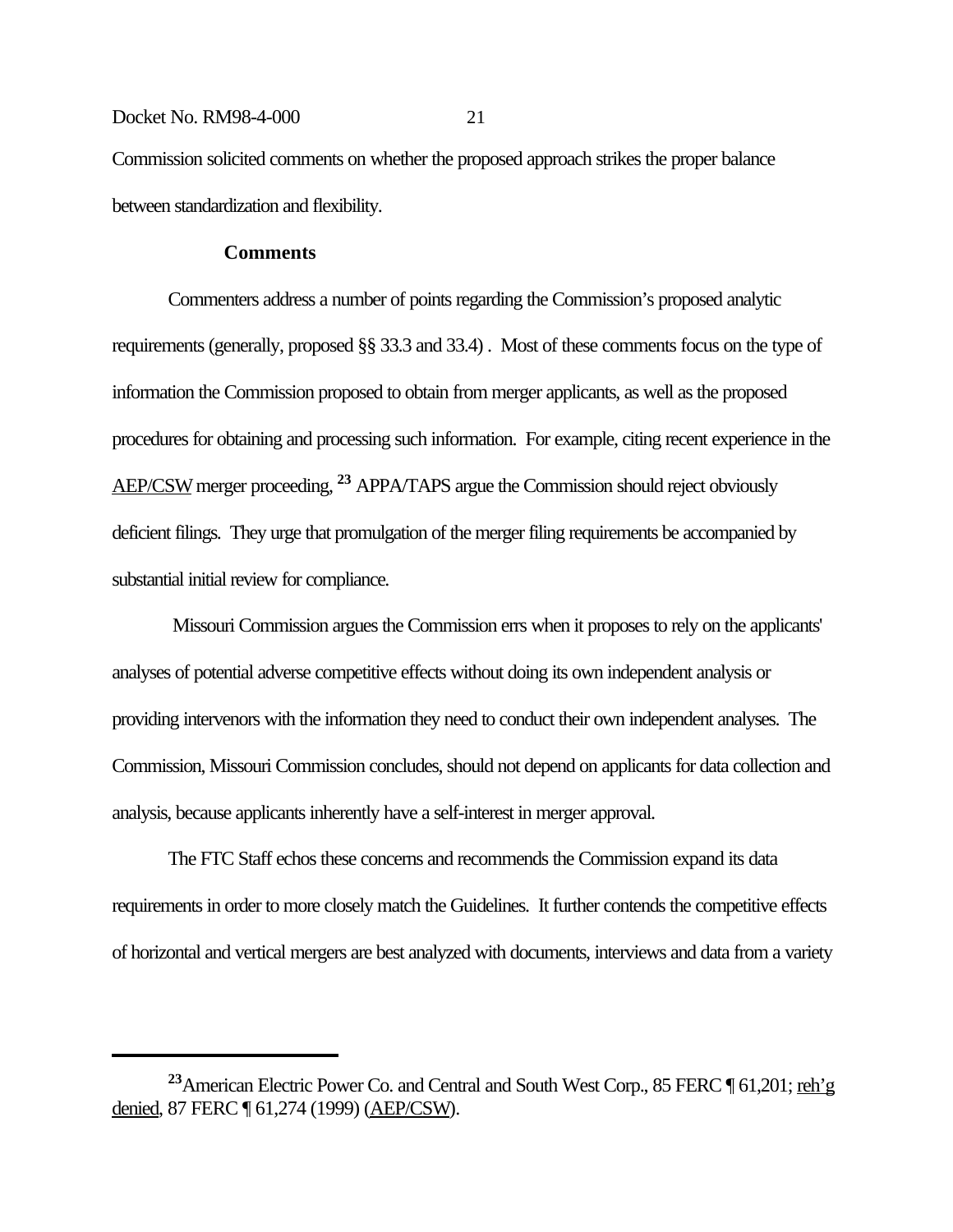of sources that go beyond the scope of the information proposed in the NOPR. **24** In the FTC Staff's view, depending upon a merging firm to supply its own analysis may not produce reliable information. Therefore, assessments from third parties will be important. For example, merger applicants' analysis of their ability to raise rivals' costs or their data approximations about other firms will be subjective and subject to error and bias. NASUCA raises similar concerns, arguing the Commission has an independent obligation to obtain the facts. It believes that merger applicants should bear the risk of information unavailability and that the Commission should not approve mergers without sufficient supporting information.

WEPCO notes that under the Hart-Scott-Rodino approach to consideration of mergers by the antitrust agencies, there is substantial interaction between agency staff and interested parties that has better promoted understanding of merger-related problems. WEPCO suggests that one way to improve the communication among Commission staff, applicants and intervenors, given the quasijudicial functions of the Commission and its ex parte restrictions, would be for staff to prepare a report summarizing its preliminary findings; merger applicants and other interested parties could comment upon that report. Staff would then revise its conclusions as appropriate to take into account any new information developed in the comment process.

**<sup>24</sup>**Among the information the FTC Staff suggests: internal documents of the merging parties; third-party documents, including documents from industry trade associations; depositions of applicants and third-party executives and consultants; history of previous antitrust cases; financial analysts' reports; consultants' reports on competitive conditions in the industry; documents and interviews with executives of failed entrants, prospective entrants and fringe firms; filings about competitive conditions made with other government agencies; and documents and interviews with suppliers and customers.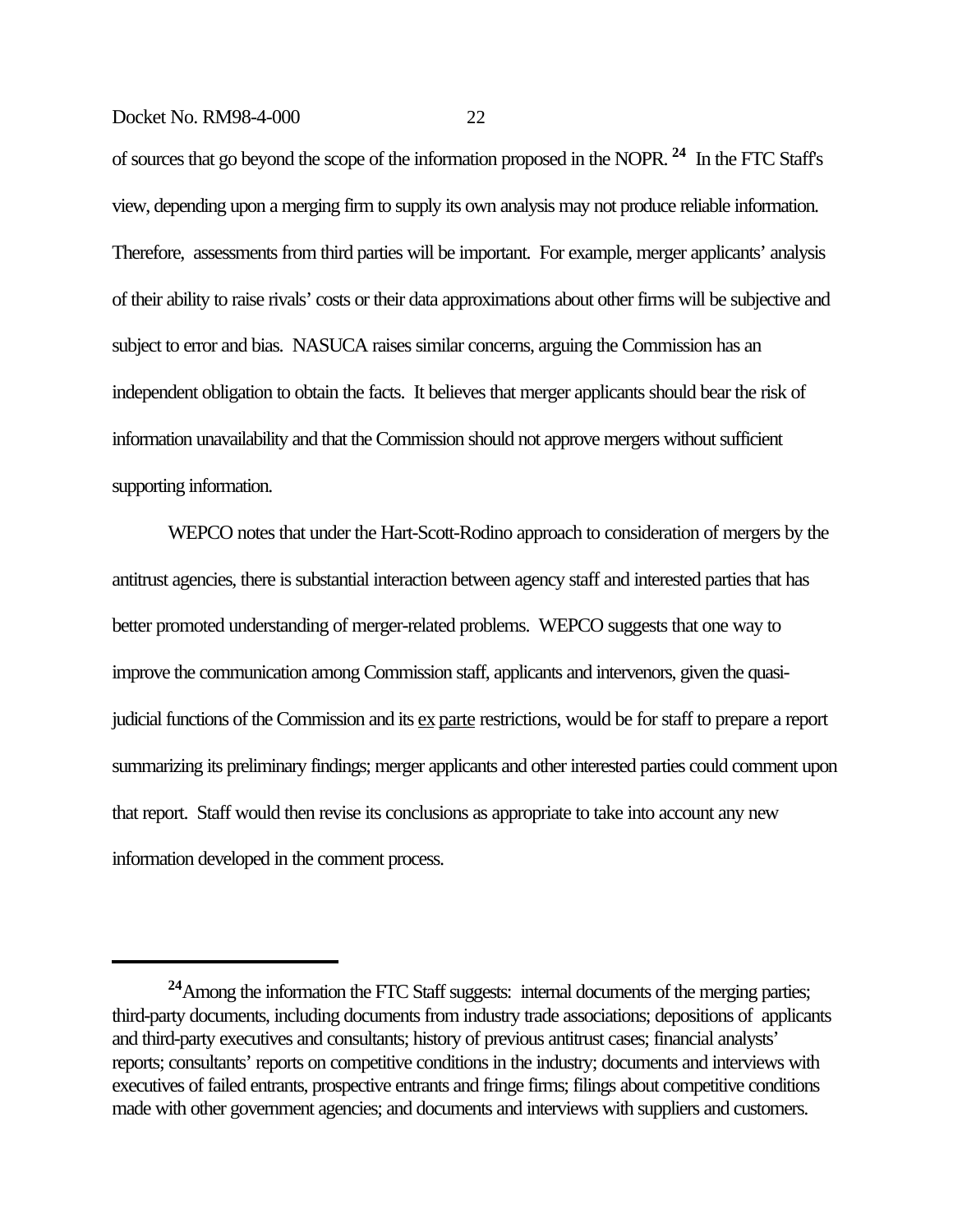Several commenters express concern that applicants provide full disclosure of the required data. APPA/TAPS cautions that despite the fact that filing requirements focus on the past, current, and near future, they cannot accurately capture the dynamic changes in the not-so-near future. Full disclosure of all information that may bear on future competitive activities and changes, such as retail competition, is vital to the screening process. **<sup>25</sup>**

NRECA recommends a two-track merger review policy to foster flexibility. It suggest fasttrack review of mergers of small and medium-sized utilities that would not adversely affect competition in a relevant regional market and that could enhance regional competition by creating a stronger, more viable competitor. NRECA believes that such a two-track review process would allow the Commission to more effectively scrutinize proposed "mega-mergers" where the Commission's horizontal screen indicates the potential to create or exacerbate market dominance.

Finally, APPA/TAPS cautions against applying the institutional framework and processes for reviewing ordinary rate filings to evaluating mergers. They state that the analysis produced by the filing requirements will not yield a reliable answer to the fundamental question of the effect of a merger on future competitive markets. They therefore urge the Commission not to follow a mechanistic approach to evaluating mergers.

## **Commission Conclusion**

**<sup>25</sup>**APPA/TAPS notes that strategic alliances should be disclosed and treated as mergers where their terms could have horizontal or vertical competitive effects. Also, to evaluate whether a proposed merger is likely to harm competition by placing additional costs on competitors, merging companies should be required to disclose existing "reserve sharing," pooling arrangements and contractual or other commitments in order to continue those arrangements post-merger.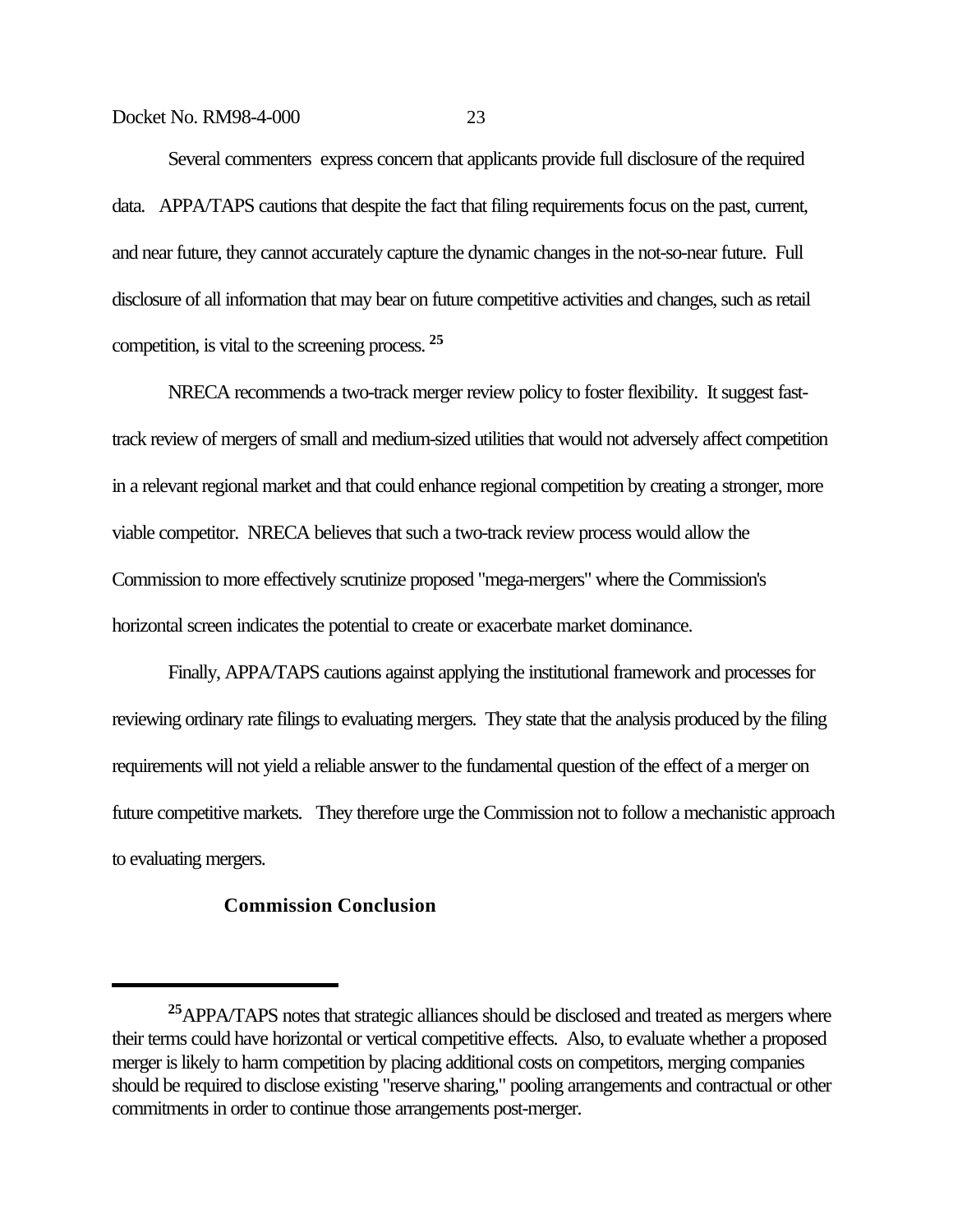In response to concerns regarding deficient filings, we note that this agency has used procedures such as staff deficiency letters to obtain additional information from merger applicants. **<sup>26</sup>** Nothing precludes use of this or other procedures in the future to address deficient applications.

While we acknowledge Missouri Commission and the FTC Staff's concerns that the proposed filing requirements place the Commission in a position of relying on merger applicants' potentially biased analysis, the Commission can generally obtain the types of information these commenters describe or communicate with merger applicants pre- or post-filing (through, e.g., a technical conference) regarding competitive concerns or the results of preliminary analysis. **27** For example, in Sierra Pacific we proposed a technical conference as an appropriate avenue of communication among Commission staff, applicants and intervenors. **28** In addition, the intervention process itself allows other market participants to raise concerns.

We note that our regulations require that all data, assumptions, techniques and conclusions in applicants' analyses be accompanied by supporting documentation. Indeed, the revised regulations explain in detail the type of information applicants must file, for use both by the Commission and by intervenors, to confirm applicants' results. Moreover, the Commission has required, in many instances,

**<sup>26</sup>**See e.g.,, UtiliCorp United Inc. and St. Joseph Light & Power Co. and UtiliCorp United Inc. and Empire District Electric Co., 92 FERC ¶ 61,067 (2000) (Utilicorp/St. Joseph)**,** AEP/CSW; Allegheny Energy, Inc. and DQE, Inc., 84 FERC ¶ 61,223 (1998) (APS/Duquesne).

<sup>&</sup>lt;sup>27</sup>It is important to note that our statutory authority in retrieving information pursuant to a section 203 investigation is adjudicatory in nature; adequate public notice, public participation and administrative due process are required.

**<sup>28</sup>**Sierra Pacific Power Co., Nevada Power Co. and Portland General Electric Co, 92 FERC ¶ 61,069 (2000).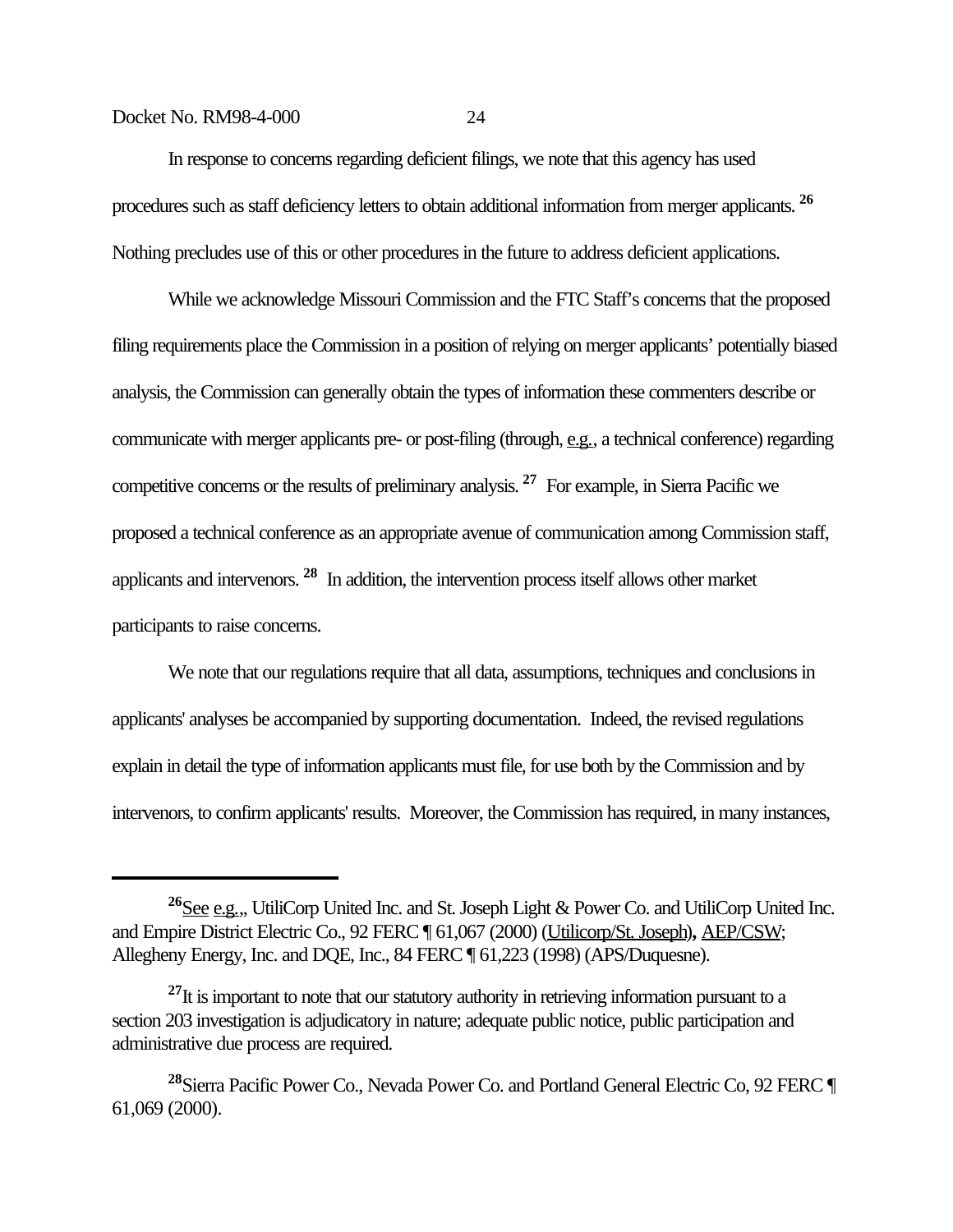full disclosure of merger applicants' activities. The Commission will continue to use all means available to ensure that merger applications are complete, accurate, and free from bias. In regard to complete applications, we note that if changes that would affect the analysis occur after the date a filing is made with the Commission, but before final Commission action, the applicant must supplement its application promptly, describing such changes and explaining their effect.

Currently, § 33.4 of the Commission's regulations provides that "the Commission may require additional information when it appears to be pertinent in a particular case." In the NOPR, the Commission proposed that its authority to require the submission of such additional information be delegated to the Director of the Office of Electric Power Regulation or his designee, under a new § 33.10. No commenters opposed this proposed action, and it is hereby adopted with the clarification that the "Director of the Office of Markets, Tariffs and Rates" is substituted for the "Director of the Office of Electric Power Regulation" to make this section consistent with the Commission's recent internal reorganization.

In response to NRECA's suggestion that the Commission adopt a two-track system for reviewing mergers of small/medium and large utilities, we note that the size of a merger does not indicate the level of competitive concern it may raise. Mergers of small, adjacent utilities in transmission constrained regions, for example, can raise competitive concerns, just as can "mega-mergers." We believe the filing requirements proposed in the NOPR are sufficient to produce the information and analysis necessary to evaluate small and large mergers alike. Our experience has been that mergers that do not pose competitive problems will be quickly identified. Therefore, we do not see the need to distinguish between mergers of small/medium and large utilities.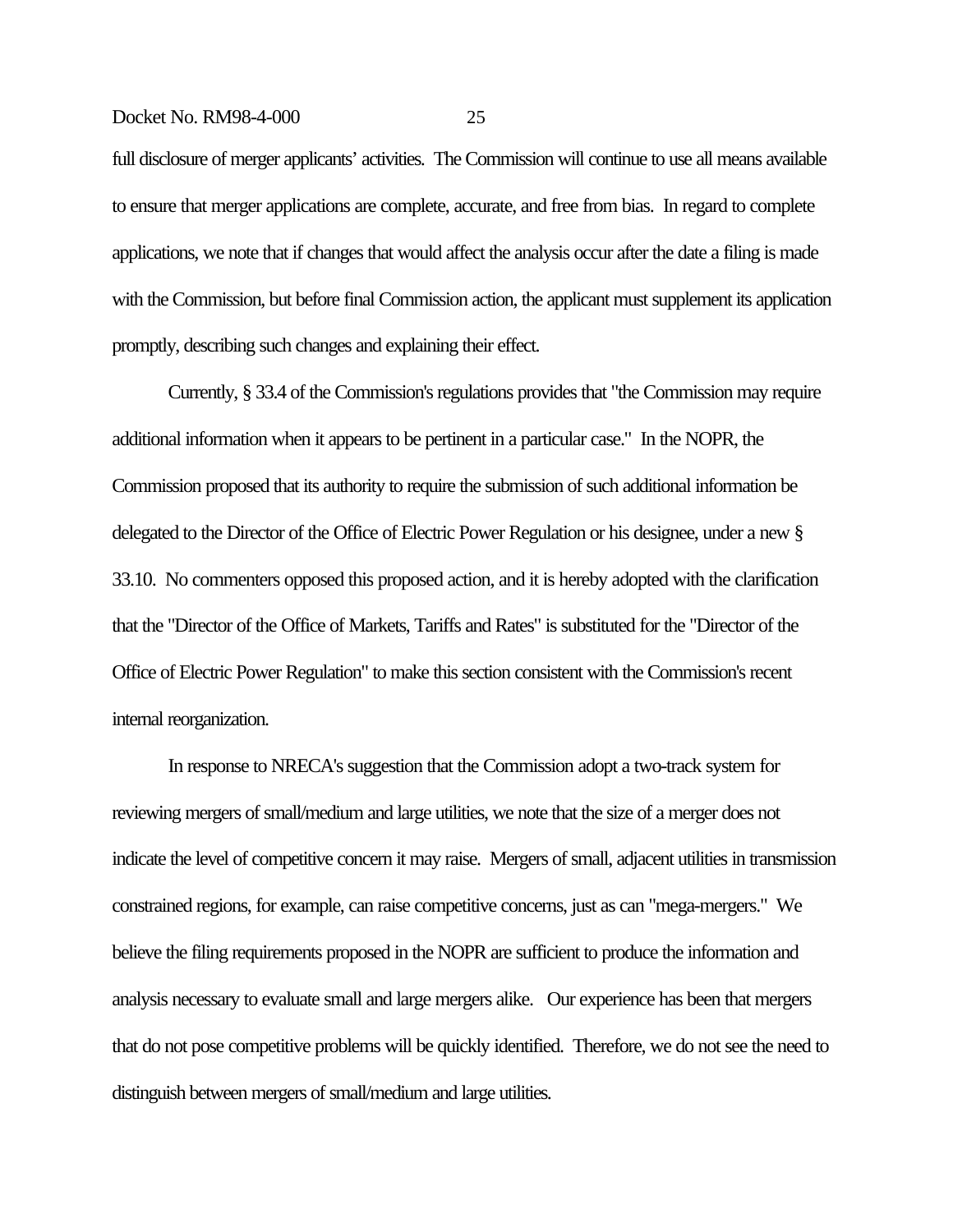Below we discuss the background, public comments and our conclusions regarding the more

specific information necessary to perform the competitive analysis.

## **V. HORIZONTAL SCREEN ANALYSIS**

The Guidelines set out the following five steps for analyzing the competitive effects of proposed mergers: (1) analyze whether the merger would significantly increase concentration; (2) analyze whether the merger, in light of market concentration and other factors that characterize the market, raises concern about potential adverse competitive effects; (3) analyze whether entry would mitigate the adverse effects of the merger; (4) analyze whether the merger would result in efficiency gains not achievable by other means; and (5) analyze whether, absent the merger, either party would likely fail, causing its assets to exit the market. **<sup>29</sup>**

The competitive analysis screen **30** focuses on the first step: whether the merger would significantly increase concentration in relevant markets. Concentration statistics indicate whether a merger may have adverse competitive effects, but they are not the end of the analysis. We note that in many cases, the Commission has moved quickly beyond market concentration statistics in evaluating the competitive effects of proposed mergers. For example, in Commonwealth Edison Company and PECO Energy Company, the Commission found that despite high concentration statistics in the Commonwealth Edison Company (ComEd) destination market, ComEd would not be able to influence market price since most of its capacity was nuclear, which is difficult to ramp up or down in order to

**<sup>29</sup>**Policy Statement at p. 30,118.

**<sup>30</sup>**These specific filing requirements are set forth in § 33.3 of the revised regulations.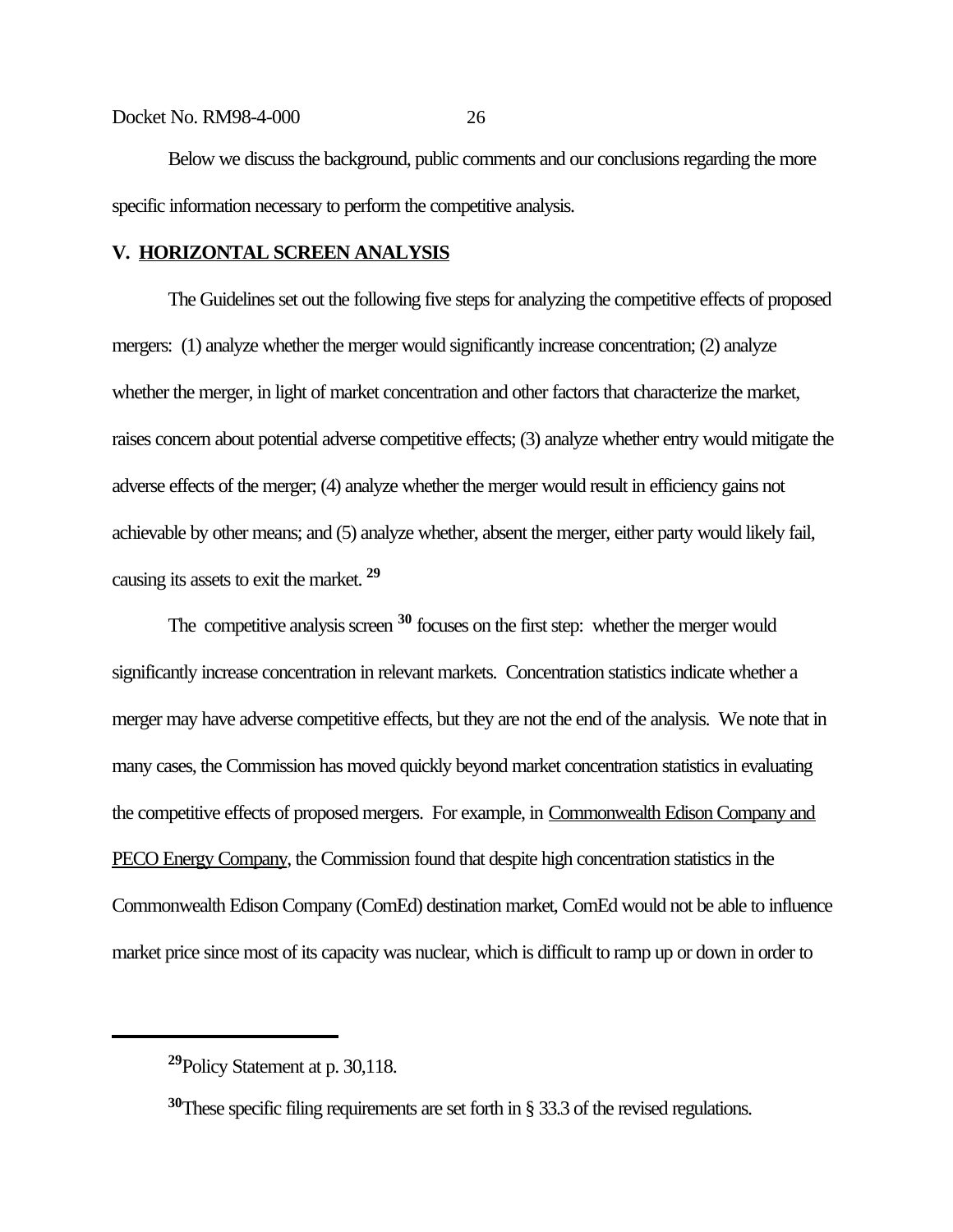withhold output. In addition, the market demand fell within the flat portion of the supply curve for most hours of the year, so withholding output would not significantly affect price. **<sup>31</sup>**

If applicants' competitive analysis screen indicates that the merger would significantly increase concentration, applicants must either address the other steps in the Guidelines or propose measures that would mitigate the adverse competitive effects of the proposed merger.<sup>32</sup> If applicants propose mitigation measures, the screen analysis should also take into account, to the extent possible, the effect of these remedies on market concentration.

The competitive analysis screen is made up of four steps: (1) identify the products sold by the merging firms; (2) identify the customers affected by the merger; (3) identify the suppliers in the market; and (4) analyze the merger's effect on concentration. Below we discuss the filing requirements for each step.

## **A. Relevant Products**

#### **Background**

Applicants must identify the wholesale electricity products sold by the merging firms. At a minimum, such products include non-firm energy, short-term capacity (or firm energy), and long-term capacity. Products should be grouped together when they are reasonable substitutes for each other from the buyer's perspective. Supply and demand conditions for particular electricity products may vary substantially over time and, if so, the analysis should take this into account. Periods with similar

**<sup>31</sup>**Commonwealth Edison Company and PECO Energy Company, 91 FERC ¶ 61,036 (2000) (PECO/ComEd).

**<sup>32</sup>**The specific filing requirements for applicants addressing mitigation measures and additional factors are set forth in § 33.3(e) and § 33.3(f), respectively.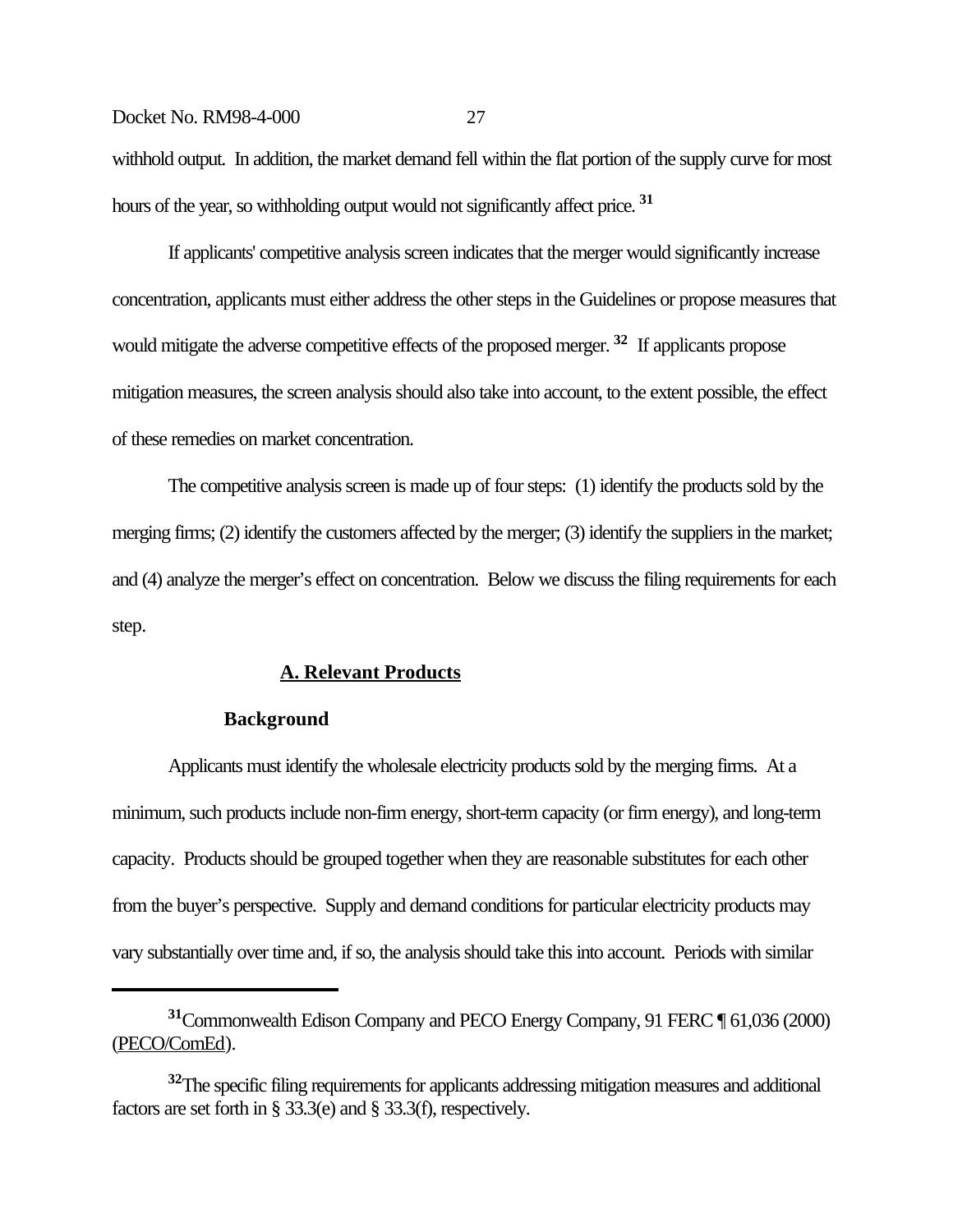supply and demand conditions should be aggregated. Thus, applicants must define and describe all products sold by the firms, explain and support the market conditions and groupings, and provide all data relied upon for product definition.

In the NOPR, we stated that as restructuring in the wholesale and retail electricity markets progresses, short-term markets appear to be growing in importance.. We sought comments on the assessment of long-term capacity markets in merger analysis.

The delivered price test, which we require applicants to use to identify potential suppliers in a market, focuses on the ability of suppliers to deliver energy to relevant markets as measured by their short-term variable costs. However, there is no good measure for long-term capacity prices per se. Therefore, we sought comments on the appropriate analytic framework for evaluating long-term capacity products.

## **Comments**

As discussed in greater detail in later sections, commenters offer a number of insights and suggestions regarding the scope of the Commission's merger analysis pertaining to retail competition. The major area in the proposed filing requirements where this subject arises is in the definition of relevant products. As we noted earlier, for example, the Missouri Commission argues that the emphasis on products should include retail markets, since unbundling will blur the traditional distinction between wholesale and retail electricity products. NASUCA suggests the Commission modify its screen to encompass the following product markets: wholesale sales, wholesale purchases, retail sales, retail purchases, existing generation, new generation, ancillary services related to generation and ancillary services related to transmission.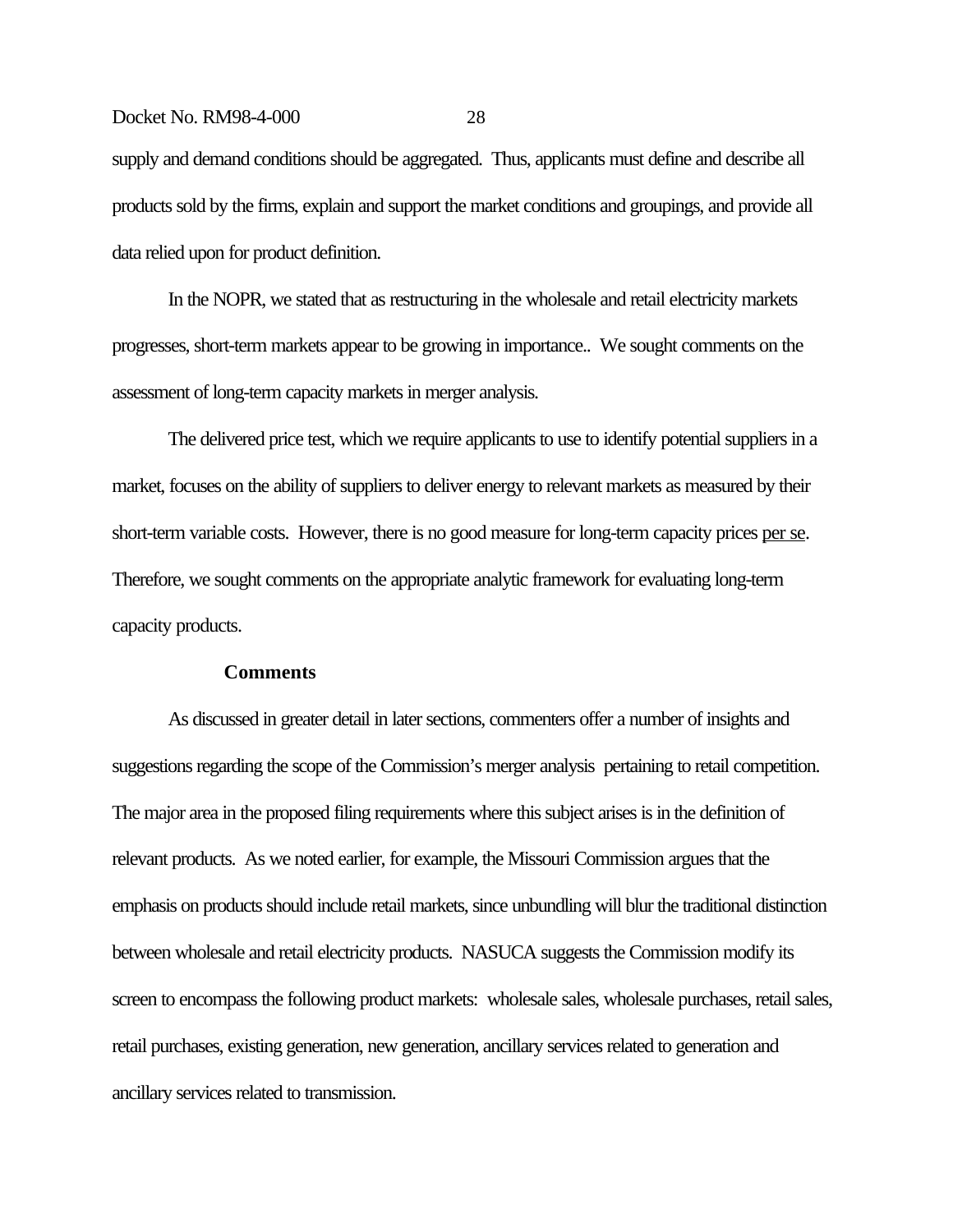The FTC Staff argues that unbundling could increase product differentiation, which may alter the degree of substitutability between products and may affect product market definitions. They also state that because electricity cannot be stored in large quantities and supply and demand conditions within short time intervals may be independent of each other, there may be a need to define electricity sales during individual hours as separate product markets, each of which may have a different geographic market associated with it. Thus, FTC Staff recommends the Commission consider techniques for examining the degree of linkage between different electricity product markets (e.g., electricity sold on an hourly basis).

WEPCO states that since electricity is not purchased to be consumed in a specific hour, (e.g., off peak, on peak, summer, winter, and shoulder months), but it purchased and consumed over the course of a year in a stable and predictable pattern, the relevant product market for competitive analysis should be electricity consumed over the course of a year, not electricity consumed in a single time period. Thus, WEPCO believes that guidance is needed from the Commission concerning how we will aggregate and evaluate multi-period analyses.

## **Commission Conclusion**

We agree with NASUCA, Missouri Commission and FTC Staff that unbundling and retail competition will affect relevant product definitions. The Commission recognized this possibility in the Policy Statement when we stated that non-firm energy, short-term capacity, and long-term capacity are products that should, at a minimum, be evaluated by a merger applicant. Recognizing that energy companies are entering new product markets and that the effect of a merger could be to eliminate one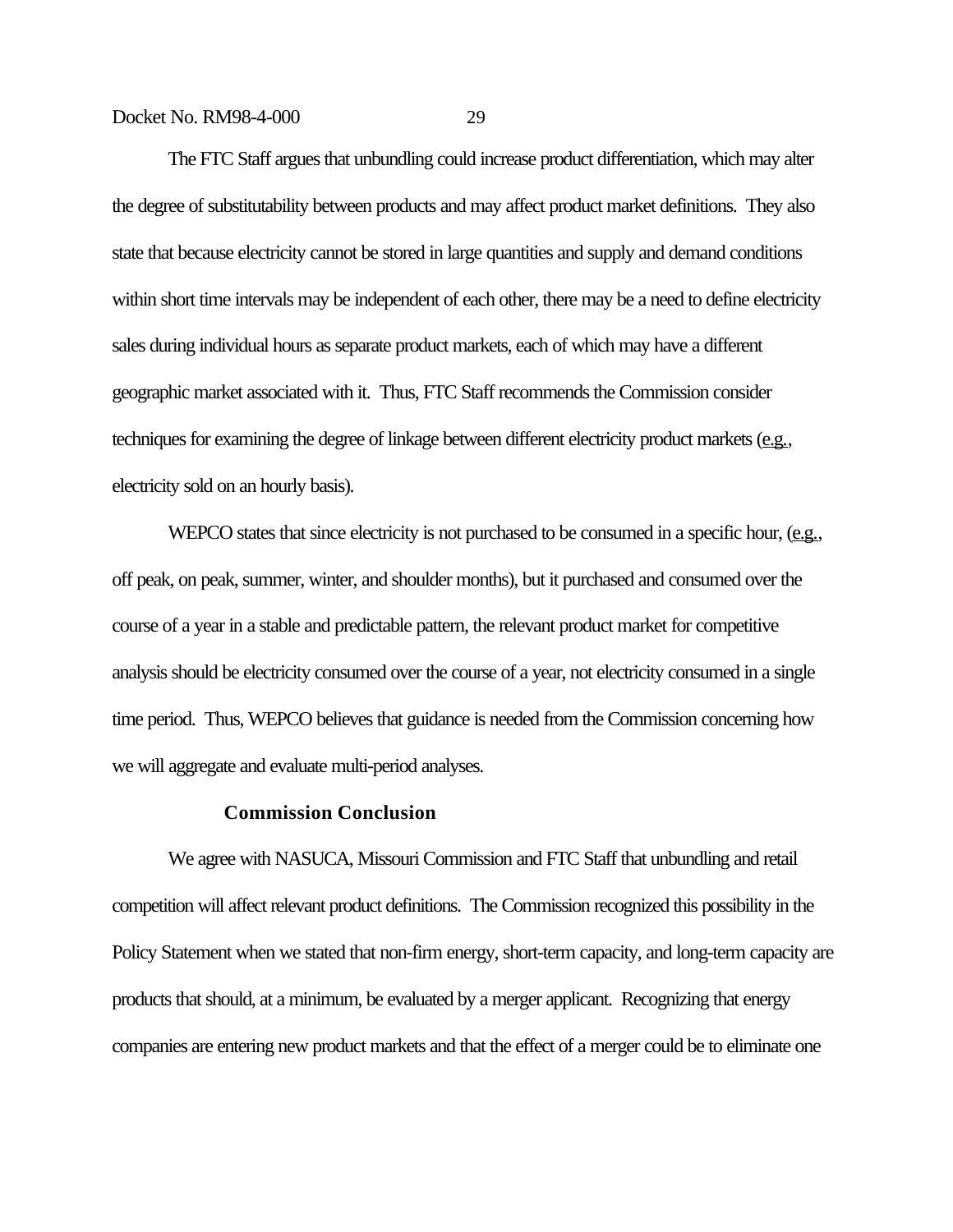of the merged companies as a perceived potential competitor in such new product markets, **33** we will also require applicants to identify product markets in which they may be reasonably perceived as potential competitors. We do not see the need at this time, however, to require merger applicants to separately identify and define various retail products or to define certain additional products, with the exception of ancillary services.

We base this conclusion on two reasons. First, it is important to define relevant products from the perspective of the consumer, <u>i.e.</u>, including in a product group those products considered by the consumer to be good substitutes. NASUCA's suggested product definitions do not do this. For example, we do not see how wholesale sales versus wholesale purchases warrant definition as separate relevant products from the consumer's perspective. Moreover, given this approach to defining relevant products, we disagree with WEPCO that electricity consumed over the course of the year should be defined as a relevant product. We note in response to the FTC Staff's comments that we require separate relevant products be defined for distinct market conditions. These market conditions can encompass greater or fewer numbers of hours during the year, depending on the specifics of the case. To facilitate accurate energy product definition when market conditions vary, however, we will require merger applicants to use load level, as opposed to time of day. This is a minor modification to what was proposed in the NOPR. When time periods are lengthy, distinct market conditions that occur within a particular time period can go unevaluated. We note that many merger applicants routinely define relevant energy products using load level.

**<sup>33</sup>**See below note 77.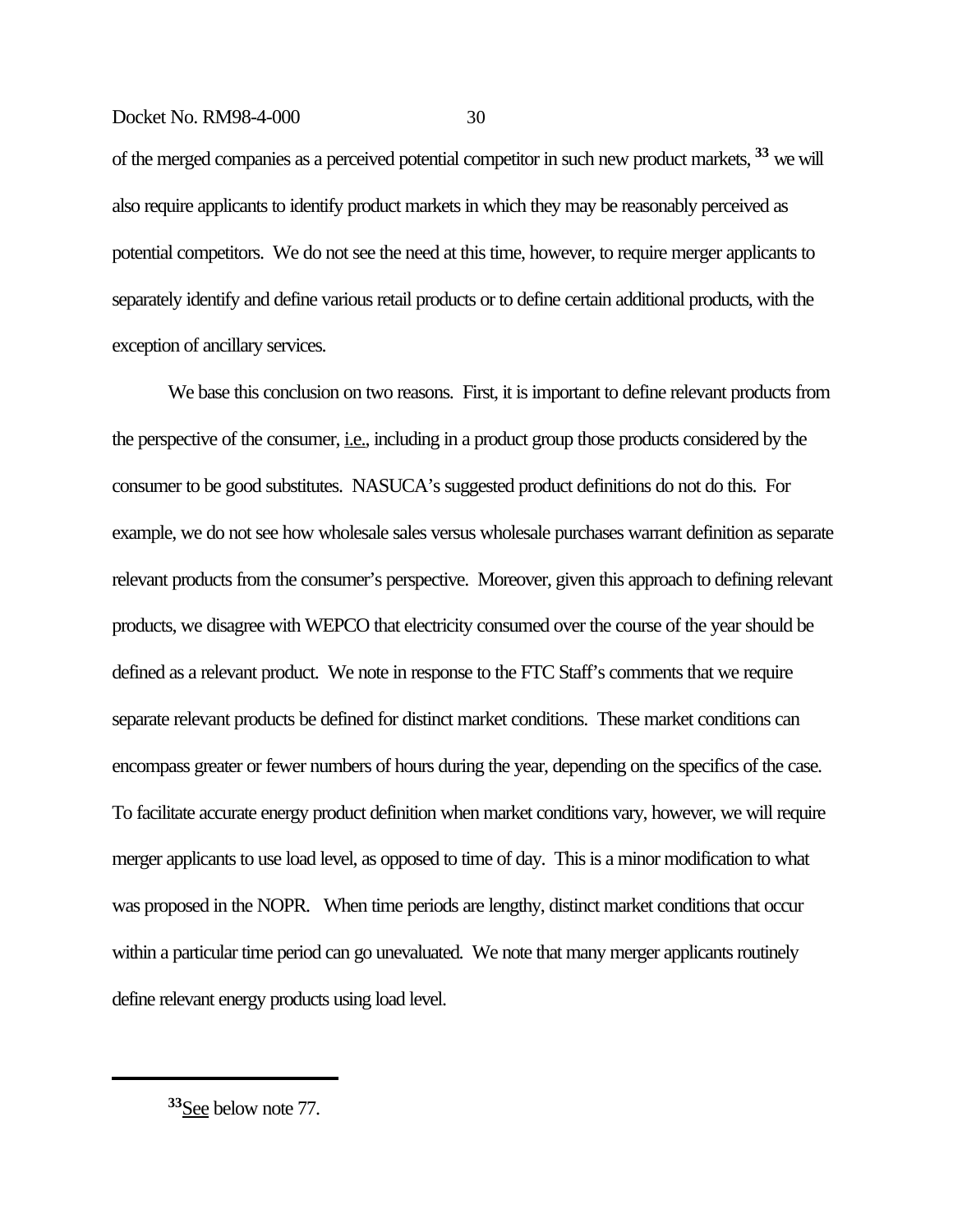Second, the Commission made it clear in the Policy Statement and the NOPR that it stood ready to evaluate the effect of a merger on retail competition if a state lacks authority under state law and asks us to do so. The NOPR noted that restructuring in the electric industry, *i.e.*, retail access, could affect presumptions that are necessary to complete our screen analysis. In such cases we will require merger applicants to provide analyses that will also be useful in assessing the effect of a merger on retail electricity markets. For example, the existing filing requirements require applicants to provide information on their native load obligations.

We believe, however, that some ancillary services, specifically spinning and non-spinning reserves and imbalance energy -- if they are sold by the merging firms -- must be added to the list of relevant products to be analyzed by merger applicants. The movement toward RTOs has led to the development of bid-based ancillary service markets, especially imbalance energy markets. Participation in these markets is greater now than in the past, and we expect such participation to expand as markets develop. We note that ancillary service market conditions are not directly captured by capacity measures for either non-firm energy or short-term capacity. While high levels of or changes in concentration in energy markets may be good general indicators of the structure of or changes in the structure of ancillary service markets, the technical requirements for providing these services may be more stringent than those for providing energy, and there may be fewer potential suppliers than in energy markets. Given the foregoing, we will, therefore, require that merger applicants assess the effects of proposed mergers in the reserve and imbalance energy markets. We recognize that ancillary service and imbalance energy markets are not fully developed in some regions of the country. As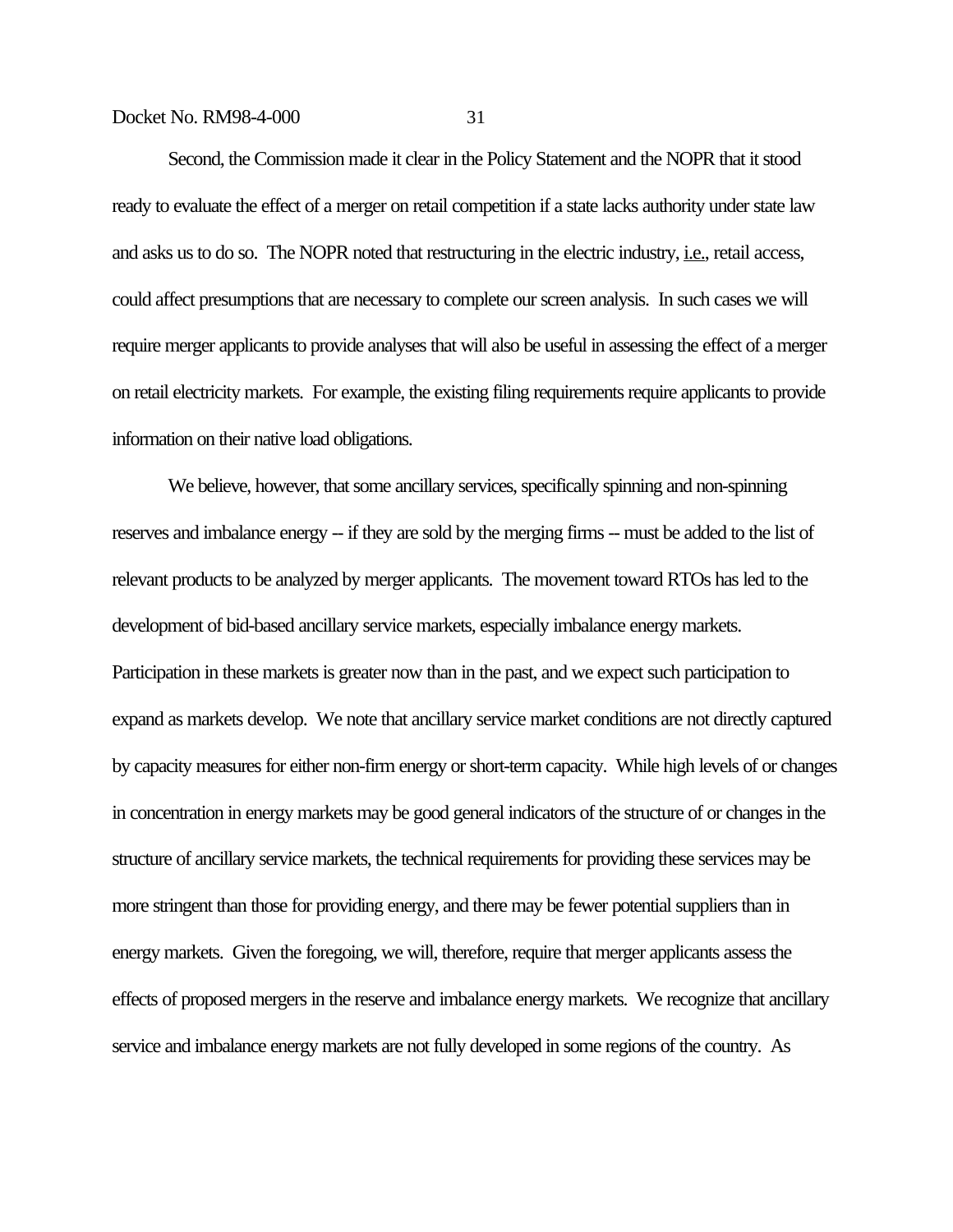RTOs are formed, we expect that these markets will become more fully developed. **34** We, therefore, require applicants to analyze reserves and imbalance energy as separate products when the necessary data are available. If not, applicants must explain why the markets cannot or should not be analyzed.

# **B. Relevant Geographic Markets**

Below we discuss the methods of identifying the relevant geographic markets as set forth in the NOPR.

### **Background**

*Customers (Destination Markets)*: As discussed in the Policy Statement, identifying the customers likely to be affected by a merger is one part of defining the geographic scope of the relevant market. At a minimum, affected customers include all entities that are directly interconnected to any of the applicants or that have purchased wholesale electricity from any of the applicants in the past two years. **35** The Commission solicited comments in the NOPR on whether two years was the appropriate period of purchases for deciding to include purchasers as affected customers. Customers considered to be affected by the merger and included in the analysis are referred to as "destination markets."

To simplify the analysis, customers that have the same supply alternatives, as identified in the competitive analysis screen, can be aggregated into a single destination market. The Commission has accepted this approach in a number of merger filings. For example, in Atlantic City/Delmarva, the Commission found acceptable the treatment of PJM as a single destination market since customers in

**<sup>34</sup>**Regional Transmission Organizations, Order No. 2000, 65 Fed. Reg. 809 (Jan. 6, 2000), FERC Statutes and Regulations at 31,135 (1999).

**<sup>35</sup>**Policy Statement at p. 30,130.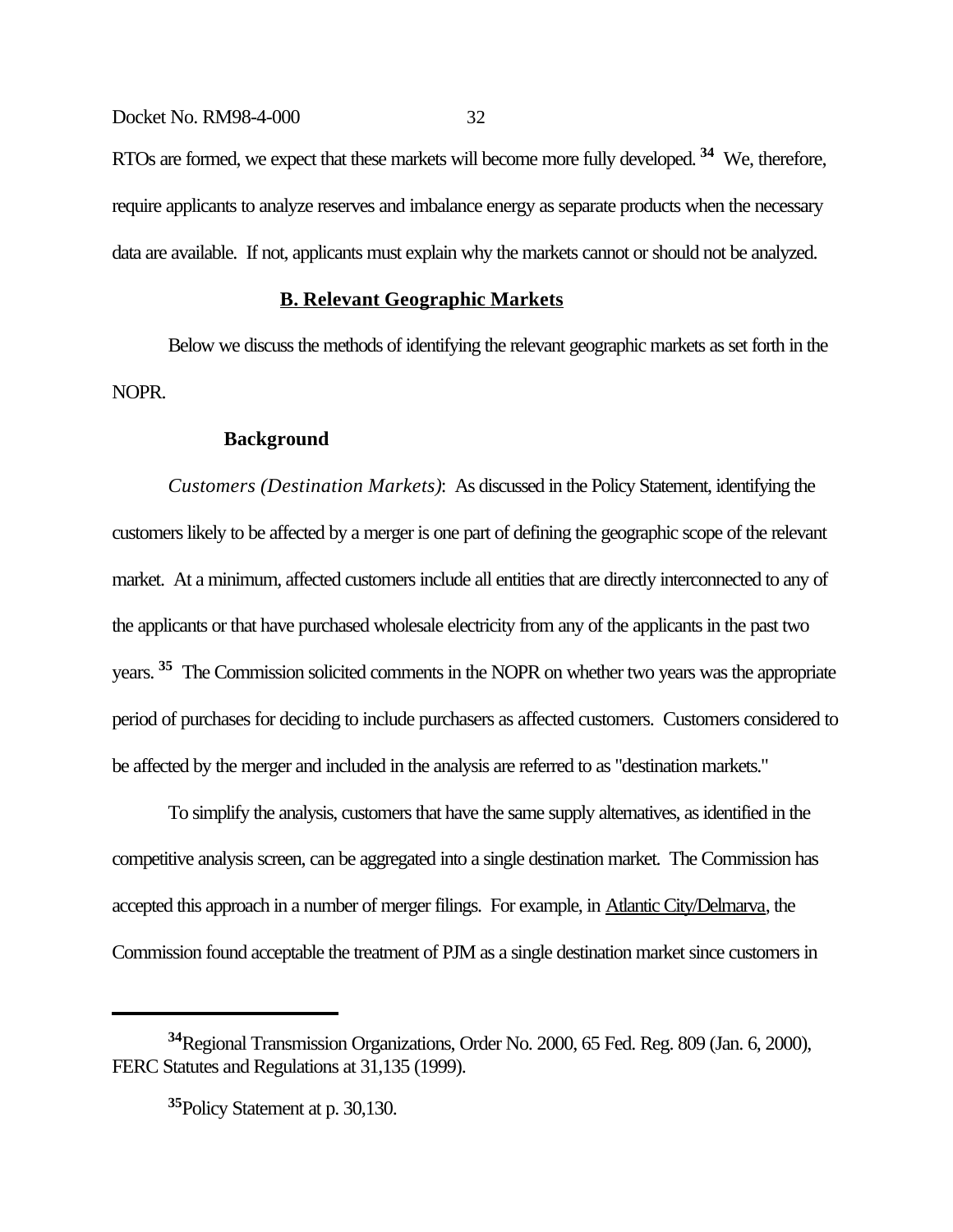# Docket No. RM98-4-000 33 PJM trade largely with the same set of suppliers. The same is true of mergers occurring within the New England and New York ISOs (e.g., ConEd/NU and CMP/NYSEG). **36** We proposed that applicants be required to provide all data used in determining the affected customers.

# **Comments**

 FTC Staff remarks that the list of affected customers produced by the delivered price test provides only a limited picture of the customers who may be harmed by a merger. It notes that in their own experience, suppliers' pricing decisions focus on attracting new customers that often are not on lists of current customers. FTC Staff also contends that if a potential anticompetitive effect of a merger involves increased coordination among suppliers, the harmful effects of the acquisition may go beyond customers of the merging parties to include many customers supplied by non-merging companies. Lastly, it explains that if a potential anticompetitive effect of a merger is slower entry into new geographic markets, the affected consumers will (by definition) be those located where the parties have not previously done business. Without information about these potential customers, the FTC Staff states, merger analysis may underestimate present and future demand elasticity or incentives to innovate. Therefore, FTC Staff recommends the Commission broaden its concept of affected customers to include potential customers and customers of third-party suppliers in the market(s) served by the merging parties.

Because transmission constraints may bind during peak demand periods, the FTC Staff suggests that more care be taken when defining geographic markets. In an ISO that is divided into

**<sup>36</sup>**Consolidated Edison, Inc. and Northeast Utilities, 92 FERC ¶ 61,225 (2000), reh'g denied, 92 FERC ¶ 61,014 (2000) (ConEd/NU) and Energy East Corp. and CMP Group, 91 FERC ¶ 61,001 (2000) (Energy East/CMP).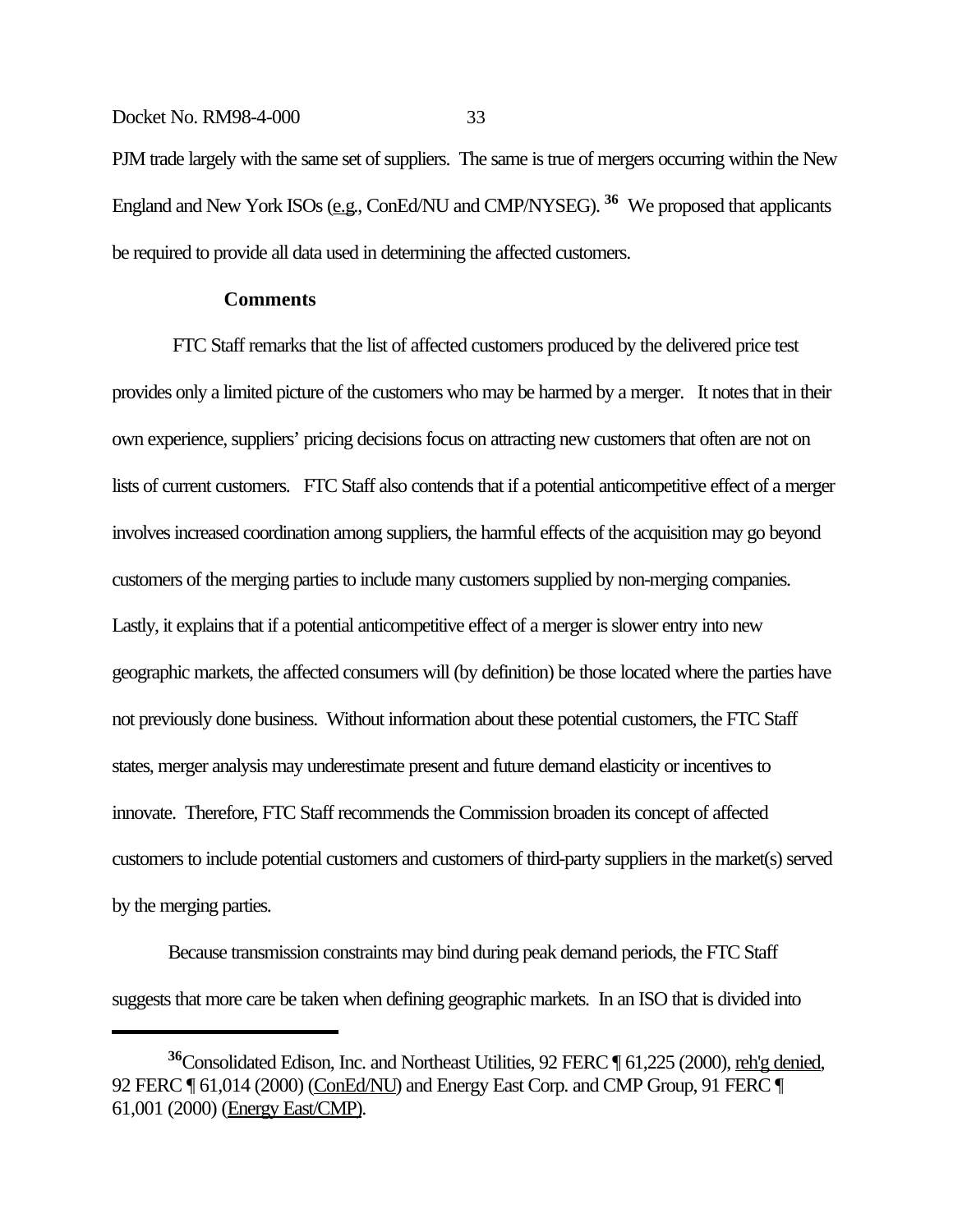zones, such as California, during off-peak hours the relevant geographic market could be the entire ISO, while during the peak hours each zone could be a relevant geographic market.Since, in general, the broader the geographic area the less concentrated the market, applicants should justify the use of a broad geographic market with evidence that the market definition remains viable during peak times. If not, the FTC Staff suggests, the market definitions should be narrowed for peak periods.

#### **Commission Conclusion**

The Commission generally shares the FTC Staff's broad concept of customers which are potentially affected by a proposed merger. We believe that the existing requirement to identify as destination markets those entities directly and indirectly interconnected with the merging companies, in addition to entities with which the merging companies trade, partially captures the universe of potential customers affected by the merger. We also believe the intervention process is, in itself, a generally reliable way for customers potentially affected by a merger to identify themselves and raise their particular concerns. However, as discussed below under Section V.H, we recognize that energy companies are increasingly entering new geographic markets and that the presence of a perceived potential competitor in a geographic market can have a salutary effect on that market. If a merger could eliminate such a salutary effect by removing one of the merging companies as a perceived potential competitor in such markets, we will also require applicants to identify any geographic markets in which they may be reasonably perceived as potential competitors.

The Commission also agrees with FTC's point regarding the effect of transmission constraints on the scope of geographic markets. We believe that the market analysis adopted here captures this effect, because the use of different load levels in defining relevant products narrows the scope of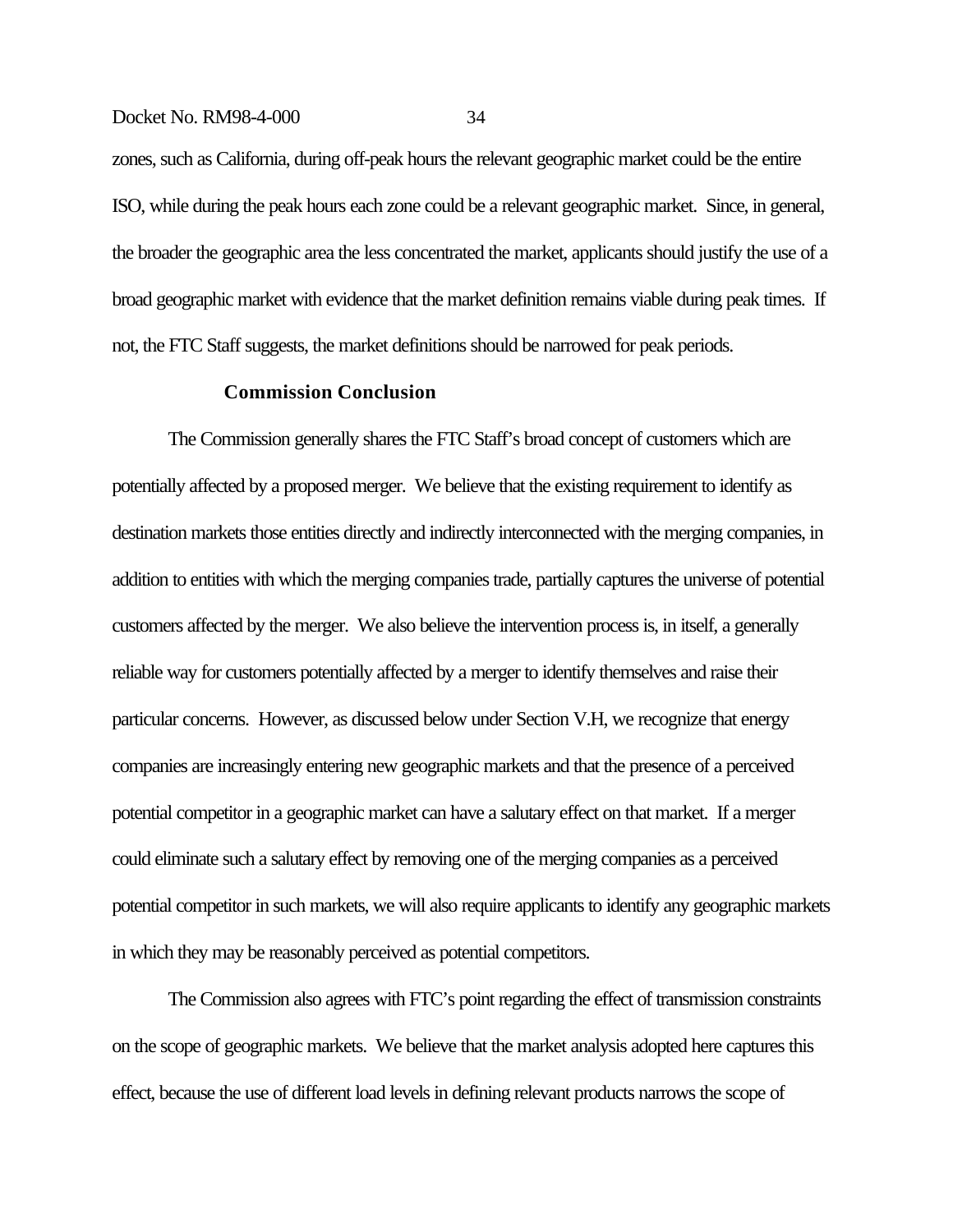# Docket No. RM98-4-000 35 relevant geographic markets by constraining transmission where appropriate. Thus, markets analyzed during peak load levels are often smaller because transmission links are full at those load levels.

# **C. Suppliers (Delivered Price Test)**

## **Background**

Defining the relevant geographic market also requires identifying the sellers that can compete to supply a relevant product. Suppliers must be able to reach the destination markets both economically and physically. To determine the suppliers that can economically supply a destination market, the NOPR proposed that applicants conduct a delivered price test. In the delivered price test, suppliers can economically serve destination markets to the extent that they have generating capacity that can serve the market at a price **37** no more than five percent above the pre-merger market price. **<sup>38</sup>** Applicants would then adjust suppliers' capacity consistent with the physical transmission capacity available to reach the destination market.

In some cases, potential suppliers may be parties to mergers that have been announced but not yet consummated. The Commission sought comments on whether those suppliers should be treated in the competitive analysis screen as if their mergers have been consummated or whether they should be treated as independent rivals.

In addition, the NOPR proposed that a supplier's ability to economically serve a destination market be measured by generating capacity controlled by the supplier rather than historical sales data.

**<sup>37</sup>**The price would include payments for transmission and ancillary services needed to deliver the power.

**<sup>38</sup>**Policy Statement at pp. 30,130-31.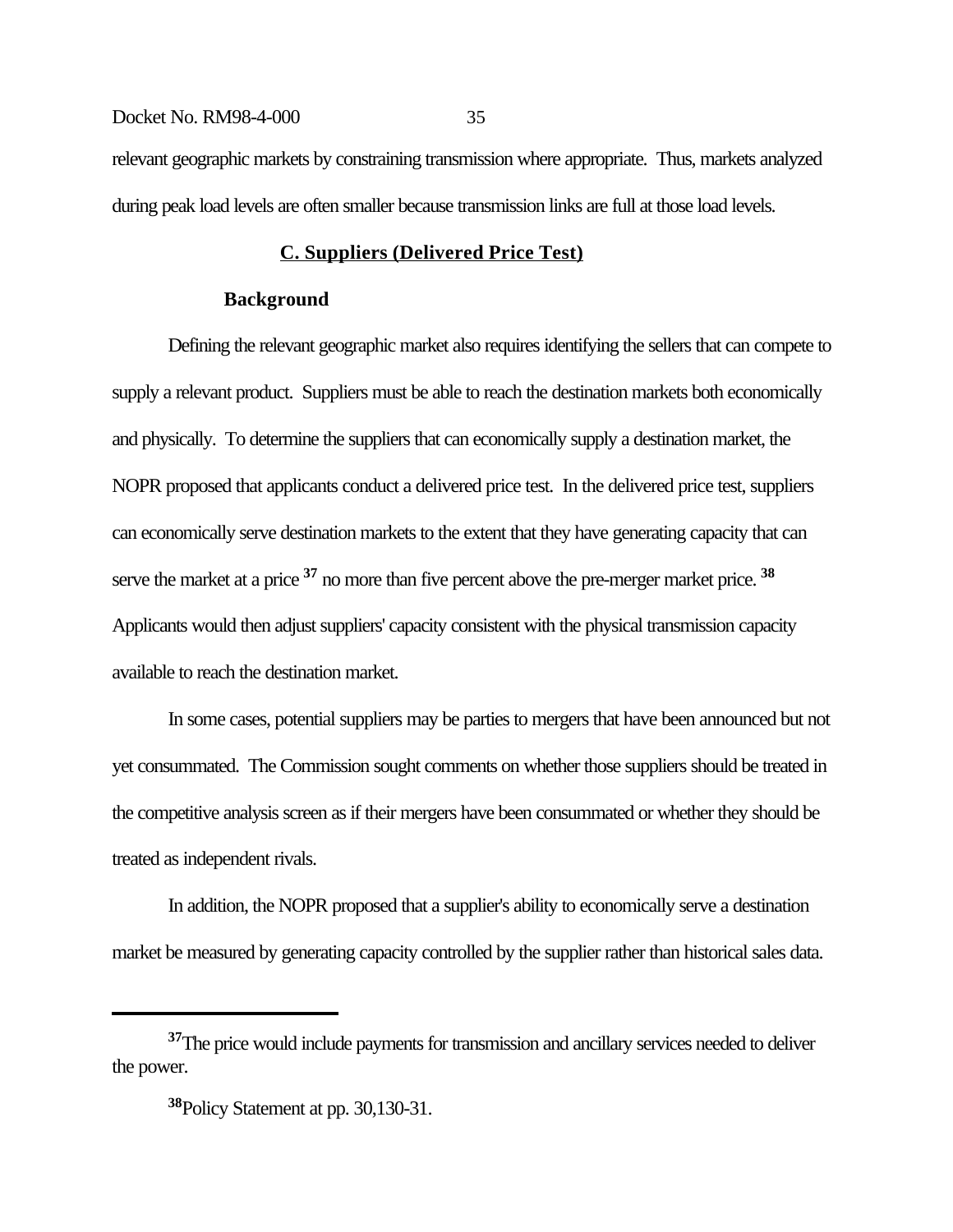We also discussed in the NOPR two generating capacity measures we believed appropriate for the competitive analysis screen: economic capacity (EC) **39** and available economic capacity (AEC).

# **Comments**

A number of commenters respond generally to the Commission's proposed filing requirements governing the definition of relevant geographic markets using the delivered price test. EEI believes that the screen is valuable in identifying potential problems early in the process. However, EEI and Southern advocate a change in the Commission's Appendix A analysis from the individual destination markets defined using the delivered price test to a single geographic market defined by using the hypothetical monopolist test, as suggested by the DOJ/FTC Merger Guidelines. **40** EEI claims that the hypothetical monopolist test will produce a more accurate picture of the markets a merger would affect. It argues that a major flaw in the delivered price test is that it assumes that price discrimination can occur even though such discrimination would be unlawful and the Commission's open access rules go far to prevent it.

EEI explains that the delivered price test does not consider the role of power marketers and arbitrage in preventing potential price discrimination. In contrast, the hypothetical monopolist test

<sup>&</sup>lt;sup>39</sup> The starting point for calculating economic capacity is the supplier's own generation capacity with low enough variable costs that energy can be delivered to a market (after paying all necessary transmission and ancillary service costs, including losses) at a price that is five percent or less above the pre-merger market price. Capacity must be decreased to reflect any portion committed to long-term firm sales; and it must be increased to reflect any portion acquired by long-term firm purchases. In addition, any capacity under the operational control of a party other than the owner must be attributed to the party for whose economic benefit the related unit is operated. The result of these calculations is the supplier's "economic capacity."

**<sup>40</sup>**Southern comments that actual market conditions reflecting any legal constraints on market participation should be considered, but only if such constraints are actually being adhered to.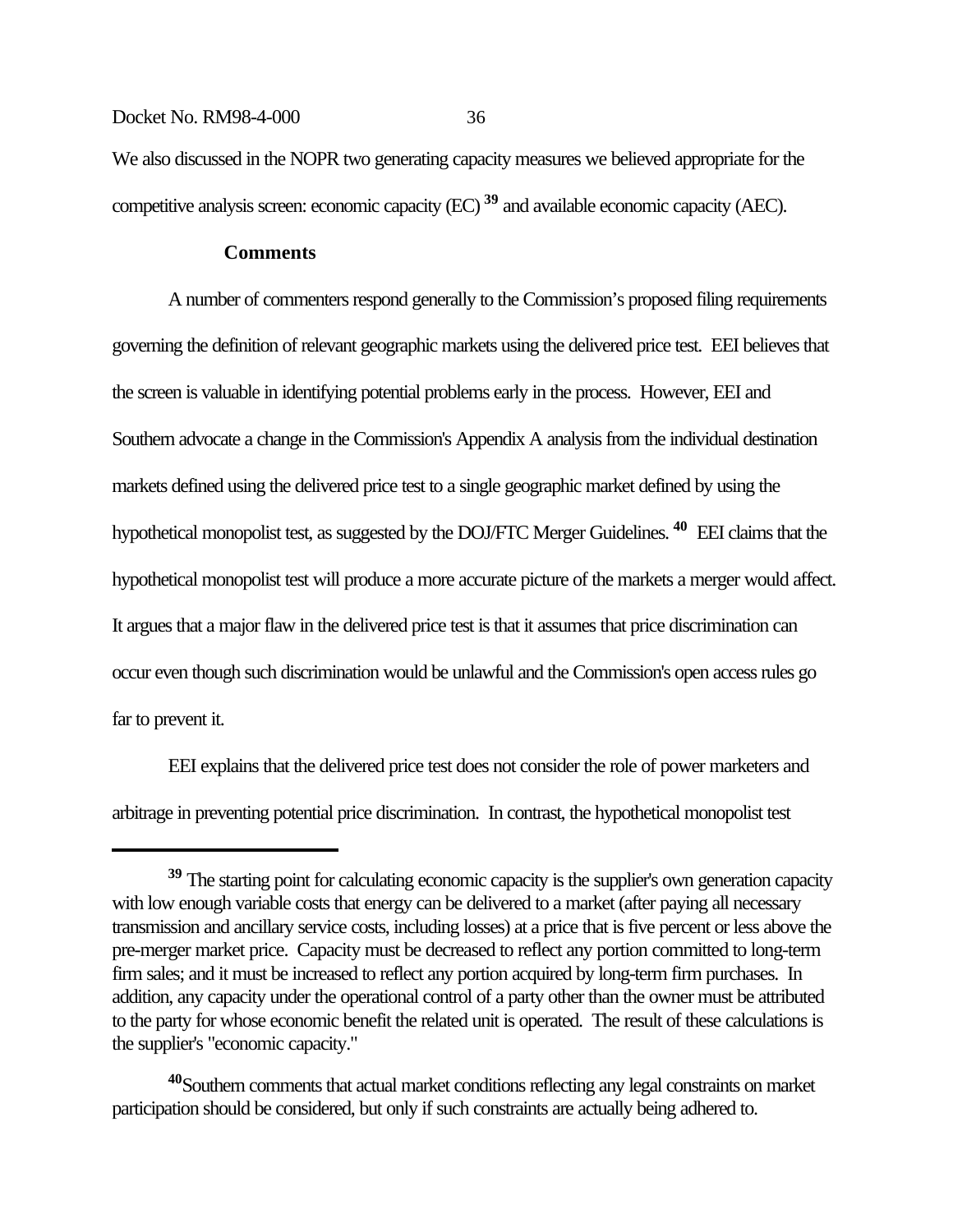assumes that there is no price discrimination, absent other factors. EEI argues that the Commission's claim that the delivered price test produces conservative results is not persuasive because the delivered price test produces erroneous results by over (or understating) the potential effects of a merger on the market.

# **Commission Conclusions**

In response to general concerns regarding the delivered price test, we reiterate that the competitive analysis screen is intended to provide a standard, generally conservative check to allow the quick identification of mergers that are unlikely to present competitive problems, and is not meant to be a definitive test of the competitive effects of a proposed merger. Therefore, we will continue to apply the delivered price test set forth in the Policy Statement in future merger cases. This does not preclude applicants or other parties from filing alternative analyses, including those using the price increase (i.e., hypothetical monopolist) test for defining relevant markets, as suggested by EEI, nor does it preclude the Commission from performing analyses of alternative scenarios to test the sensitivity of results to key assumptions, as suggested by the FTC Staff.

We also will adopt our proposal regarding suppliers' ability to reach a market. Since merger analysis should be as forward-looking as practicable, suppliers' ability to economically serve a destination market seems better measured by the generating capacity they control than by historical sales data. This is because information about current or past sellers may not identify those participants whose generation capacity could discipline future price increases. Moreover, data on sales made in a past environment characterized by monopoly and cost-based rates or pancaked transmission rates and other grid management inefficiencies may not be a good indicator of how firms will behave in an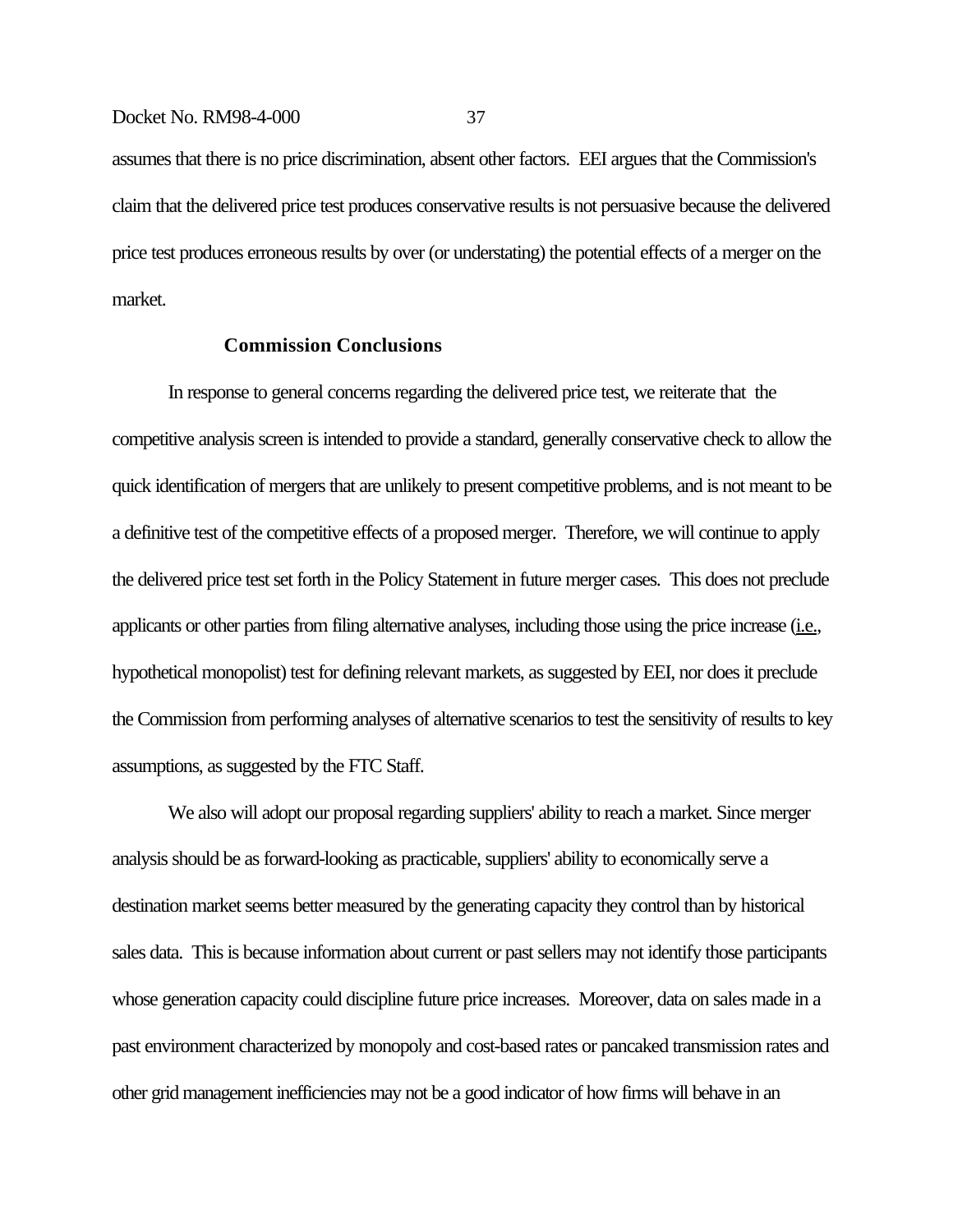environment increasingly characterized by generation competition and RTOs. **41** In addition, the competitive analysis screen filed by applicants must use both EC and AEC measures to gauge supplier presence.

As we stated above, the competitive analysis screen is intended to be a forward-looking measure. Therefore we believe it is appropriate that applicants provide sensitivity analyses of their results to the assumption that announced, but not consummated, mergers are completed. Such information would be useful in assessing, for example, the appropriateness of behavioral versus structural remedies. Applicants may perform sensitivity analyses which incorporate different scenarios regarding announced, but not consummated mergers and should explain why certain scenarios might be more appropriate.

Discussed in more detail below are the general data requirements that are needed to determine the suppliers in the relevant market for a competitive analysis screen, a summary of the comments on these requirements, and our conclusions.

## *Generating capacity and variable cost*

# **Background**

The NOPR explained that the basic determinants of a supplier's presence in a market are the generating capacity the supplier controls and the variable costs associated with that capacity. For each

**<sup>41</sup>**Baltimore Gas & Electric Company and Potomac Electric Power Company, Opinion No. 412, 76 FERC ¶ 61,111 (1996), 79 FERC ¶ 61,027 at 61,120-21 (1997) (BG&E/PEPCO). This is not to say, however, that sales data are irrelevant to market analysis. If sales data indicate that certain participants actually have been able to reach the market in the past, it is appropriate to consider whether they are likely candidates to be included in the market in the future. **BG&E/PEPCO** at n.72. It is for this reason that we will require a "trade data check" as part of the competitive analysis screen.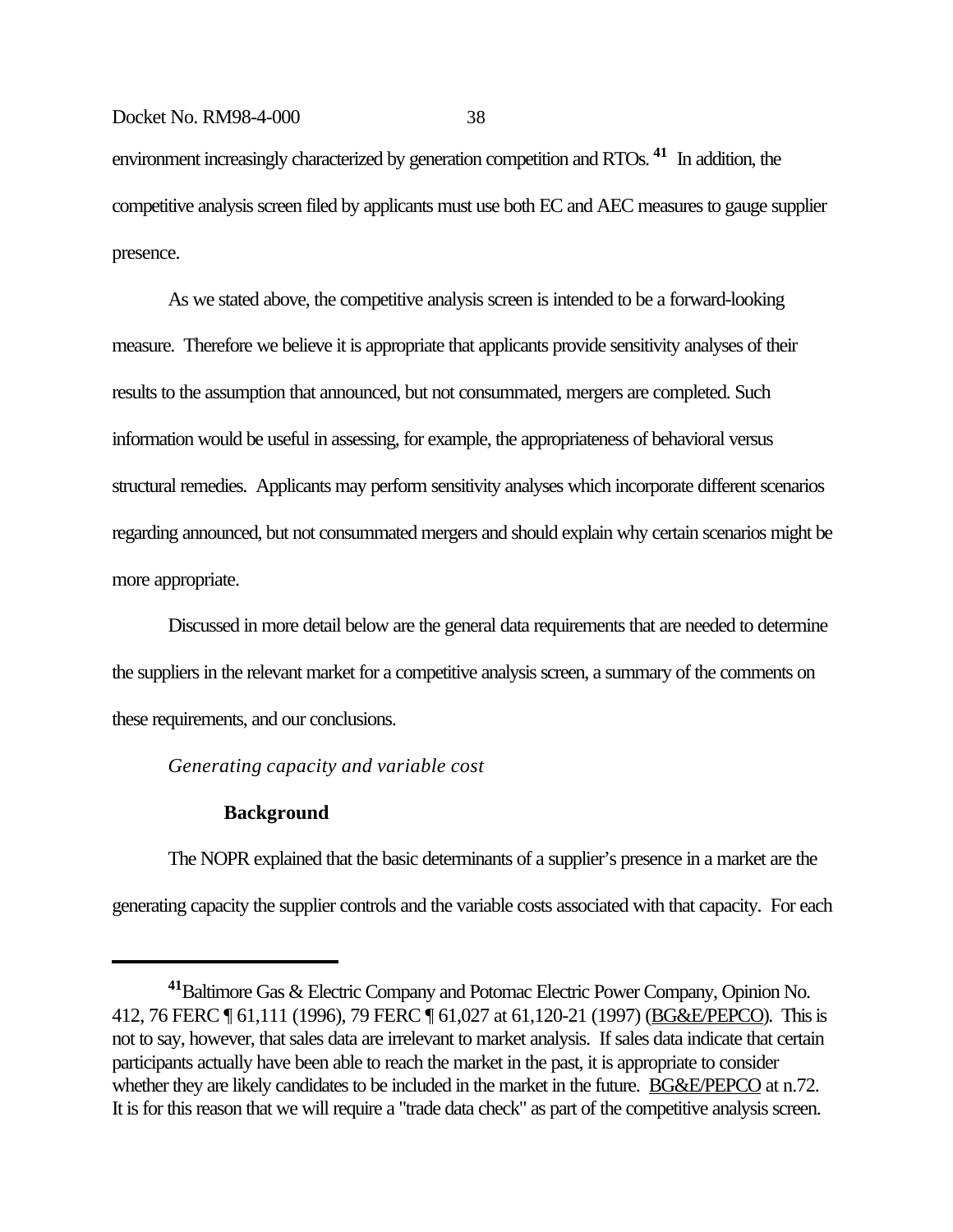potential supplier to a relevant market, applicants must file the publicly available generation capability and variable cost data for each generating plant or unit. Aggregate plant level data from plants with units that burn different fuels can result in average plant variable costs that inaccurately state the units' economic ability to sell into a market. **42** For such plants, cost data at the unit level are preferable to cost data at the plant level, and applicants must file disaggregated plant data to the extent it is publicly available.

# **Comments and Commission Conclusion**

No specific comments were received on this issue. We adopt in this Final Rule the proposals set forth in the NOPR.

*Purchase and sales data adjustments*

## **Background**

In the NOPR, we stated that data regarding the long-term purchases and sales of suppliers should be filed with the application. These data would, to the extent available, include the buyer, the seller, the contract duration, the degree of interruptibility, the quantity (MW), and the capacity and energy charges. Applicants must explicitly show any adjustments made to suppliers' capacity due to long-term contracts.

## **Comments and Commission Conclusion**

No specific comments were received on this issue. We note that our experience with both horizontal and vertical mergers since the NOPR was issued indicates that case-specific circumstances

**<sup>42</sup>**We have noted such discrepancies in data received from applicants in our analysis in a prior case. See **BG&E/PEPCO**, pp. 61,119-120.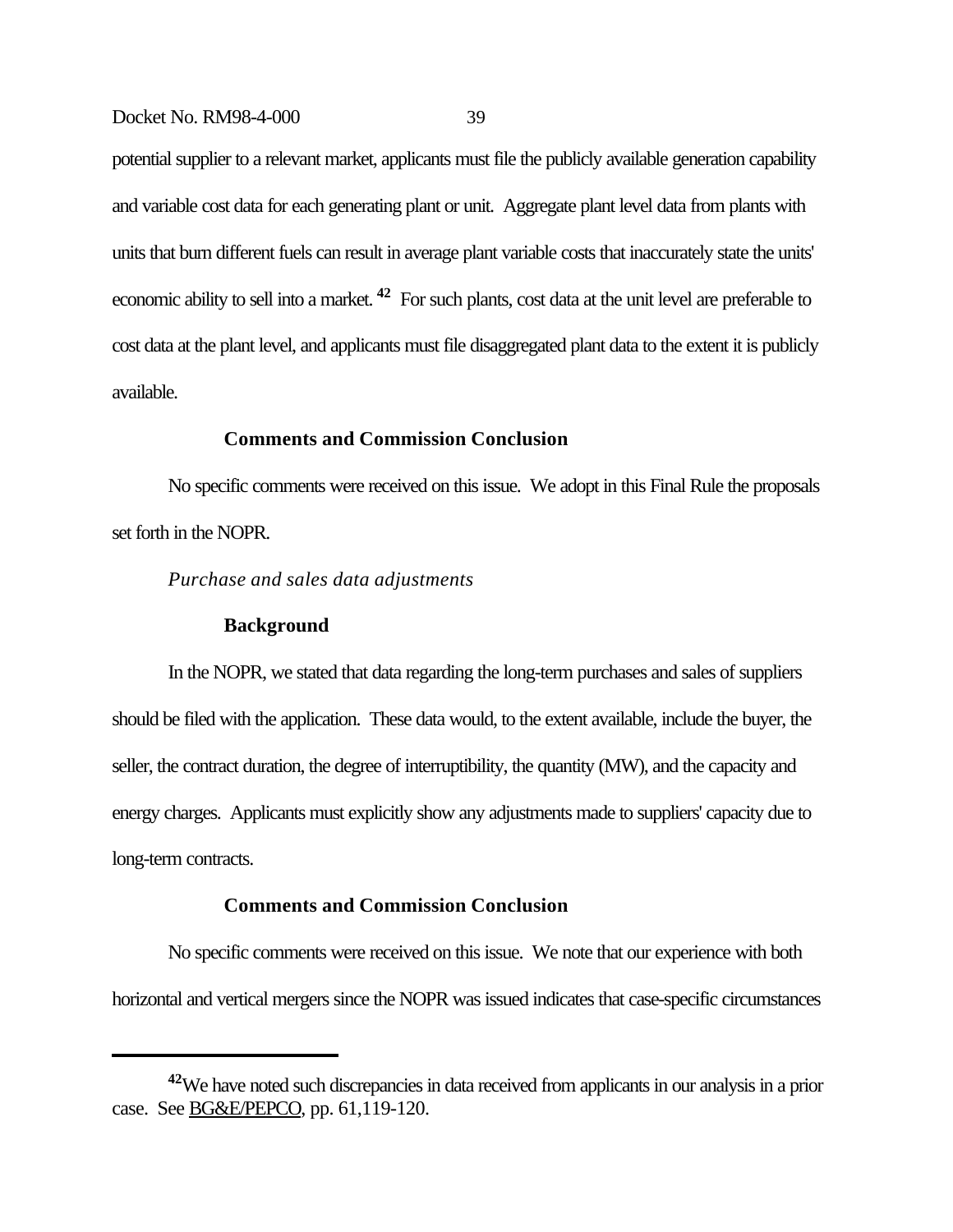are important in determining if the inclusion of purchased power in a supplier's capacity is reasonable. For example, if purchased power could be withheld by the merged firm to drive up market prices, including such purchases in a supplier's capacity would be appropriate. Therefore, we will require that purchase and sales data include information on whether the terms and conditions of purchase contracts confer operational control over generation resources to the purchaser. In addition, we will also require information on the remaining life of contracts and any evergreen or rollover provisions. If the terms and conditions of purchase contracts do confer operational control over the generation resources to the purchaser and the merger raises competitive concerns, this information could be useful, for example, in determining the type and duration of remedies. If contracts do not confer operational control over the generation resources to the purchaser then the capacity should be attributed to the seller.

# *Native load commitment adjustments*

#### **Background**

Along with EC, the other measure of supplier presence relevant to the competitive analysis screen is AEC. AEC is calculated as EC less the capacity needed to serve native load customers.**43** In the NOPR, we proposed that applicants include this measure in their screen analysis for all suppliers that have native load commitments. The Commission sought comments on the role of native load and the weight the AEC measure should be given in market analyses.

#### **Comments**

**<sup>43</sup>**Native load customers are the wholesale and retail power customers on whose behalf a utility, by statute, franchise, regulatory requirement, or contract, has an obligation to construct and operate an electric system.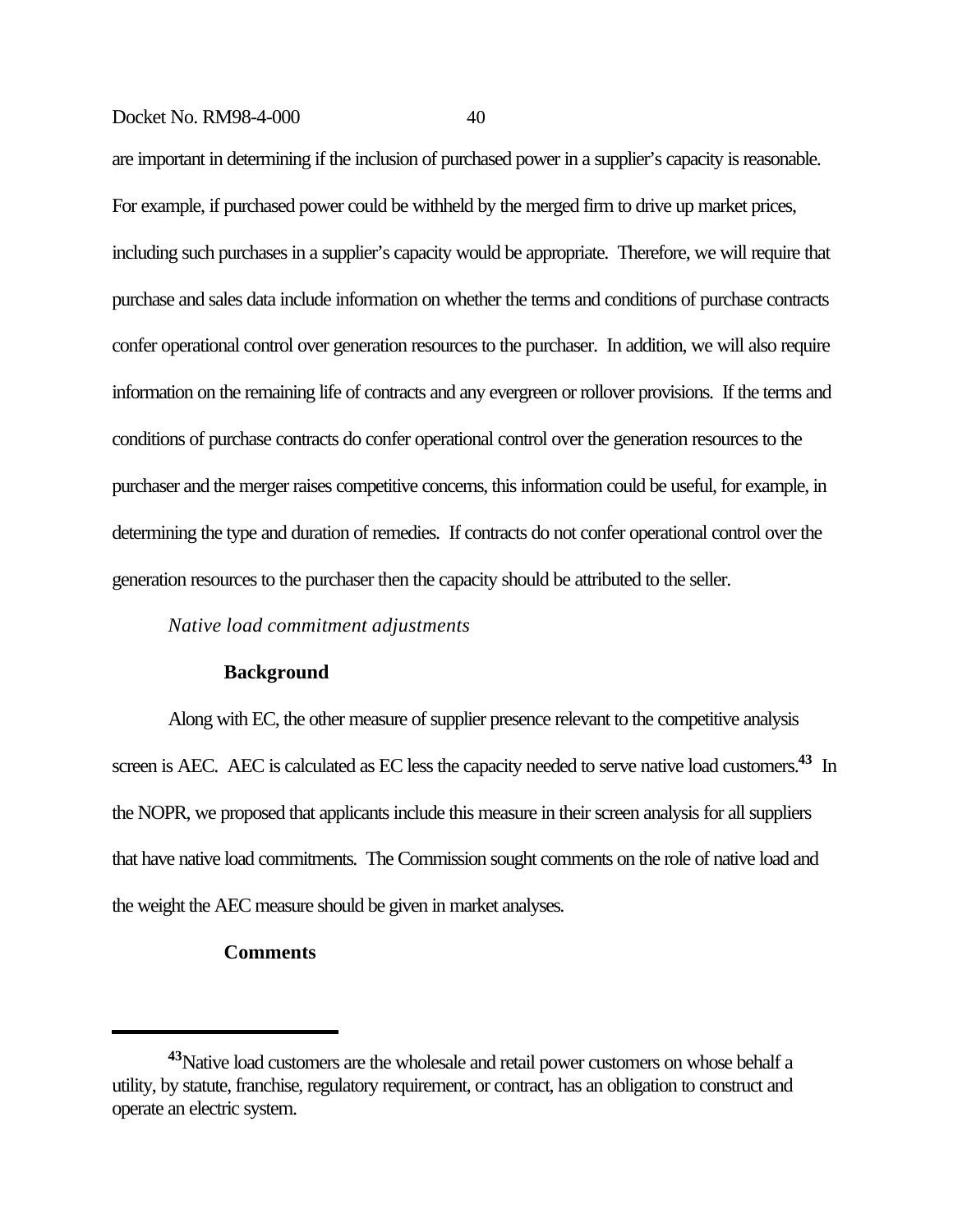A number of commenters raised issues regarding native load obligations. For example, WEPCO asserts that retail choice reduces native load obligations and correspondingly increases AEC and available transmission capability (ATC) in wholesale bulk power markets. It states that under full retail competition with complete release of native load, AEC converges to EC. In states where retail competition is not on the horizon, AEC still provides useful information. WEPCO, therefore, suggests the Commission consider the value of AEC on a case-by-case basis.

NASUCA and Missouri Commission argue that since retail choice is quickly expanding throughout the country, the Commission should not rely on AEC. With retail choice comes the release of some or all of a utility's native load obligation. In addition, under retail choice, rates for native load customers that had been regulated become market-based, increasing the ability of anticompetitive behavior to raise rates. NASUCA and Missouri Commission also point out that the Commission noted in the NOPR that the assumption that a utility uses its least-cost generation to serve its native load may no longer hold under retail competition, to whatever extent it currently holds.

 The FTC Staff argues the impending release of native load requirements has different competitive implications for a merger before and after retail choice programs are enacted. It suggests the Commission look at two scenarios: one considering those suppliers that are constrained by native load obligations (representing the near-term) and one considering those that are not (representing the long-term). EEI recommends the Commission require applicants to perform tests of the sensitivity of their delivered price test results to changes in assumptions regarding retail choice.

# **Commission Conclusions**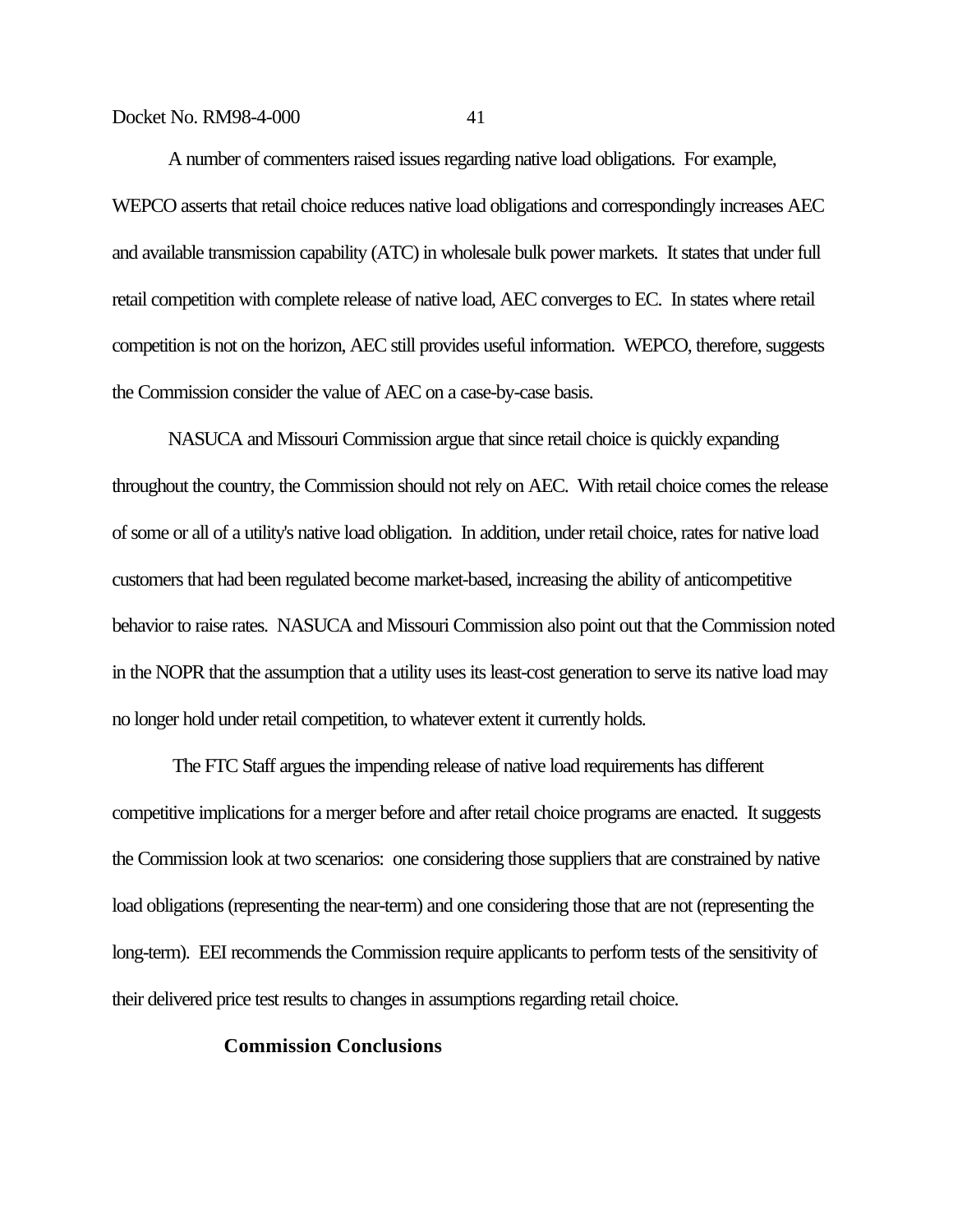We adopt in this Rule the proposals set forth in the NOPR. The Commission is cognizant that the term "native load" has a specific meaning. However, as electricity markets change, the meaning of native load may change too, such that it is reasonable to consider it as part of a broader set of contractual commitments. We agree with commenters regarding the need to recognize the implications of retail access for evaluating AEC and EC results. The Commission has raised this issue in a number of merger cases. **44** As a result of these concerns, we encourage merger applicants who rely on estimates of retail access to provide sensitivity tests of their results showing how varying degrees of retail competition would affect concentration statistics. These tests could include, for example, scenarios with differing geographic market definitions if retail competition is in varying stages of development in the markets affected by the merger. Applicants must describe and indicate the status of retail access programs in the markets affected by their proposed merger.

Where applicants are using the AEC measure in the competitive analysis screen, they must file historical data regarding hourly native load commitments. Applicants must provide these data for the most recent two years or the most recent available time period or explain why such data are not relevant, given the status of retail access. **45** The specific filing requirements for reporting native load commitments are set out in § 33.3(d)(4) of the revised regulations.

*Other adjustments to supplier capacity*

# **Background**

**<sup>44</sup>**See, e.g., Utilicorp/St. Joseph.

**<sup>45</sup>**Hourly data are available in electronic format from the FERC Form 714, Annual Electric Control and Planning Area Report.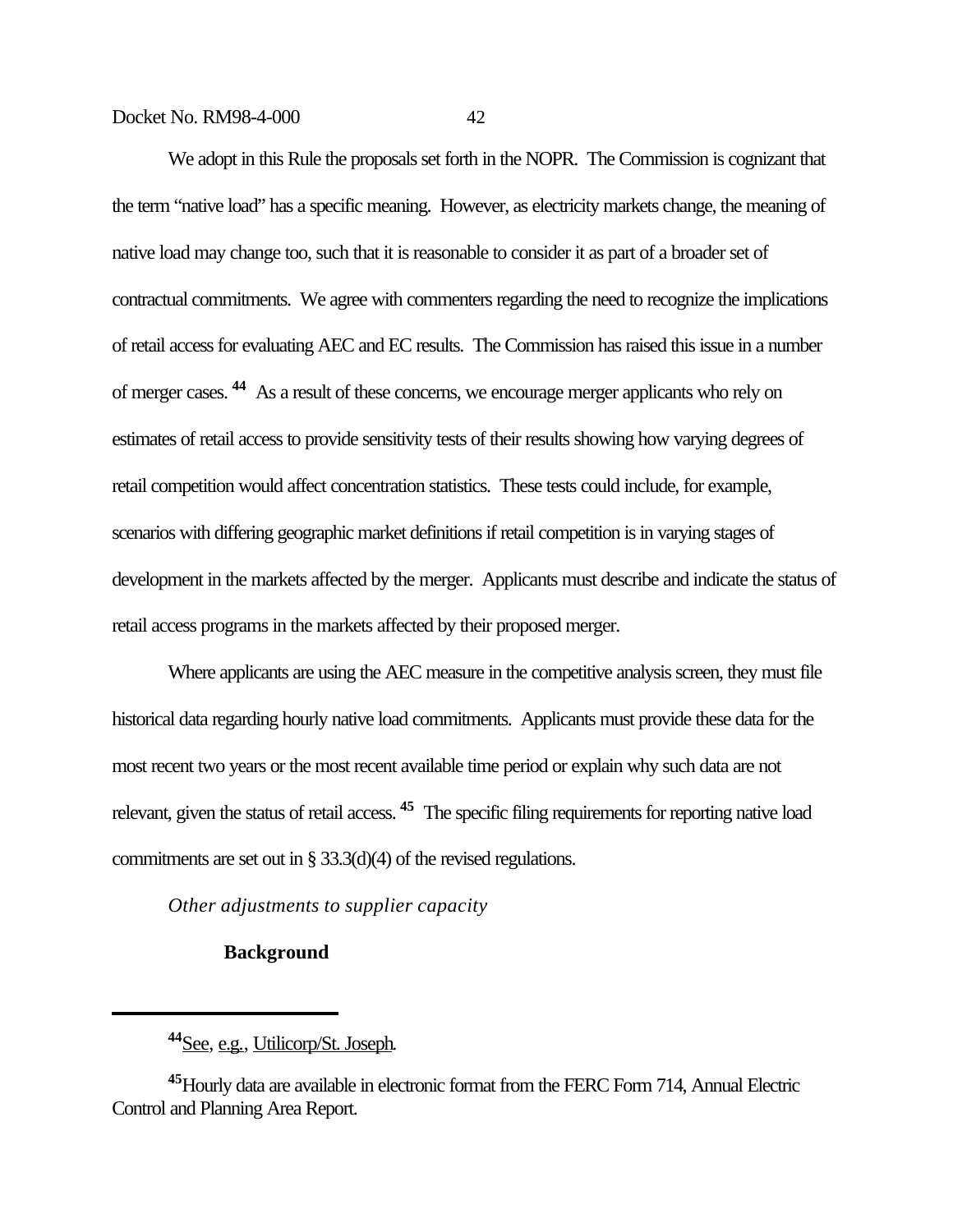In the NOPR, we stated that other adjustments to reflect a supplier's competitive ability to serve a destination market may be appropriate, and that applicants must support any such adjustments with adequate analyses and set out all data and assumptions used. There may be instances where a generation supplier's ability to participate in markets is limited by statutory restrictions. For example, the tax-exempt status of municipal generators can be jeopardized if they sell more than a certain percentage of their tax-exempt financed generation to private utilities. Another example is the statutory geographic limitations placed on the Tennessee Valley Authority's wholesale sales activities. We noted that failing to recognize such restrictions could overstate the ability of such generation suppliers to compete and thereby to discipline prices in a market.

Another adjustment discussed in the NOPR that may be needed to accurately represent a supplier's ability to sell into markets is to adjust for reserve requirements for reliability or other reasons. Generation capacity that must be held in reserve is not available to be sold into markets on a firm basis to respond to price increases, and therefore should not be attributed to the supplier in the competitive analysis screen.

# **Comments**

WEPCO argues that by ignoring alternative markets in which suppliers could sell, the delivered price test overstates the amount of power that seeks to reach each destination market. This can cause mergers of no competitive significance to fail the screen and competitively significant mergers to pass it. Therefore, realistic assessment of mergers requires that the opportunity costs of sales in other areas be taken into account.

# **Commission Conclusions**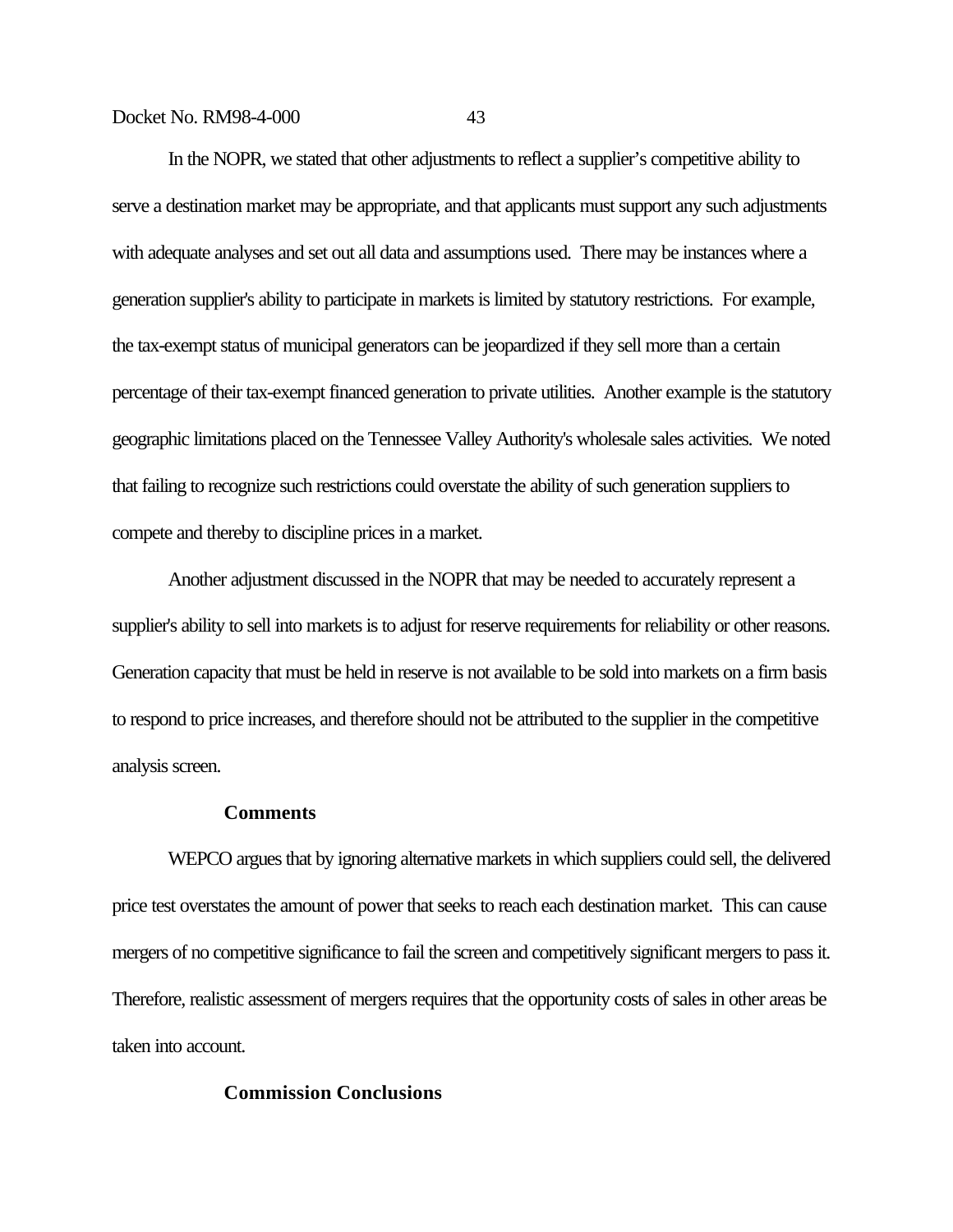We adopt in this Rule the proposals set forth in the NOPR. We agree with WEPCO that it may be useful in certain cases to account for suppliers' opportunity costs in defining relevant geographic markets. We note that ongoing modeling efforts are attempting to incorporate this capability and we encourage merger applicants and industry experts to continue such efforts. If merger applicants wish to provide market analyses that reflects suppliers' opportunity costs, we will consider such analyses as a supplement to the required analysis. Applicants must describe any statutory restrictions that may apply to generation suppliers included in their competitive screen analyses, reserve requirements and how those requirements affect the availability of each unit included in the competitive analysis, and any other adjustments to supplier capacity.

*Transmission prices, ancillary service prices and loss factors*

# **Background**

The NOPR emphasized that an important factor in determining whether capacity can serve a destination market is the transmission costs that would be incurred in delivering generation services to a destination market. The Policy Statement recognizes that prices paid for transmission and ancillary services should be added to the variable costs of a supplier's capacity. **46** For purposes of the competitive analysis screen, applicants must use the maximum tariff rates in public utilities' open access tariffs on file with the Commission. The NOPR pointed out that where a non-public utility's transmission system is involved, the maximum tariff rates under any non-jurisdictional (NJ) open access reciprocity tariff should be used. If an NJ tariff for an entity has not been submitted to the Commission, the NOPR proposed that applicants use their best efforts to obtain or estimate transmission and

**<sup>46</sup>**Policy Statement at pp. 30,131.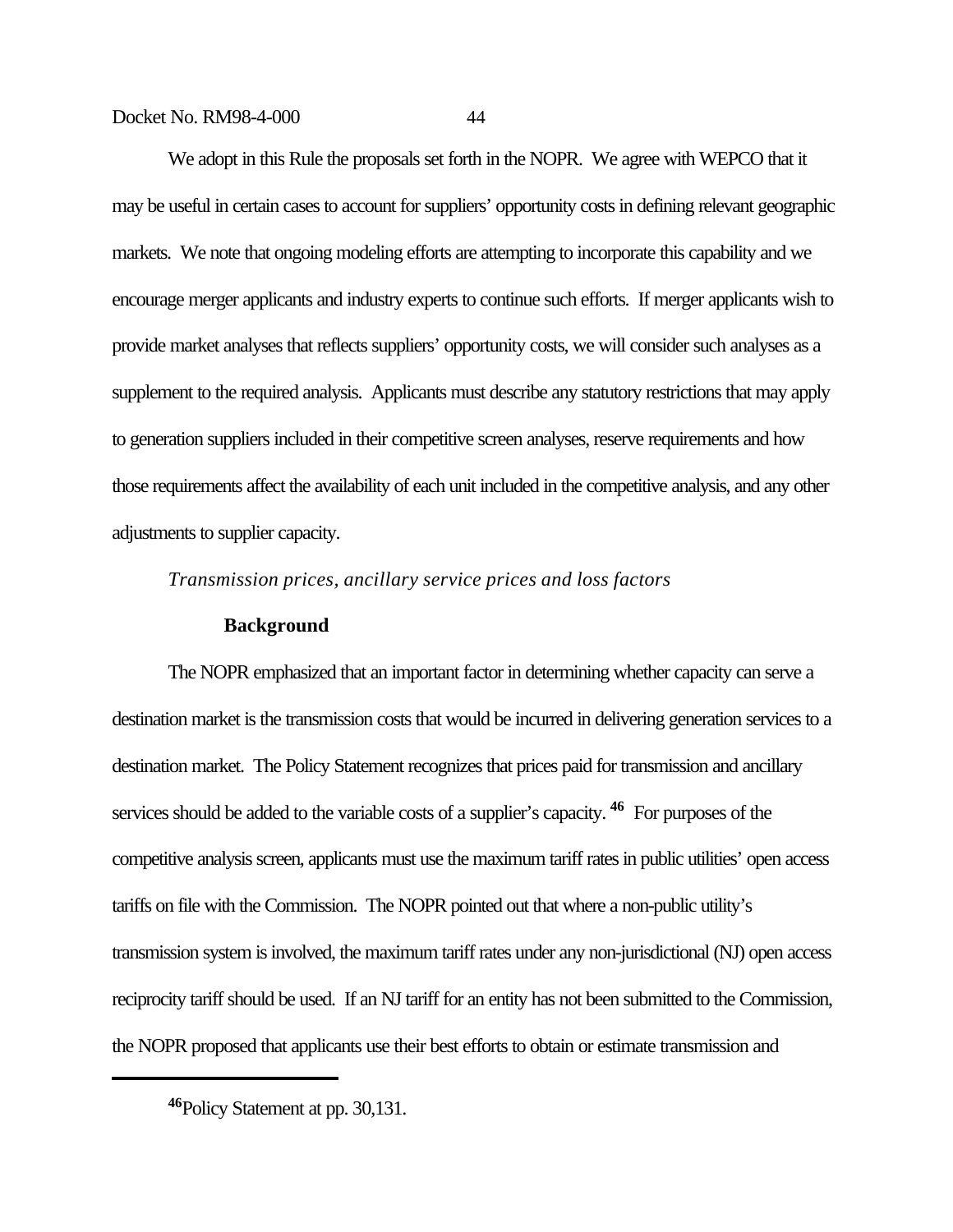ancillary services rates. **47** In cases where the transmission and ancillary service prices used in a competitive analysis screen are not found in publicly available tariffs or rate schedules, applicants may need to estimate these parameters. The assumptions underlying such estimates must be adequately supported.

Consistent with the generally conservative nature of the competitive analysis screen, the NOPR proposed to require that the transmission prices used be the maximum tariff rates in the open access tariffs. Applicants may present, in addition to the required screen analysis, a separate analysis using lower discounted transmission rates, if applicants can demonstrate that discounted lower rates have been generally available and that discounting is likely to be available in the future. **<sup>48</sup>**

Restructuring efforts in some regions may result in transmission pricing regimes that depart from traditional system-specific, average cost prices. Accordingly, the NOPR proposed that the transmission pricing used in the competitive analysis screen and the data presented in the filing reflect the transmission pricing regime in effect in the relevant geographic markets.

The NOPR proposed that for each transmission system that a supplier must use to deliver energy to a relevant destination market, applicants must provide data, including the transmission provider's name, the firm and non-firm point-to-point rates, the ancillary services rates, the loss factors, and an estimate of the cost of supplying energy losses. Where tariff rates that are expressed as \$/MW

**<sup>47</sup>**Rates for non-public utilities that are members of a regional body such as an RTO may be found in the RTO tariff. Such information may also be available on a non-public utility's OASIS.

**<sup>48</sup>**For public utilities (and non-public utilities with OASIS), evidence should be available from OASIS archives. OASIS database transaction data must be retained and made available upon request for three years after they were first posted. See 18 CFR 37.7.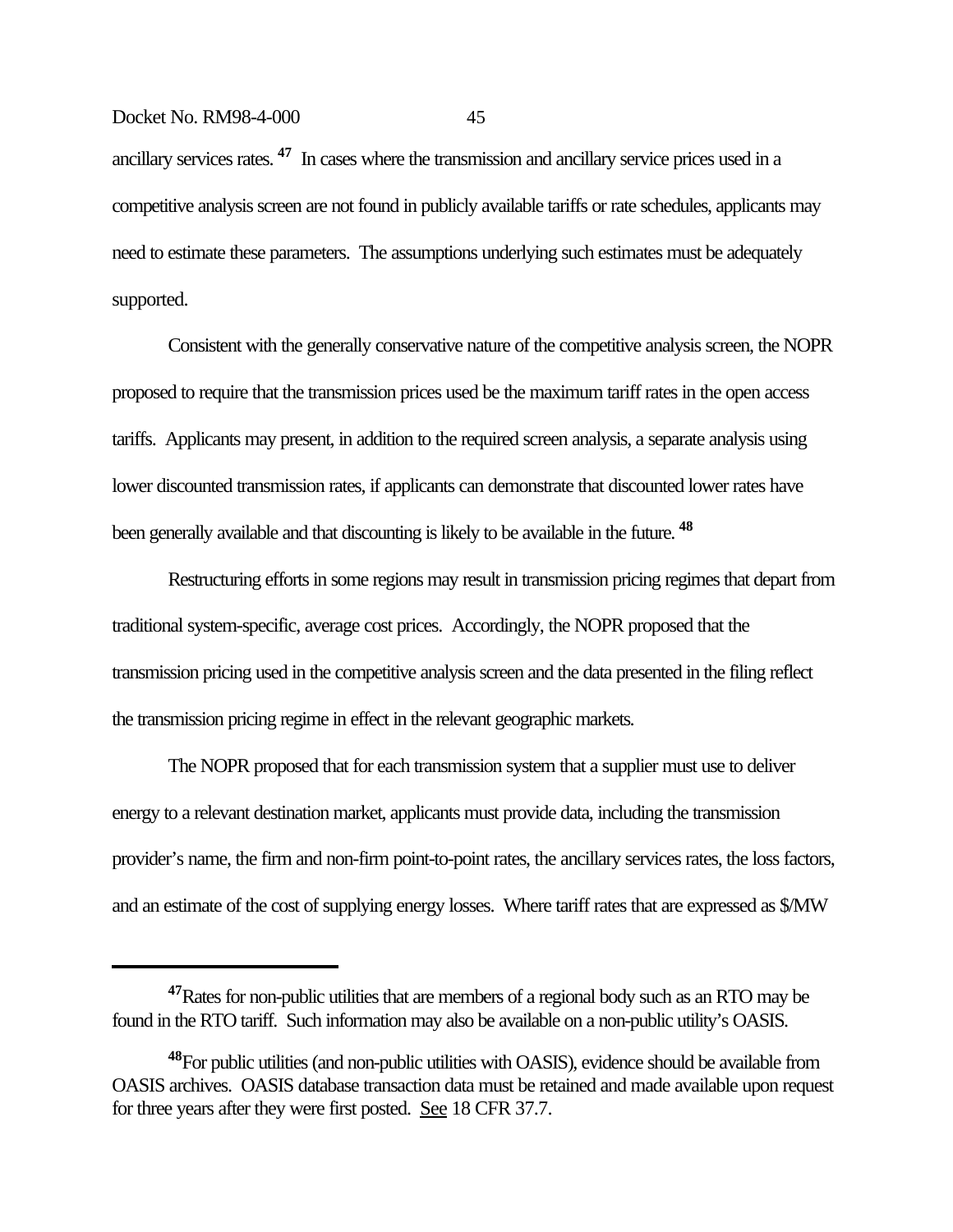are converted to \$/MWH, applicants must explain the conversion. The NOPR proposed that applicants must also explain how suppliers are assigned transmission contract paths to the destination markets.

# **Comments and Commission Conclusion**

No specific comments were received on this issue. We adopt in this Final Rule the proposals set forth in the NOPR. The specific filing requirements for transmission rate and loss factor data are set out in § 33.3(d)(5) of the revised regulations.

## *Market prices*

# **Background**

As discussed in the Policy Statement, a supplier's capacity may be included in a relevant market, for purposes of the competitive analysis screen, if it can be delivered into the market at a price that is no more than 5 percent above the pre-merger market price. **49** We therefore proposed that the application support market prices for each relevant product and geographic market. Significant market conditions included, for example, those characterized by periods of high (peak) or low (off-peak) demand and by transmission constraints. **<sup>50</sup>**

As discussed in the Policy Statement, the Commission does not believe that all electricity markets have matured sufficiently to exhibit single market-clearing prices for various products. Therefore, in the NOPR we sought comments on appropriate criteria for determining when surrogate measures are needed. We did not require a specific method for estimating market prices. However,

**<sup>49</sup>**Policy Statement at p. 30,131.

**<sup>50</sup>**Atlantic City/Delmarva, p. 61,408.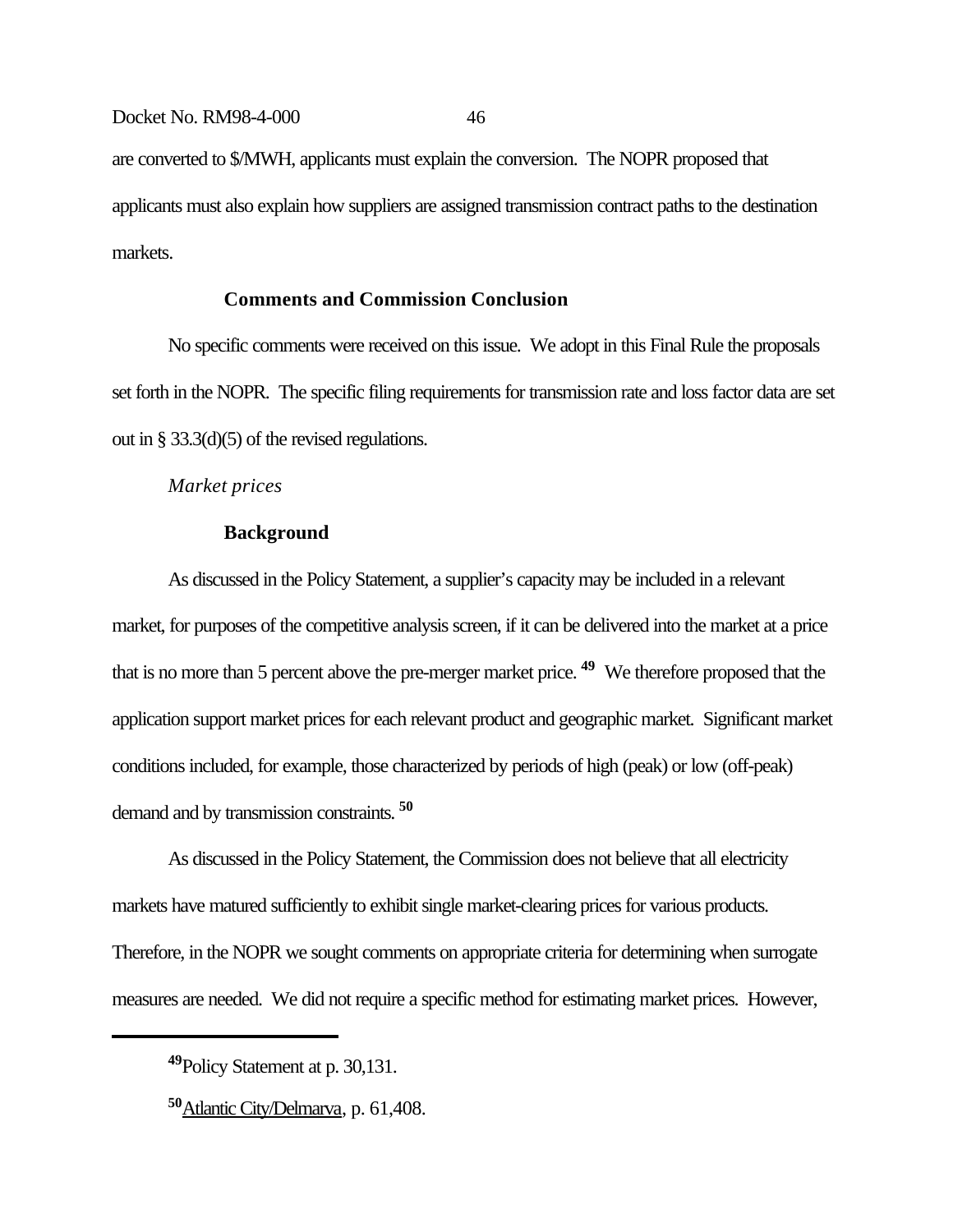we stated that the results must be supported and consistent with what one would expect in a competitive market. For example, we would expect prices to vary little from customer to customer in the same region during similar demand conditions (if there are no transmission constraints), but we would expect prices to vary between peak and off-peak periods. **51** Where results are at odds with those that would be expected under competitive market conditions, we proposed that applicants explain such results. We also encouraged applicants to use more than one approach to estimating market prices in order to demonstrate that the market price estimates are valid. To support the market price estimates, we proposed that applicants must file any cost or sales data relied upon in estimating the price, as well as an explanation of how the data were used to determine the estimates.

#### **Comments**

The FTC Staff raises a number of issues concerning the choice of representative prices and their effect on geographic market size. First, it argues that geographic markets expand when prices are high because it becomes feasible for distant electricity suppliers to provide economically competitive substitutes. However, it points out that transmission congestion during these peak periods would reduce the relevant market. Similarly, it states the transmission pricing regime can affect the scope of the relevant market. It proposes the Commission require merger applicants to provide a sensitivity analysis for various pricing regimes as well as for the representative prices used in the competitive inquiry.

WEPCO raises similar concerns. WEPCO believes that because prices in adjacent markets tend toward uniformity, a single regional market emerges in place of several localized ones. The

**<sup>51</sup>**Ohio Edison Company, et al., 80 FERC ¶ 61,039 at 61,105-6 (1997) (FirstEnergy).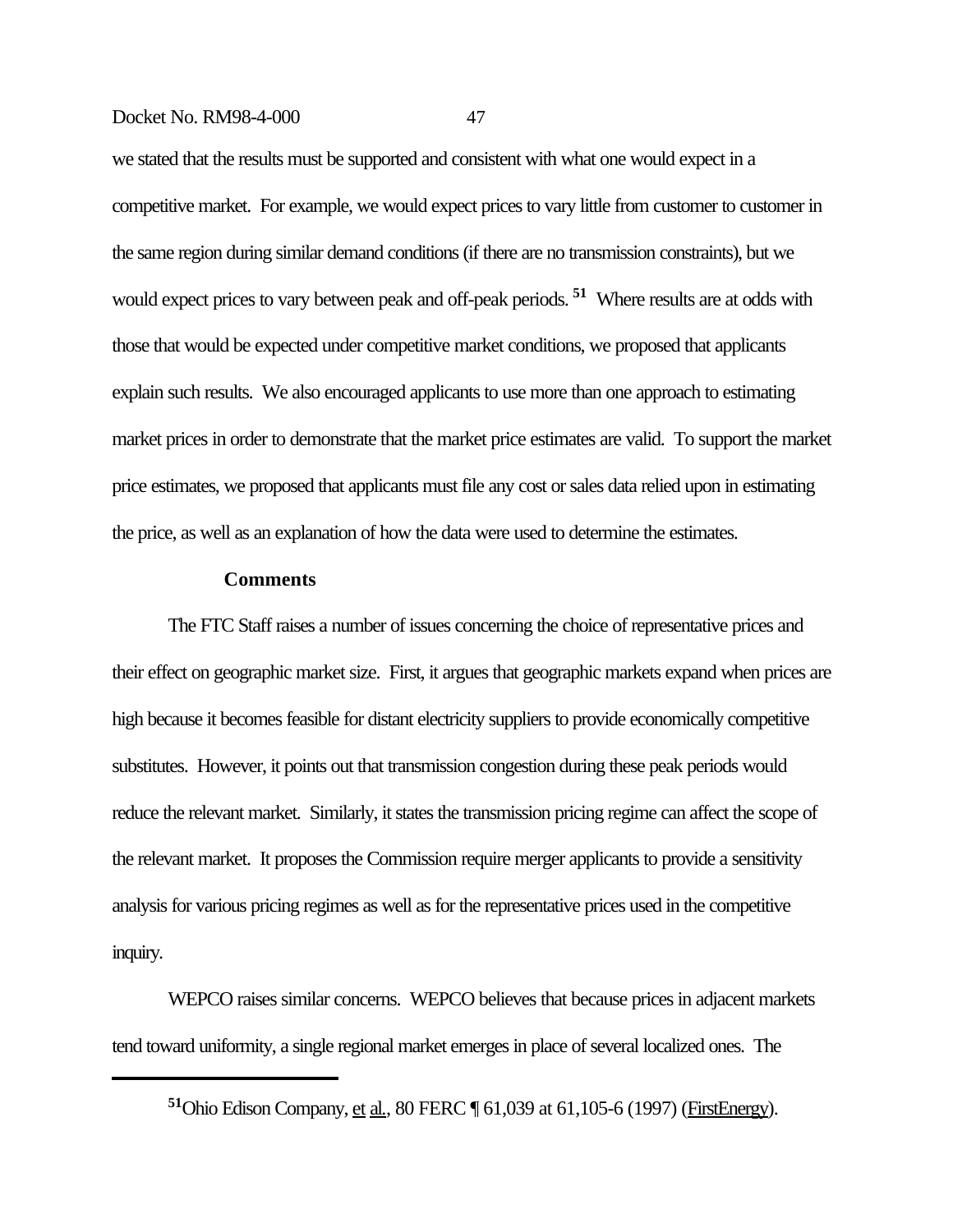adjustment WEPCO proposes is for the Commission to require a competitive analysis over the larger area in which price formation takes place.

Several commenters raise related issues concerning the determination of representative prices. For example, the FTC Staff, Missouri Commission and NASUCA contend that either competitive prices or likely future prices are more appropriate choices for baseline market power analyses than the pre-merger market prices. Similarly, the Missouri Commission and NASUCA want the Commission to require merger applicants to account for the effect of any residual retail market power by adjusting the base price and/or 5 percent differential used to determine alternative supply sources in order to reflect the absence of full competition in the pre-merger markets.

## **Commission Conclusions**

We adopt in this Rule the proposals set forth in the NOPR. In response to commenters' concerns, we agree that markets can be regional, as opposed to local, under certain circumstances. The Commission has often received merger filings that employ identical price estimates for several destination markets. **52** Where there are no transmission constraints between markets and where there is a demonstrated lack of price discrimination, similar prices across destination markets generally indicate a larger, single geographic market. **53** Therefore, even though the delivered price test initially requires the identification of separate relevant markets associated with each affected customer,

**<sup>52</sup>**Examples include Energy East/CMP, ConEd/NU, and NiSource Inc. and Columbia Energy Group, 92 FERC ¶ 61,068 (2000) (NiSource/Columbia Energy).

**<sup>53</sup>**When transmission constraints are binding, identical prices in adjacent markets may still occur, although this is unlikely.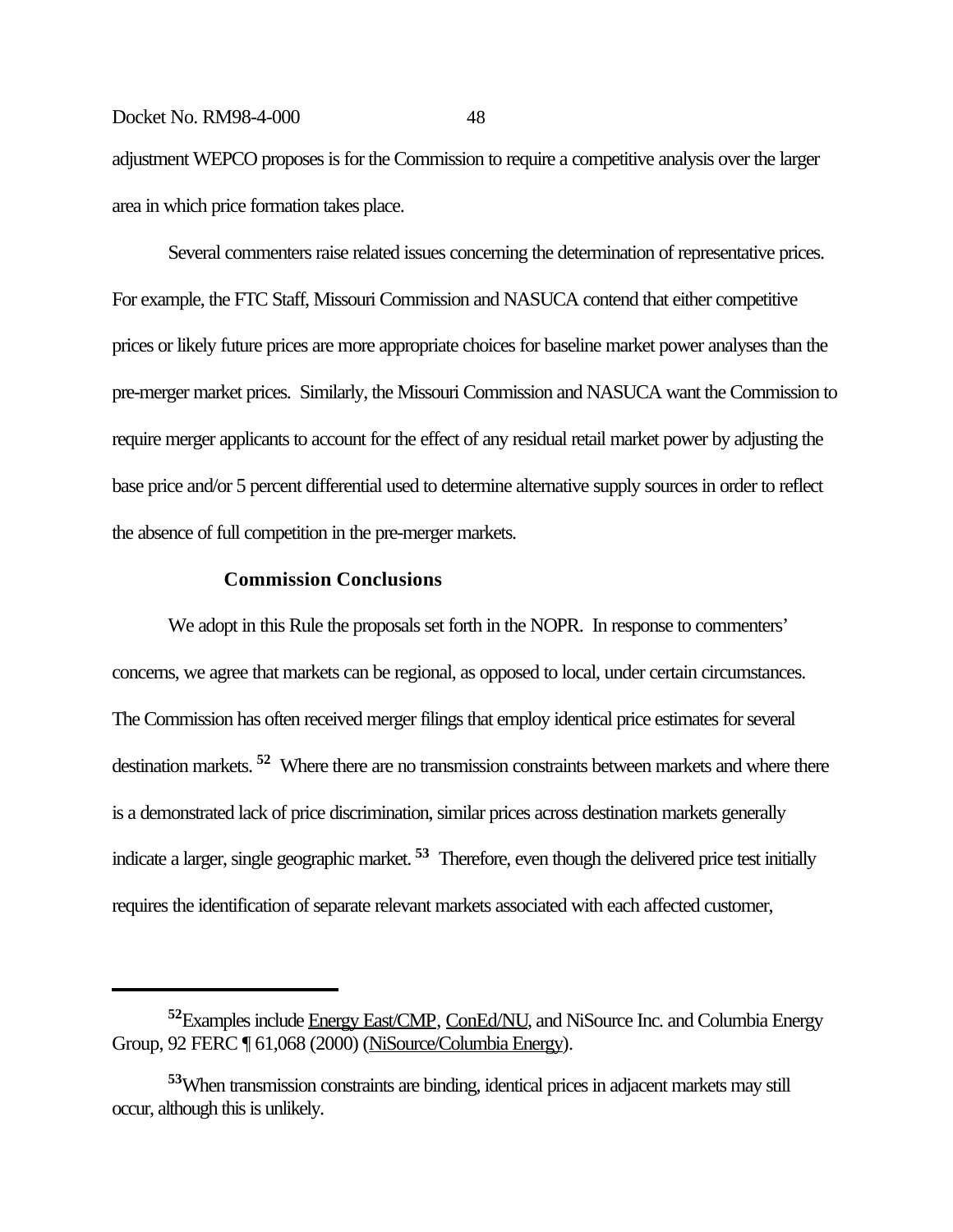applicants should explain and support the use of a broader regional market if they choose to use such a market definition.

The Commission also believes that selecting representative market prices in a sensible manner is among the most critical components of merger analysis when determining players in the relevant market. We note that since the NOPR was issued, the availability of price data has increased. However, there will likely be instances where actual price data may be limited or unavailable. We are open to the use of estimated prices, provided that they are accurate representations of prevailing market conditions. The accuracy of such prices must be supported by available data. In cases where applicants provide analysis based on price ranges, we note that results that differ from those based on actual reported prices will being adequate unless evidence is provided to the contrary.**54** Given the importance of prices to the outcome of market definition, we will require applicants to perform sensitivity analysis of alternative prices on the predicted competitive effects. This provides us with an additional measure of confidence and assurance that results are reliable.

The specific filing requirements for market price data are set out in §33.3(d)(6) of the revised regulations.

### **D. Transmission capability**

In the NOPR, we explained that the capacity of suppliers determined to be economic in a relevant destination market (that is, capacity that can be delivered at a cost that is no more than 5 percent above the pre-merger market price) may be included in a relevant market, for purposes of the

**<sup>54</sup>**See , CP&L/Florida Progress, in which prices based on system lambda and observed "Market Power Week" data were different.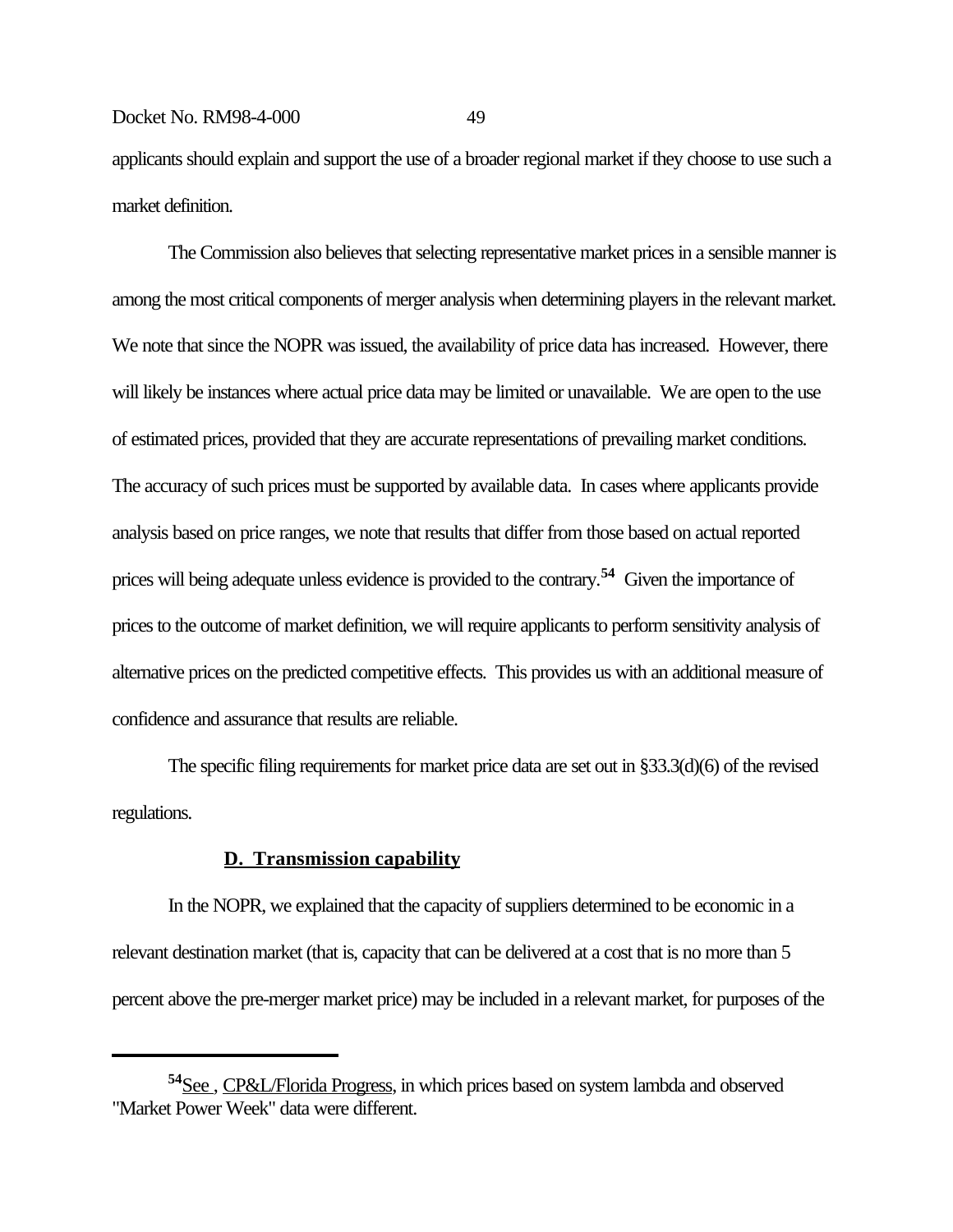competitive analysis screen, only to the extent that transmission capability is available to the supplier. Such capacity is calculated as the sum of ATC and any firm transmission rights held by the supplier that are not committed to long-term transactions. Thus, the extent of transmission capability and the allocation of the rights to use that capability are important factors in determining a supplier's ability to physically reach a market.

This section discusses the general data and analyses proposed in the NOPR to allow us independently to estimate each economic supplier's ability to reach a market.

#### *Physical capability*

#### **Background**

In the NOPR, we proposed that for those suppliers able to economically serve a relevant destination market, applicants must present data on transmission capability for each transmission system a supplier must use to deliver the energy, to the extent available. These data would include total transfer capability (TTC) and firm ATC and must be consistent with values posted on the OASIS. We were, however, concerned that the sum of transfer capabilities reported on OASIS sites could exceed the simultaneous transfer capability. We therefore proposed the transmission capability be reported as simultaneous transfer capability to avoid attributing more generating capacity to a market than could actually reach it under actual operating conditions.

The NOPR also proposed that applicants identify the hours when transmission constraints have been binding and the levels at which they were binding. We proposed the application also present data regarding whether and how the proposed merger would change line loadings and the resulting effect on transfer capability. To the extent possible, applicants should provide maps showing the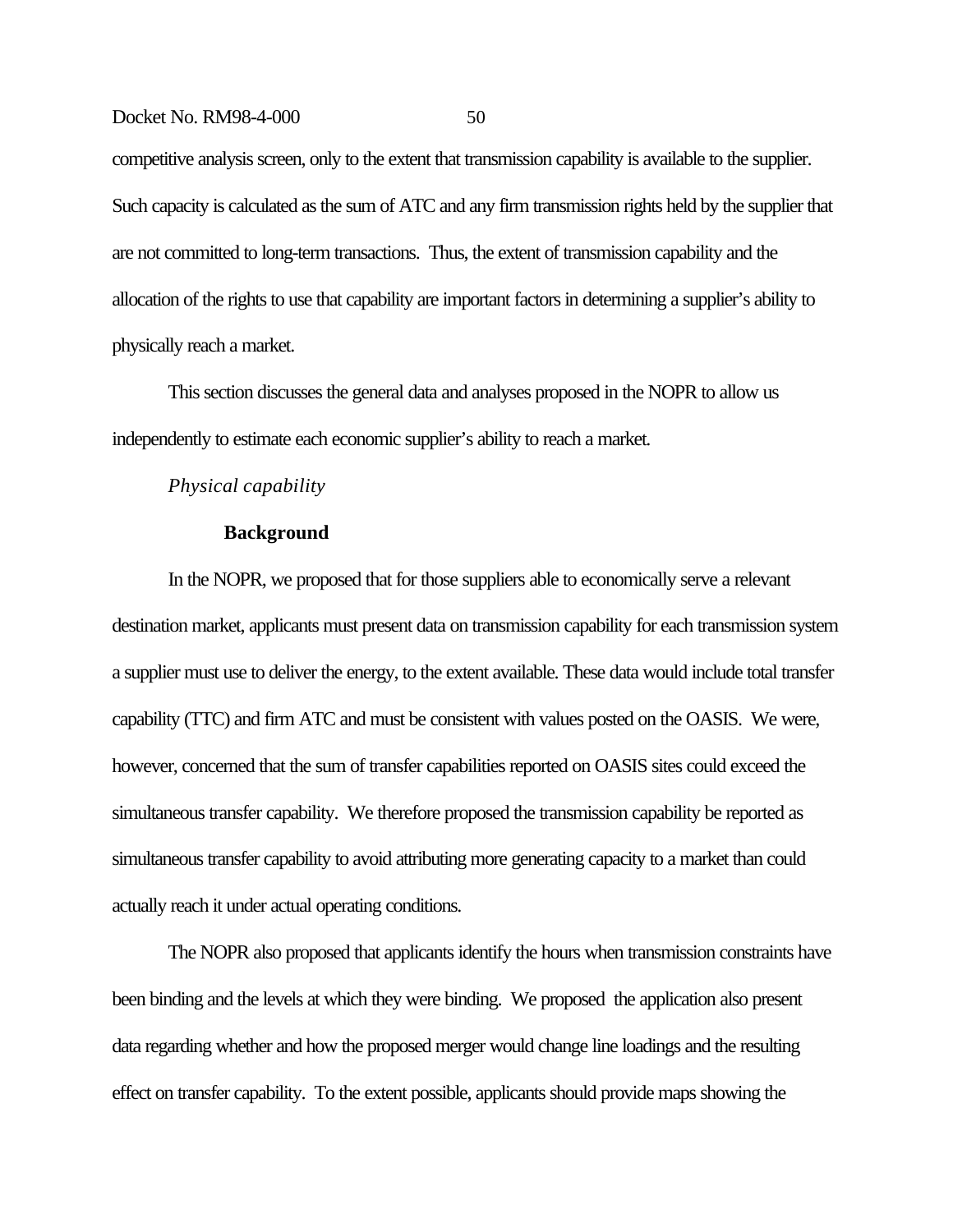location of transmission facilities where binding constraints currently occur. The Commission asked for comments regarding what determines when a binding constraint is significant enough to cause competitive concern. For example, is there a minimum number of hours that a constraint must last?

The Commission understood that applicants must depend on publicly available information regarding transmission capability for systems other than their own, and that some of the information discussed above may not be generally available for all systems. The NOPR proposed that applicants file the best available data regarding systems other than their own. However, all of the data discussed in this section regarding the applicant's systems must be filed, even if it is not available for all other systems. An accurate representation of transmission conditions on systems, where the merger's effects are likely to be greatest is important.

# **Comments and Commission Conclusions**

No specific comments were received on this issue. The Commission understands that simultaneous transfer capability data may not be generally available. Where this is the case, applicants must use the best data available to estimate transfer capability. For example, the analysis should not add together the capabilities of several interfaces if the simultaneous transfer capability into a market is less than the sum capabilities of the individual interfaces. **55** The Commission expects that the development of RTOs should result in the availability of transmission data that is more accurate because RTOs will conduct regional transmission analyses that account for factors such as loop flows and simultaneous transfers in a coordinated fashion.

**<sup>55</sup>**FirstEnergy, p. 61,104.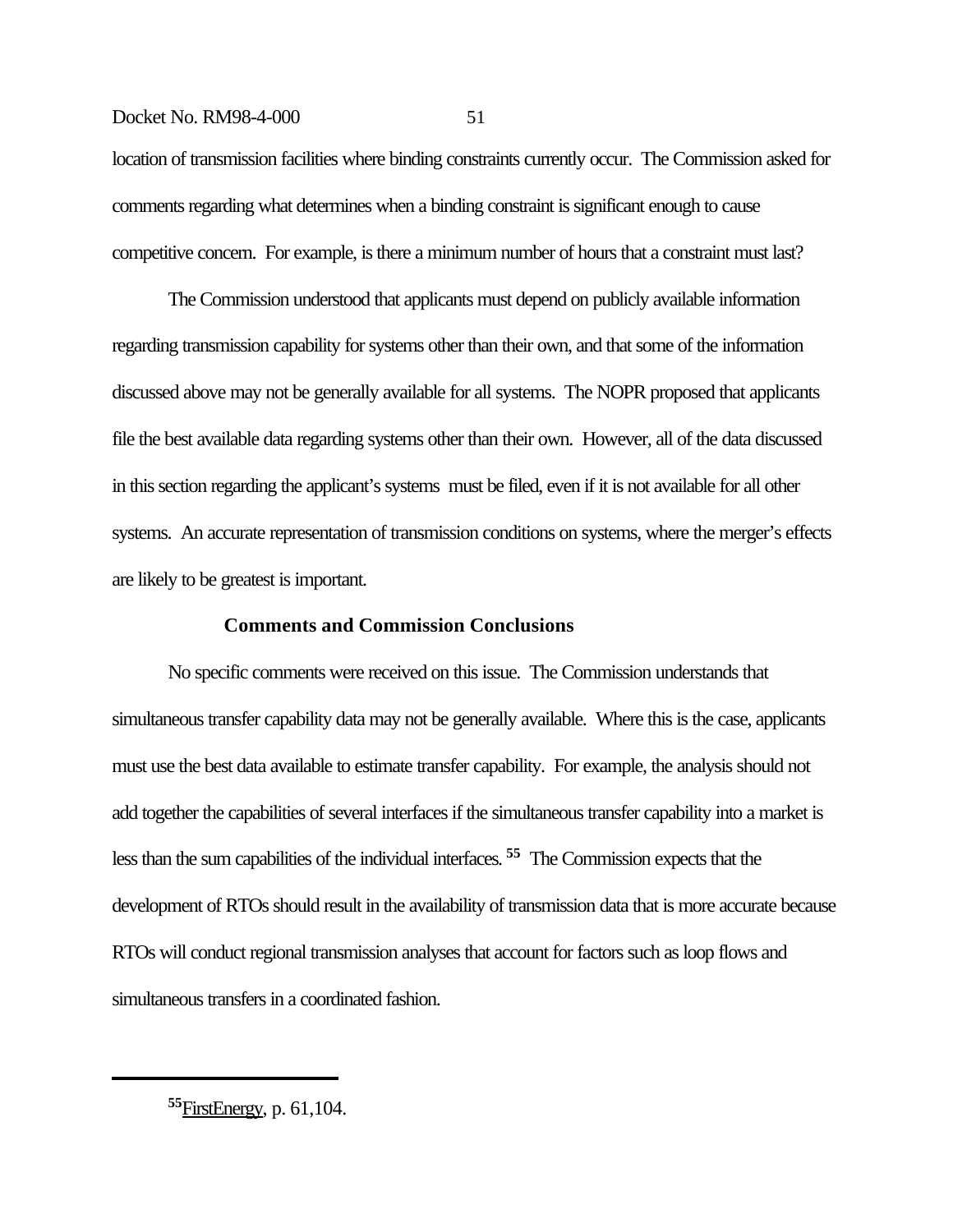In addition, we recognize the importance of flow-based modeling in terms of both the existing transmission network and any proposed integration between the merging parties. We note that the North American Electric Reliability Council has developed data that greatly facilitate the use of flowbased models.**56** As the industry continues to develop flow-based models, we encourage applicants to adopt these methods for estimating transmission availability.**<sup>57</sup>**

 The specific filing requirements for transmission capability data are set out in §33.3(d)(7) of the revised regulations.

*Firm transmission rights*

# **Background**

The NOPR suggested that transmission capacity along transmission paths between suppliers and destination markets that is reserved under a long-term firm transmission contract by suppliers should be presumed to be available to other suppliers on a non-firm basis unless the capacity is committed to a long-term power transaction. We proposed that applicants identify such transmission capability and provide supporting information, including the FERC rate schedule numbers if the transmission provider is a public utility.

# **Comments**

**<sup>56</sup>**See e.g., North American Electric Reliability Council's web page (http://www.nerc.com/~filez/ptdf.html) on use of Power Transfer Distribution Factors and the Interchange Distribution Calculator which can be used to identify interchange transactions contributing to a constraint.

<sup>&</sup>lt;sup>57</sup>See, e.g., Northern States Power and New Centuries, Inc., 91 FERC ¶ 61,157 (2000), reh'g pending (NSP/New Century), where the applicants modeled the effect of the integration on transmission availability.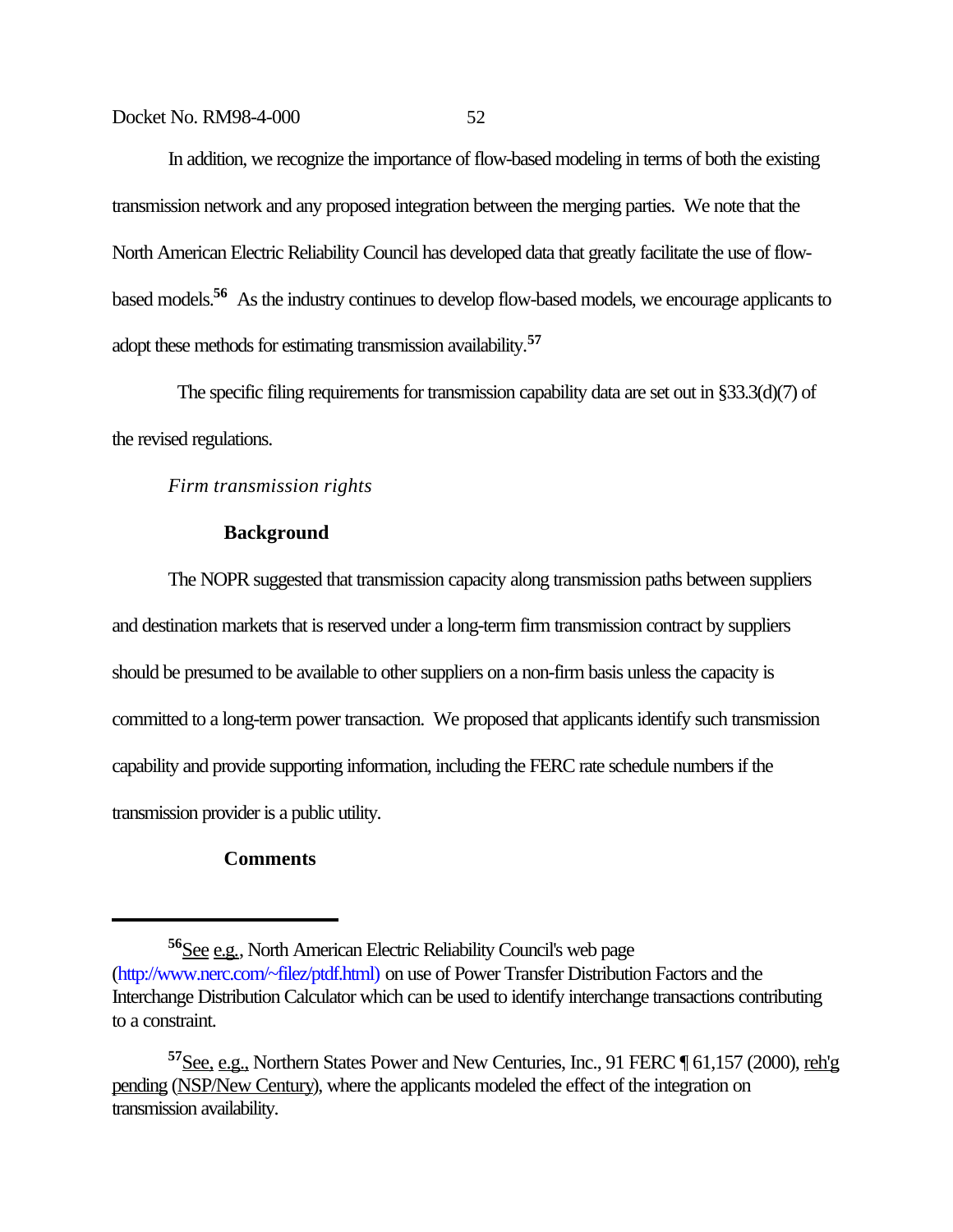The New York Commission contends that along with long-term transmission rights, transmission congestion contracts (TCCs) need to be considered in analyzing market power. The New York Commission further states that a market participant who owns generation in a higher-priced market along with a substantial amount of transmission rights or TCCs could increase the value of its TCCs by withholding generation, thereby causing the market price to rise.

In addition, WEPCO expresses concern that confusion may arise as to whether a long-term transmission reservation is associated with a long-term transaction in light of ongoing industry restructuring.

# **Commission Conclusions**

We adopt the approach in the NOPR as to the information that applicants must present regarding the treatment of firm transmission rights (FTRs). We agree with the New York Commission regarding the importance of TCCs and therefore will also require applicants to file the same information about TCCs that we have required for FTRs. Since FTRs and TCCs confer either physical or financial rights, we clarify that applicants must provide information in either case. **58** This information would be useful in doing a competitive effects analysis.

In response to WEPCO's concern that long-term transmission reservations may not be associated with long-term transactions, we note that our approach is to assume that unused long-term transmission capacity will be made available to other suppliers through secondary transmission markets

**<sup>58</sup>**In either case, physical or financial, withholding generation could increase the value of FTRs and TCCs. On the other hand, competing firms that hold FTRs may have incentives that offset this effect. Applicants are encouraged to provide such information.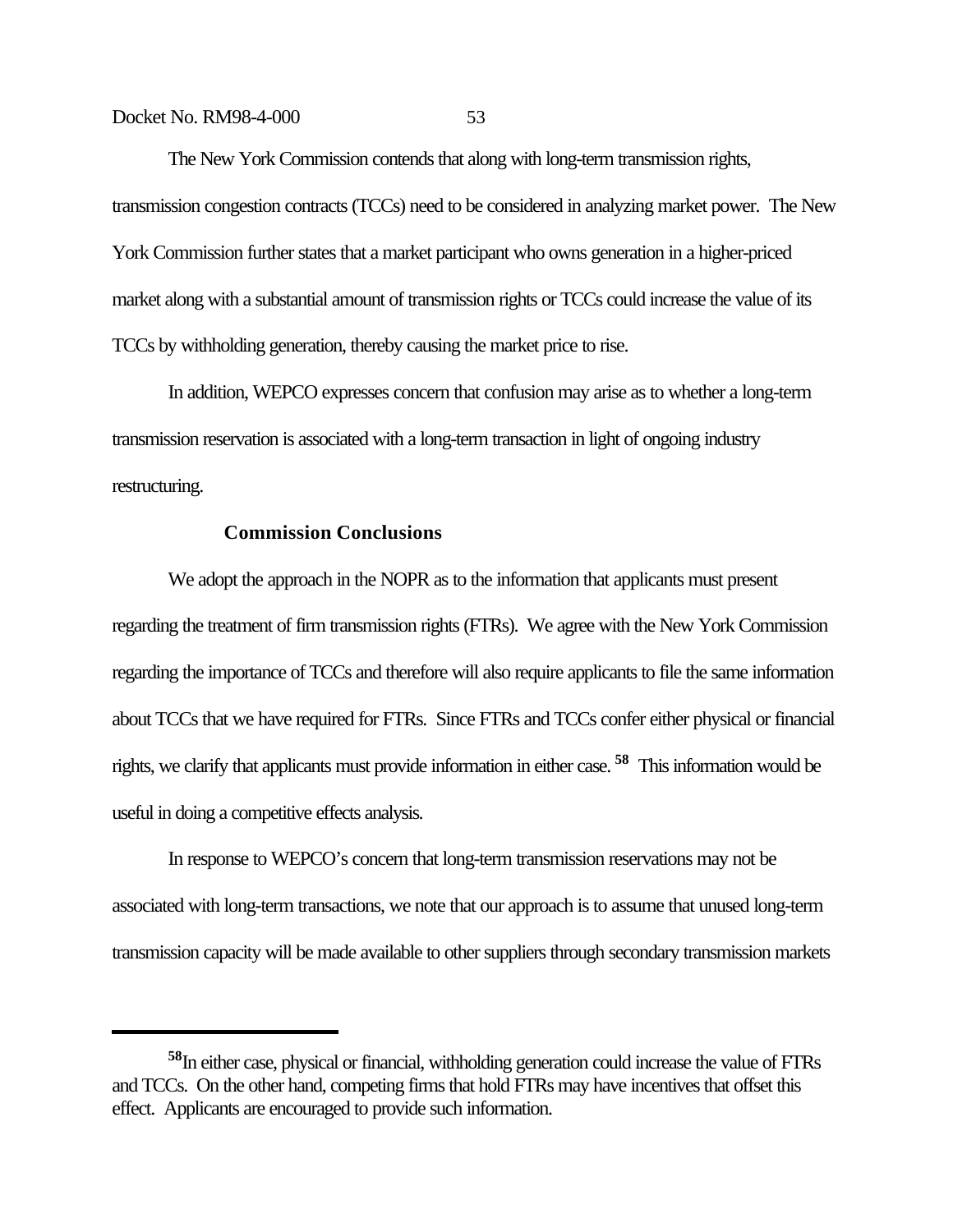or other means. Consistent with Order 888 and the pro forma tariff, such unused capacity will be treated as available on a short term (non-firm) basis.

The specific filing requirements for firm transmission rights data are set out in § 33.3(d)(9) of the revised regulations.

# *Allocation of transmission capability*

#### **Background**

The NOPR proposed that transmission capability that is not subject to existing firm reservations by others may be presumed for purposes of the competitive analysis screen to be available to economic suppliers to reach the relevant markets. However, this would not be the case for transmission capability on interfaces that would become internal to the merged firm after the merger. If, after a merger, the merged firm would have either generating resources or load on both sides of the interface, and would have ownership or entitlement interests in the interface on both sides, the transmission capability on that interface could be used to serve native load. Since native load generally would have a higher reservation priority than most third party uses, it could preclude access by other suppliers to that interface. **59** The Commission proposed that, for purposes of the competitive analysis screen, it would be inappropriate to allocate to competing sellers unreserved capability over interfaces internal to the merged company unless the applicants demonstrate that: (a) the merged company would not have adequate economic generating capacity to use the interface capability fully, (b) the applicants have committed that the portion of the interface capability allocated to third parties will in fact be available to

**<sup>59</sup>**Wisconsin Electric Power Company, et al. (Primergy), 79 FERC ¶ 61,158 at 61,694 (1997), and FirstEnergy at 61,107.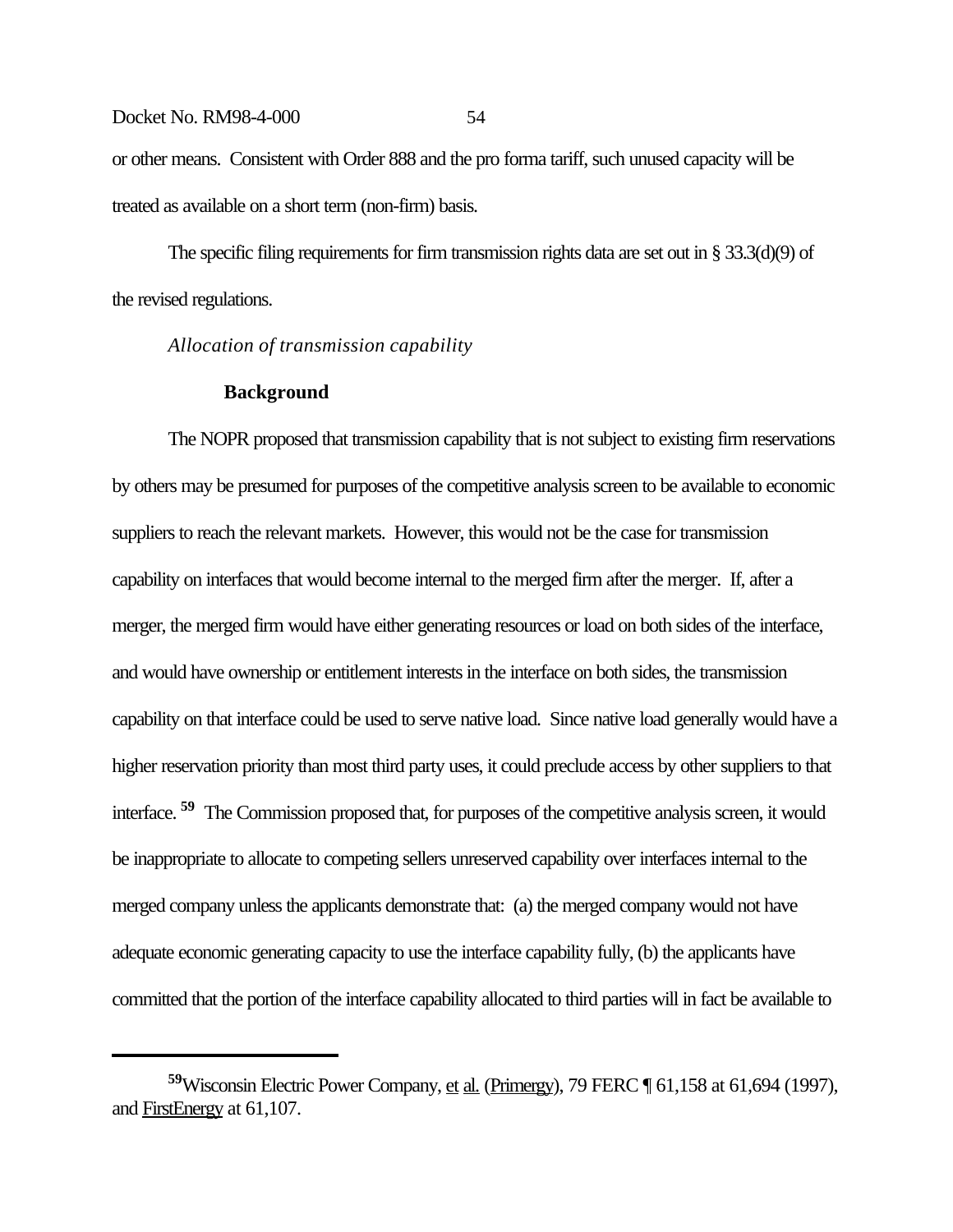such parties, or (c) alternate suppliers have purchased the transmission capability on a long-term basis. **<sup>60</sup>** Any allocation of internal transfer capability to third parties consistent with the above guidance would have to be adequately explained and supported.

In many cases, multiple suppliers could be subject to the same transmission path limitation to reach the same market, and the sum of their economic generation capacity could exceed the transmission capability available to them. Where this situation arises, we proposed the competitive analysis screen allocate the transmission capability among the suppliers' generating capacity. There are a number of methods for accomplishing this. We proposed that applicants describe and support the method used and show the resulting transfer capability allocation. The Commission did not propose a single method, but invited comments on the merits of various approaches to allocating transmission capability in the competitive analysis screen.

## **Comments**

Commenters generally agree with the Commission's policy of allocating transmission capacity over post-merger internal interfaces to the merging parties absent a showing that the capacity is generally available to others. However, NARUC and the Ohio Commission argue the Commission should also examine external interfaces, which can be affected by factors such as seasonal increases in native load. FTC Staff and NRECA believe the Commission should examine short-term constraints carefully, pointing to the potentially large effects on the market. Some commenters also advocate further information filing requirements, such as load flow studies (including relevant details necessary to replicate the results) and five years of historical data on planned and unplanned outages and their effect

**<sup>60</sup>**FirstEnergy, pp. 61,103-04.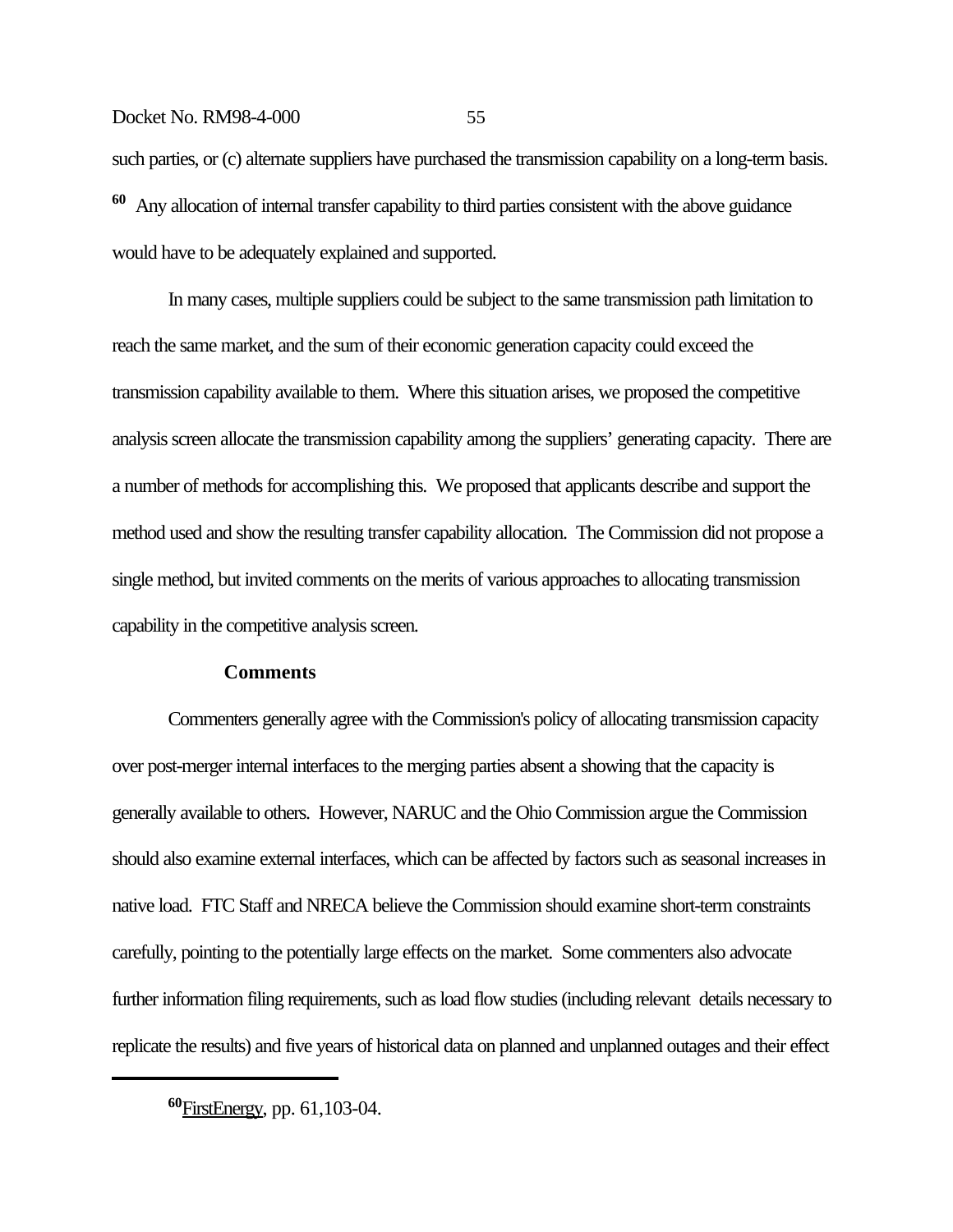on reactive power. The Ohio Commission echoes these sentiments, recommending that applicants, in addition to submitting historical data on plant outages, should detail the effects of these outages on reactive power.

WEPCO argues that under the delivered price test, transmission capacity allocation becomes vitally important and thus becomes an unnecessary centerpiece of controversy. According to WEPCO, the delivered price test relies heavily on relatively arbitrary procedures for allocating power competing in destination markets to suppliers, because in most cases, there is not enough information to specify which generators serve which markets. Therefore, WEPCO explains, rules must be designed for assigning shares of power flows to generation owners. An example would be to assign the output of a local generator to the local market up to the limit of the control area load.

## **Commission Conclusions**

We adopt in this Rule the NOPR requirements relating to the determination of transmission capability. We note that transmission allocation is a key issue in defining relevant geographic markets in the analysis of constrained networks. However, it is not clear to what arbitrary procedures for allocating transmission capability in the delivered price test WEPCO is referring. In the NOPR, we did not propose a particular method of allocating limited transmission capability among suppliers of economic generation capacity in the same market, but invited comments on various approaches. A variety of allocation methods are possible, and the Commission has acknowledged that certain methods provide more accurate and reasonable results than others (*i.e.*, pro-rata as opposed to least-cost). Applicants must describe and support the method used and show the resulting transfer capability allocation. We will not at this time specify particular rules or require a single method for transmission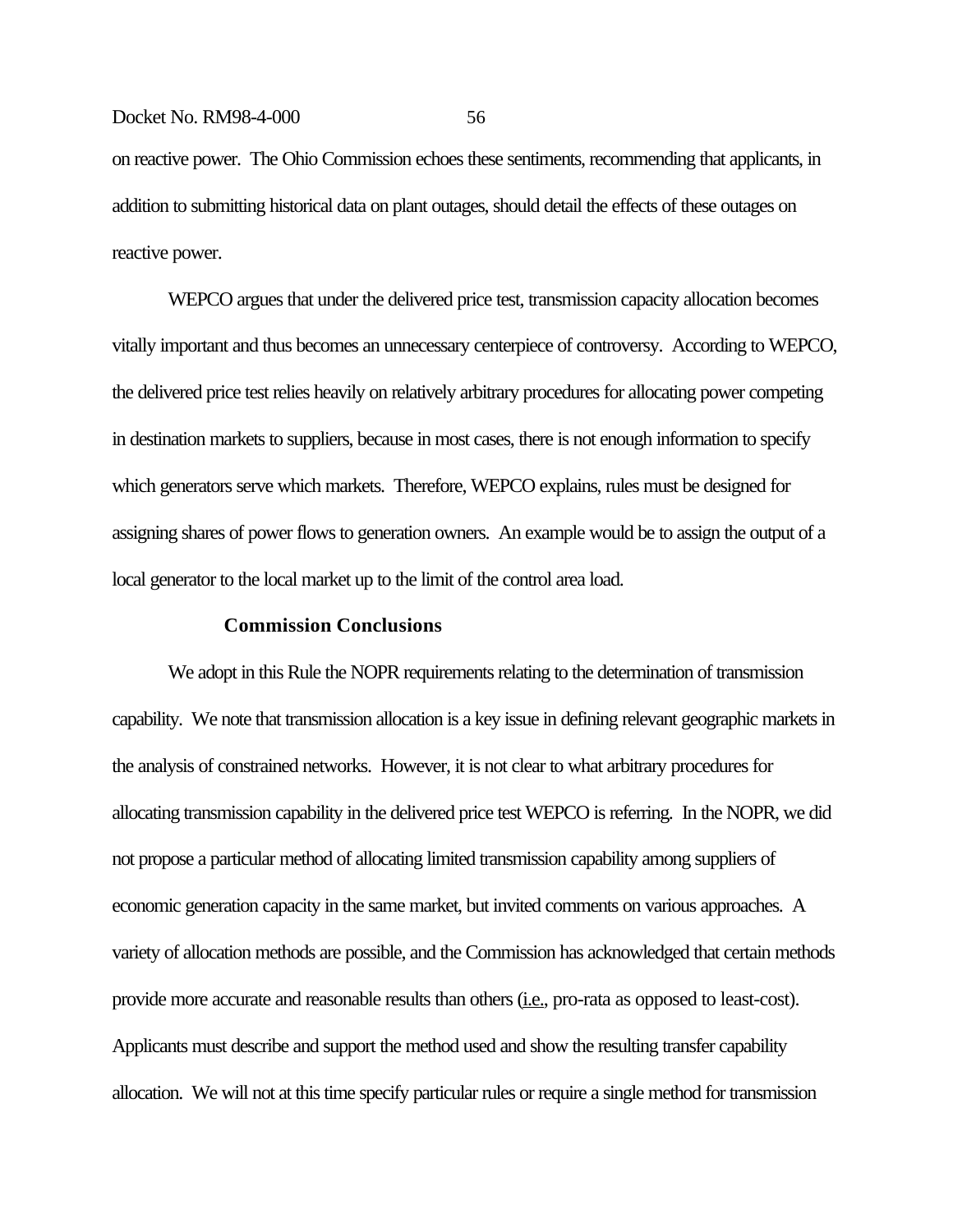allocation. However, since transmission allocation is a key parameter in defining relevant markets, there are benefits to sensitivity analysis using different allocation methods. We encourage such analysis.

Commenters generally agree with our proposed treatment of transmission capability on interfaces that would become internal to the merged firm after the merger. We also have addressed this issue in several merger cases.**61** We therefore adopt the NOPR's proposals regarding the treatment of these interfaces (*i.e.*, applicants may allocate sellers unreserved capacity over their internal interfaces if (1) the merged company would not have adequate economic generating capacity to use the interface capability fully; (2) applicants have committed that the portion of the interface capability allocated to third parties will in fact be available to such parties; or (3) alternate suppliers have purchased the transmission capability on a long-term basis). External interfaces, as NARUC and the Ohio Commission also point out, should be examined, and addressed in applicants' analysis.

We agree with FTC Staff and NRECA that short-term constraints can have large effects, and we intend to continue to examine them. In response to commenters' suggestions regarding further data requirements, we believe that such information might be useful in some cases, but should not be required for all merger applications. If further information is needed in a particular case to accurately determine transmission capability, we will require it.

*Summary of supplier presence*

# **Background**

**<sup>61</sup>**See e.g., APS/Duquesne, Louisville Gas and Electric Co., Kentucky Utilities Co., and PowerGen plc, 91 FERC ¶ 61,321 (2000).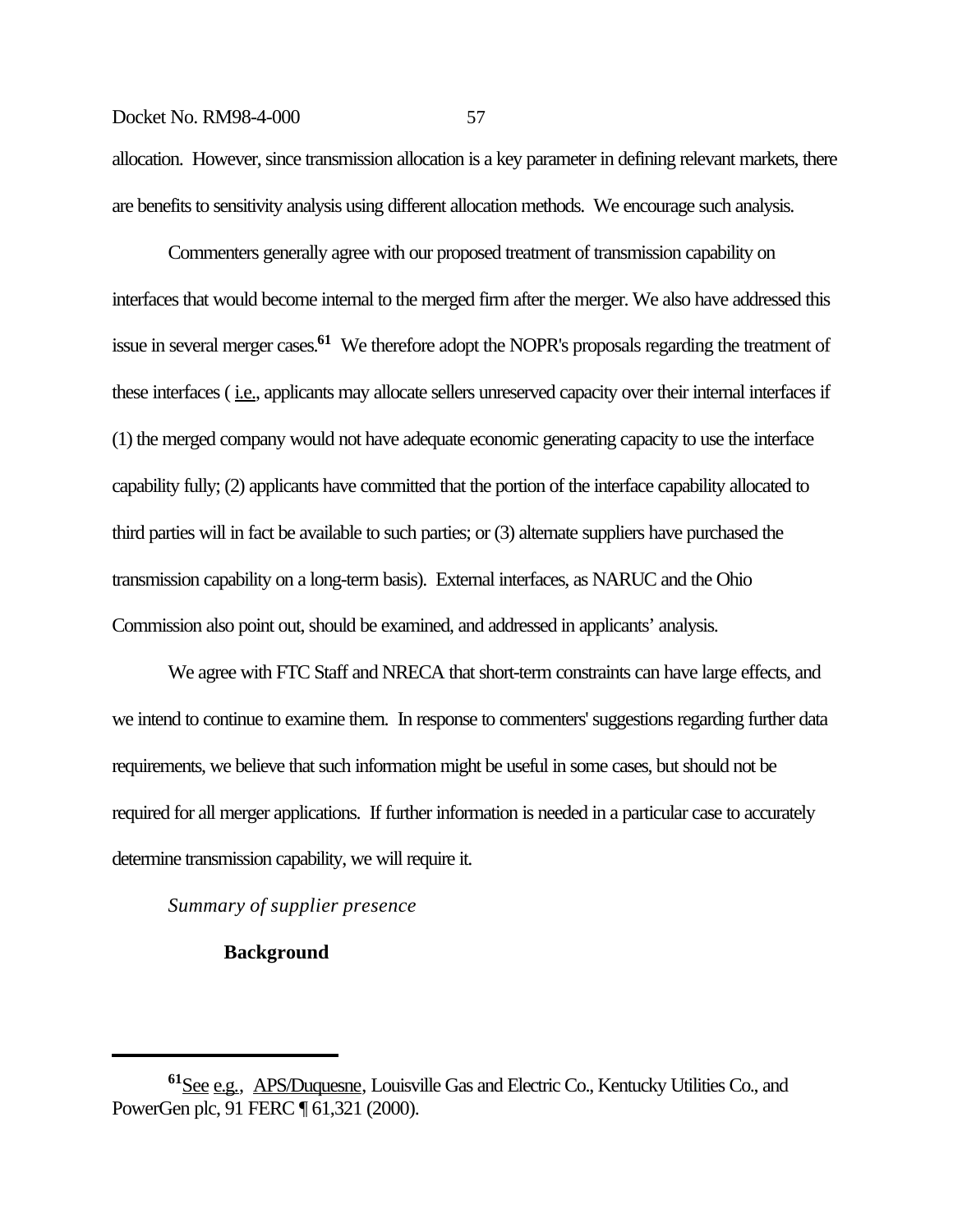The NOPR proposed requiring applicants to provide a table summarizing supplier presence in each of the relevant destination markets. The table would include the market designation, the product, the name of each supplier, and the amount of generation capacity each supplier can economically deliver to the market after accounting for available transmission capability. This summary information is particularly useful in identifying the suppliers in a relevant market and their relative market shares.

# **Comments and Commission Conclusions**

No specific comments were received on this issue. We adopt the NOPR's proposal. The specific filing requirements for this summary of supplier presence are set out in §33.3(d)(9) of the revised regulations.

#### **E. Historical data**

#### **Background**

In the NOPR, we proposed that applicants file historical data that can be used to corroborate the results of the competitive analysis screen. We explained that we understood that applicants depend on publicly available information for the majority of the screen analysis and that some detailed data may not be generally available for all market participants. However, relevant data regarding applicants' own transactions and transmission systems are available to the applicants and we proposed that this data must be filed. Below we discuss the types of relevant data set forth in the NOPR.

*Trade data:* The Commission proposed that applicants file actual trade data regarding sales and purchases in which applicants participated for the most recent two years for which data are available. These data will be used to corroborate the suppliers identified as participating in the relevant destination market and the extent of their participation. We proposed that applicants must provide an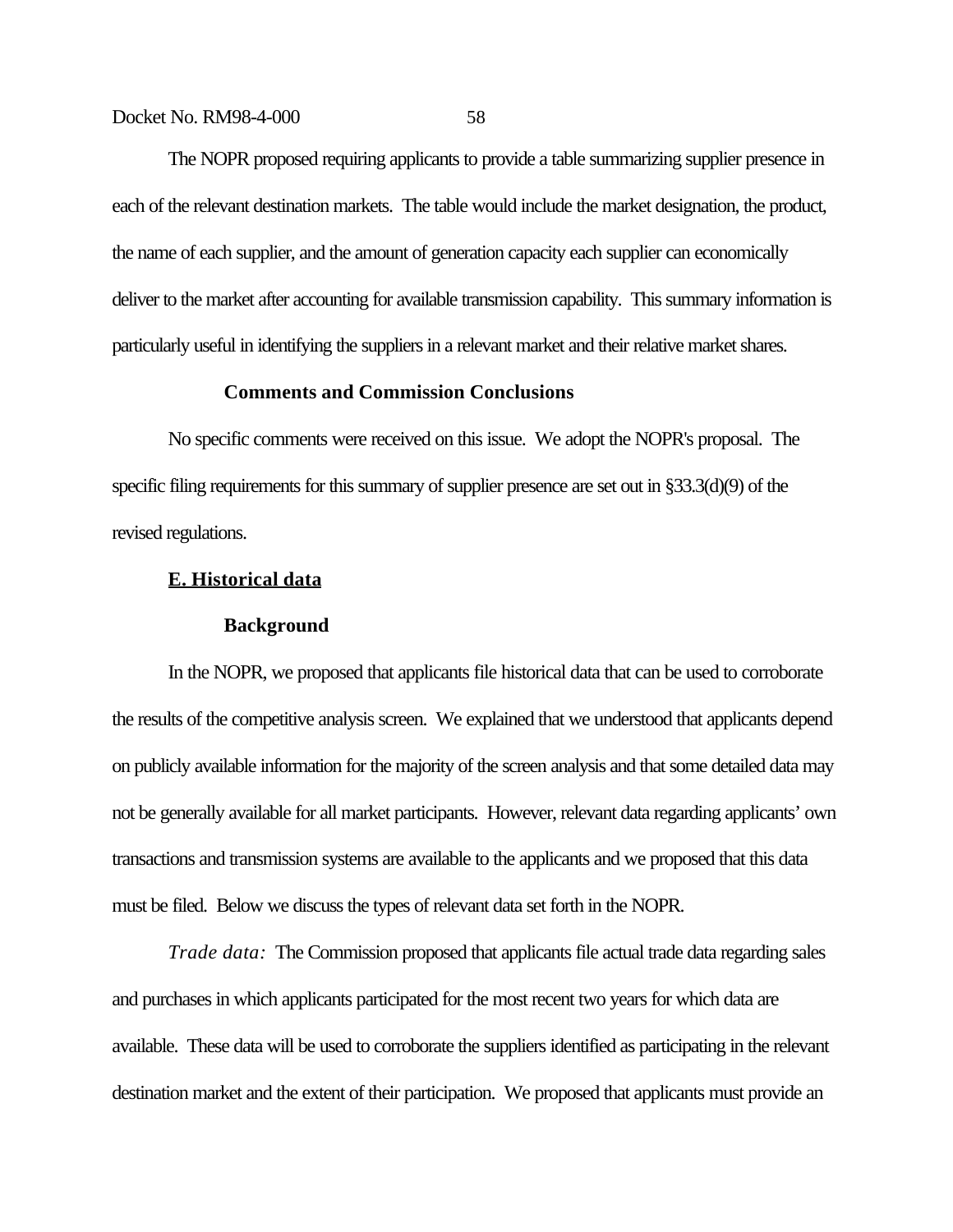explanation of any significant differences between the results obtained by the competitive analysis screen and recent trade patterns. We also proposed that applicants file trade data regarding all electricity sales and purchases in which they participated, identifying the seller, the buyer, the characteristics of the product traded and the price.

*Transmission service data*: The competitive analysis screen evaluates the ability of suppliers to reach relevant markets economically and physically. One of the critical components of the screen analysis is the availability of transmission capacity. We proposed that applicants must file estimates of ATC and TTC used in the competitive analysis screen, as well as historical transmission service information, which is valuable to corroborate the results. Specifically, the Commission proposed that applicants submit a description of all instances in the two years preceding the application in which transmission service on systems owned or operated by the applicants had been denied, curtailed or interrupted. This description must, to the extent such data are available from OASIS sources, identify the requestor, the type, quantity and duration of service requested, the affected transmission path, the period of time covered by the service requested, the applicants' response, the reasons for the denial and the reservations or other use anticipated by the applicants on the affected transmission path at the time of the request.

#### **Comments and Commission's Conclusion**

No specific comments were received on this issue. We, therefore, adopt the NOPR's proposal for historical trade and transmission service data. The specific filing requirements for this historical trade and transmission service data are set out in §§ 33.3(d)(11) and 33.3(d)(12).

#### **F. Concentration Statistics and Related Matters**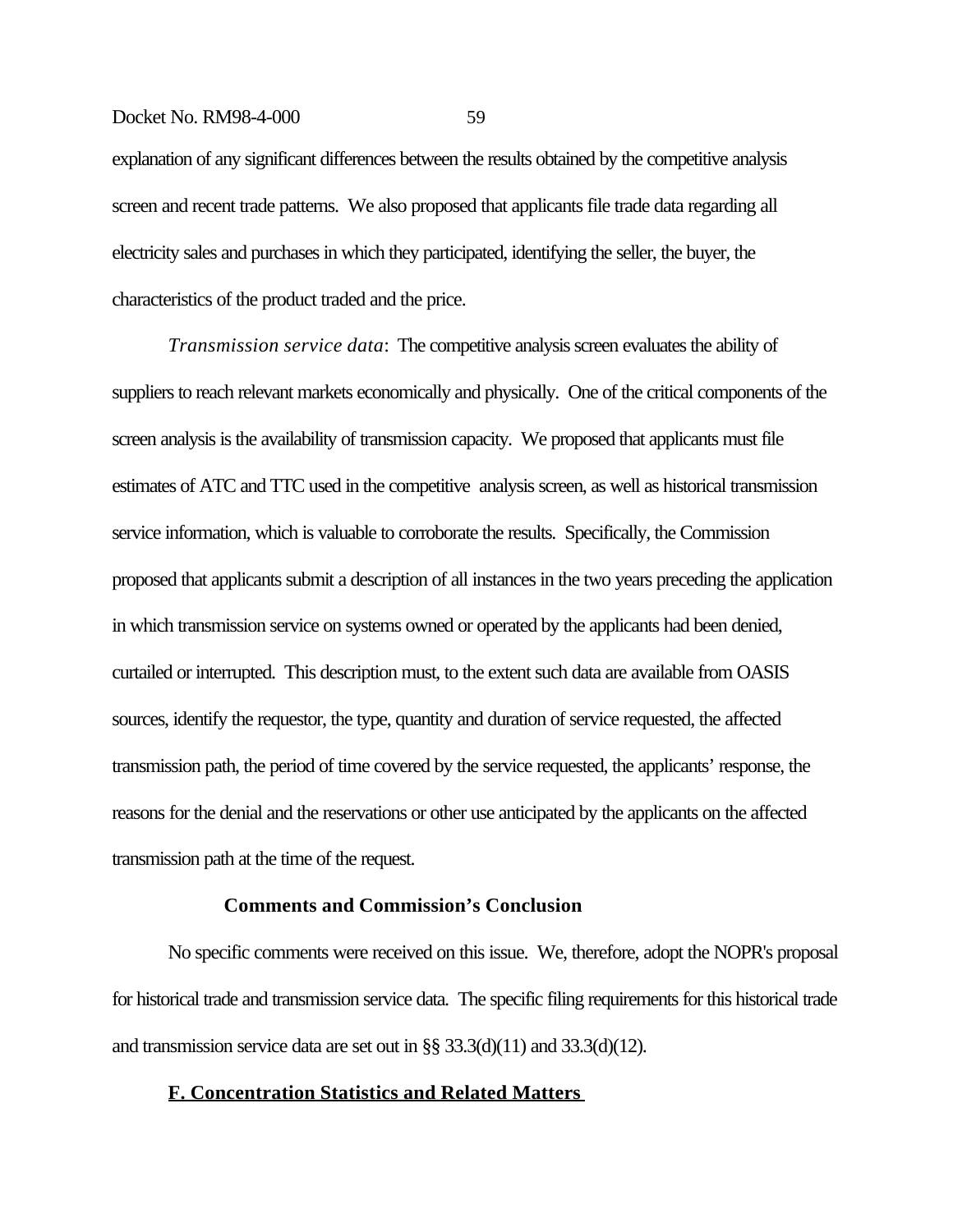#### **Background**

Under the Policy Statement, the final step of the competitive analysis screen is to assess market concentration. Applicants must file pre- and post-merger market concentration statistics calculated in accordance with the preceding sections. Both HHIs and single-firm market share statistics must be presented.

The HHI statistics are compared with the thresholds given in the Guidelines.**62** If the thresholds are not exceeded, no further analysis need be provided in the application. If an adequately supported screen analysis shows that the horizontal merger would not significantly increase concentration, and there are no interventions raising substantial concerns regarding the merger's effect on competition that cannot be resolved on the basis of the written record, the Commission does not look further at the effect of the merger on competition. If, however, the HHI statistics exceed the thresholds, the applicants must either propose mitigation measures that would remedy the merger's potential adverse effects on competition or address the other DOJ/FTC merger analysis factors.

The NOPR solicited comment on the specific methods used to calculate market share and concentration statistics, especially the HHI.

# **Comments**

**<sup>62</sup>**The Policy Statement addresses three ranges of market concentration as described in the Guidelines: (1) an unconcentrated post-merger market -- if the post-merger HHI is below 1000, regardless of the change in HHI the merger is unlikely to have adverse competitive effects; (2) a moderately concentrated post-merger market -- if the post-merger HHI ranges from 1000 to 1800 and the change in HHI is greater than 100, the merger potentially raises significant competitive concerns; and (3) a highly concentrated post-merger market -- if the post-merger HHI exceeds 1800 and the change in the HHI exceeds 50, the merger potentially raises significant competitive concerns; if the change in HHI exceeds 100, it is presumed that the merger is likely to create or enhance market power.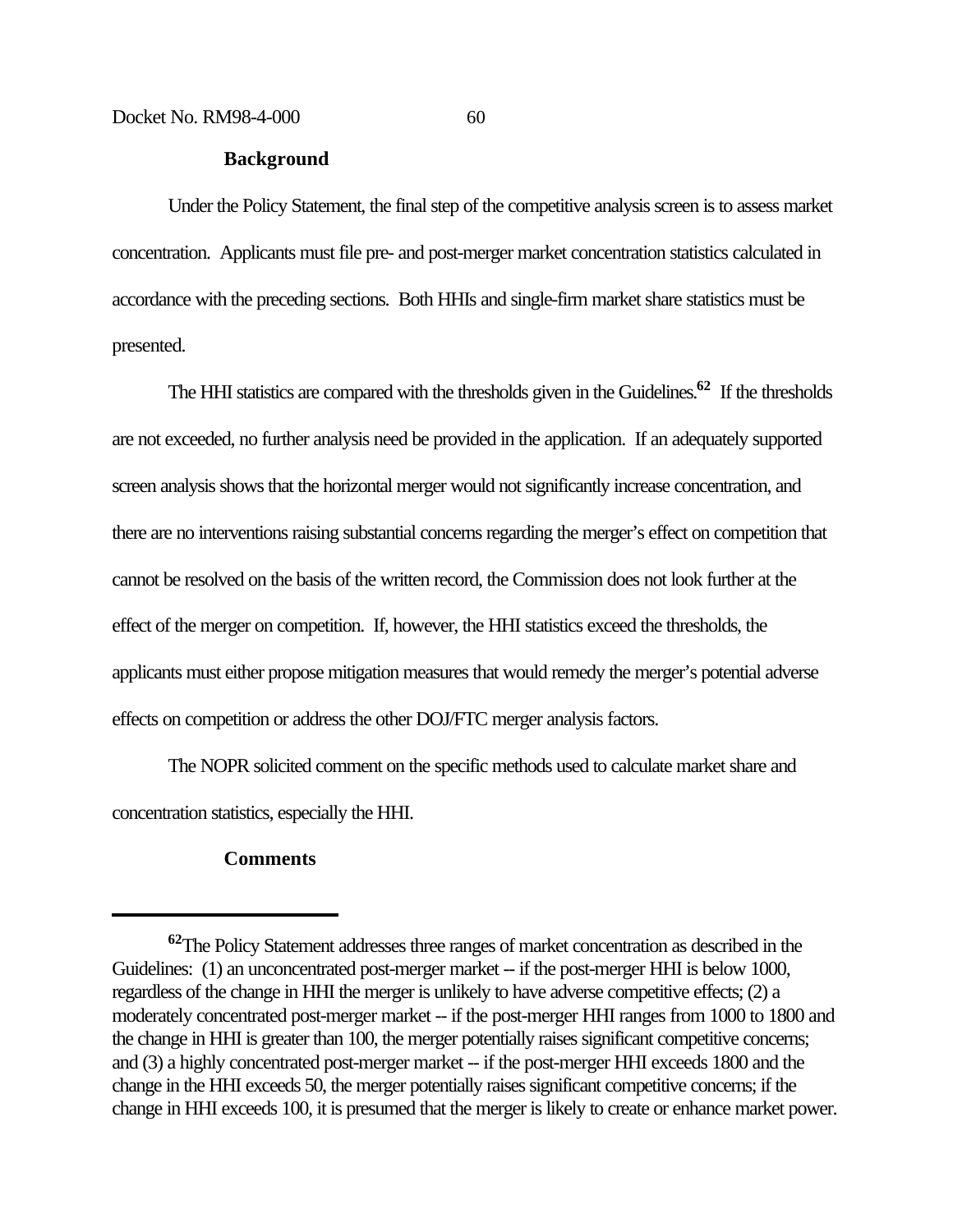NASUCA argues that benchmarks such as the HHI index used for the determination of market power should not be based on present industry structure and price levels because these do not fully reflect competitive forces. The New York Commission argues the HHI analysis is not effective for evaluating market power because the HHI may not reflect "unilateral market power." Furthermore, the HHI does not provide accurate results for determining the financial resources available to the merged firm in relation to the financial resources available to current and potential competitors in the industry. Midwest ISO Participants contend that an HHI analysis is not necessary if the total generation market share of the merging entities is 20-25 percent of the total generation that can supply the territory of the ISO to which they belong or have committed to join.

APPA/Transmission Access Policy Study Group contends that recent experience in partially deregulated markets suggests that certain assumptions underlying the Commission's reliance on HHI statistics (i.e., (a) a relatively homogeneous product market, (b) a geographic market that can be defined consistent with a variety of products, and (c) a set of competitors, none of whom is artificially advantaged or disadvantaged in the future) are frequently invalid. Along with WEPCO, it suggests the Commission consider various situations in which public utility mergers could take place (e.g., stranded cost recovery, predatory pricing, and price discrimination).

Indiana Consumer Counselor argues that HHI statistics do not fully capture a merger's effect on the merged firm's incentive to withhold capacity from the market. It argues the Commission should look at the size of the merged firm relative to the total generation that can supply a specific destination market, as well as the amount of excess capacity in the market. If the excess capacity from other suppliers is greater than the merged firm's capacity, any attempt by the newly merged firm to withhold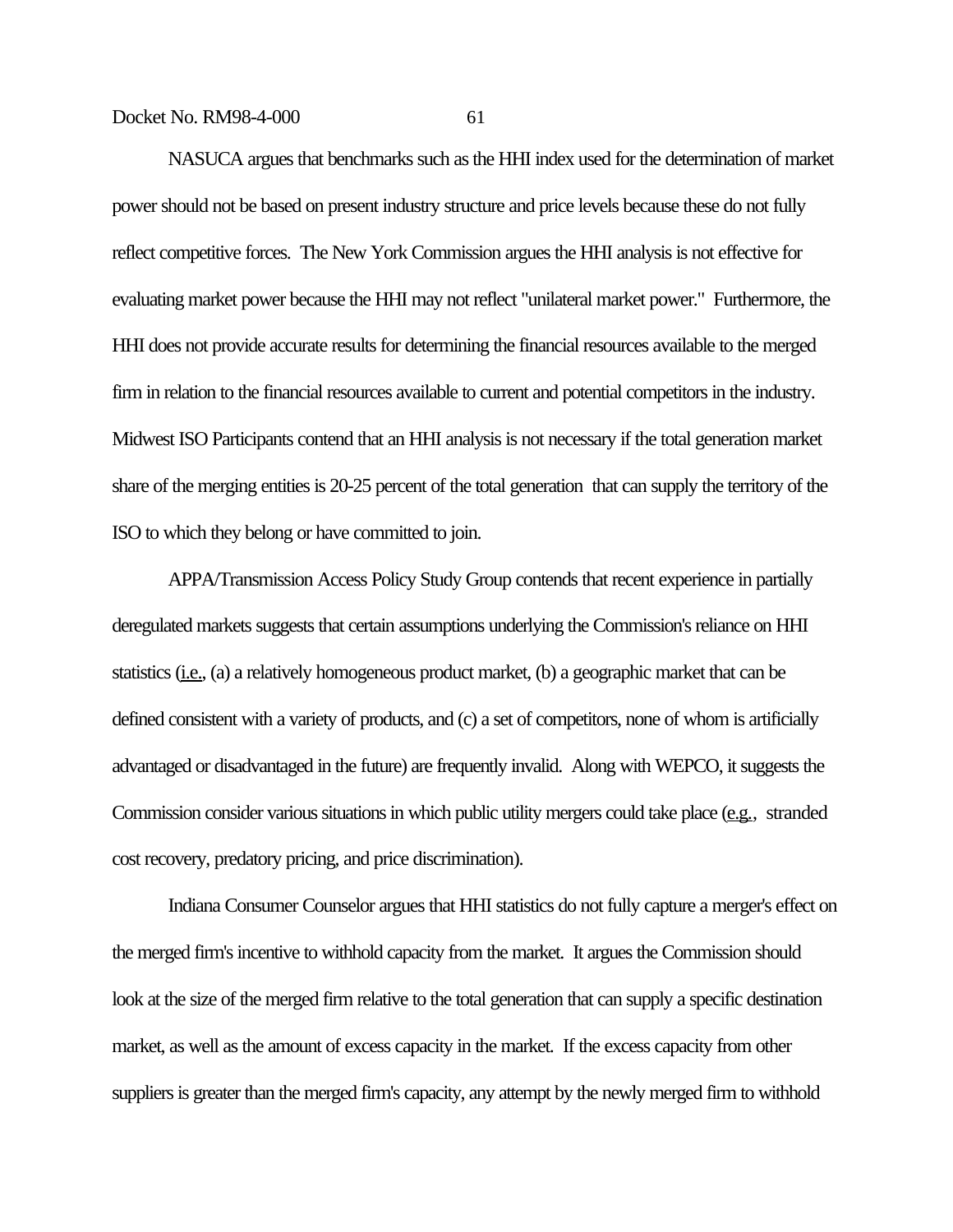generation would be disciplined by the excess capacity of other suppliers. Otherwise the merged firm would have incentive to withhold capacity regardless of whether the HHI statistics indicate a screen violation.

# **Commission Conclusion**

We recognize, as noted by commenters, that the HHI statistic is not a perfect or conclusive measure of a merger's competitive effect. While some commenters raise valid issues in regard to the HHI, we note that its usefulness is primarily as screening criteria. Should a proposed merger fail the screen, the Commission will look to additional factors in its determination of whether a proposed merger would adversely affect competition. Market participants should make the Commission aware of other factors because they are in a better position to identify those aspects of the market that are important to doing a competitive analysis. However, we also note that a violation of the Appendix A screen does not conclusively demonstrate that the horizontal aspect of a proposed merger would have anticompetitive consequences. If the screen is violated, the Commission will take a closer look at whether the merger would harm competition. If not, and no intervenors make a convincing case that the merger has anticompetitive effects despite passing the screen, the horizontal analysis stops there. The facts of each case (e.g., market conditions, such as demand and supply elasticity, ease of entry and market rules, as well as technical conditions, such as the types of generation involved) determine whether the merger would harm competition. When there is a screen failure, applicants must provide

Docket No. RM98-4-000 62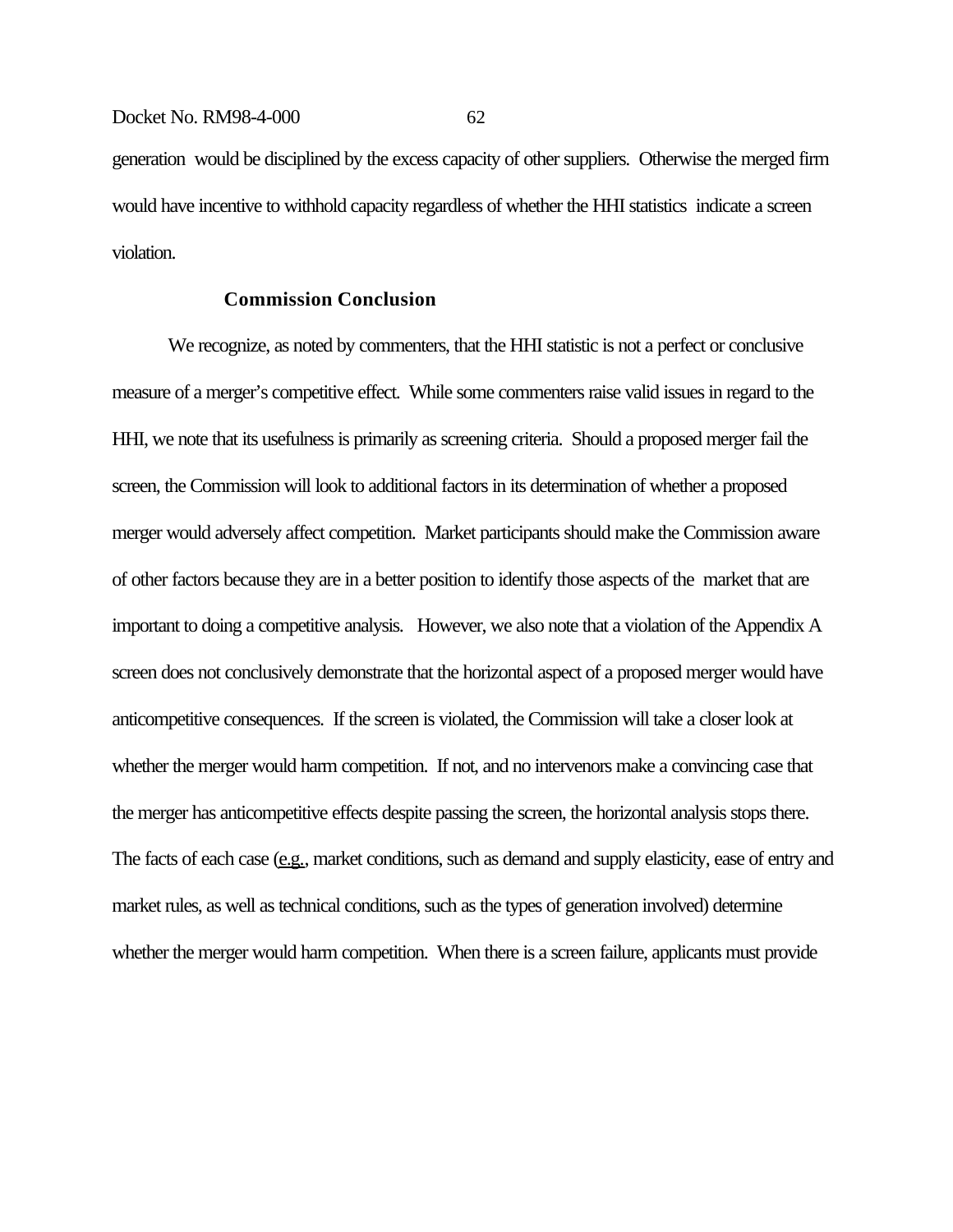evidence of relevant market conditions that indicate a lack of a competitive problem or they should propose mitigation.**<sup>63</sup>**

The specific filing requirements for concentration statistics are set out in § 33.3(c)(4) of the revised regulations.

# **G. Mitigation Measures and Analysis of Other Factors**

# **Background**

In the NOPR the Commission proposed that in lieu of addressing the additional factors that would lessen concerns regarding the adverse competitive effect of a proposed merger, applicants may propose mitigation measures. In these proposals applicants must be specific and demonstrate the proposed measures adequately mitigate any adverse effects of the merger. Where such measures are proposed, the application must also include, to the extent possible, a separate analysis demonstrating the effect of the proposal on market concentration.

**<sup>63</sup>**Since the NOPR, we have had a significant number of cases where applicants have provided such evidence, and we encourage them to continue that practice. For example, in PECO/ComEd we noted that Applicants' screen failures occurred "over a scattering of markets and time periods." 91 FERC ¶ 61,036 at 61,134. In NSP/New Century, Applicants attempted to isolate three potential sources of merger-related changes in concentration "due to : (1) combining NSP's and SPS's market shares; (2) changes in NSP's or SPS's market share due to joining the [Midwest ISO] or integrating directly; and (3) changes in the composition of relevant markets resulting from either integration plan, but not related to changes in NSP's or SPS's market shares." 90 FERC ¶ 61,020 at 61,129. In PECO/ComEd, applicants argued that although the ComEd destination market was highly concentrated and the merger-related increase in concentration violated the Appendix A screen, they did not have the ability to withhold output because their generating units were almost entirely nuclear, making it difficult to ramp up or down. We agreed with this argument. In addition, we found that market conditions were not conducive to a profitable withholding strategy, since the relevant portion of the market supply curve was highly elastic for most hours of the year, so applicants had little incentive to withhold output.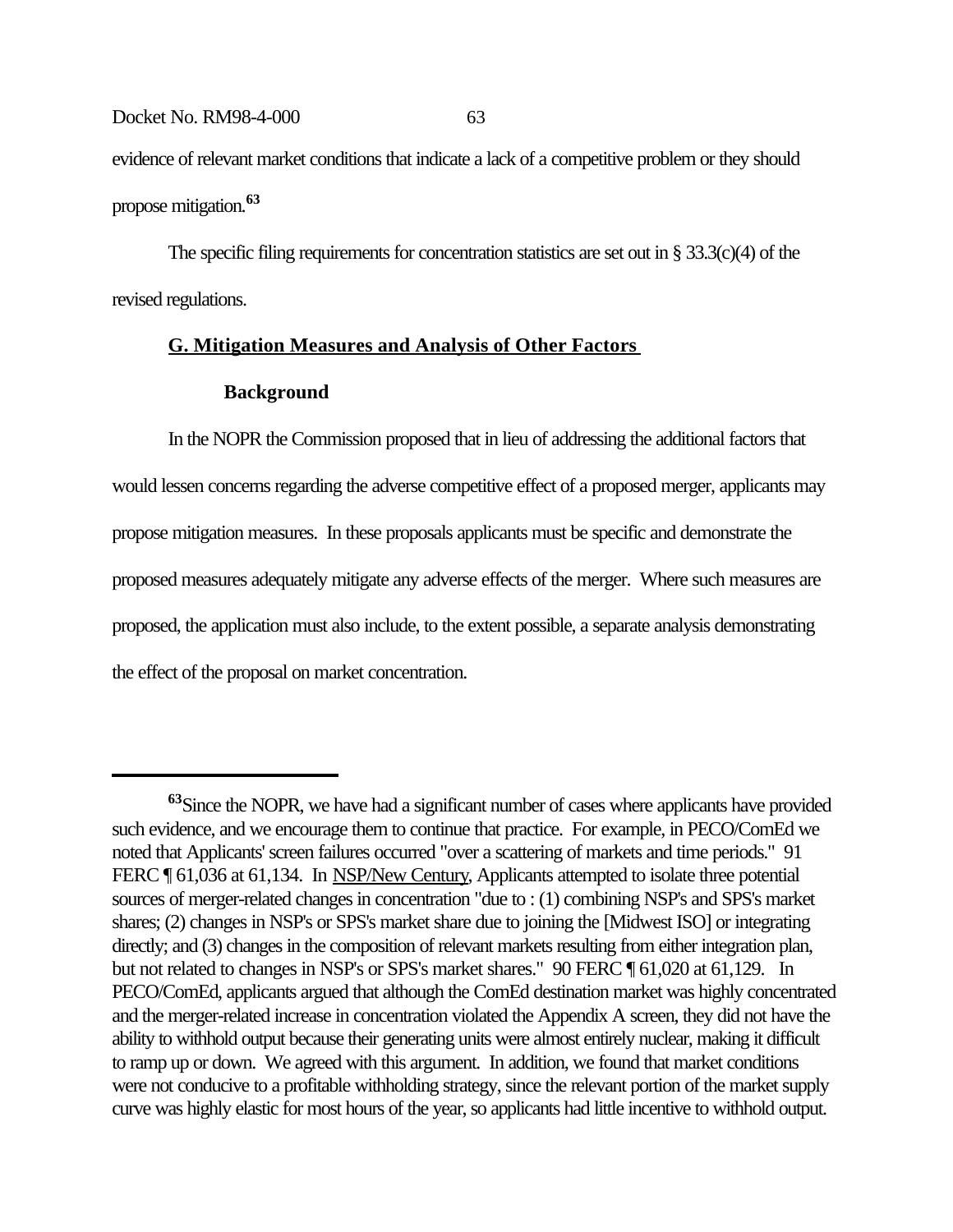Mitigation measures need not result in decreases in market concentration. **64** Where such other measures are proposed, the application must include an analysis demonstrating how the proposed measure will ensure that the merger will not adversely affect competition in markets where the screen analysis shows a significant adverse effect on concentration.

Where the competitive analysis screen yields concentration results that exceed the thresholds, but mitigation measures are not proposed, applicants must provide additional analysis. The Guidelines describe four additional factors to examine in situations where merger-induced concentration exceeds the specified thresholds. **65** Based on the Guidelines, the Commission proposed in the NOPR that applicants evaluate the following four factors if the results of the screen analysis show that the concentration thresholds are exceeded: (1) the potential adverse competitive effects of the merger; (2) whether entry by competitors can deter anticompetitive behavior or counteract adverse competitive effects; (3) the effects of efficiencies that could not be realized absent the merger; and (4) whether one or both of the merging firms is failing and, absent the merger, the failing firm's assets would exit the market. These factors can be used to determine if a merger raises significant competitive concerns and, if so, whether there are countervailing considerations such that the merger is still consistent with the public interest.

**<sup>64</sup>**For example, certain behavioral measures--in contrast to structural remedies such as divestiture--do not transfer control over resources from the merged company to an existing or new market participant. In such cases, the market shares of the merging companies would not change and, therefore, the merger would not change market concentration.

**<sup>65</sup>**These factors are those discussed in steps two through five of the DOJ Guidelines.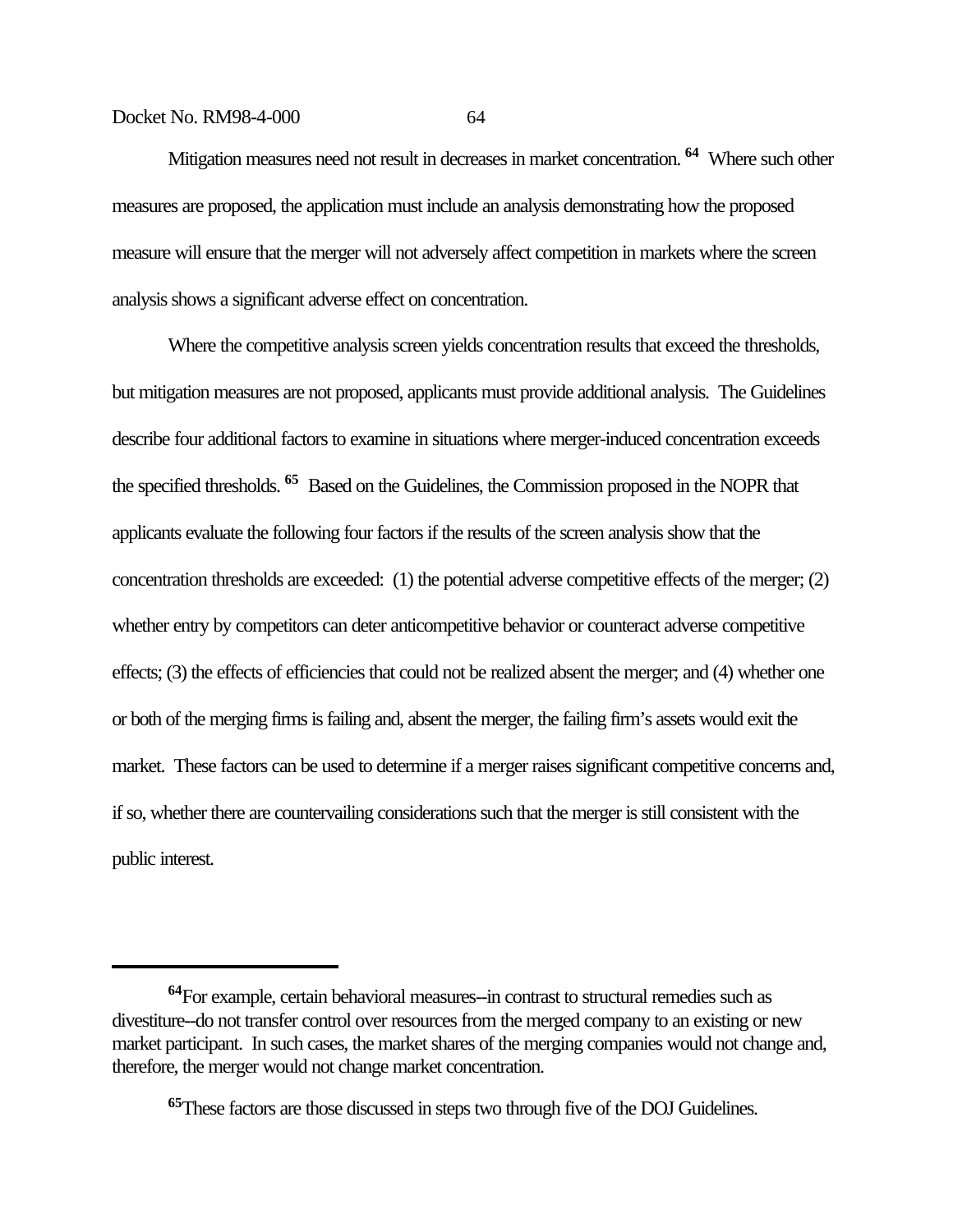We proposed that the applicants' analysis of these additional factors be consistent with the standards discussed in the Guidelines. For example, the Guidelines require that in order to be considered an effective mitigating factor, entry must be timely, likely and sufficient in magnitude to deter or counteract the adverse competitive effects of concern.**66** The Guidelines suggest that entry must occur within two years of the merger to be considered timely, and that all phases of entry must occur within the two-year period, including planning, design, permitting, licensing and other approvals, construction and actual market impact. **67** We noted in the NOPR that given the current lead times for bringing new generation or transmission capacity on line, it is unlikely that entry can be a mitigating factor unless facilities are already in the planning or construction stages at the time of the application. **<sup>68</sup>**

# **Comments**

Many commenters consider ISOs to be one means to mitigate market power concerns and barriers to market entry. They assert that ISOs support competitive electricity markets by offering: (1) independent operation of the transmission grid, (2) expanded supply alternatives through the elimination of pancaked rates, (3) the ability to manage and eliminate transmission constraints, and (4) increased reliability. They further maintain that an ISO can simplify the analysis of a merger because the ISO can define the relevant market for screening purposes.

**<sup>67</sup>**Id. at 41,561-562.

**<sup>66</sup>**Guidelines, 57 FR at 41,561.

**<sup>68</sup>**For example, we found in Primergy that timely entry would not occur and thus was not a mitigating factor to the anticompetitive effects of the proposed merger. 79 FERC  $\P$  61,158 at 61,695-696.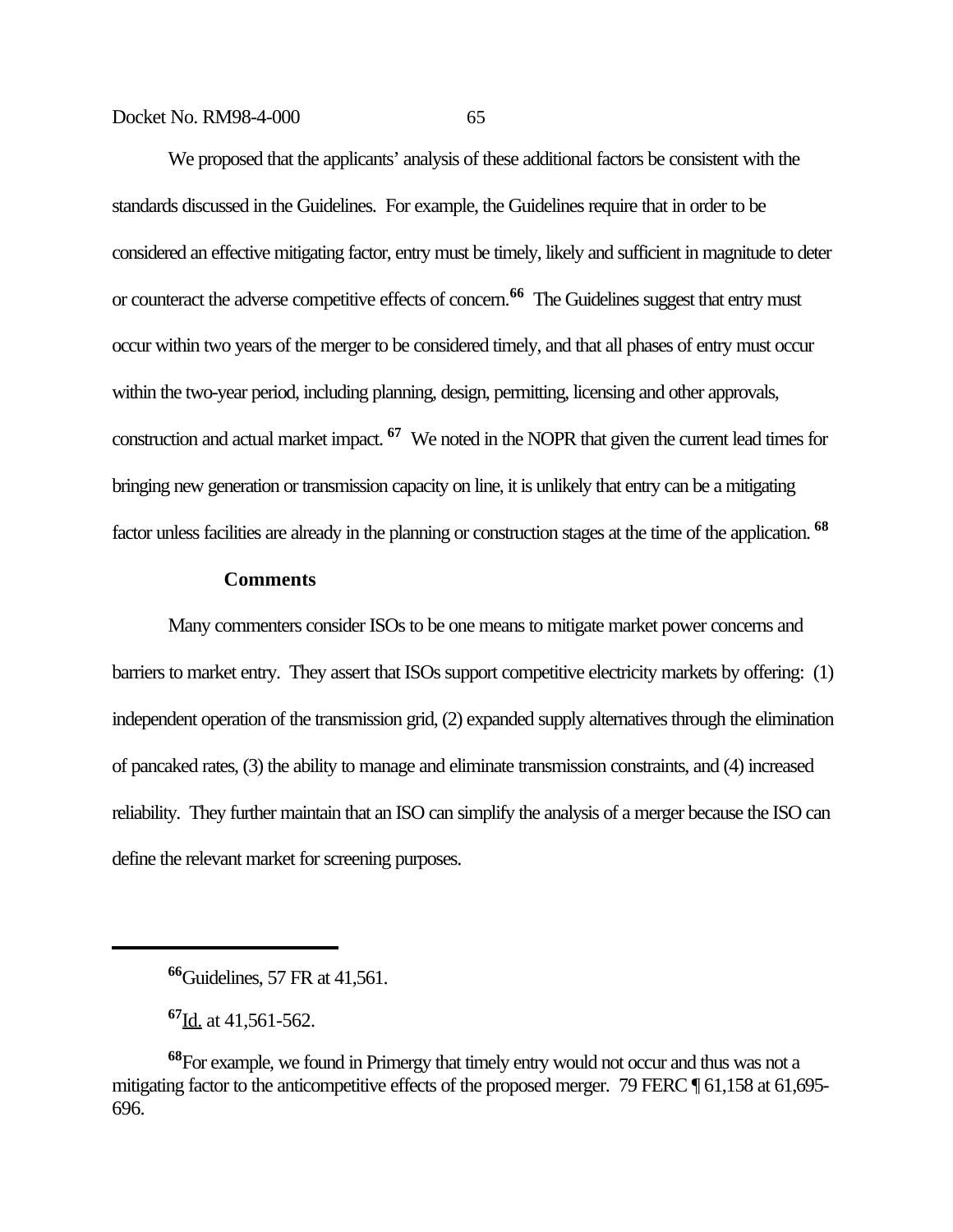Industrial Consumers share the belief that large regional ISOs can mitigate market power. However, it asserts that effective competition in the electric industry cannot occur while small, singlestate ISOs exist, so it urges the Commission to toughen ISO conditions.

APPA/TAPSG and the FTC Staff advocate structural remedies as mitigation measures, alleging that structural remedies are generally more effective and less costly to enforce than are behavioral remedies. Nonetheless, the FTC Staff acknowledges that there may be instances in which behavioral remedies, such as price caps, are appropriate. To ensure that a rate cap effectively reduces market power, the FTC Staff recommends the Commission require adjustments in rate caps over time to reflect anticipated changes in cost resulting from technological advancements.**69** NRECA advocates structural remedies only in extraordinary circumstances. **70** The Ohio Commission recommends the filing requirements request proposals for mitigation measures that consider factors such as the economic value of transmission reliability and alternatives to traditional power supply.

NARUC, as stated in its merger resolution, advocates disapproval or conditioning of proposed mergers that adversely affect generation competition. APPA/TAPSG recommends mandatory divestiture of generation when a merger would result in more than a de minimis increase in generation capacity concentration in a relevant market.

**<sup>69</sup>**The FTC Staff comments that during periods of moderate inflation, a rate cap without an inflation adjustment may provide a rough substitute for a technology adjustment. The FTC Staff further says that in periods of deflation or substantial inflation, there would be greater reasons to differentiate the inflationary and technological effects on costs.

**<sup>70</sup>**NRECA defines extraordinary circumstances as including mergers above its moratorium threshold of 1,000,000 metered accounts, mergers of registered holding companies, and mergers of companies exhibiting excessive market power.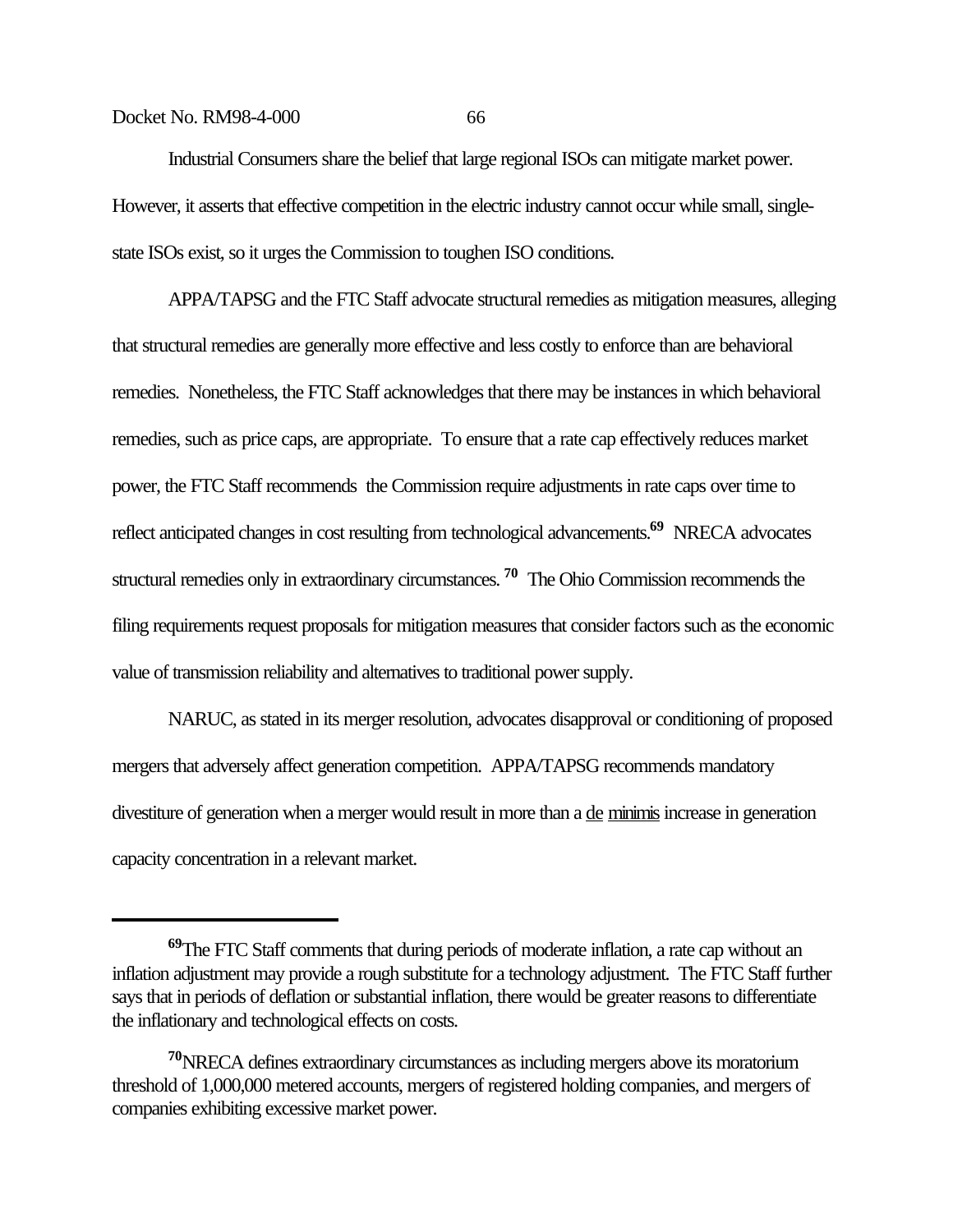Some commenters further advocate conditioning merger approval on: (1) the applicants' recognition that the Commission has authority to reopen and/or impose additional conditions; (2) transmission owners comparable treatment of themselves and their customers; and (3) the applicants' compliance with conditions prior to consummation of the merger.

NASUCA, NARUC and the Ohio Commission urge the Commission to require horizontal merger applicants to propose a range of mitigation measures (e.g., join an ISO,<sup>71</sup> behavioral rules, functional unbundling, structural separation, divestiture) if their competitive analysis screen reveals the existence of post-merger market power above acceptable levels or discloses transmission constraints or other barriers to market entry by rivals. Such proposals would balance the full costs and benefits of the value of reliability and practical engineering of the network.

Ohio Commission further wants the filing regulations to require merger applicants to explain how they will eliminate or reduce pancaked rates, both inside and outside of their merged territories.

WEPCO believes it is essential that applicants and intervenors know with specificity the Commission's requirements for both market power analysis and mitigation. WEPCO states that if requirements are not specified, applicants face second-guessing by intervenors or Commission staff on the grounds that some other form of analysis would produce different results. It is essential that questions about the data and methodology for performing the screen not become a basis for requiring hearings. Also, there needs to be guidance from the Commission that technical violations of the screen do not need to be mitigated if there is clear evidence that competition will not be injured.

**<sup>71</sup>**Ohio Commission also suggests that the regulations require that any mitigation measure involving an ISO that does not meet the minimum ISO criteria should be co-terminus with existing reliability council boundaries.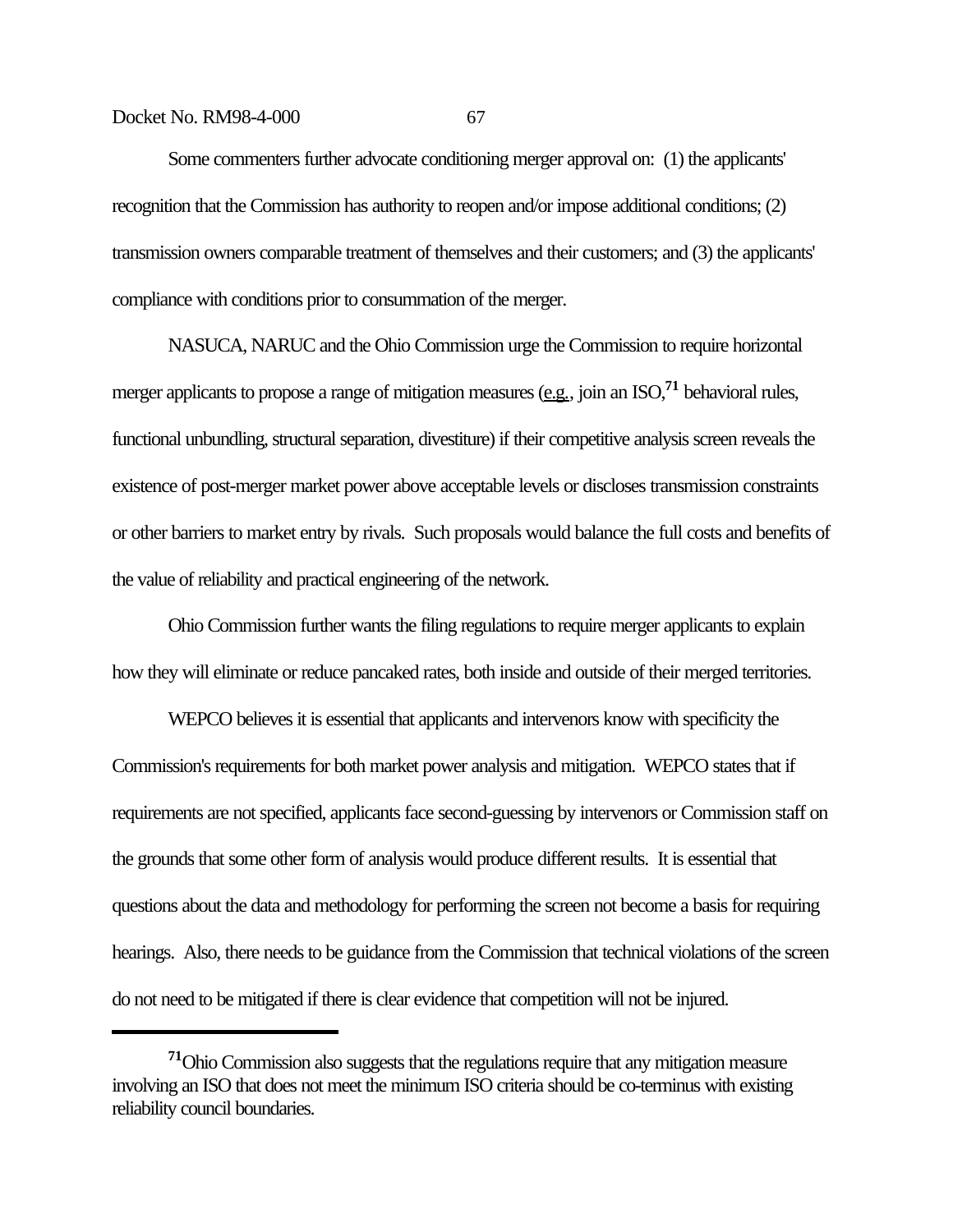Antitrust Institute argues the Commission should view with skepticism any claims that a public utility merger will improve efficiency, because experience shows that most mergers fail to achieve the expected level of benefits. It recommends that the filing requirements place more of a burden on applicants making efficiency arguments in support of a merger. Antitrust Institute wants applicants to specify any discount rate used to quantify any benefits specified, including the component intended to apply to the increased riskiness of distant projections compared to near-term projections. It also wants stand-alone cost estimates based on the assumption that all prudent and reasonable steps to operate efficiently would be undertaken by each of the merging parties continuing to act as individual firms. Finally, Antitrust Institute wants any claimed benefits that are derived from capacity deferrals to be shown in terms of the present value of delaying capital costs less increases in fuel costs implied by the postponements.

The Ohio Commission argues that merger savings should benefit jurisdictional ratepayers as well as shareholders and that applicants' proposed allocation of merger savings among wholesale and state-jurisdictional customers should be disclosed in the merger application.

## **Commission Conclusions**

We believe the instructions on mitigation proposals as outlined above and in the NOPR will give the Commission the information it needs to analyze the impact of a proposed merger on the market, and we adopt them. As discussed above, these instructions include the requirement for further analysis demonstrating the effectiveness of proposed mitigation measures (regardless of whether they have a direct impact on concentration statistics). In addition, if concentration statistics exceed the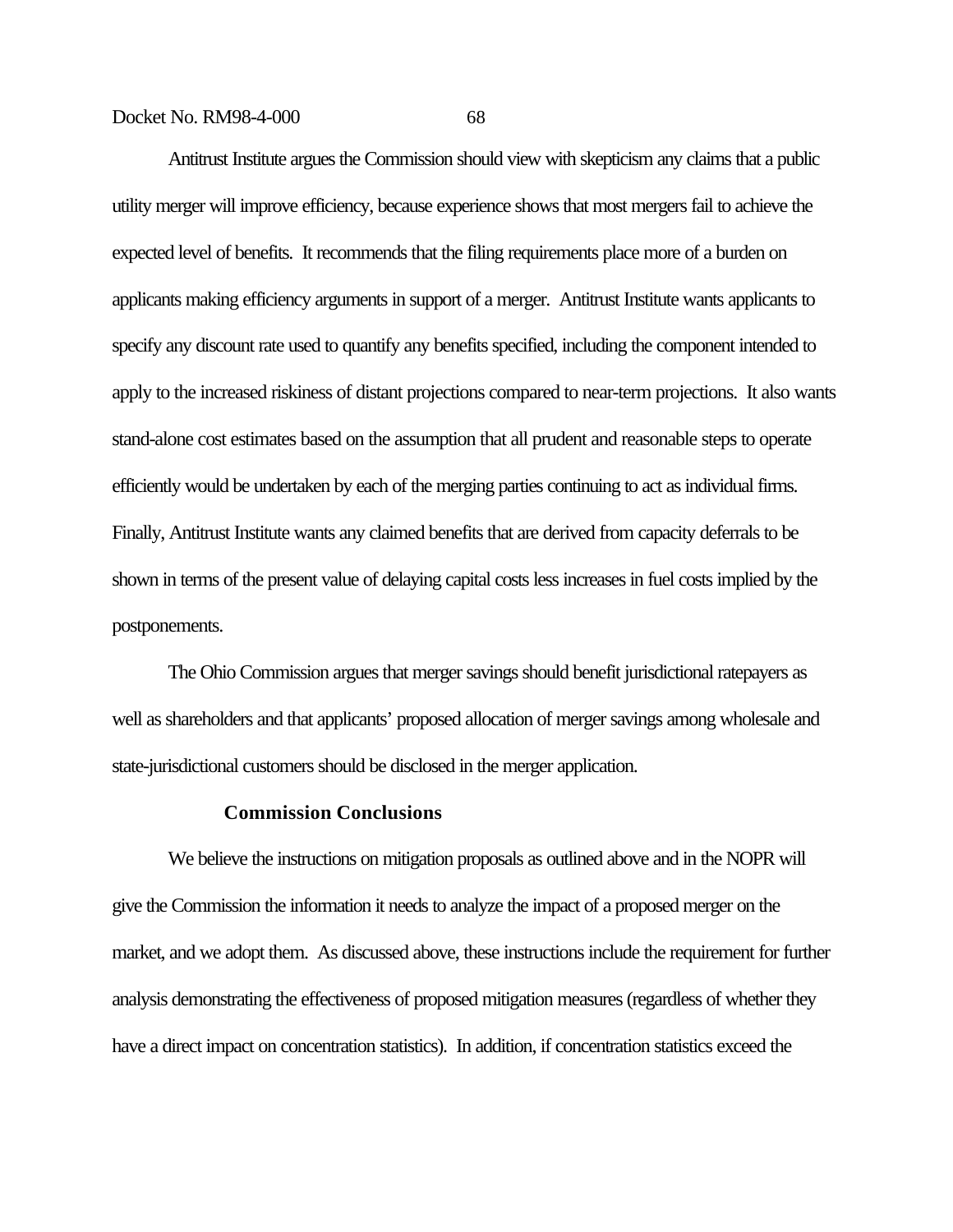thresholds and no mitigation proposals are made, applicants must provide analysis addressing the four additional factors described above.

Regarding the concern we expressed in the NOPR that entry at the generation and/or transmission level may take more than two years to occur, we clarify that in order for entry to be considered an effective mitigating factor, entry must occur no later than two years from the date the merger is consummated. This could mean, as we noted in the NOPR, that some stages of entry (e.g., planning, approvals) must start before the merger is consummated.

We agree with commenters who generally recognize RTOs as beneficial in mitigation proposals. **72** RTOs can mitigate market power, eliminate rate pancaking and better manage grid congestion, thereby enlarging geographic markets. Our approval of some recent mergers recognized applicants' voluntary commitment to join Commission approved RTOs.**<sup>73</sup>**

We continue to believe that appropriate mitigation measures can alleviate concerns regarding a proposed merger's effect on the market. We do not believe that we should outline specific actions that applicants must take as mitigation if concentration statistics exceed the thresholds, as some commenters

**<sup>73</sup>**See, e.g., CP&L/Florida Progress, and UtiliCorp/St. Joeseph.

**<sup>72</sup>**After the issuance of the NOPR, the Commission amended its regulations under the FPA to facilitate the formation of Regional Transmission Organizations (RTOs). We required each public utility that owns, operates, or controls facilities for the transmission of electric energy in interstate commerce to make certain filings with respect to forming and participating in an RTO. The Commission codified minimum characteristics and functions that a transmission entity must satisfy in order to be considered an RTO. See Regional Transmission Organizations, Order No. 2000, 65 Fed. Reg. 809 (Jan. 6, 2000), FERC Statutes and Regulations ¶ 31,089 (1999), order on reh'g, Order No. 2000-A, 90 FERC ¶ 61,201 (2000). The NOPR and comments received in response to the NOPR preceded Order No. 2000. Because RTO requirements are more stringent than those of independent system operators (ISOs), we believe that comments submitted regarding the market power mitigation properties of ISOs apply equally to RTOs.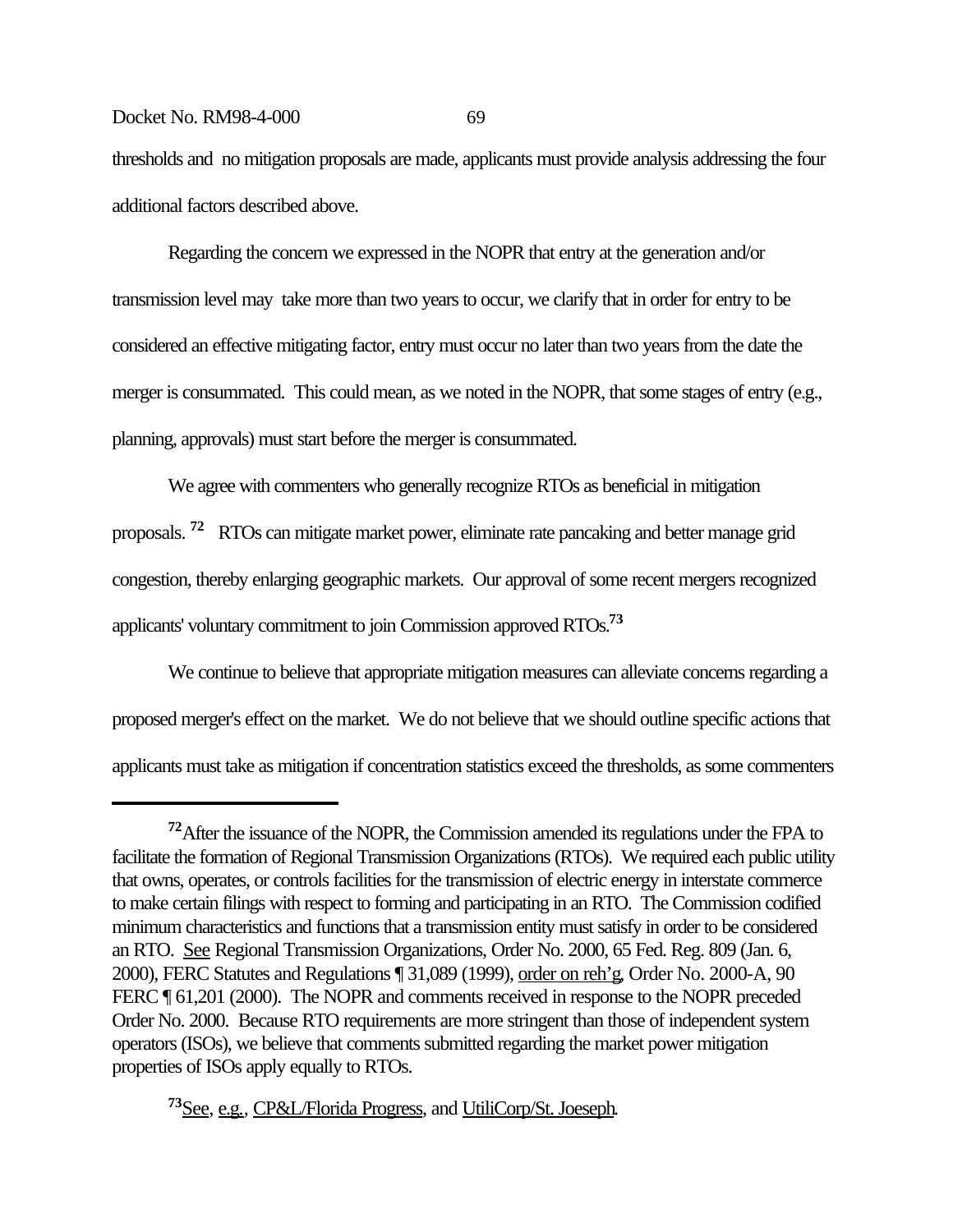have suggested. As we discussed in the NOPR, the Policy Statement, and in many past merger orders, there are numerous mitigation measures that can be effective. However, the adequacy of specific mitigation proposals must still be investigated on a case-by-case basis. **<sup>74</sup>**

 Applicants must analyze how proposed mitigation will be effective. In addition, they must demonstrate the proposed mitigation measures will continue to be effective unless Applicants can show that other developments will make continuing mitigation unnecessary. As we discussed in the Policy Statement, we do not intend to rely on post-merger review or on new remedies imposed after a merger is approved. Therefore, we will still entertain proposals by applicants to implement interim mitigation measures that would eliminate market power concerns during the period that it takes to put in place the long-term remedies necessary to address the anticompetitive effects of a proposed merger. Of course, the Commission can use its authority under section 203(b) of the FPA to further condition mergers if mitigation measures prove or become ineffective.

The specific filing requirements concerning mitigation measures are set out in § 33.3(e). The specific filing requirements for additional factors are set out in § 33.3(f) of the revised regulations.

## **H. Merger applications that are exempt from filing a competitive screen Background**

There are mergers where the filing of a full-fledged horizontal screen or vertical competitive analysis is not warranted because it is relatively easy to determine that they will not harm competition (e.g., one of the merging parties operates entirely on the East Coast and the other merging party

**<sup>74</sup>**In regard to comments on increased efficiency claims, we reiterate that the burden is on applicants to demonstrate that claims of increased efficiencies are valid. We will not rely on unsupported claims as effective mitigation.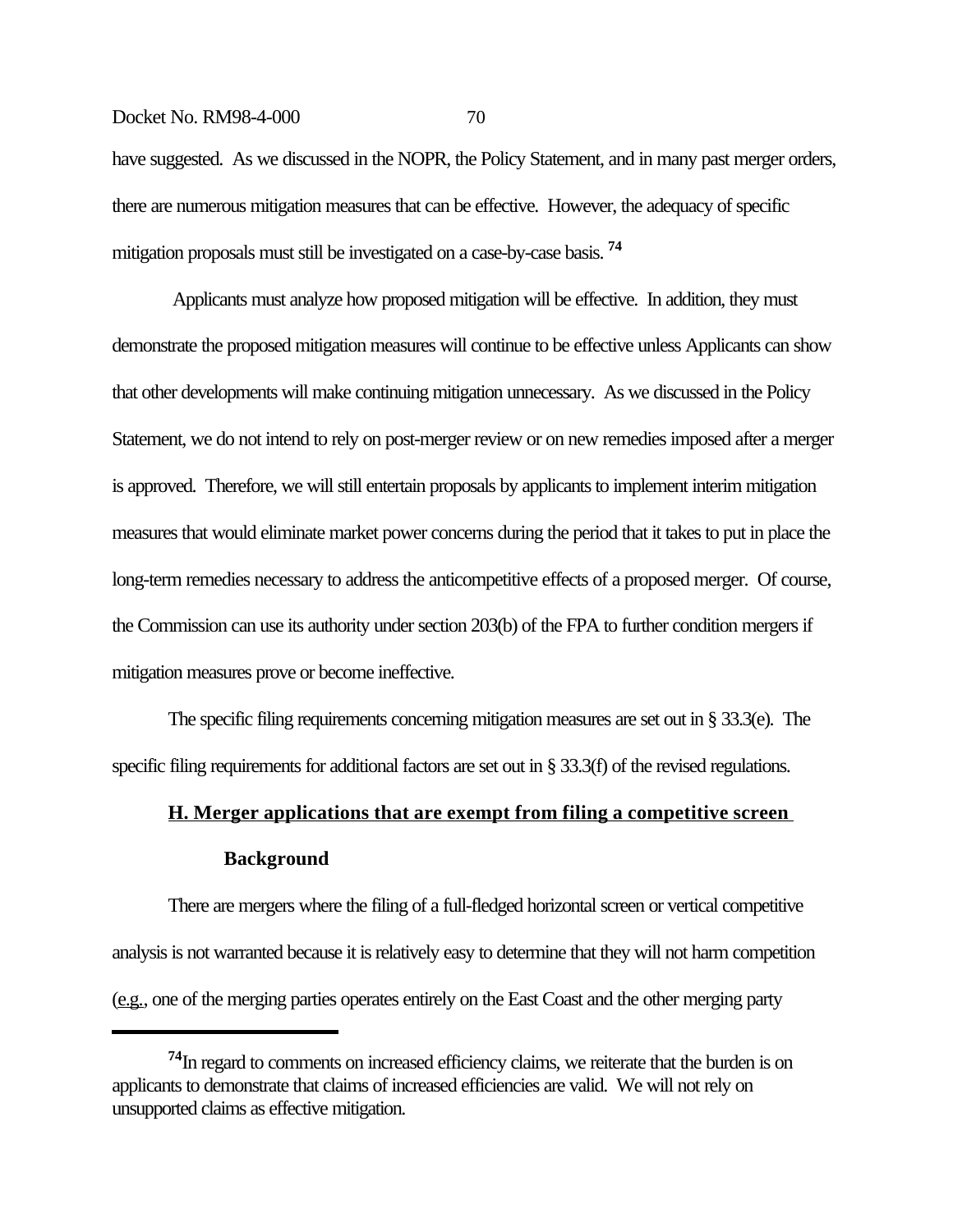operates entirely on the West Coast). For example, in Duke/PanEnergy we found that even though applicants had not performed a complete Appendix A analysis, the generating facilities of PanEnergy are so small and are located at such a great distance from Duke Power Company's market that consolidating them is likely to have a negligible effect on market concentration. **<sup>75</sup>**

Similarly, some mergers that only incidentally involve public utilities would not require a fullfledged competitive analysis . An example is when major financial firms that have power marketing subsidiaries change their ownership structure in some way.

Therefore, with regard to horizontal mergers, a merger applicant need not provide the full competitive analysis screen if the applicant demonstrates the merging entities do not operate in the same geographic markets or, if they do, that the extent of such overlapping operation is de minimis. The Commission sought comments regarding the appropriate threshold for the de minimis test.

## **Comments**

The FTC Staff suggests the Commission remove or restrict its proposed de minimis exception to the filing requirements for geographically noncontiguous operations. The Commission should consider the possibility that mergers of geographically noncontiguous operations will nonetheless create competition problems. The FTC Staff recognizes the appeal of "safe harbor" provisions, or what the Commission refers to as abbreviated filing requirements, since they reduce the regulatory burden where anticompetitive effects are especially unlikely. However, the presence of abbreviated filing requirements create strong incentives for companies to portray acquisitions in such a way as to qualify

**<sup>75</sup>**Duke, 79 FERC at 62,037 (1997).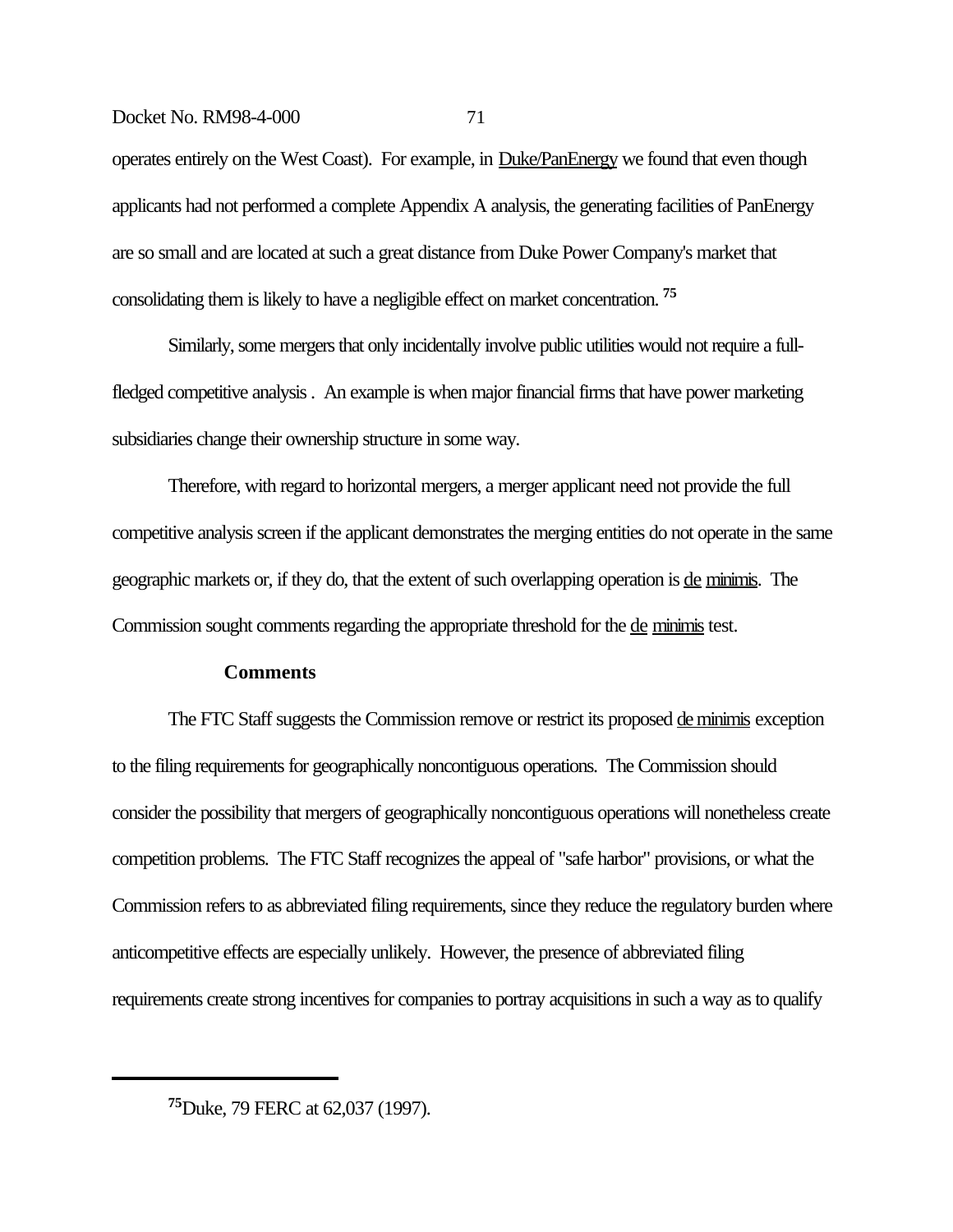for abbreviated filing requirements. In the FTC Staff's experience, it is important to seek independent verification of the information used to qualify for abbreviated filing requirements.

The FTC Staff itself recognizes certain classes of transactions that are exempted from reporting because, based on the FTC Staff's experience, they are not likely to harm competition. But, where that cannot be determined, merging companies should submit a basic amount of information.

NRECA comments that the appropriate <u>de minimis</u> test is not merely the extent of geographic overlap. Noncontiguous horizontal mergers, it points out, can have substantial adverse effects on competition. NRECA lists the following examples: regulatory evasion, control of critical regional transmission interfaces, and other characteristics.

If one or more merger applicants controls a constrained transmission interface, NRECA states, the critical market may be a relatively small market area. Market dynamics are such that two noncontiguous merging companies could control generation resources on either side of a constraint and could use that control to their financial advantage. Absent such a constraint, NRECA states, geographic overlap is less relevant as a stand-alone determinant of potential market dominance in an open access market.

Sempra proposes that if an application meets certain conditions suitable for abbreviated filing requirements, the applicants would be entitled to a rebuttable presumption that the merger or disposition is consistent with the public interest and should receive approvals within 90 days of filing the application.

Finally, Missouri Commission notes that by proposing safe harbor treatment (i.e., abbreviated filing requirements) of certain mergers, the NOPR anticipated that a merger could proceed to approval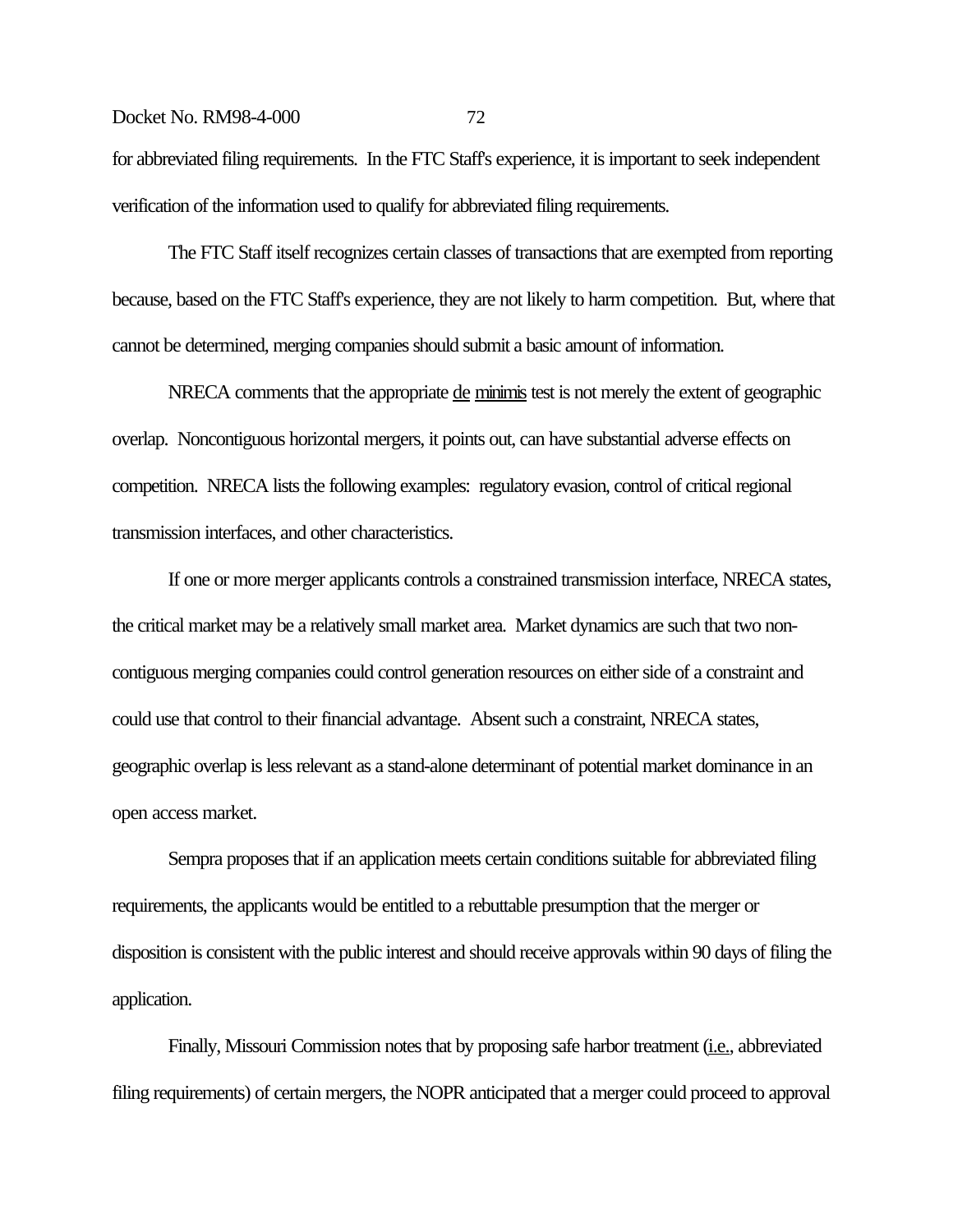even without all the information it stated was required for its review. This, in its view, incorrectly shifts the burden of proof from applicants to intervenors, contrary to section 203 of the FPA. Missouri Commission concludes the Commission should ensure that merger applicants produce nothing short of the best and most complete data, that the data are subject to check, and that gaps in data and analysis are filled.

## **Commission Conclusion**

We agree with commenters that the Commission must consider whether merger applications qualify for review under abbreviated filing requirements. There will be cases that seem to qualify, such as those where geographic market overlap among merging entities is minimal or non-existent, but which require further analysis. We are aware that even though merging firms might not currently compete in common geographic markets, one firm might reasonably be perceived as a potential competitor in a market in which the other firm competes.<sup>76</sup> Under these circumstances, the Commission would be unlikely to consider merger applications for review under the abbreviated filing requirements. However, we would not reach such a conclusion without examining the specifics of each case. Moreover, the Commission has demonstrated that it is concerned about cases that involve a vertical combination of generation and transmission assets even if there is little or no overlap between generation activities. **<sup>77</sup>** The Commission can also ensure that abbreviated filing requirements are appropriate by requesting additional information from the applicants when deemed necessary. As a result of the foregoing

**<sup>76</sup>** A firm may exert a salutary influence on behavior in a market without actually competing in it. See, e.g., FTC v. Proctor & Gamble Co., 386 U.S. 568 (1967); U.S. v. Falstaff Brewing Corp., 410 U.S. 526 (1973).

**<sup>77</sup>**See, e.g., AEP/CSW, NSP/New Century, and CPL/Florida Progress.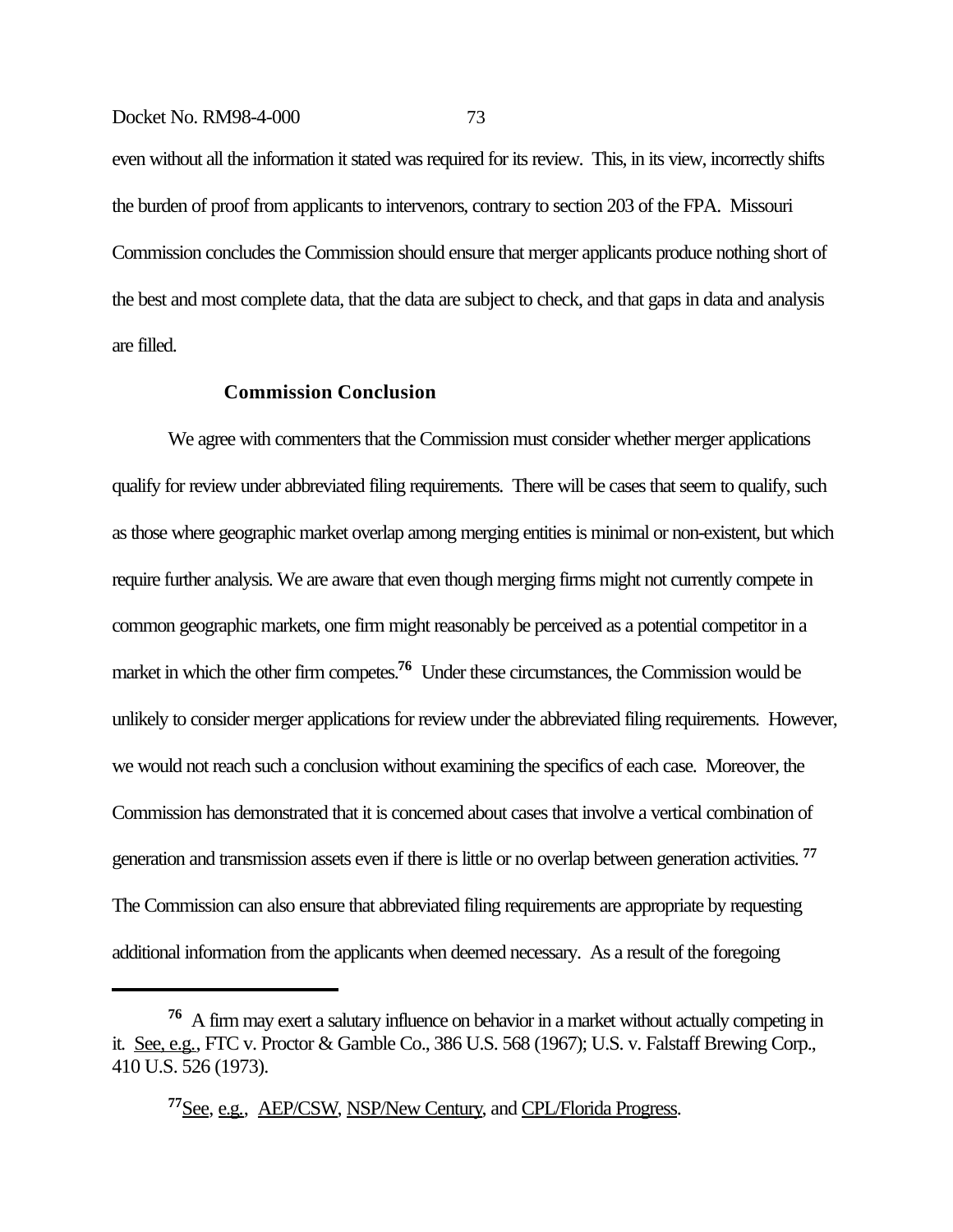considerations, we will not require a merger applicant to provide the full competitive analysis screen if: (1) the applicant demonstrates that the merging entities do not currently operate in the same geographic markets, or if they do, that the extent of such overlapping operation is de minimis; and (2) no intervenor has alleged that one of the merging entities is a perceived potential competitor in the same geographic market as the other. **<sup>78</sup>**

Furthermore, we will not require section 203 applicants to provide a competitive analysis under §§ 33.3 or 33.4 of the regulations if: (1) the application is a specific RTO filing that directly responds to Order No. 2000; (2) the transaction is simply an internal corporate reorganization; or (3) the transaction only involves a disposition of transmission facilities. **79** Our decision not to require RTO applications to provide a competitive analysis is consistent with our strong belief that participation in RTOs is pro-competitive. Moreover, the standards set forth in Order No. 2000 require extensive

**<sup>78</sup>**We understand that, in responding to interventions raising concerns about perceived potential competition, applicants may find it necessary to submit data on their market strategies. We appreciate the commercial sensitivity of information pertaining to applicants' market strategies, and the concern applicants may have about possible disclosures of this information to competitors. Applicants are free to claim confidentiality for this information under the Commission's regulations. 18 CFR 388.112 (2000). Recognizing the sensitivity of this information, we will presume that this information falls within the exemption from public disclosure under the Freedom of Information Act for "trade secrets and commercial or financial information obtained from a person and privileged or confidential." 18 CFR 388.107(d) (2000). If parties seek access to this information, and we determine that limited disclosure is necessary to satisfy the due process rights of intervenors to challenge relevant evidence relied upon by the applicants, we will allow such access to parties' attorneys and experts only under the terms of an appropriate protective order. See, e.g., model protective order at www.ferc.fed.us/alj/index.html. Such a protective order would prevent broader dissemination or use of the sensitive information for business purposes or commercial advantage."

**<sup>79</sup>**We clarify that by exemption, we mean that an applicant need not tender a competitive analysis with its filing. If the Commission determines that a filing raises competitive issues nonetheless, the Commission will evaluate those issues and direct the applicant to submit any data that the Commission determines is necessary to satisfy its concerns.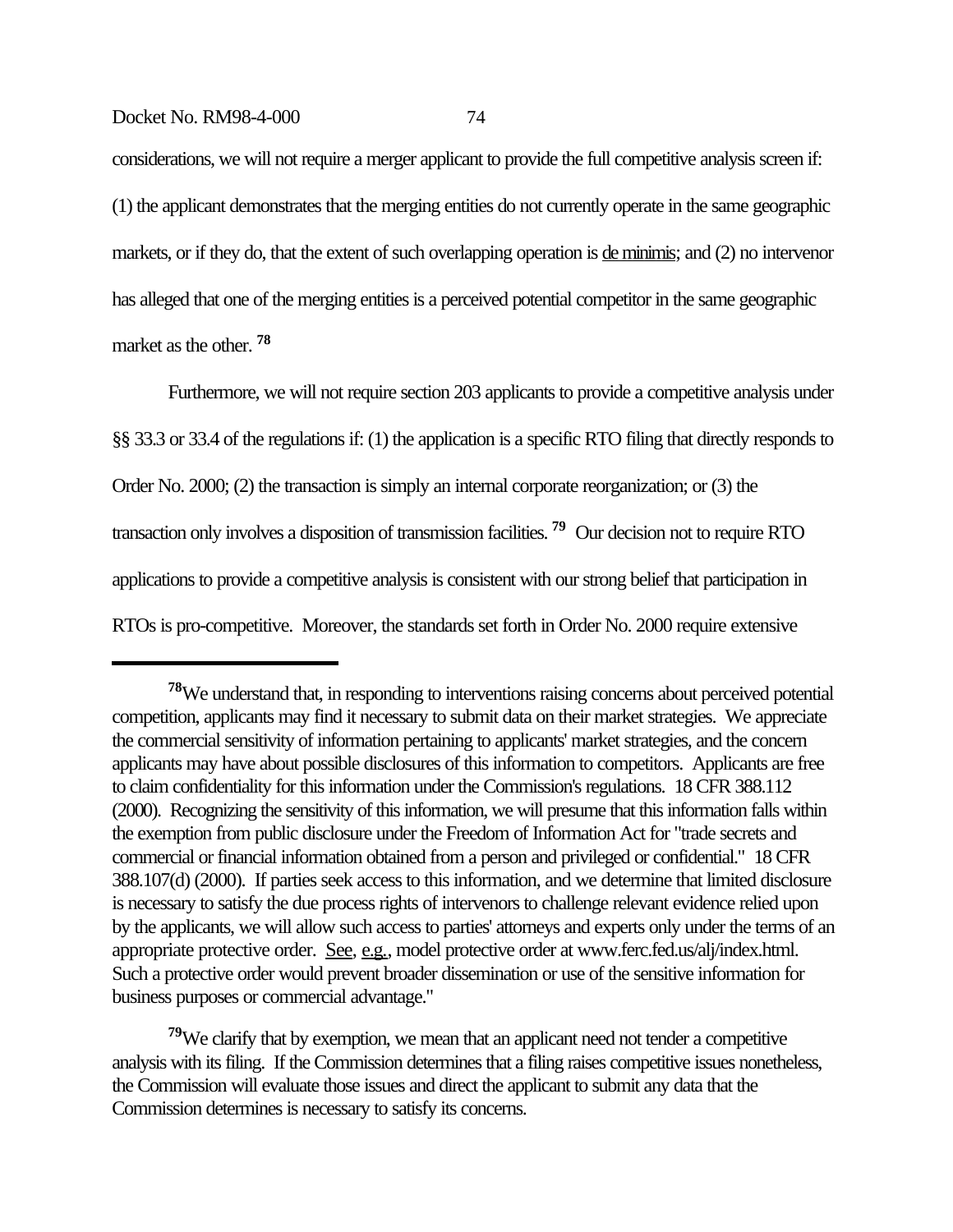information from RTO applicants that we believe will demonstrate whether the proposal is in the public interest. It also has been our experience that anticompetitive effects are unlikely to arise with regard to internal corporate reorganizations or transactions that only involve the disposition of transmission facilities.

## **VI. GUIDELINES FOR VERTICAL COMPETITIVE ANALYSIS**

## **A. General Vertical Issues**

#### **Background**

We noted in the Policy Statement that we intended to analyze mergers between public utilities and firms that provide inputs for electricity generation ("vertical" mergers). **80** We also note that the same merger may have both horizontal and vertical aspects.

Since the Policy Statement was issued, the Commission has acted on a number of vertical mergers. <sup>81</sup> These mergers involved the combination of interests in electric generation and gas assets or the combination of interests in electric generation and transmission assets. The Commission has developed a basic approach for assessing whether a vertical merger is likely to adversely affect competition in electricity markets. This approach has been informed by the DOJ/FTC approach to evaluating vertical mergers and by the analytic framework described in the Policy Statement. In the NOPR, we proposed an analytic approach and the filing requirements to support it.

**<sup>80</sup>**Policy Statement at p. 30,113.

**<sup>81</sup>**See e.g., Enova, AEP/CSW, Dominion/CNG, Long Island Lighting Co., 82 FERC ¶ 61,214, reh'g denied, 83 FERC ¶ 61,076 (1998) (LILCO), NorAm, Duke/PanEnergy, PG&E Corporation and Valero Energy Corporation, 80 FERC ¶ 61,041 (1997) (PG&E/Valero); Destec Energy, Inc. and NGC Corporation, 79 FERC, ¶ 61,373 (1997) (Destec/NGC); Enron Corporation, 78 FERC, ¶ 61,179 (1997) (Enron).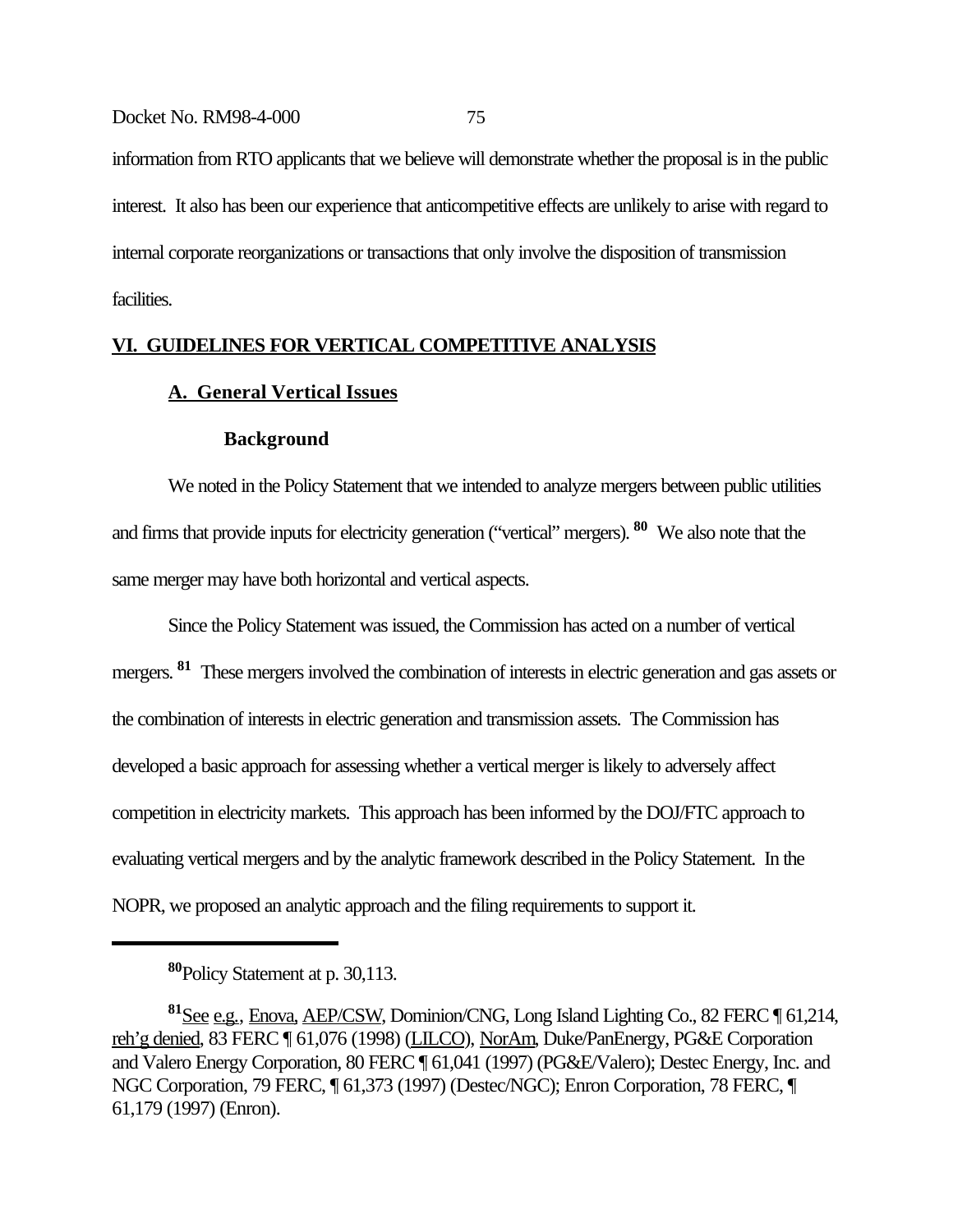The Commission proposed to streamline this vertical analytic approach and establish abbreviated filing requirements and limitations on the scope of our review. This proposal would reduce the number of applications that will require a complete analysis of the vertical aspects of a proposed merger. For example, a merger cannot impair competition in "downstream" electricity markets if it involves an input supplier (the "upstream" merging firm) that sells: (1) an input that is used to produce a de minimis amount of the relevant product, or (2) no product into the downstream electricity geographic market. If such a showing is made, an applicant will not be required to file additional information regarding the vertical aspects of a proposed merger.

The NOPR discussed establishing filing requirements for the vertical competitive analysis that have counterparts in the horizontal screen analysis, such as defining relevant downstream geographic markets using a delivered price test. Filing requirements for other parts of the vertical analysis, such as defining upstream geographic markets, were set forth in more general terms. We solicited comments on both the reasonableness of the analytic approach and the adequacy of the information required.

## **Comments**

EEI suggests circumstances in which a full competitive analysis is not required: where storage of the upstream product prevents the supplier from targeting price increases for specific seasonal periods; the price of the upstream product is constrained by substitutes; the upstream supplier supplies only minimal shares; or parties have no significant involvement in generation.

#### **Commission Conclusion**

As we said in the NOPR, there will be cases of vertical mergers in which a full vertical competitive analysis is not required. For example, as EEI states, and as we have concluded in previous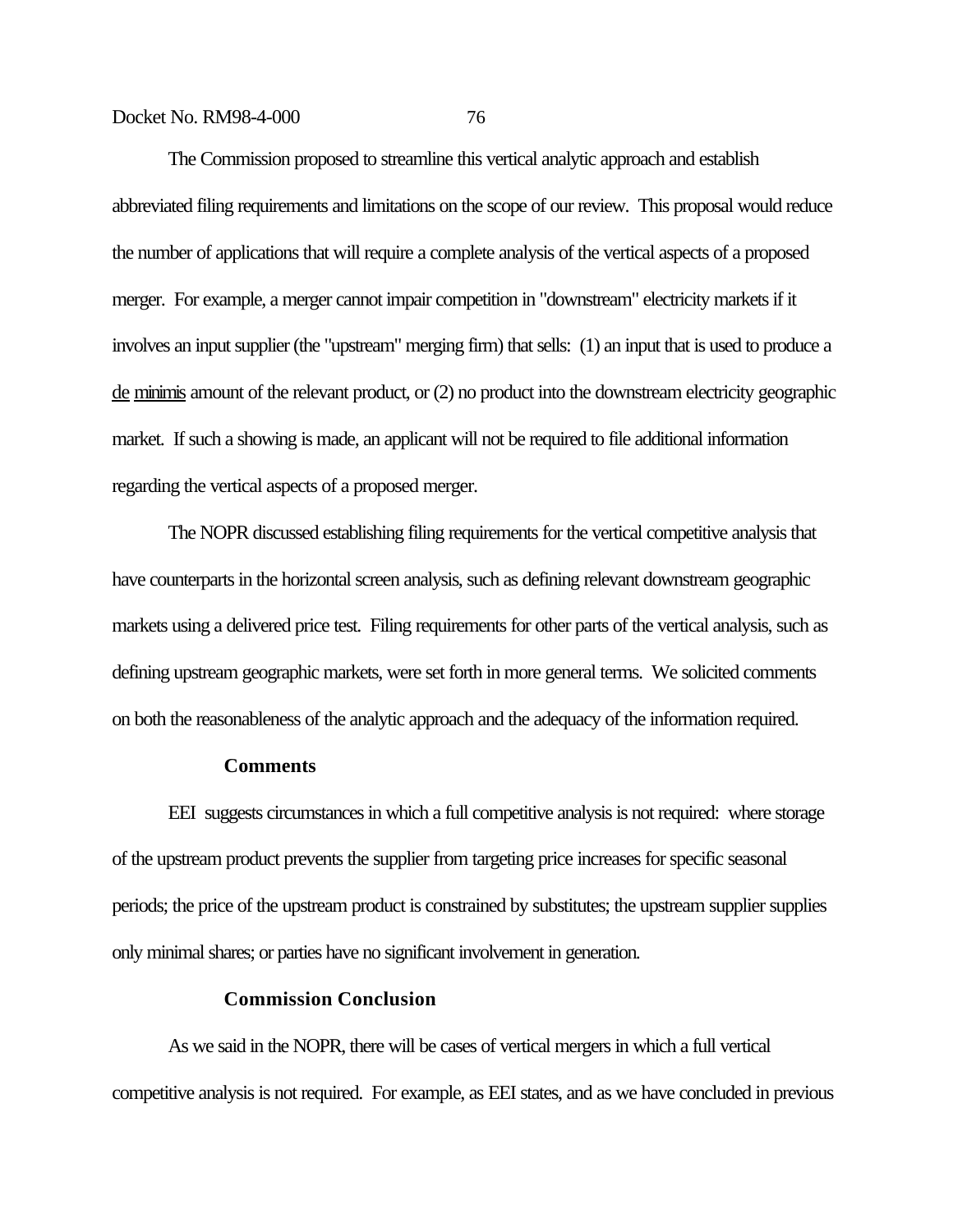merger cases, if applicants have no significant involvement in generation, the applicants might be able to demonstrate a lack of competitive harm without completing a full vertical competitive analysis.**82** In this final rule, the Commission establishes certain abbreviated filing requirements and limitations on the scope of our review with respect to vertical merger applications. **83** This should reduce the number of applications that will require a complete analysis of the vertical aspects of a proposed merger involving a jurisdictional public utility.

In cases where more complete information is necessary for the Commission to determine the competitive effects of a vertical merger, we are adopting a four-step analysis: (1) define the relevant products traded by the upstream and downstream merging firms; **84** (2) define the relevant downstream and upstream geographic markets; (3) evaluate competitive conditions using market share and concentration HHI statistics in the respective geographic markets; and (4) evaluate the potential adverse effects of the proposed merger in these markets and, if appropriate, other factors that can counteract such effects, including ease of entry by competitors into either the upstream market or the downstream market and merger-related efficiencies.

## **B. Vertical Analytic Guidelines - Introduction**

**<sup>82</sup>**See, Illinova Corporation and Dynegy Inc., 89 FERC ¶ 61,163 (1999).

**<sup>83</sup>**These specific filing requirements are set forth in § 33.4 of the revised regulations.

**<sup>84</sup>**There may be several relevant upstream input products (such as fuel, transportation and turbine manufacturers).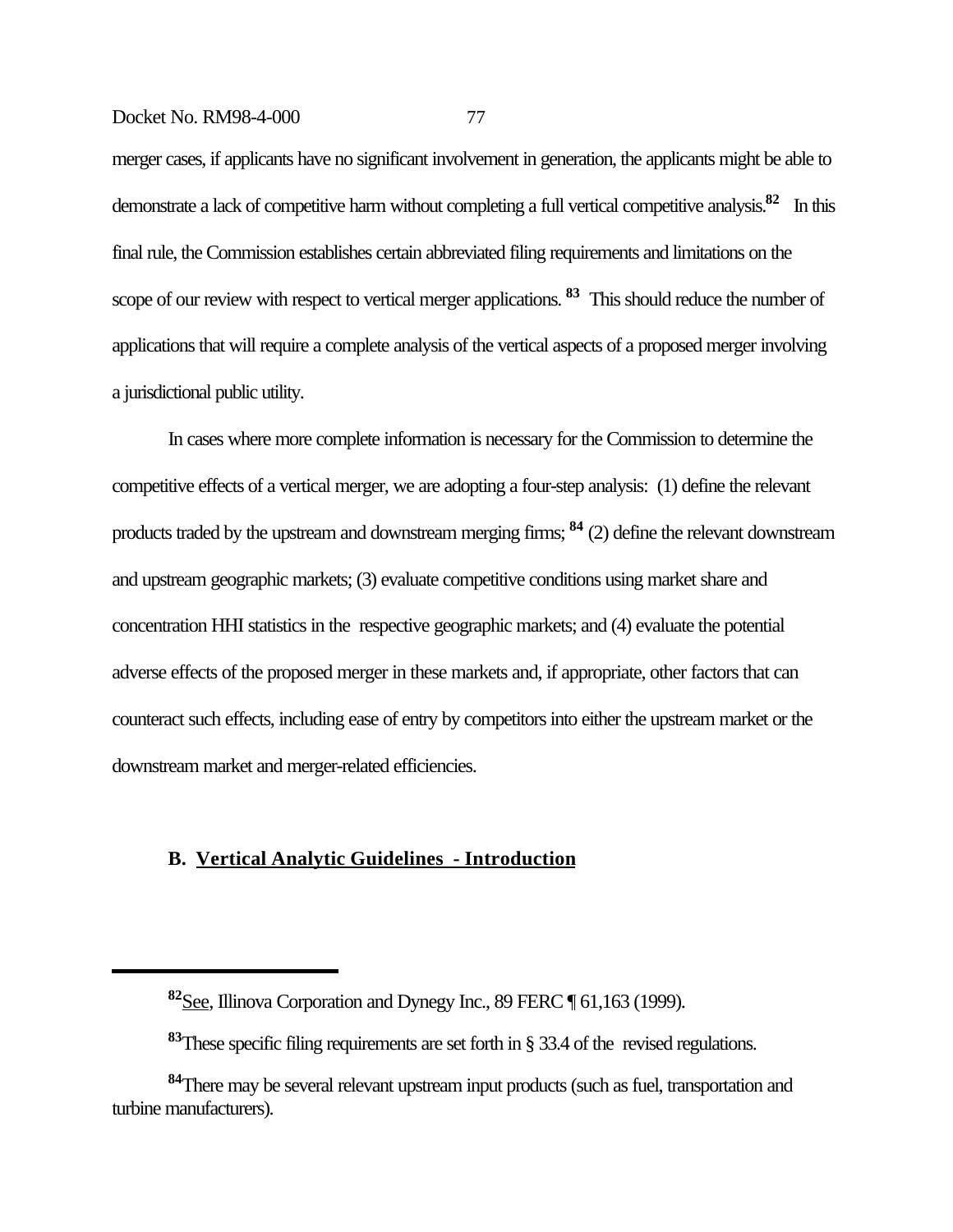As discussed earlier, we are concerned as to whether mergers will adversely affect competition in electricity markets, which can result in higher prices or reduced output. Horizontal mergers can achieve this by eliminating a market competitor and allowing the exercise of market power by the newly merged firm. Vertical mergers do not directly eliminate a competitor, but may create or enhance the incentive and/or ability for the merged firm to adversely affect prices and output in the downstream electricity market and to discourage entry by new generators. **85** This effect can be brought about by: (1) foreclosure/raising of rivals' costs; (2) facilitating coordination; and (3) regulatory evasion. **<sup>86</sup>**

## *Foreclosure/Raising Rivals' Costs*

#### **Background**

A merger between an entity that owns downstream electric generation and one that supplies upstream inputs to electric generation to competitors of the downstream firm may create or enhance the incentive and/or ability for the upstream firm to restrict access to these inputs to downstream competitors. This can be accomplished through pricing, marketing and operational actions that raise the input costs of downstream competitors of the newly merged firm or by otherwise restricting such competitors' input supply. **87** Raising rivals' costs can also deter entry of rival generators in the

**<sup>85</sup>**Horizontal mergers may give rise to a higher market share for the merged entity and increase concentration in the market. Market share and concentration are not directly affected by a solely vertical merger.

**<sup>86</sup>**See, Enova, 79 FERC ¶ 61,372 at 62,560.

**<sup>87</sup>**Foreclosure can also result from a vertical merger if the downstream merging firm refuses to purchase from input suppliers other than its upstream affiliate.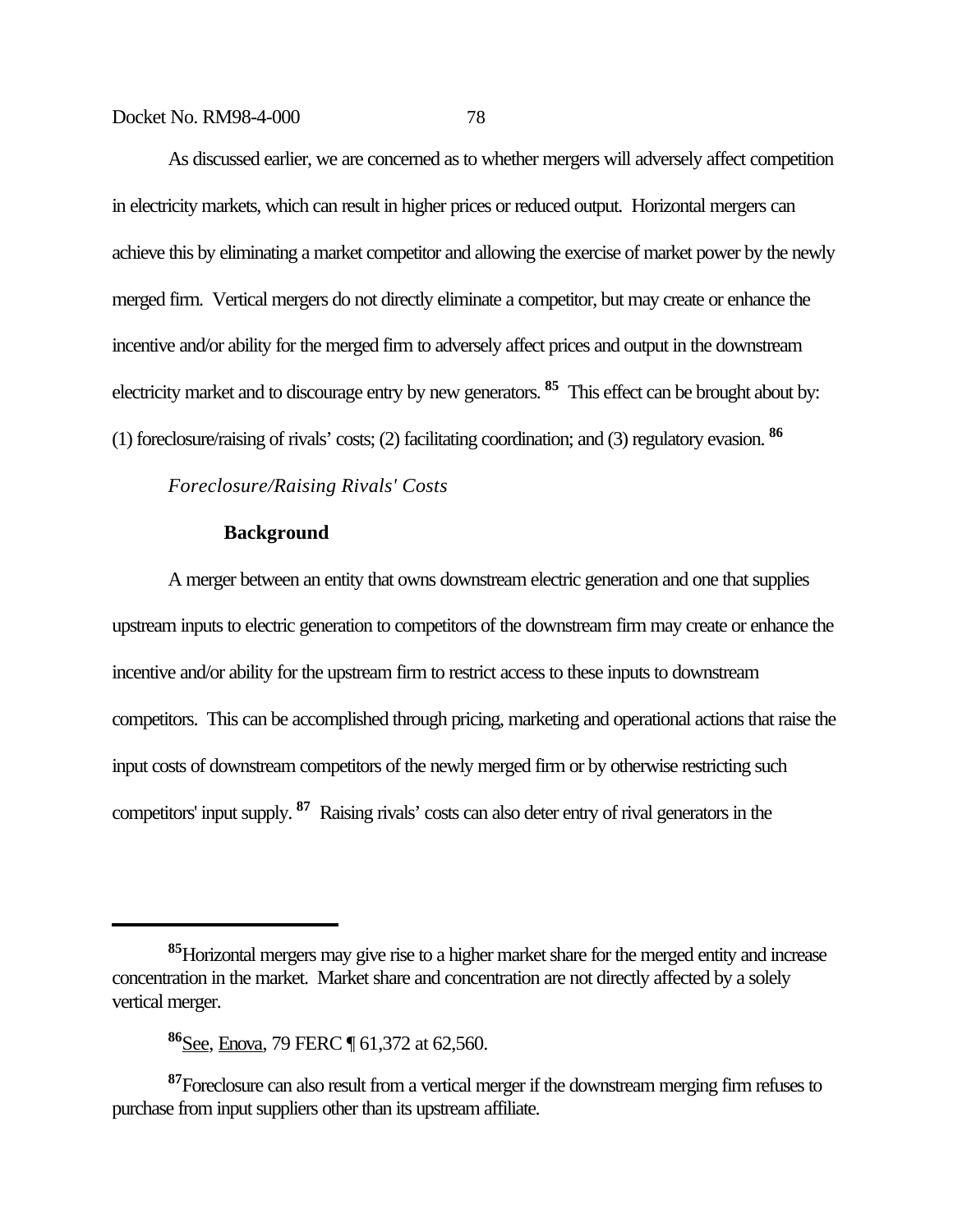downstream market. **88** A vertical merger can create or enhance the incentive and ability of the merged firm to adversely affect electricity prices or output in the downstream market by raising rivals' input costs if market power could be exercised in both the upstream and downstream geographic markets. Under these circumstances, generators purchasing from the upstream merging firm might not be able to turn to alternative suppliers to avoid an increase in input prices. Similarly, customers of the merging downstream firm might not be able to turn to alternative electricity suppliers to avoid an increase in electricity prices. The Commission requested comments on the extent to which vertical mergers can result in foreclosure or "raising rivals costs" problems.

## **Comments**

Several parties want to eliminate the need for a detailed vertical analysis once it becomes clear that merging firms lack the ability to raise rivals' costs. For example, EEI states that when a downstream firm has easy access to alternative suppliers of natural gas or a dual-fired generation facility has low-cost fuel oil alternatives, the upstream firm has no market power. Similarly, Southern points out that a large number of natural gas storage facilities can protect against a withholding of natural gas services by suppliers. In either case, the analysis should stop, since it is clearly demonstrated the merged party has no ability to raise rivals' costs, even if it has the incentive.

#### **Commission Conclusion**

The Commission is sensitive to the burden imposed on applicants and intervenors by the merger filing process, which is why it has proposed abbreviated filing requirements in certain cases where a merger is unlikely to adversely affect prices or output. Because the details of particular cases can differ

**<sup>88</sup>**See, Enova, 79 FERC ¶ 61,372 at 62,560.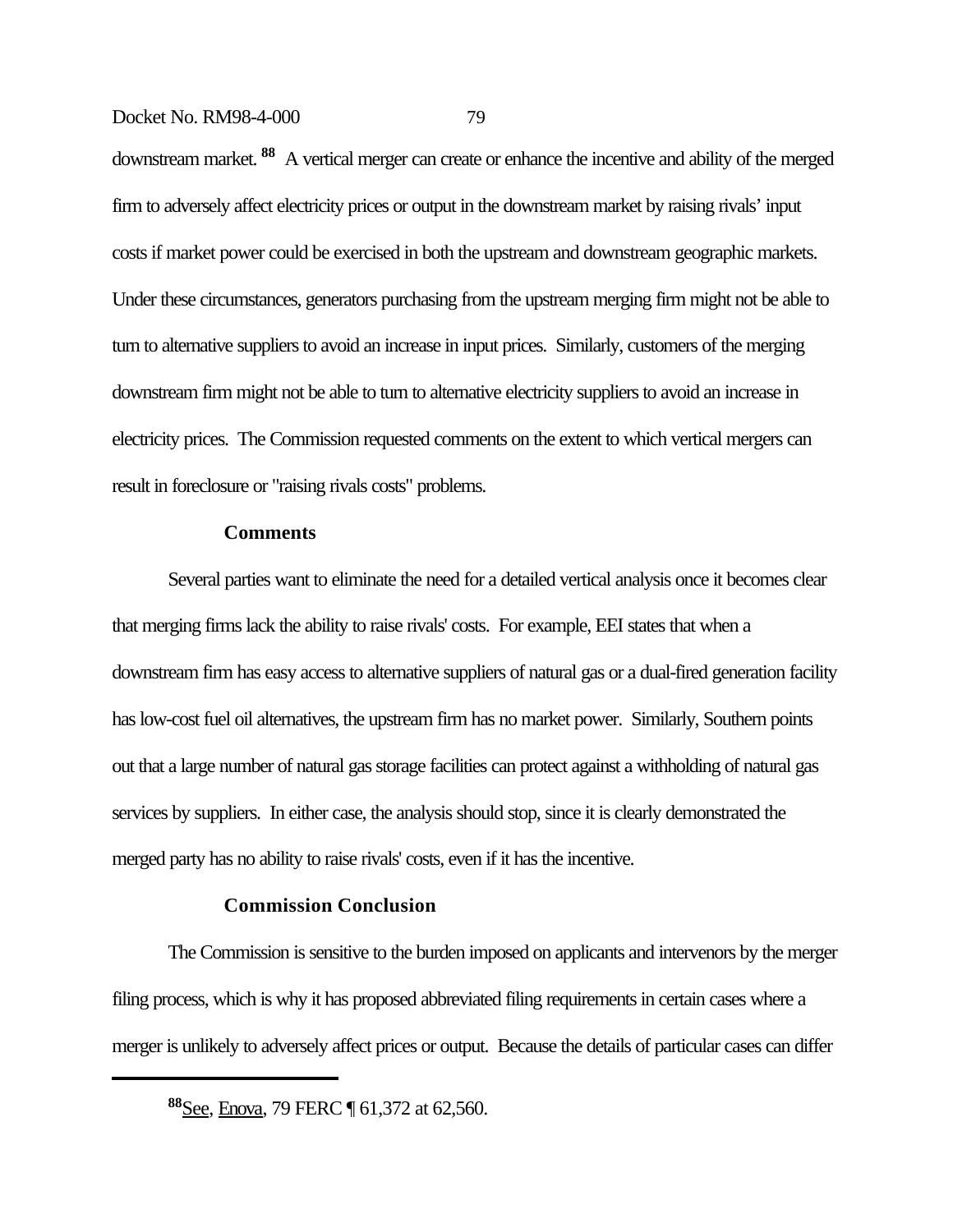considerably, the Commission has reviewed and will continue to review mergers on a case-by-case basis. This allows cases that will not adversely affect prices or output to be approved quickly. However, a well-supported quantitative analysis is required to provide evidence of a proposed merger's lack of competitive impact. This is especially necessary in cases where applicant sets forth mitigating circumstances. Furthermore, this avoids delays in examining mergers because we are less likely to need additional data after the application is filed. As a result, we adopt in this Rule the proposals set forth in the NOPR.

## *Facilitating Anticompetitive Coordination*

## **Background**

A vertical merger can facilitate anticompetitive coordination **89** in either the upstream or downstream markets if the merger either: (1) creates or enhances the ability of competing firms to agree to raise prices or restrict output or (2) dampens the <u>incentive</u> for firms to compete aggressively on price or service. In addition, anticompetitive coordination can occur if information that would facilitate coordinated behavior is shared between the upstream firm and its customers, and there are substantial transactions between the upstream merging firm and non-affiliated customers. **<sup>90</sup>**

(continued...)

**<sup>89</sup>**"Anticompetitive coordination" refers generally to the exercise of market power through the concurrence of other (non-merging) firms in the market or on coordinated responses by those firms. See supra note 9. We emphasize that in the electric utility industry, the terms "coordination" and "coordinating activities" have specific meanings. For example, coordinating with other firms in downstream electricity markets in the creation of regional transmission organizations would not raise competitive concerns. The Commission has also long encouraged technical coordination in order to promote reliability.

**<sup>90</sup>**One example of potential anticompetitive coordination is the anticompetitive exchange of information. If the downstream merging firm obtains price quotes and other sensitive competitive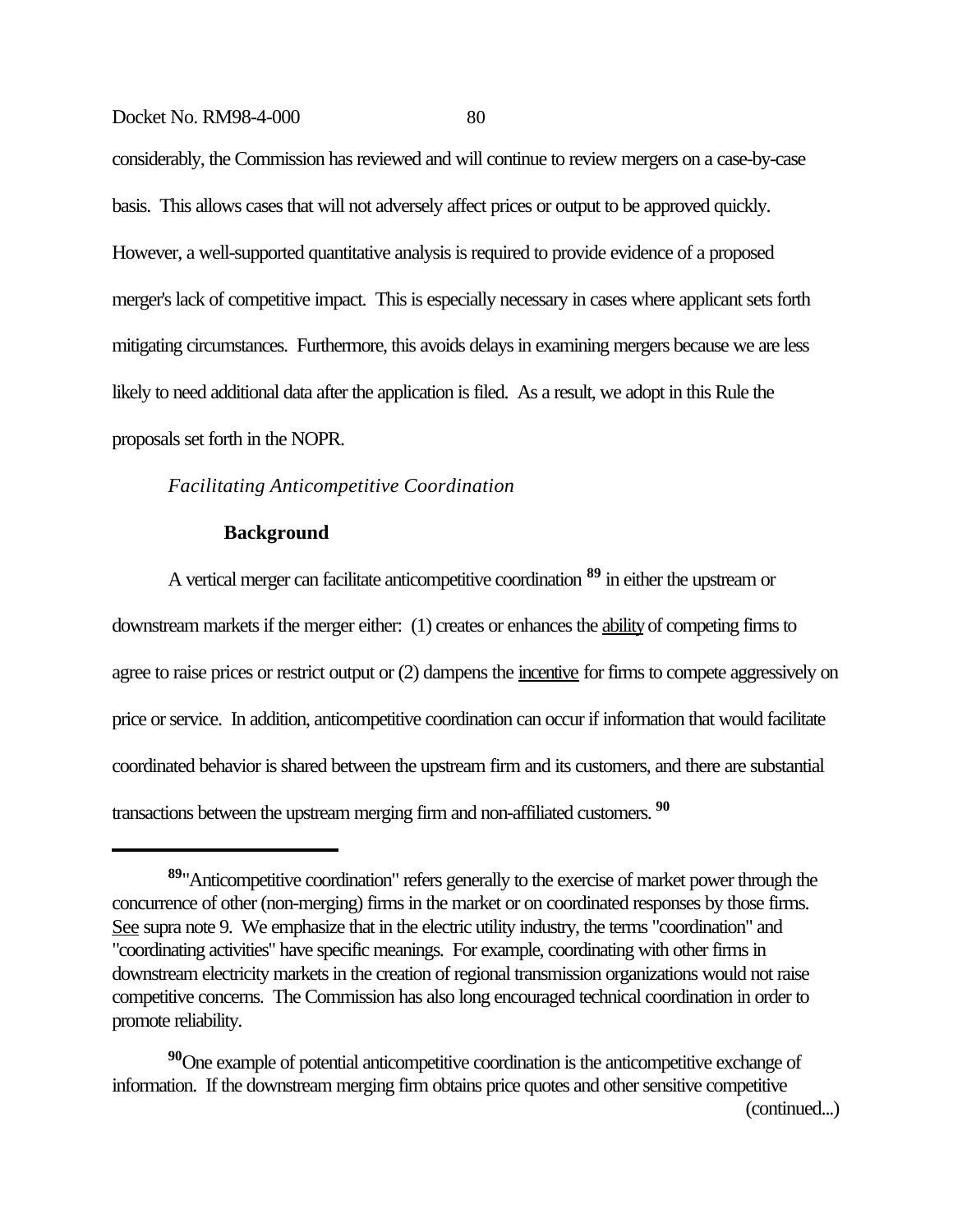The Commission is aware that the mechanisms through which a vertical merger could facilitate anticompetitive coordination and the conditions under which such coordination would result in competitive harm are complex and subject to debate. We solicited comments on anticompetitive coordination and how, or if, it should be addressed in the analysis.

## **Comments**

The FTC Staff suggests that since firms have little incentive to accurately estimate their own abilities to engage in anticompetitive conduct, their analyses should be validated independently. However, Southern states the Commission should not be concerned about anticompetitive conspiracies, since the Sherman Act already makes such anticompetitive behavior illegal. These statements were echoed by EEI, saying that true coordination problems occur in only limited circumstances and thus may not be worth our concern.

## **Commission Conclusion**

 We disagree with Southern's assertion that the Commission should not be concerned with anticompetitive coordination. We are statutorily required to protect the public interest, and the courts have held that our authority under the FPA carries with it the responsibility to consider anticompetitive effects of regulated aspects of utility operations, and to give reasoned consideration to the bearing of competition policy on jurisdictional matters.**91** Therefore, it is important to preserve the Commission's

**<sup>90</sup>**(...continued)

information from other (non-merging) upstream suppliers it could transfer that information to its upstream merging partner. The exchange of such information among upstream input suppliers can be potentially useful in agreeing to raise prices or restrict output to all downstream customers.

**<sup>91</sup>**See, e.g., Gulf States Utilities Co. v. FPC, 411 U.S. 747 (1973) reh'g denied, 412 U.S. 944 (continued...)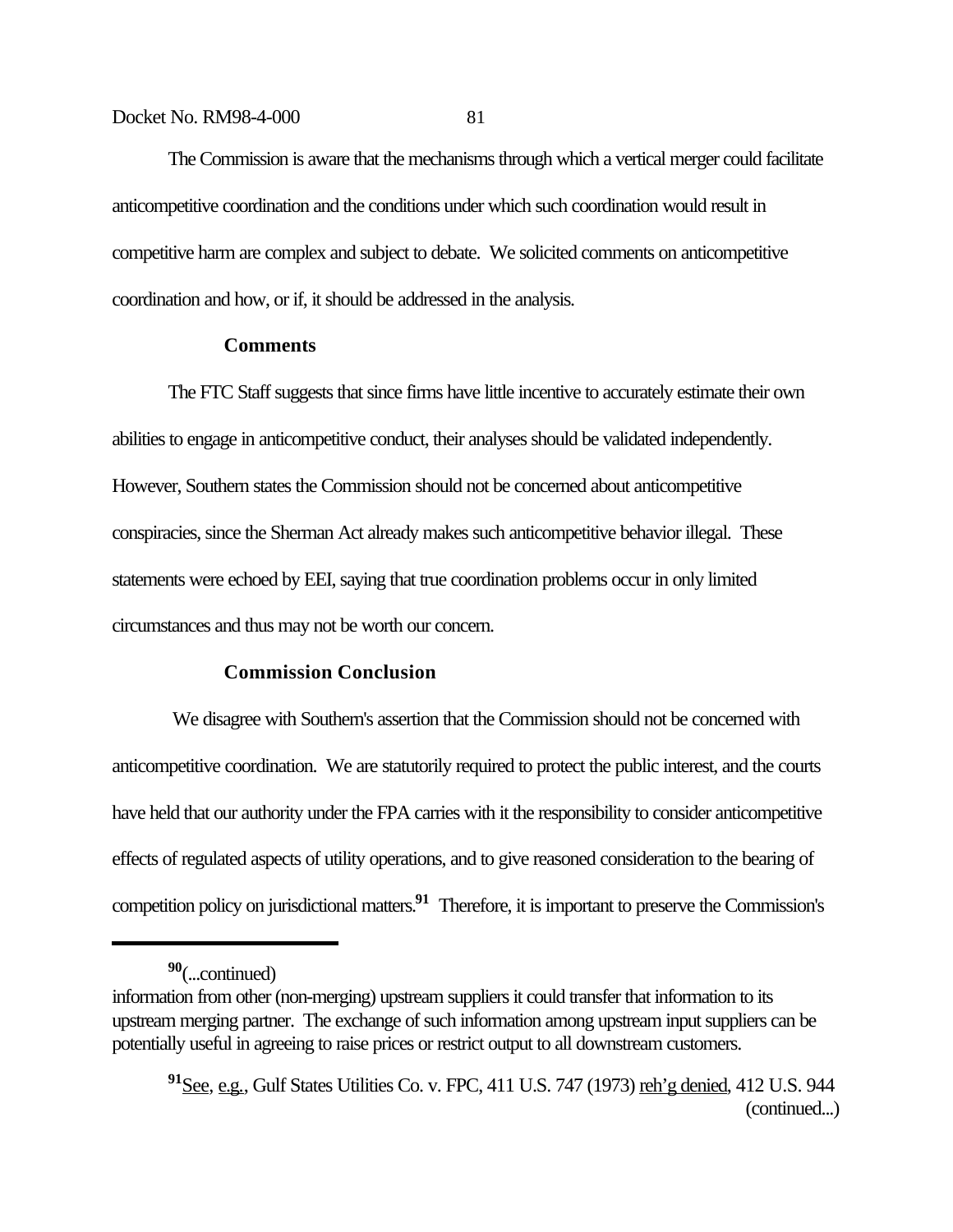ability to collect information so it can evaluate the possibility of anticompetitive coordination. As a result, we adopt in this Rule the proposals set forth in the NOPR.

The Commission acknowledges the FTC Staff's concerns that incentives exist for applicants to understate their ability to engage in anticompetitive behavior. Similarly, we also recognize the tendency for intervenors to overstate the potential for anticompetitive behavior on the part of prospective merging parties. These are additional reasons why the Commission believes it is important to examine section 203 transactions on a case-by-case basis. This affords the opportunity to review competitive analyses presented by both sides and to make our decisions based on the best possible information and analysis.

*Regulatory Evasion*

#### **Background**

In the NOPR, the Commission solicited comments on the potential for vertical mergers to result in regulatory evasion. For example, after merging with an upstream input supplier, a downstream electric utility's input purchases would be "internal" to the firm. The merger, therefore, may create the incentive for the merging upstream input supplier to inflate the transfer prices of inputs sold to the downstream regulated utility if it can evade regulatory scrutiny. Profits would increase for the verticallyintegrated firm, but would accrue to the unregulated affiliate. Higher electricity prices could result from such a strategy.

**<sup>91</sup>**(...continued) (1973); and Alabama Power Co., et al., v. FPC, 511 F.2d 383 (DC Cir. (1974)).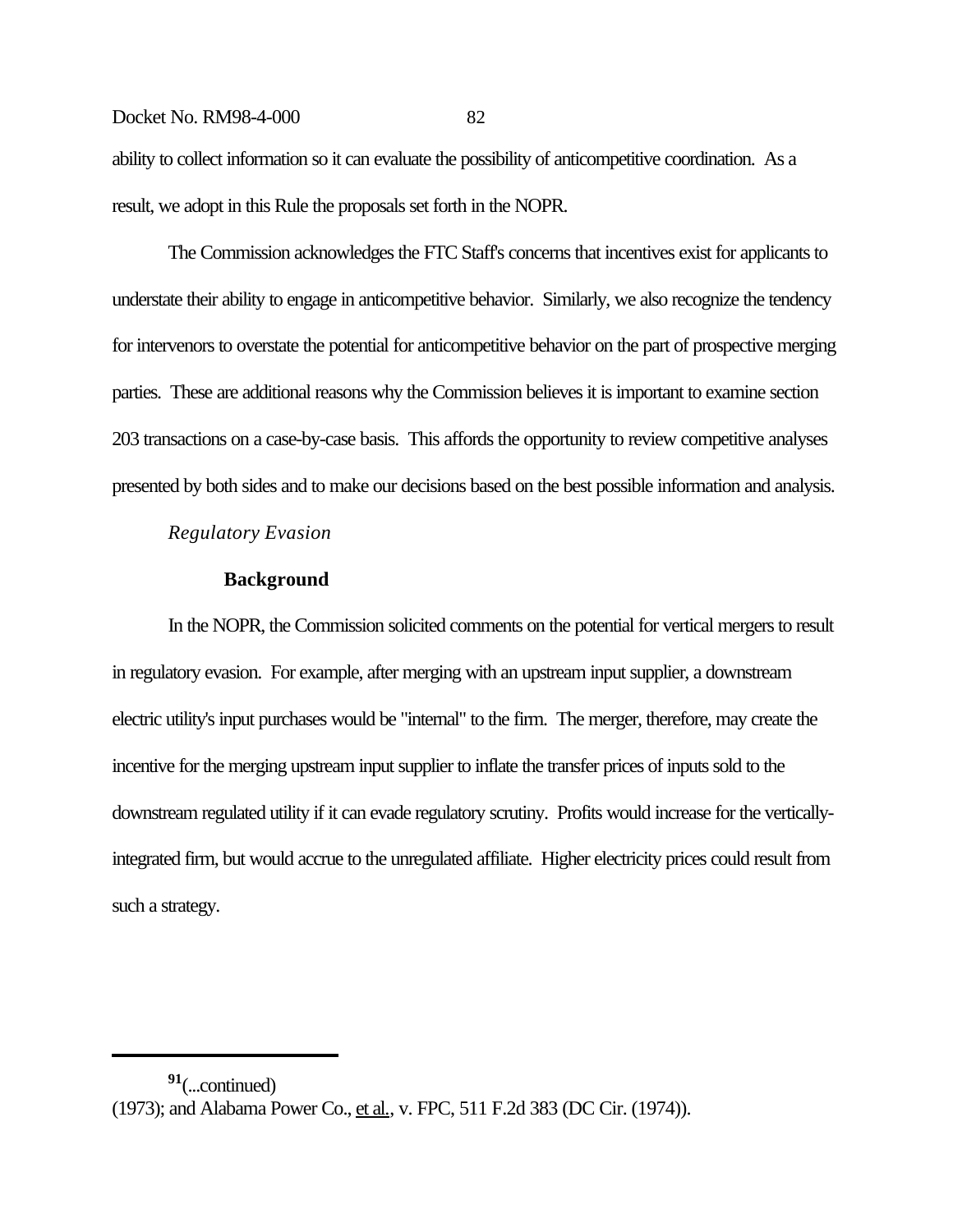In the NOPR, we also solicited comments on our proposed treatment of mergers in which regulatory evasion is a concern and how ongoing changes in the industry, such as the development of regional transmission organizations and retail access, might affect our approach.

## **Comments**

EEI argues the Commission should not be concerned about regulatory evasion because it is a retail issue. It states that in a deregulated wholesale power market regulatory evasion is not an issue. **<sup>92</sup>** Where downstream prices are determined by the market, rather than cost-based regulation, the downstream firm cannot increase its profits by charging itself excessive transfer prices for inputs. Further, as various regions of the country implement regional transmission organizations, regional tariffs and retail access, regulatory evasion by the transmission provider will become more difficult. Thus, according to EEI, the potential for regulatory evasion is diminishing. Southern Company raises similar arguments.

However, NRECA remarks regulatory evasion will occur increasingly as merged utilities cover large numbers of states and encompass a wider scope in the energy industry and as merged companies seek the shelter of regulatory gaps.

NRECA comments the risk of regulatory evasion is not restricted to vertical mergers. NRECA explains the AEP and CSW merger illustrates opportunities for regulatory evasion that "pit state regulators against the Commission." **93** It also believes that in the past, the Commission has deferred to

**<sup>92</sup>**Regulatory evasion could affect requirements service customers in wholesale electricity markets. However, this is less likely to be a concern if wholesale markets are competitive.

**<sup>93</sup>** NRECA at 25. In the merger as originally proposed, eleven states were directly affected, (continued...)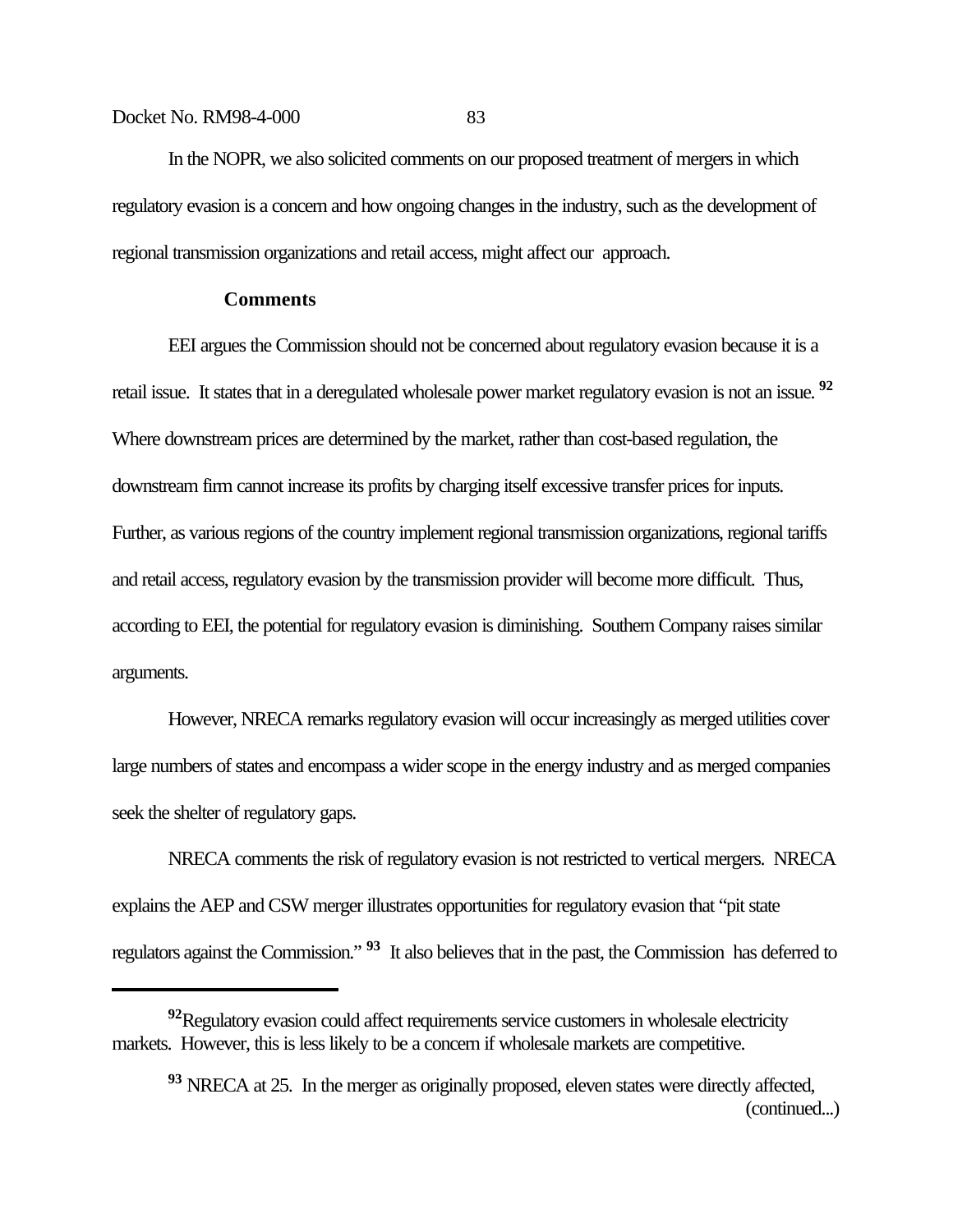state regulators to address retail market power issues, even where it is known that those states do not intend to inquire into the merger's possible adverse effects on competition. The Commission's policy, according to NRECA, is to avoid review of retail market effects, absent a direct plea from the state to do so. It asserts that this fails to satisfy the Commission's public interest mandate. NRECA also says that state regulators are unlikely to take the political risks associated with admitting a lack of authority or inviting the Commission into retail market analysis. Where the state lacks the interest or resources to review the competitive effects of mergers, or where the merger applicant has sufficient political clout to limit state review, the retail market effects of proposed mergers are essentially beyond any government review.

Where regulatory evasion is a concern and a merger fails the competitive analysis screen, NRECA favors conditioning approval of the merger on effective structural mitigation. It believes that it is critical, where the Commission decides to condition a merger on ISO participation, that the ISO be an established one, not one that is merely being discussed or proposed. Also, large mergers can create single companies that are larger than the proposed ISO in the relevant region, which could allow the merged company to use its position to control prices.

## **Commission Conclusion**

As noted earlier, regulatory evasion can affect retail electricity prices. However, consistent with our position taken in the Policy Statement, the Commission does not intend to address regulatory evasion concerns that affect retail electricity prices unless a state lacks adequate authority to consider

**<sup>93</sup>**(...continued)

yet, says NRECA, the merging parties asserted that only four states (all within CSW's territory) had clear authority to approve or reject the merger.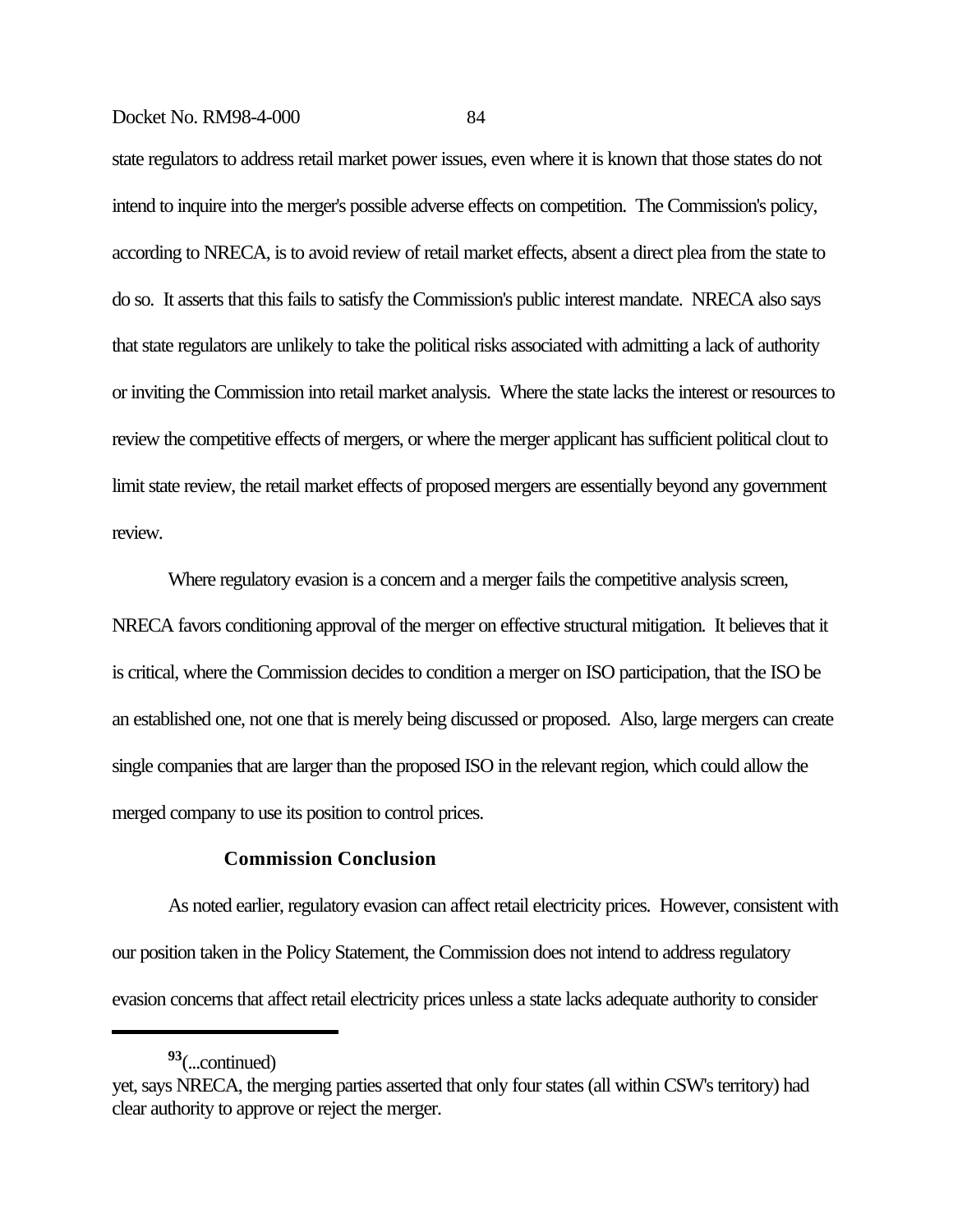# Docket No. RM98-4-000 85 such matters and requests us to do so. <sup>94</sup> NRECA explains that certain mergers create opportunities for regulatory evasion of state authority. We maintain that the state commissions are the more appropriate forum to address these issues.

## **C. Merger Applications That are Exempt From Filing a Full Vertical Analysis**

*Relevant products (inputs) supplied by the upstream merging firm are used to produce a de minimis amount of the relevant downstream products* 

## **Background**

As discussed earlier, there are instances in which only minimal information and analysis would be necessary to confirm that a vertical merger poses no competitive concern. One such instance is when the upstream merging firm sells a product that is used to produce only a <u>de minimis</u> amount of the relevant product in the downstream geographic market. The Commission expects that vertical mergers that fall into this category will be relatively easy to identify. An example is when the upstream merging firm supplies one energy source, but almost all of the energy in the downstream market is produced from generating capacity which uses a different energy source. In cases similar to this, a vertical merger should pose no competitive concern.**<sup>95</sup>**

The Commission proposed that applicants desiring to make such a showing identify products sold by the upstream and downstream merging firms and identify the suppliers in the downstream market (by type of generation, e.g., gas-fired, coal-fired, etc.) that could compete with the downstream

**<sup>94</sup>**Policy Statement at 30,128.

**<sup>95</sup>**See, Duke/PanEnergy, 79 FERC ¶ 61,236 at 62,039.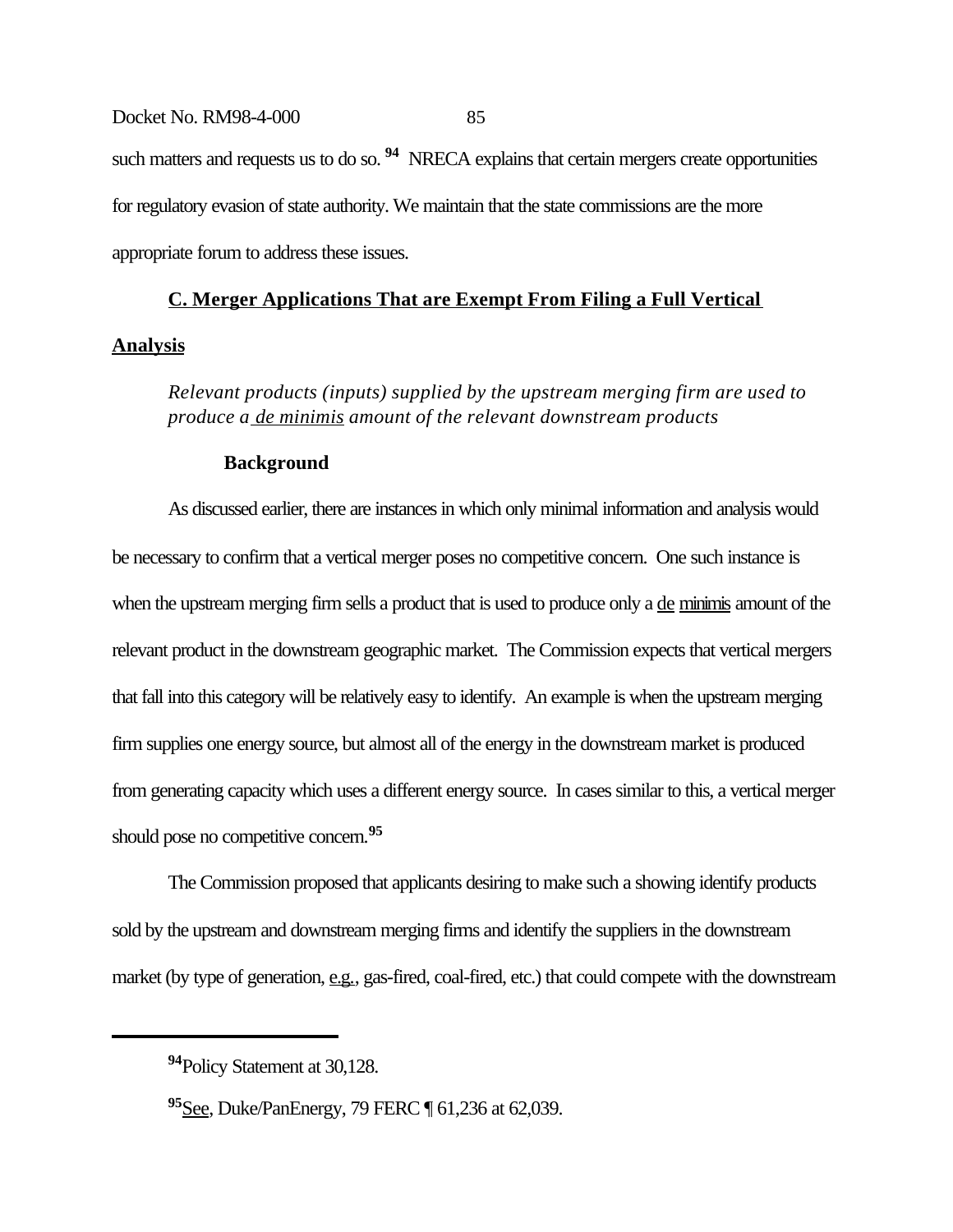merging firm in providing downstream products. When identifying the downstream suppliers, it is necessary to determine whether customers affected by the merger could turn to alternative suppliers in the event of a post-merger price increase. The Commission additionally proposed that applicants define the downstream geographic market. As we stated in the NOPR, because of the wide variety of factual scenarios presented in merger applications, we did not propose thresholds for the proportion of output in the downstream geographic market that is accounted for by the inputs sold by the upstream merging firm or other "bright line" tests for such de minimis determinations.

#### **Comments and Commission Conclusions**

No specific comments were received on this issue, although comments regarding "Merger Applications That are Exempt from a Competitive Screen" (Section V.H) and "Vertical Analytical Guidelines" (Section VI.B) apply in this case.Based on the discussion in these sections, we adopt the NOPR requirements relating to this component of the vertical competitive analysis. However, to ensure the analysis provided by applicants supports a showing that a proposed merger qualifies for abbreviated filing requirements, we will additionally require that. **96** (1) the applicant demonstrates that the merging entities do not currently operate in the same geographic markets, or if they do, that the extent of such overlapping operation is <u>de minimis</u>; and (2) no intervenor has alleged that one of the merging entities is a perceived potential competitor in the same geographic market as the other.

*The upstream merging firm does not sell products in the relevant geographic market in which the downstream merging firm resides*

## **Background**

**<sup>96</sup>**See supra note 29.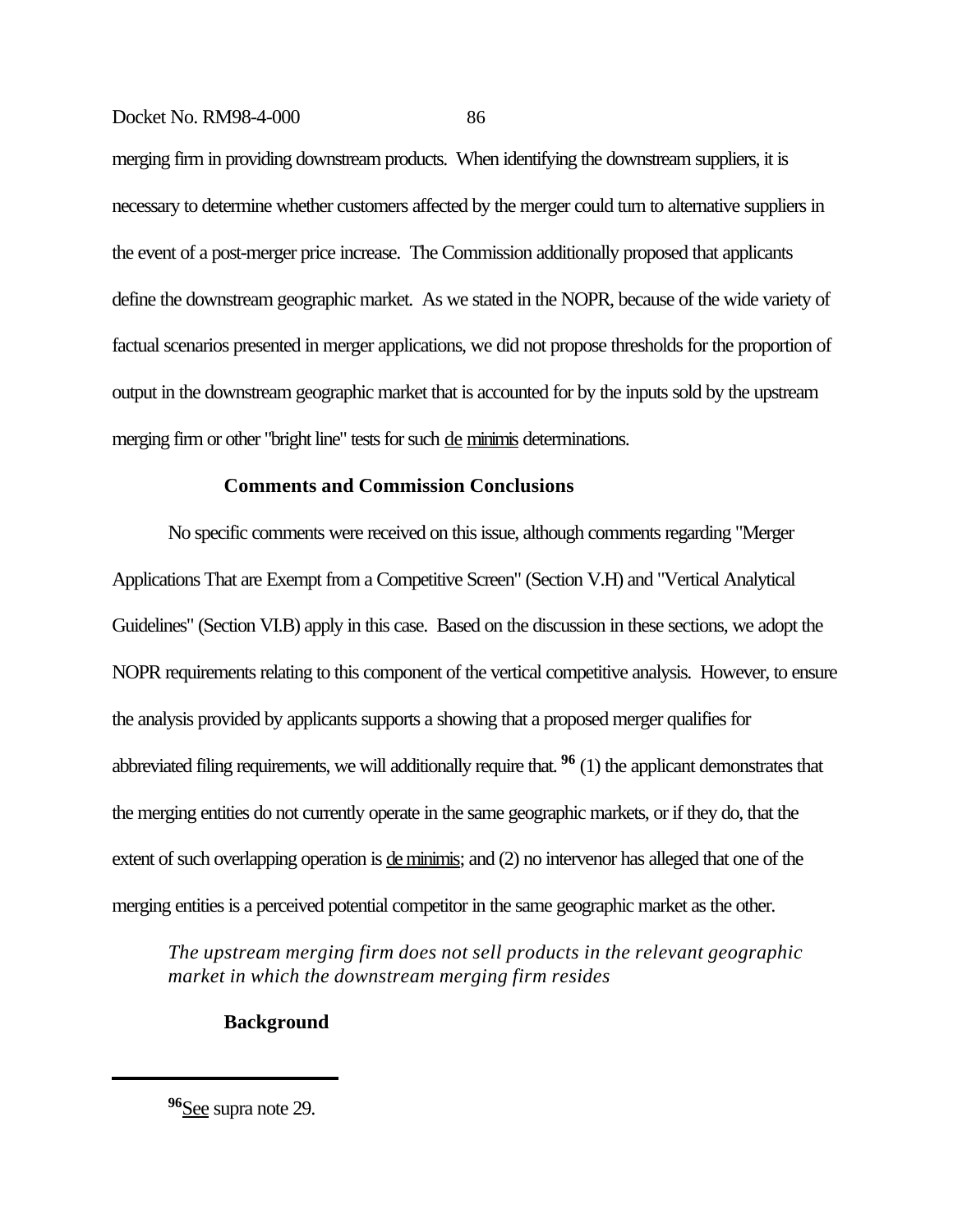A vertical merger involving an upstream firm that does not sell into the relevant downstream geographic market would not affect competition in that market. The Commission proposed that applicants desiring to make such a showing identify: (1) the products sold by the upstream and downstream merging firms; (2) all downstream suppliers who purchase inputs from the upstream merging firm; and (3) determine if those downstream suppliers compete with the merging firm to supply downstream products. For these abbreviated filing requirements, we proposed applicants must justify their analyses and provide all supporting data and documentation.

We solicited comments on the reasonableness and efficacy of the proposed abbreviated filing requirements provisions; approaches to approximating the downstream geographic market; and appropriate de minimis thresholds for the amount of downstream output produced by inputs sold by the upstream merging firm.

## **Comments and Commission Conclusion**

As in the previous section, no specific comments were received for this issue, although comments summarized regarding "Merger Applications That are Exempt from a Competitive Screen" (Section V.H) and "Vertical Analytical Guidelines" (Section VI.B) apply in this case. Based on the discussion in these sections, we adopt the NOPR requirements, as relating to this component of the vertical competitive analysis. However, to ensure that the analysis provided by applicants supports a showing that a proposed merger qualifies for abbreviated filing requirements, we will additionally require that:<sup>97</sup> (1) applicants demonstrate that the merging entities do not currently operate in the same geographic markets, or if they do, that the extent of such overlapping operation is <u>de minimis</u>; and (2)

**<sup>97</sup>**See supra note 29.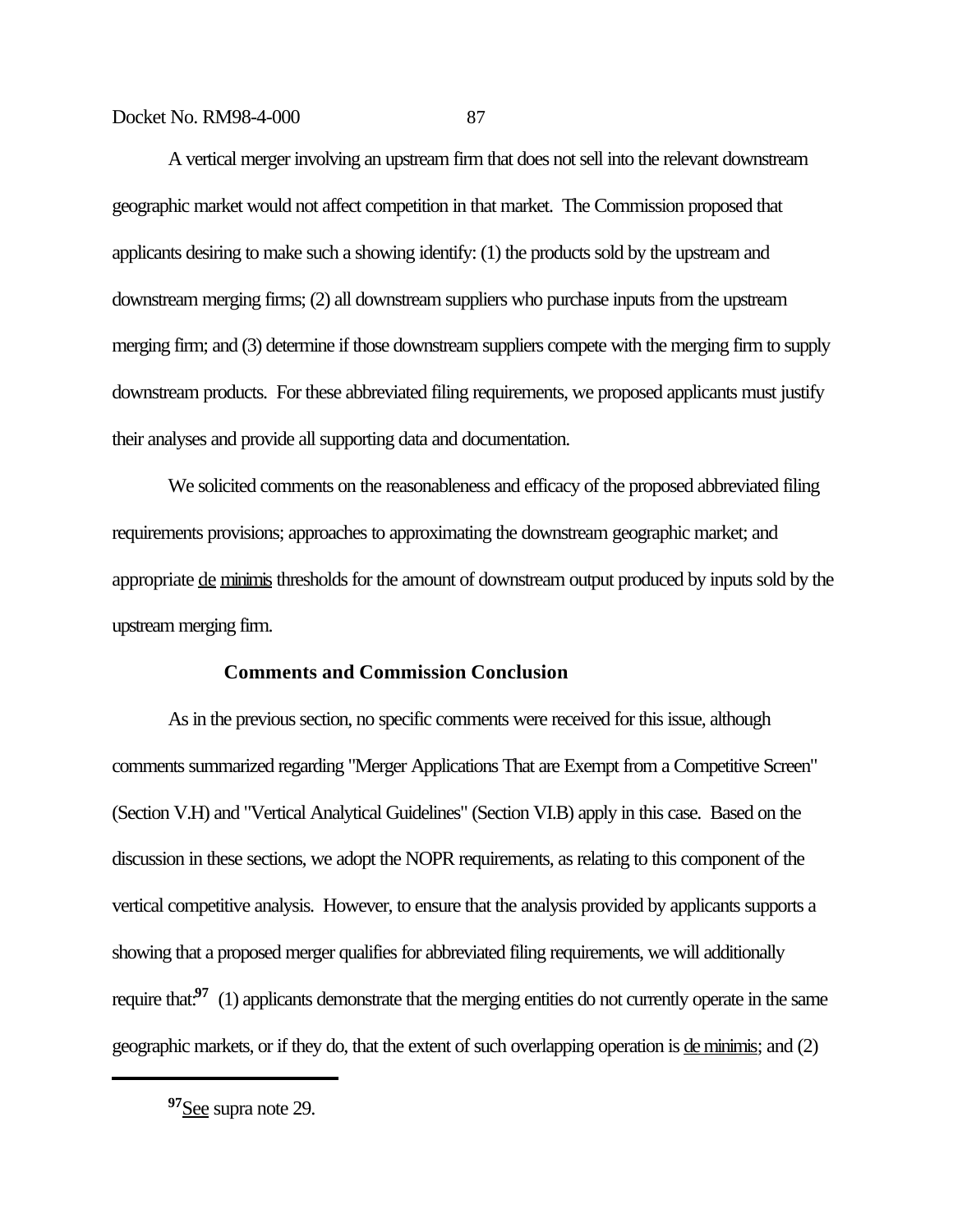no intervenor has alleged that one of the merging entities is a perceived potential competitor in the same geographic market as the other.

## **D. Components of the Analysis as Proposed in the NOPR**

*Relevant Products and Relevant Geographic Market*

## **Background**

In this section we first discuss the methods of identifying the relevant products and defining the relevant geographic market as set forth in the NOPR.

## *Downstream Market*

We proposed that applicants be required to identify and define the relevant products sold in the downstream electricity market affected by current and prospective business activity of the upstream merging firm. We sought comments on how, if at all, our approach for defining relevant products in the downstream market should differ from that used for horizontal mergers. We also asked for comments on any alternative approaches. No specific comments were offered, although all the horizontal "Relevant Products" comments apply to the downstream markets in a vertical case.

#### *Upstream Market*

We proposed that applicants must identify the products produced by the upstream merging firm and used by the downstream merging firm and/or its competitors in the production of relevant downstream electricity products. Upstream products can be grouped together whenever they are good substitutes for each other from the buyer's perspective. Products may also be differentiated with respect to time, since supply and demand conditions vary considerably over the year.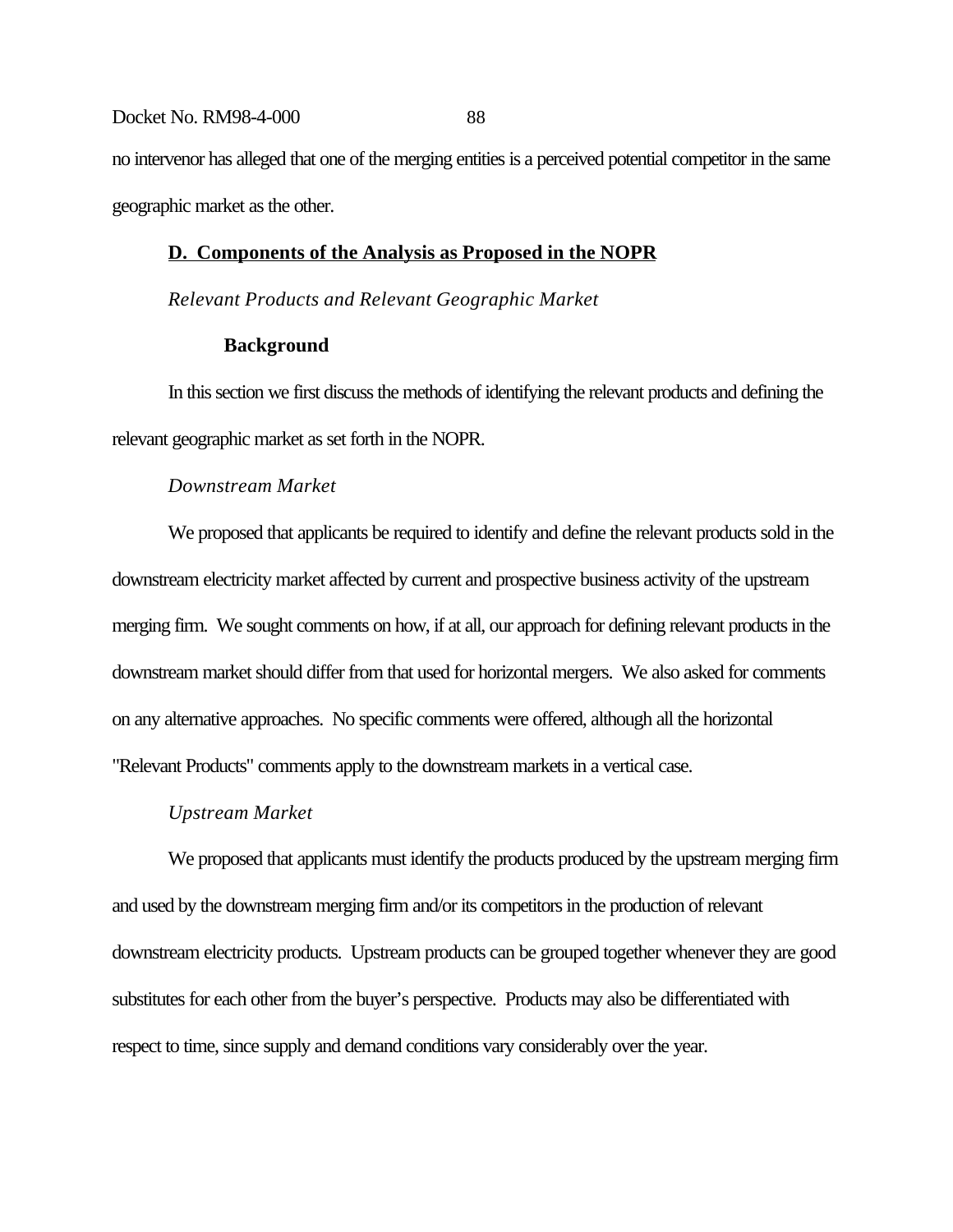We also proposed the relevant products identified by the applicant must be explained and welldocumented. The Commission sought comments on the proposed approach, any alternative approaches to defining relevant input products, and how such approaches will vary for different types of inputs.

## *Geographic Markets - Downstream Market*

Defining the downstream geographic market consists of identifying the customers potentially affected by the merger and the suppliers that can compete with the merging firm to supply a relevant electricity product. In the regulations for the horizontal screen analysis, relevant geographic electricity markets are defined using the delivered price test and if applicants so choose, additional methods that are adequately supported. Under the delivered price test, a supplier is considered to be in the market if it has generating capacity from which energy can be made available and delivered to the market at a price, including transmission and ancillary services, no more than five percent above the market price.

In the NOPR, the Commission proposed that the relevant downstream geographic market in a vertical merger would be defined similarly to those in the proposed regulations for the horizontal analytic framework. However, we sought comments on the appropriateness of the delivered price test analysis for analyzing downstream markets in vertical mergers. We also solicited comments on any alternative approaches to defining downstream geographic markets in a vertical merger.

## *Geographic Markets - Upstream Market*

In the NOPR, the Commission did not propose precise filing requirements for defining upstream geographic markets. One reason was that the Commission had not yet acted upon an application for a merger with vertical aspects that required a rigorous definition of the upstream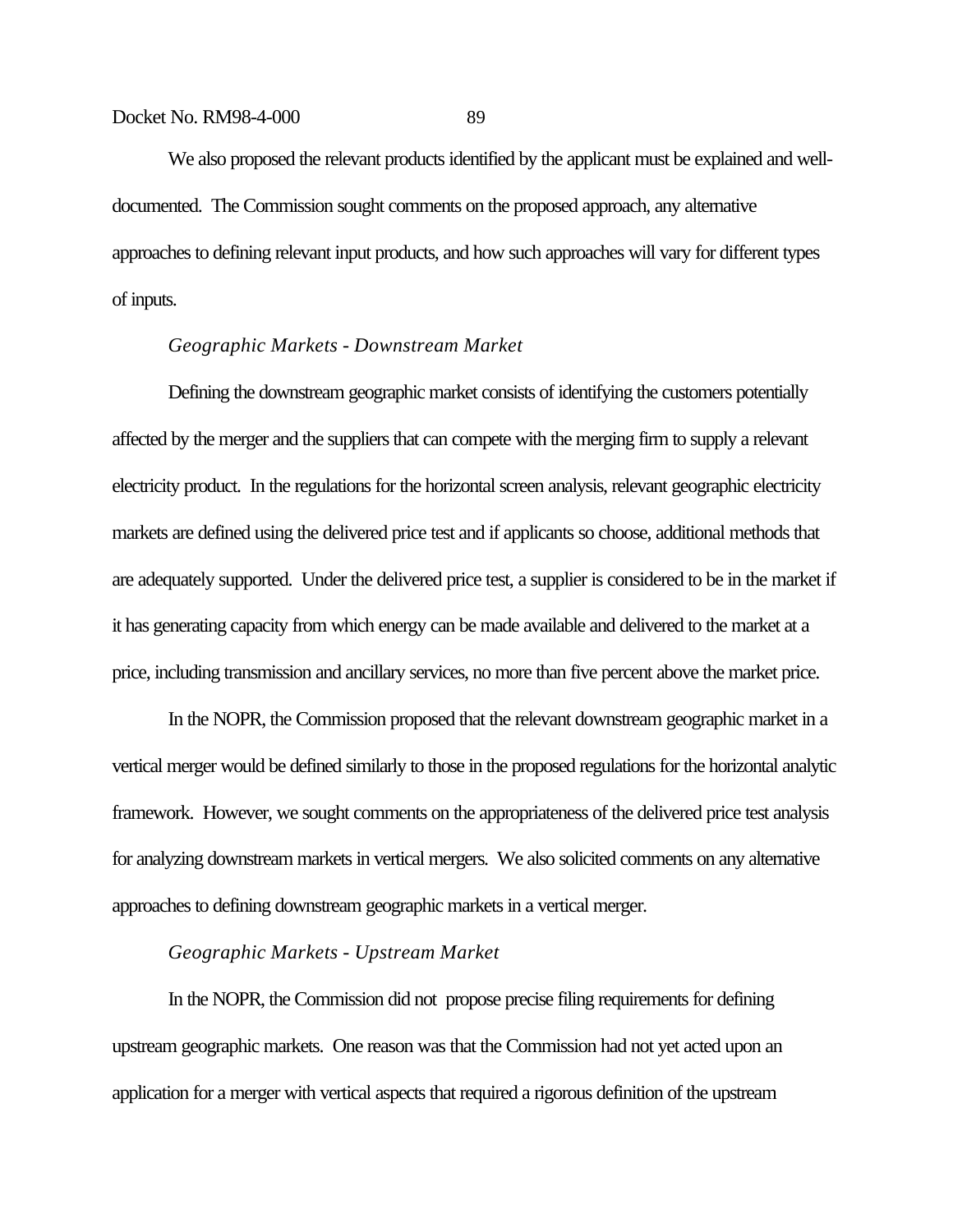geographic market. Another reason was that the types of analysis and data needed to define geographic upstream markets may vary from input to input. The Commission expected to better understand the data and analysis needed to define geographic input markets -- if such analysis proved necessary -- as we evaluated proposed vertical mergers. Until such time, the Commission proposed that applicants approximate the upstream geographic market for each relevant upstream product and submit data and documentation necessary to support their analyses. Such approximate definitions of the upstream geographic market could be based on historical trade data. We proposed that applicants define the smallest reasonable geographic markets.

We proposed that applicants fully explain, justify and document their analysis, including all supporting data and documentation. We sought comment on appropriate approaches to defining upstream geographic markets in vertical mergers.

## **Comments and Commission Conclusion**

No specific comments were submitted with respect to relevant products and geographic markets in a vertical analysis. However, comments on horizontal "Relevant Geographic Markets" apply to downstream markets when considering a vertical analysis. We also note that the Commission has provided guidance on defining upstream relevant geographic markets involving mergers of companies with interests in generation and delivered gas in **Dominion**. Accordingly, as discussed in this section, we adopt the NOPR requirements. The filing requirements for this aspect of the analytic framework are set forth in §§ 33.4(c)(1) and 33.4(c)(2) of the revised regulations.

## *Evaluating Competitive Conditions in Geographic Markets*

*Upstream Market*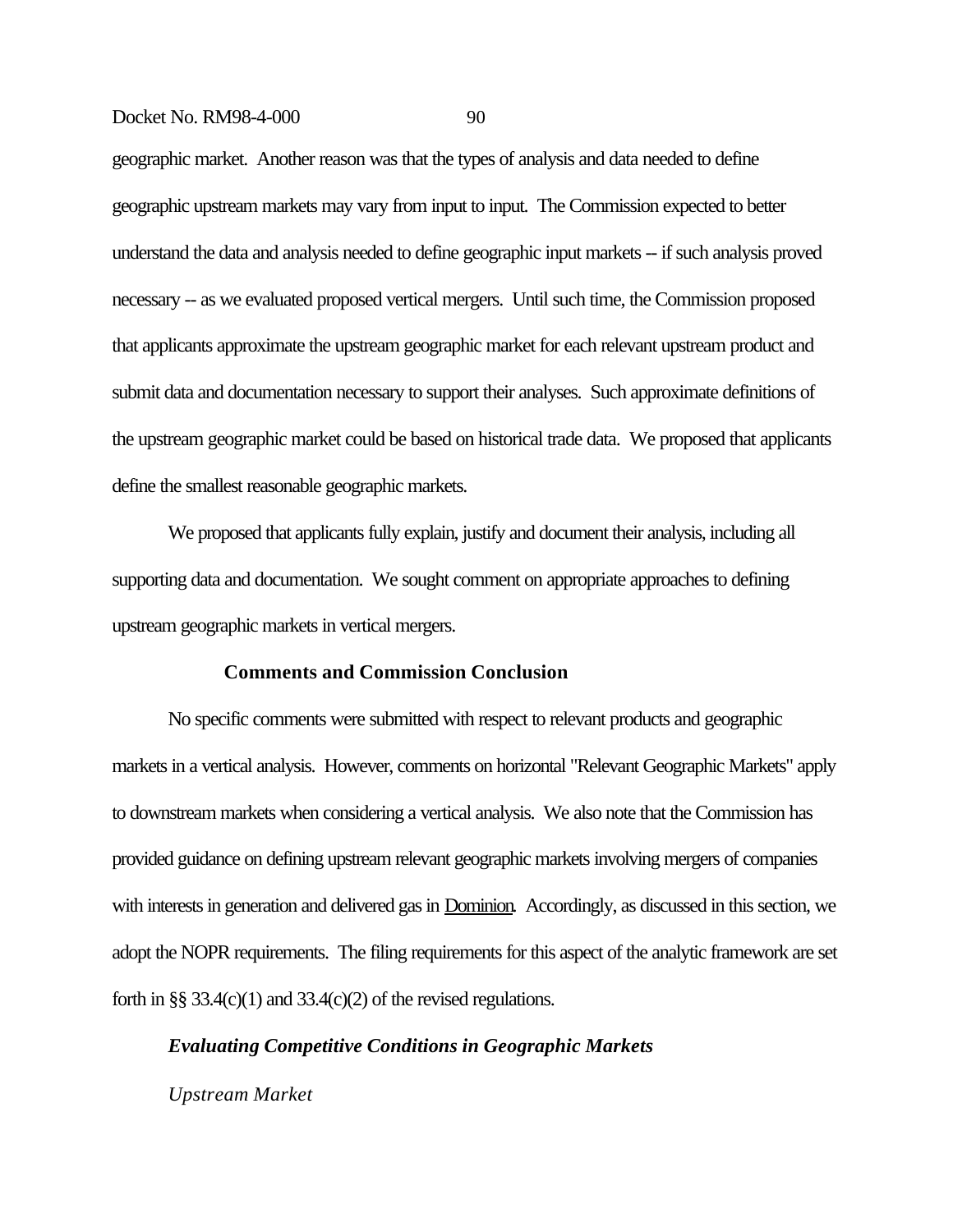## **Background**

The NOPR proposed that Applicants assess competitive conditions in the upstream market by calculating market shares for each supplier and market concentration using the HHI statistic. Upstream geographic markets that are "highly concentrated" under the Guidelines standard (i.e., an HHI of 1800 or above) are considered to be conducive to the exercise of market power and therefore warrant additional analysis. We sought comments on this approach to assessing market shares and concentration in the upstream market, along with any alternative approaches.

## **Comments**

EEI suggests the Commission find that an upstream merging firm has no ability to raise input prices for rival generators in cases where either the HHI statistic is less than 1800 or the firm's upstream market share is less than twenty percent. In either instance, it suggests the Commission require no further analysis.

## **Commission Conclusion**

We adopt the proposals set forth in the NOPR. We note, however, that a certain degree of discretion is necessary in evaluating merger proposals. We are not persuaded by EEI's argument that we should conclude that the merged firm can not raise rivals' costs if the upstream merging firm's market share is less than twenty percent. The Commission expects analyses to provide adequate information with which to judge the merger's competitive effect. The specific filing requirements for assessing the competitive conditions in the upstream market are set forth in § 33.4(c)(3)(ii) of the requirements.

#### *Downstream Market*: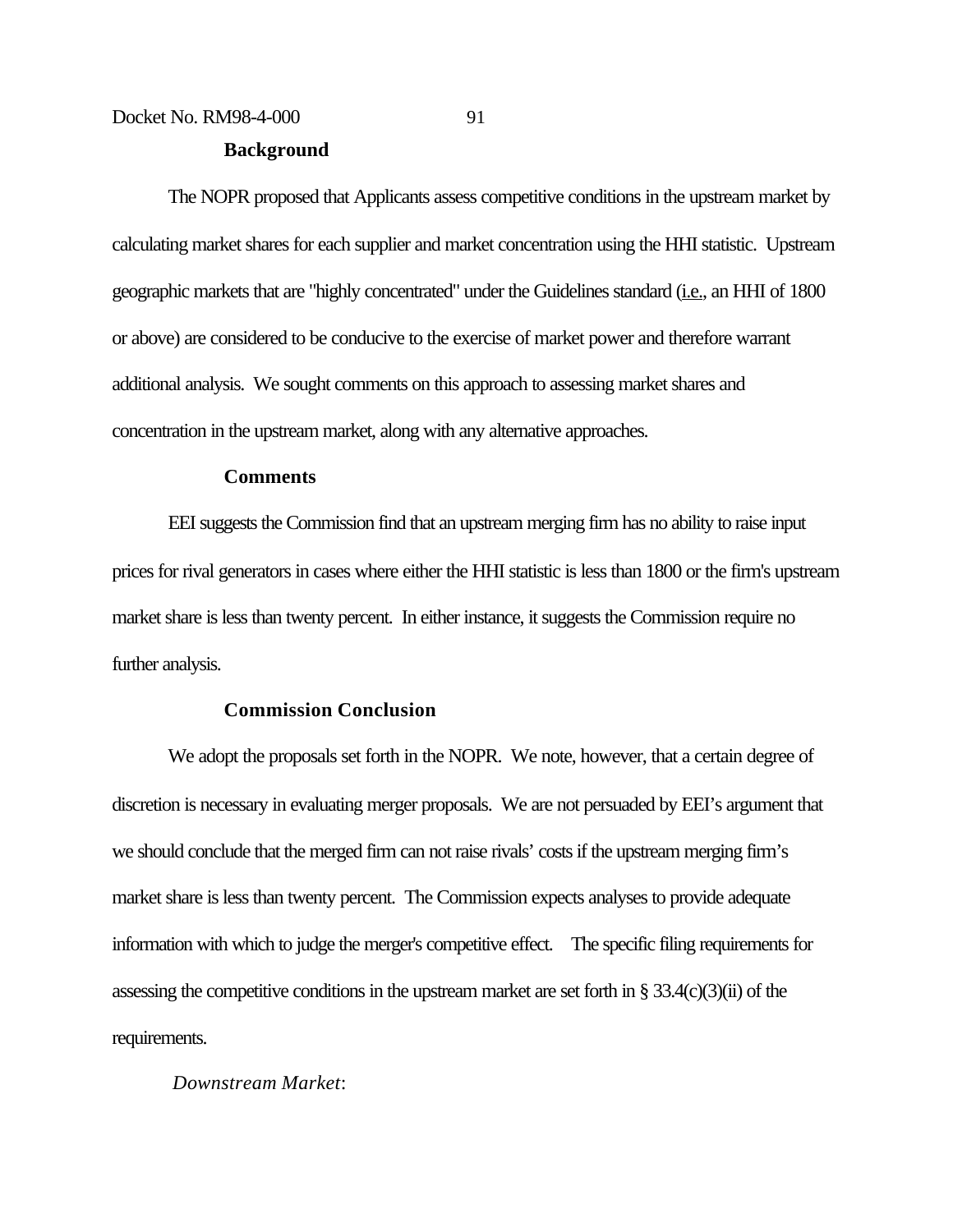### **Background**

We proposed that once the downstream geographic market has been defined, applicants assess competitive conditions by calculating market shares for the suppliers identified in the delivered price test and using them to compute the HHI market concentration statistic.

The NOPR also proposed the Commission require that for a vertical merger, downstream market share statistics reflect the ability of buyers in the downstream market to switch -- in response to a price increase -- from generation served by the upstream merging firm. Specifically, applicants would identify the upstream suppliers who sell or deliver inputs to each generating unit or plant in the downstream geographic market. All generation capacity served by the same input supplier would be considered together and therefore be assigned a market share, *i.e.*, treated as if it were owned or controlled by a single firm. **<sup>98</sup>**

 While the Commission has not explicitly required HHI statistics for relevant geographic markets in prior vertical merger cases, the HHI statistic is, along with market share, a generally accepted indicator of competitive conditions in a relevant market. **99** As a general matter, markets that are "highly concentrated" under the Guidelines standard (i.e., an HHI of 1800 or above) are considered to be conducive to the exercise of market power and, therefore, warrant additional analysis. **100** We

**<sup>98</sup>**See, Enova, 79 FERC ¶ 61,372 at 62,562. If multiple upstream suppliers serve a single generating plant or unit, applicants' analysis must take this into account.

**<sup>99</sup>**The DOJ 1984 Merger Guidelines address vertical mergers and discuss both market share and HHI statistics. See DOJ 1984 Merger Guidelines at 46.

**<sup>100</sup>**The DOJ 1984 Merger Guidelines use a "highly concentrated" market as a threshold for further investigating the competitive effect of a vertical merger. See DOJ 1984 Merger Guidelines at (continued...)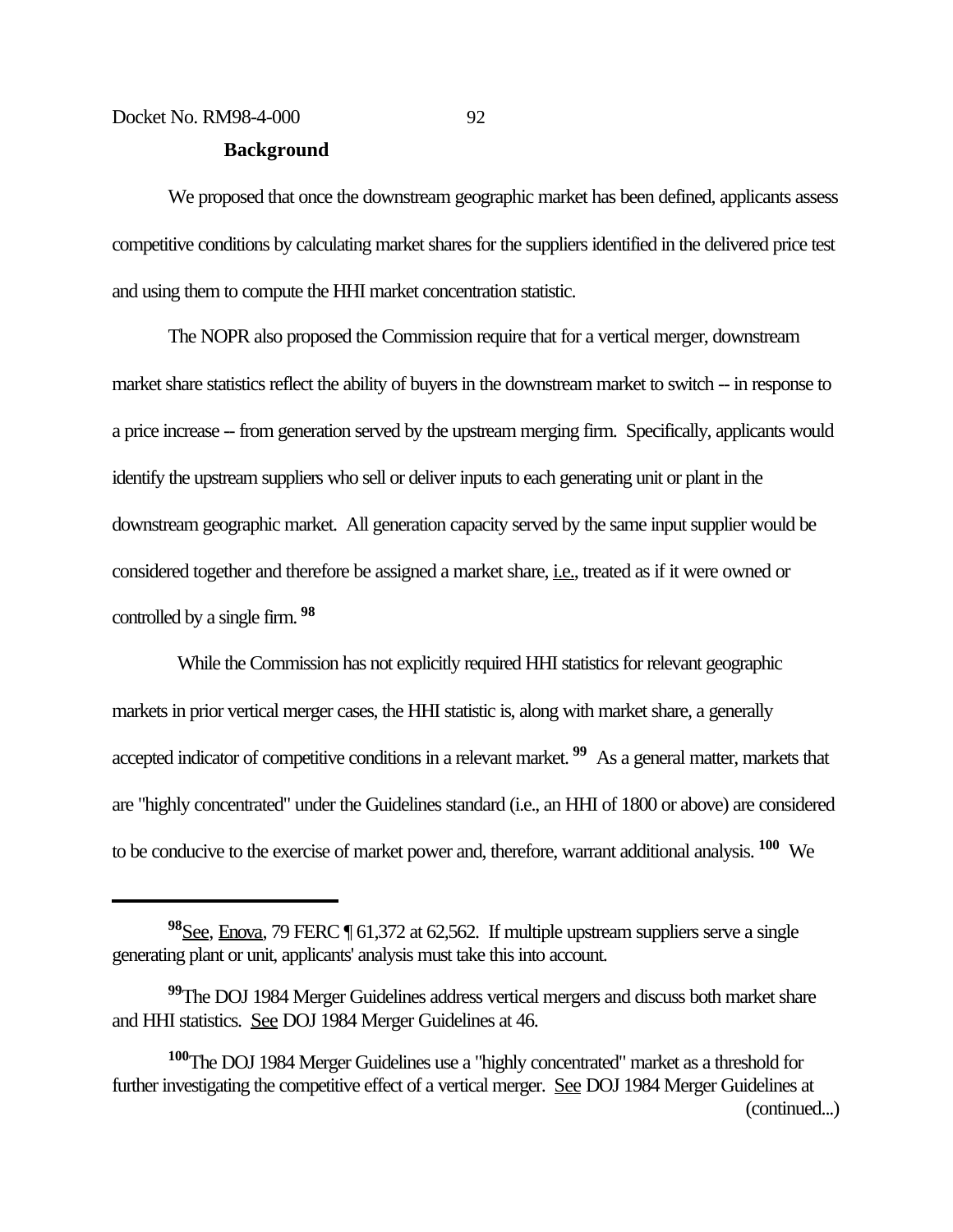## Docket No. RM98-4-000 93 sought comments on this approach to assessing market shares and market concentration in the downstream market, along with any alternative approaches.

### **Comments**

EEI comments that in some cases upstream markets may not display the characteristics they suggest and it would be necessary also to evaluate downstream geographic markets. They suggest that the capacity of generators be attributed to the suppliers of the upstream input only for upstream firms that have both the incentive and ability to bring about a price increase for the input. For example, nonvertically integrated firms cannot gain from higher generation prices as a consequence of raising the price of inputs. This may overstate market concentration and point to a market power problem that does not exist.

## **Commission Conclusion**

 We adopt the proposals set forth in the NOPR. Concerning EEI's comment regarding generation attribution, we note that the method proposed is a reasonable way--in the case of mergers involving the combination of generation and delivered gas supply--to portray the existing arrangements between upstream delivered gas suppliers and generators in the downstream relevant market. We agree with EEI that it is important ultimately to determine whether the merged firm will have the ability and incentive to adversely affect prices or output. However, this analysis is logically performed after a structural assessment of the downstream and upstream markets is complete. In fact, the Commission routinely evaluates the structural characteristics of upstream and downstream relevant markets and then

**<sup>100</sup>**(...continued)

<sup>46.</sup> Because concentration thresholds are indicators that additional investigation is warranted, the Commission proposed to look further at mergers with an HHI near 1800 or above.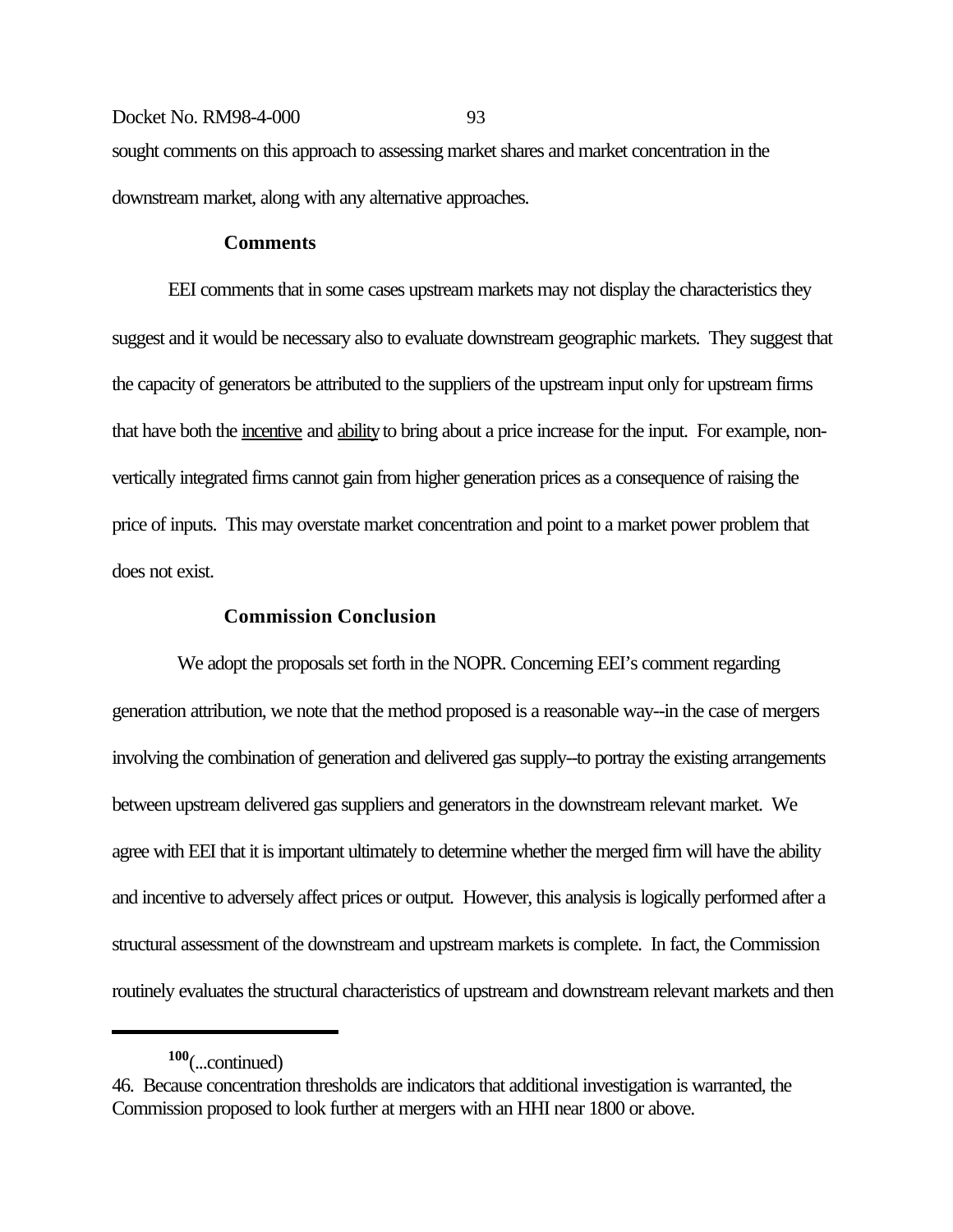goes on to consider additional factors pertaining to whether the merged firm would have the ability and incentive to adversely affect prices and output.

We also note that a number of important considerations in evaluating downstream markets have arisen in recent merger cases. For example, in AEP/CSW**101** we found that applicants had not properly modeled the possible vertical foreclosure scenarios in which AEP or CSW could use its transmission system to frustrate competition. We agreed with intervenors that, by looking only at suppliers that were "first-tier" to one applicant and buyers that were "first-tier" to the other applicant, the applicants excluded many foreclosure scenarios. Moreover, by looking only at the least-cost contract path, applicants ignored foreclosure scenarios. Their analysis focused solely on whether the merger created the incentive to increase prices, thus ignoring cases where the merger enhanced that incentive and cases where the merger created or enhanced the ability to raise prices. Applicants concluded that because the change in market concentration under a particular foreclosure scenario did not exceed the horizontal merger standard, the merger did not create or enhance vertical market power. However, as we explained in Dominion, the market concentration level, as opposed to the change in market concentration, is the relevant measure, since highly concentrated upstream and downstream markets are necessary, but not sufficient, conditions for a vertical foreclosure strategy to be effective.

 The specific filing requirements for assessing the competitive conditions in the downstream market are set forth in  $\S 33.4(c)(3)(i)$  of the regulations.

## **E. Mitigation Measures and Analysis of Other Factors as Proposed in the NOPR** - **Introduction**

**<sup>101</sup>** See, American Electric Power Company, 90 FERC ¶ 61,242.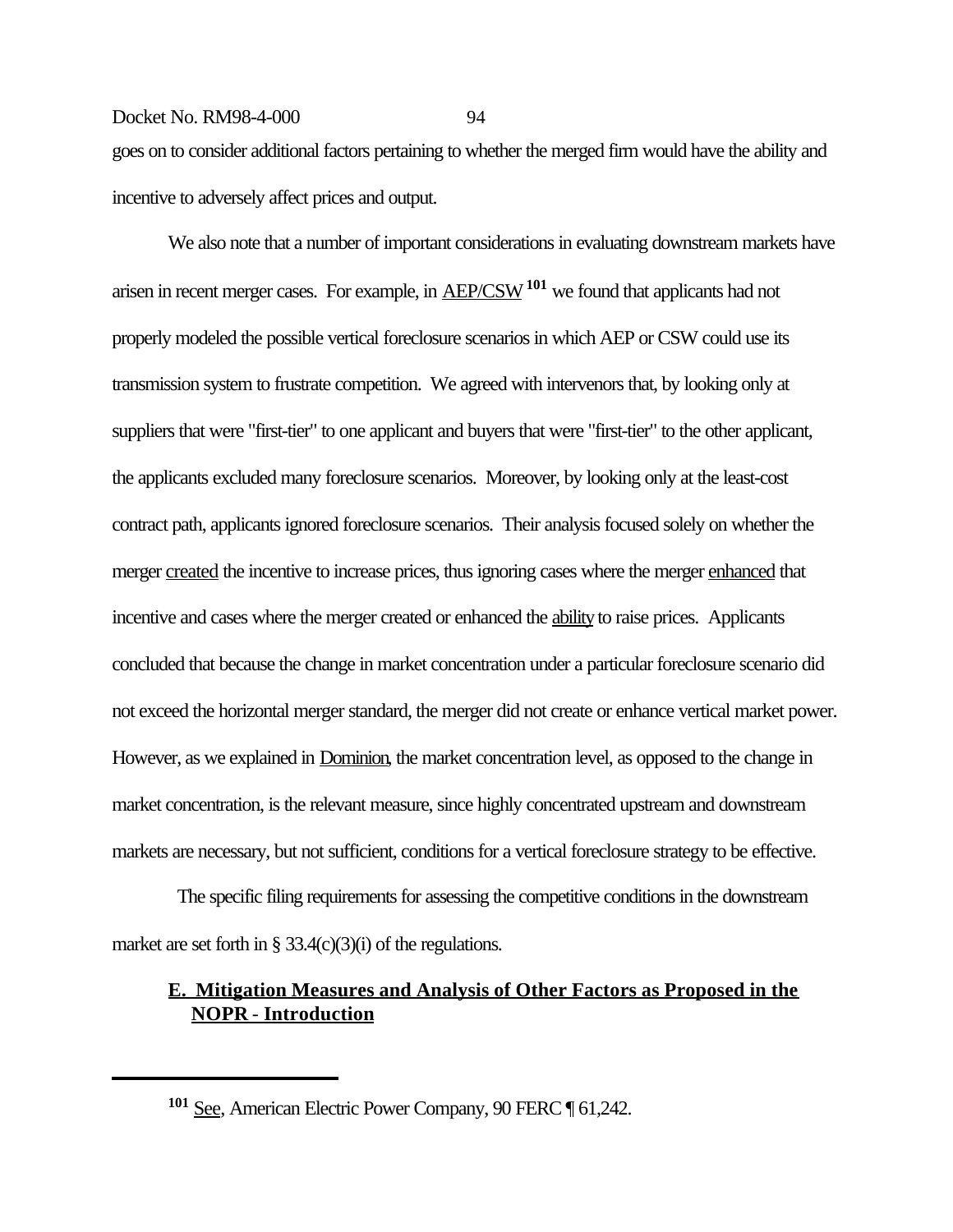Where applicants' analysis produces concentration results that raise concerns, the Commission proposed that applicants evaluate additional factors to help determine whether a proposed merger would be likely to harm competition in electricity markets. Applicants would evaluate these factors only if competitive conditions in the upstream and downstream markets indicate that the merger could raise rivals' costs or facilitate coordination, as described in the following sections. In lieu of addressing these additional factors, applicants could propose mitigation measures. Proposals must be specific, and applicants would have to demonstrate that proposed measures would adequately mitigate any adverse effects of the merger.

If applicants choose not to propose mitigation, the factors that applicants would have to evaluate in this stage of the analytic framework are those set out in sections 2 through 5 of the Guidelines: potential adverse competitive effects, ease of entry by competitors, merger-related efficiencies, and whether one of the merging firm's assets would exit the market but for the merger. The first three of these factors can counteract any potential competitive harm indicated by market share and concentration statistics. Regarding entry, the Commission sought comments on the circumstances under which entry into either the upstream or downstream markets would be sufficient to mitigate the potential competitive harm of a proposed merger and the circumstances under which entry into both markets would be necessary. **102** The first of these factors looks more specifically at the circumstances under which adverse competitive effects would materialize. Below, we discuss the requirements for evaluating such circumstances for mergers posing foreclosure/raising rivals' costs and anticompetitive coordination concerns.

**<sup>102</sup>**See DOJ 1984 Merger Guidelines §§ 4.211 and 4.212.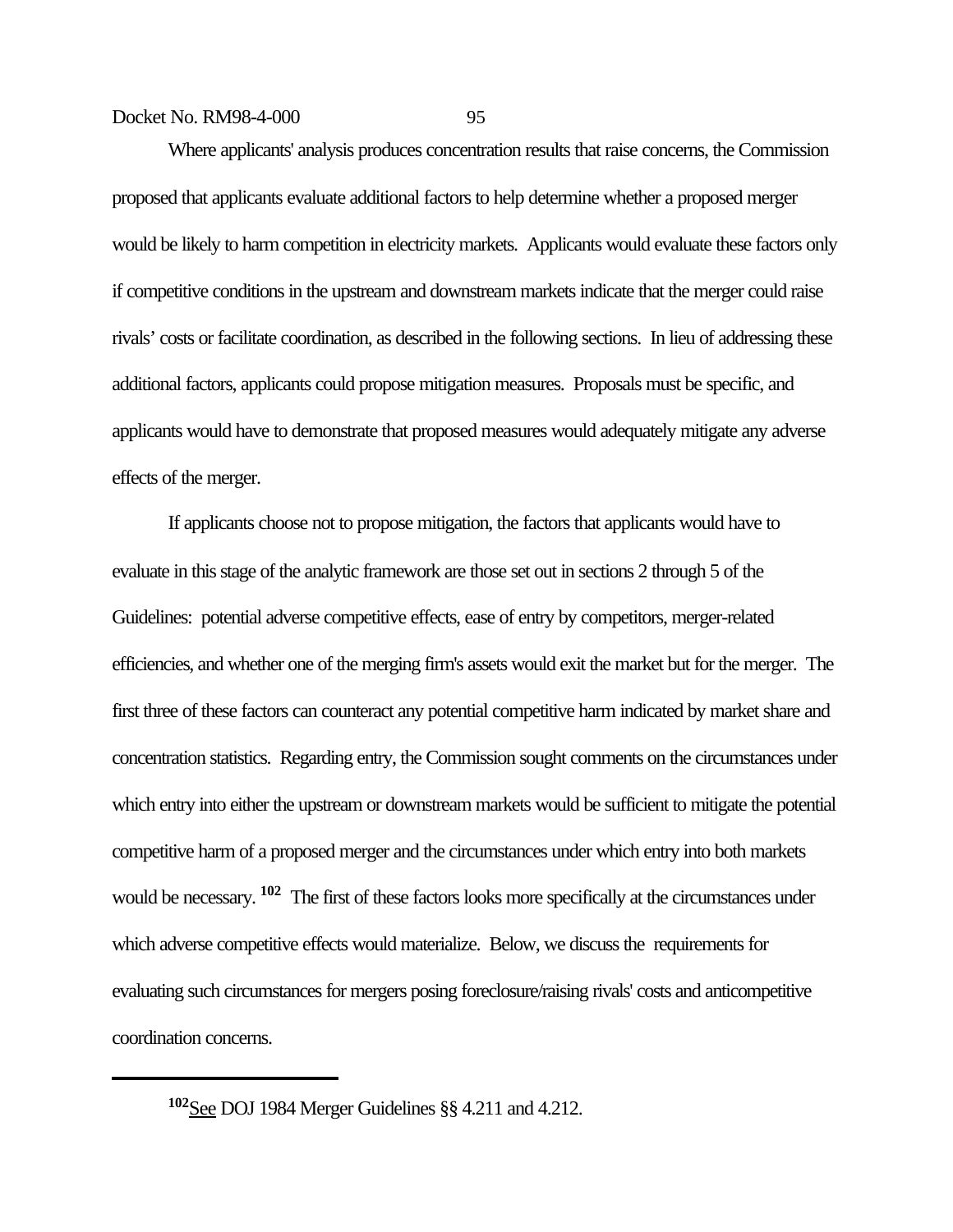## Docket No. RM98-4-000 96 *Foreclosure/Raising Rivals' Costs*

## **Background**

If in the competitive analyses both the upstream and downstream markets are found to be conducive to the exercise of market power, we proposed that applicants demonstrate that raising rivals' costs would be difficult if the applicants believe the newly merged firm's ability to pursue anticompetitive policies has been overstated by assumptions in the analysis. In doing so, we proposed that applicants be required to provide adequate information, supported by data and documentation, regarding how the merged firm could raise its rivals' costs. The information must include (as necessary), but is not limited to: (1) types of products or services sold by the upstream firm to each downstream competitor; (2) terms of contracts under which products or services are sold and the duration of such contracts; (3) a description of the prices, availability, quality and input delivery points of inputs sold to downstream competitors; and (4) information on generation unit scheduling, anticipated technological improvements, and marketing that is provided by customers to the upstream firm, particularly any market-sensitive information that may be subject to confidentiality provisions. **<sup>103</sup>**

We sought comments on how such data can be made available to interveners under protective order procedures. The Commission also sought comments on other considerations that may affect a finding that a proposed vertical merger would be likely to impair competition in electricity markets and how such considerations should be analyzed.

## **Comments**

**<sup>103</sup>**See, Vastar Resources, Inc., et. al., 81 FERC ¶ 61,135 at 61,633.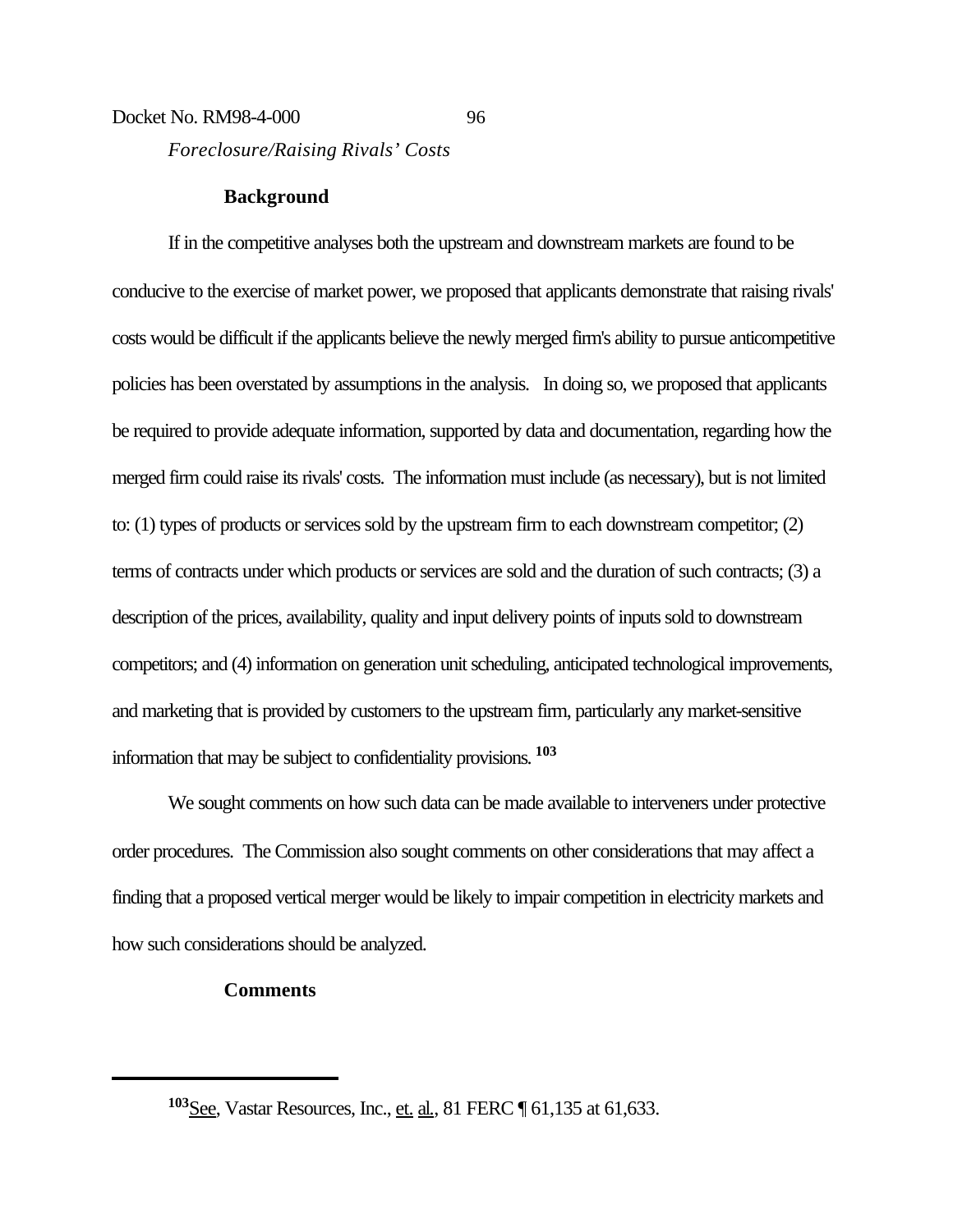NRECA states that the Commission should avoid routine use of protective orders because they interfere with case processing and undermine the public's right to know and because of the need for intervenors to assist the Commission in analyzing the effects of a merger on competition.

On the opposite side, EEI asserts that as the Commission increasingly handles commercially sensitive information, we must guard against unnecessary disclosure. It notes that both the FTC Staff and DOJ, but not the Commission, have statutory protections preventing disclosure of commercially sensitive information. EEI urges the Commission to consider that the release of commercially sensitive information can harm vital competition in the market or create strategic advantages for some of the participants in the market and can distort the efficient distribution of resources. EEI further recommends the Commission restrict the filing requirements to only the information that is necessary to support the screen analysis.

The FTC Staff suggests the Commission obtain authority to subpoena (and hold under strong confidentiality provisions) the decision, planning and marketing documents of the merging parties, as well as related documents from competitors, suppliers, customers, and trade associations. It also comments that the Commission may wish to pursue authority to depose pertinent personnel from the merging parties and from third parties under similar confidentiality conditions.

Also, the FTC Staff states that instead of asking merging parties to supply estimates about the operations of other firms, including current or future competitors, the Commission should subpoena data from the third parties themselves, since in its experience, subjective assessments by one party about the operations of other parties can contain considerable error and bias, especially when the merging parties have incentives to portray markets as highly competitive. The FTC Staff explains that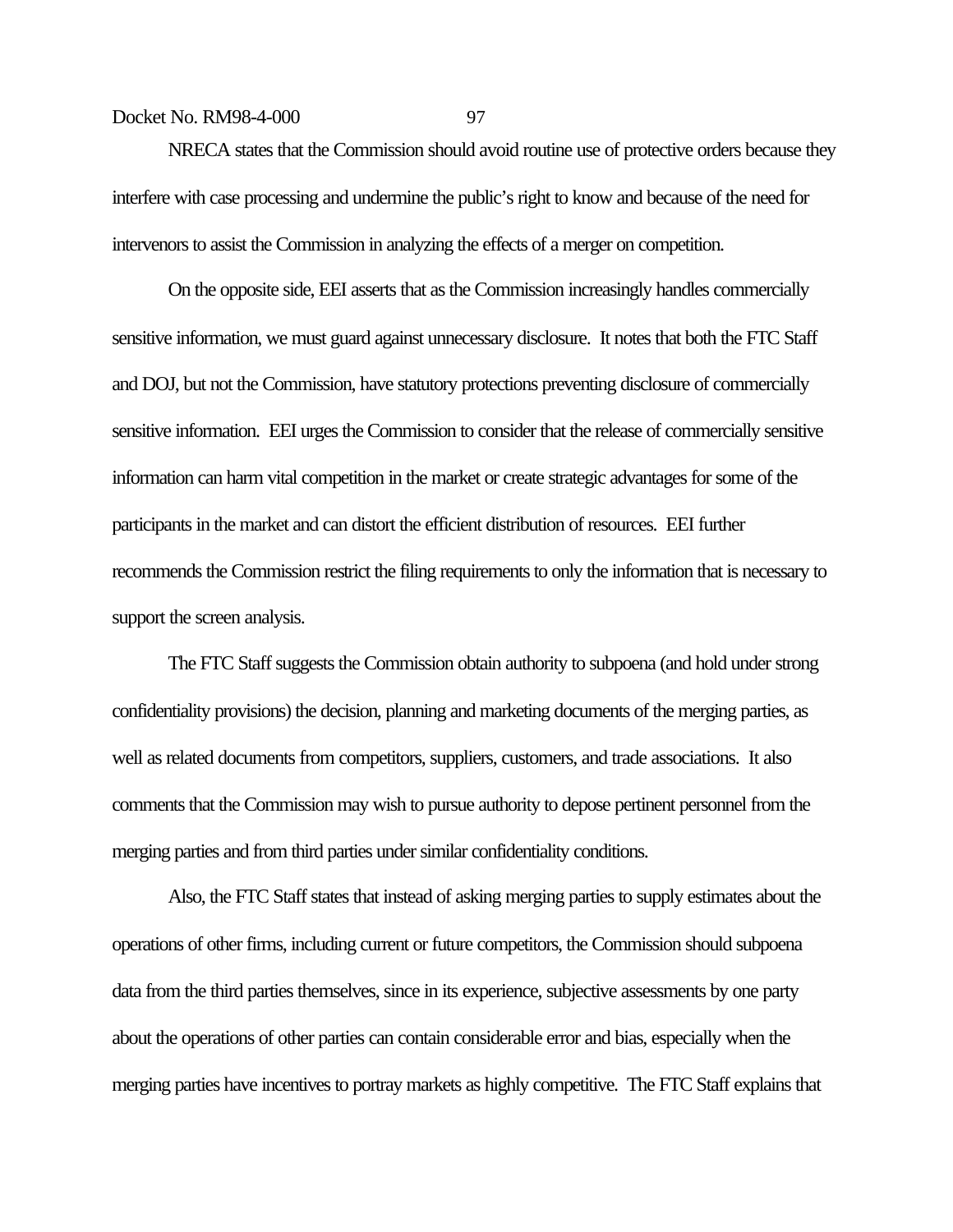Docket No. RM98-4-000 98 going straight to third parties enables its staff to cross-check important facts, such as market share data, with multiple information sources. Such procedures, it says, should lead to reasonably timely and accurate data to better support the Commission's decisions.

In addition, all comments provided under the "Foreclosure/Raising Rivals' Cost" subsection under "Vertical Analytic Framework" apply here.

### **Commission Conclusion**

The Commission is mindful of the delicate balance between the public's (including intervenors') right to know and the protection not only of certain commercially-sensitive information, but of the competitive marketplace itself. Thus, the Commission will not forego the use of protective orders, but will instead make careful use of them if needed to gather and analyze market-sensitive information. The Commission will not place restrictions on itself as to the types of data it will collect, but will take into account the desire of applicants to protect their competitive positions.

We will require that applicants evaluate whether customers of the upstream input supplier can switch to alternative inputs to avoid a price increase by the upstream merging firm. If switching to alternative inputs is possible, the merger may not create or enhance the ability of the merging firm to affect output and prices in the upstream market.

We will require that applicants provide data showing how regulatory requirements governing the conduct of upstream input suppliers (such as open access provisions applicable to gas pipelines under Order No. 636) **104** could counteract any competitive harm posed by a merger.

**<sup>104</sup>**See Pipeline Service Obligations and Revisions to Regulations Governing Self-Implementing Transportation Under Part 284 of the Commission's Regulations, and Regulation of Natural Gas After (continued...)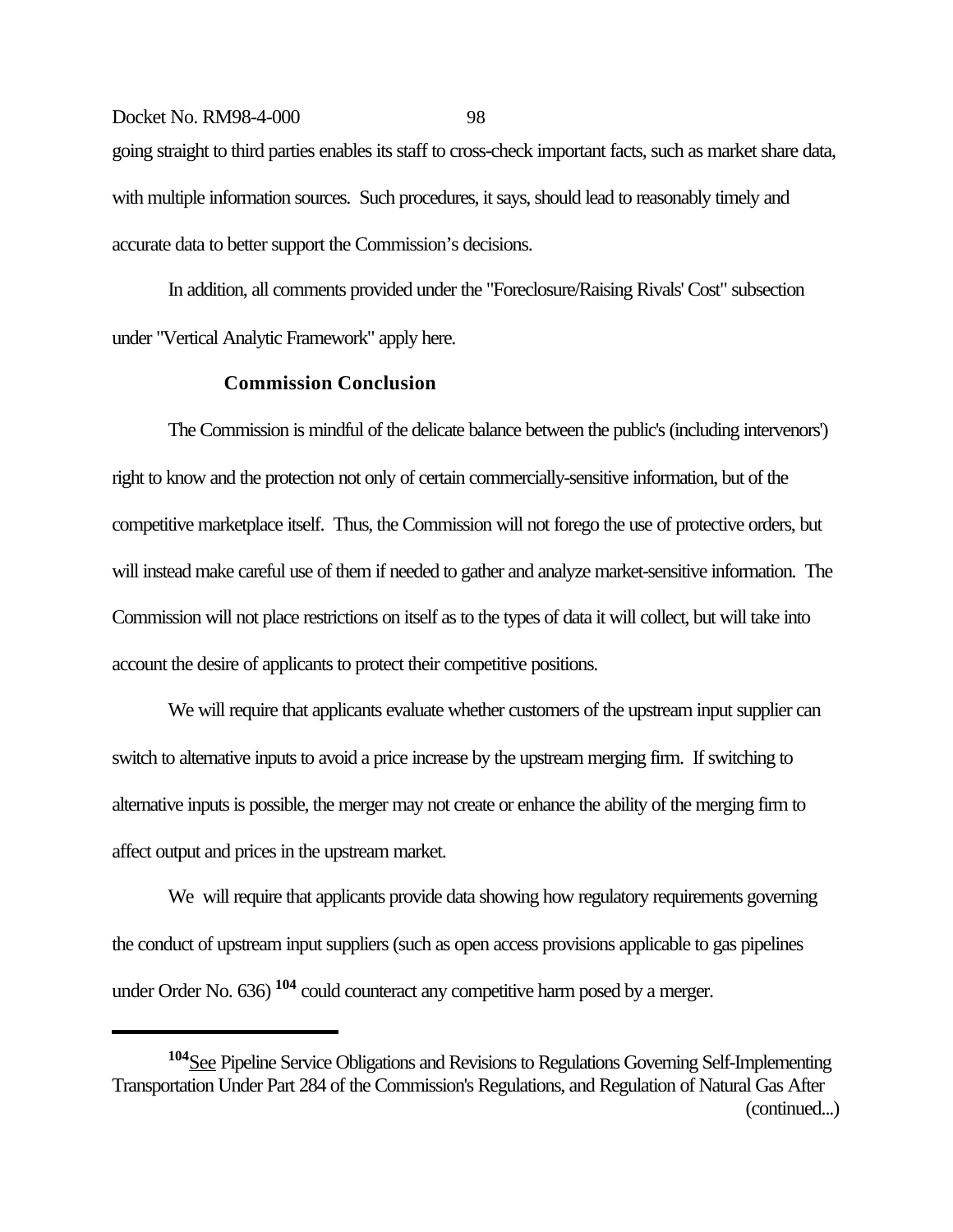Finally, a merged company has no incentive to adversely affect prices through a raising rivals' costs strategy unless such behavior is profitable or can be used to maintain sales, market share or profits. Therefore, we will require that applicants provide data and an assessment of the profitability of a raising rivals' costs strategy if this data could be helpful to determine whether such incentive exists.

The filing requirements for this aspect of the analytic framework are set forth in § 33.2(g)(4) of the revised regulations.

*Facilitating Anticompetitive Coordination*:

## **Background**

As discussed earlier, a vertical merger could harm competition in the downstream market by facilitating anticompetitive coordination in either the upstream or the downstream markets. Comments were solicited on how a vertical merger could facilitate anticompetitive coordination; the conditions under which coordination would impair competition in electricity markets; and the significance of coordination problems.

## **Comments**

The FTC Staff remarks that in order to assess coordinated interaction, more than market share statistics need to be gathered. The Horizontal Merger Guidelines focus on the conditions likely for collusion to take place. Successful coordinated interaction includes reaching agreement on profitable

**<sup>104</sup>**(...continued)

Partial Wellhead Decontrol, Order No. 636, FERC Stats. and Regs. ¶ 30,939 (April 8, 1992), order on reh'g, Order No. 636-A, FERC Stats. & Regs. ¶ 30,950 (August 2, 1992), order on reh'g, Order No. 636-B, 61 FERC ¶ 61,272 (November 27, 1992), reh'g denied, Order No. 636-C, 62 FERC ¶ 61,007 (January 8, 1993), order aff'd in part and remanded in part, United Distribution Companies, v. FERC, 88 F.3d 1105 (D.C. Cir. 1996); order on remand, Order No. 636-C, 78 FERC ¶ 61,186 (1997).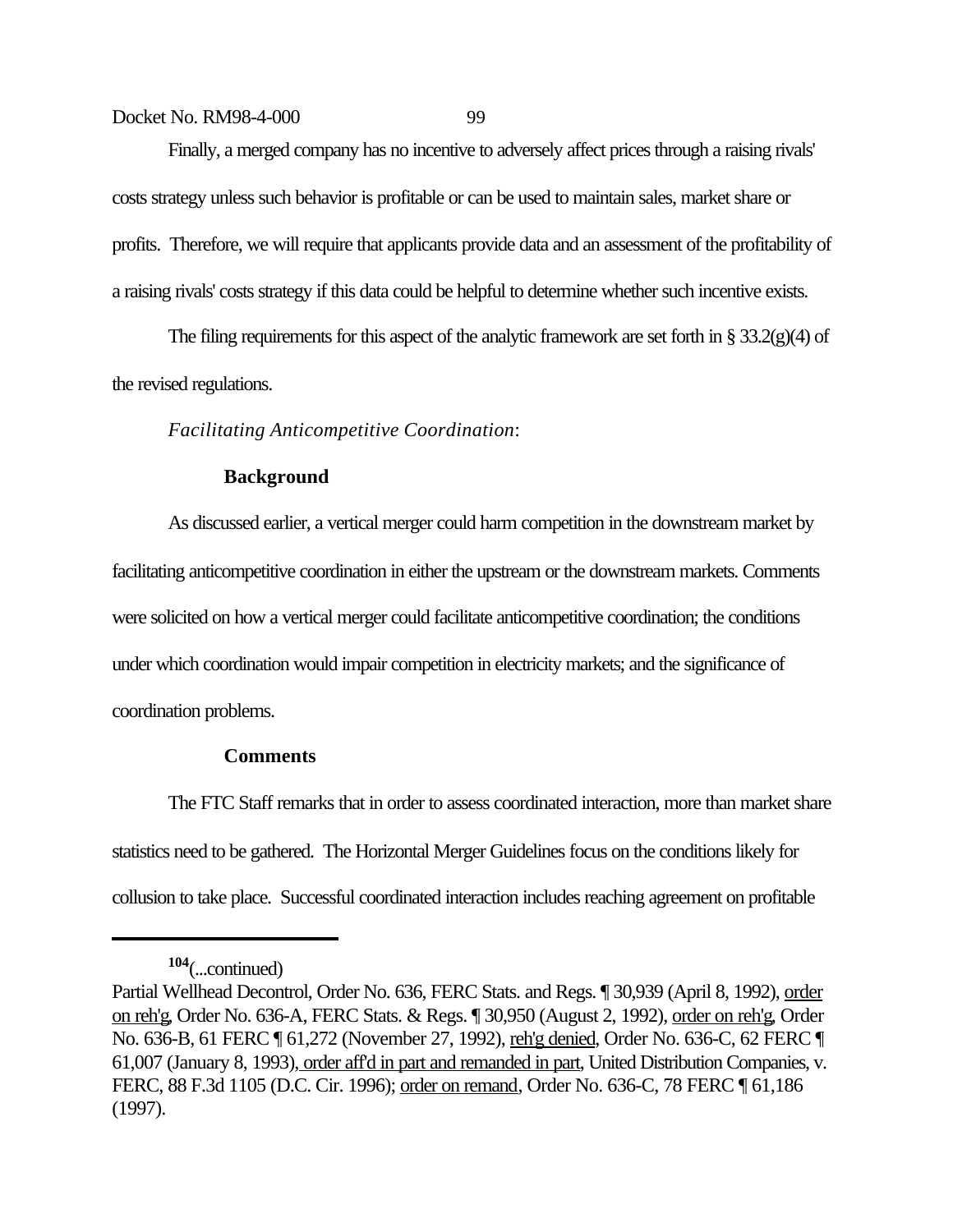coordination among companies, detecting deviations from that agreement, and punishing any such deviation. A better analysis of the increased likelihood of coordinated interaction, according to the FTC Staff, results when market share statistics are supplemented with other sources of information. For example, market share statistics would not reveal the fact that a merger might adversely affect competition by eliminating a maverick firm.

To better address coordinated interaction concerns, the FTC Staff recommends that the Commission go beyond market share analysis to potentially useful third party information. The FTC Staff suggests that since firms have little incentive to accurately estimate their own abilities to engage in anticompetitive conduct, self-reported estimates should be validated independently. Otherwise, the Commission may be relying on inaccurate data.

## **Commission Conclusion**

We agree with the FTC Staff that when anticompetitive coordination is a concern, our analysis may have to go beyond market share and concentration analysis to third-party information. In such cases, the Commission could implement procedures under which such information could be collected. We also note that in approving certain mergers we can take steps to avoid structures and relationships that encourage anticompetitive coordination. At the very least, we will monitor the behavior of merged companies and adjust the scope of our investigations into future mergers accordingly.

Therefore, we believe that the instructions outlined in the NOPR concerning anticompetitive coordination will generally give the Commission the information it needs to analyze the impact of a proposed merger on the market, and we adopt them.

#### **F. Remedy - Concerning Vertical Mergers**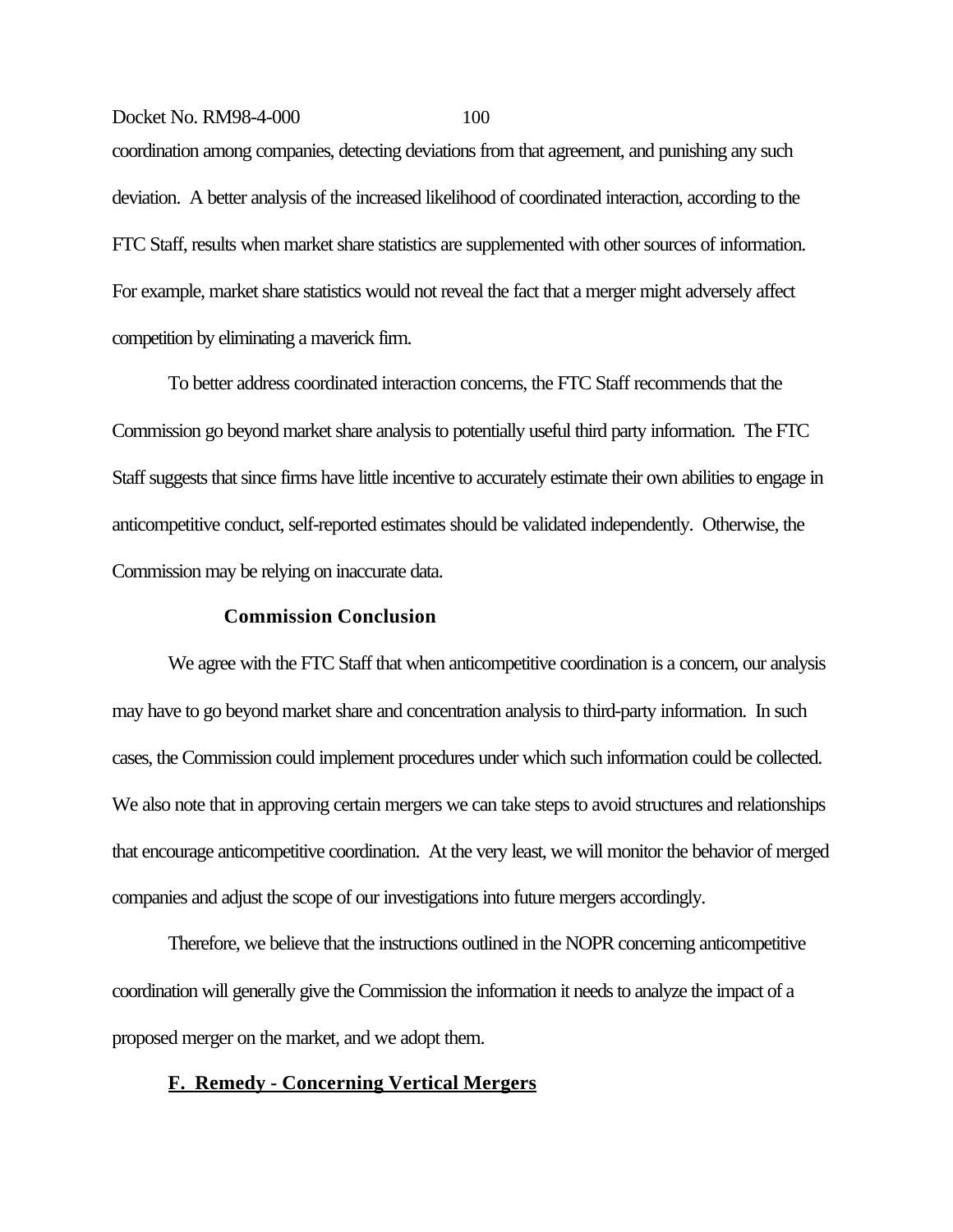#### **Background**

The NOPR proposed that if a vertical merger raises competitive concerns after accounting for the additional factors described in the previous section, the merger may be made acceptable if certain remedial actions are taken. The NOPR cited Enova, where the Commission specified certain remedies that would address the competitive concerns presented by that merger. The remedies included a code of conduct, restrictions on affiliate transactions and an electronic gas reservation and information system. **<sup>105</sup>**

## **Comments and Commission Conclusion**

No comments were received on this issue. We therefore adopt the proposals set forth in the NOPR.

## **VII. EFFECT ON RATES - Revised Requirements for Ratepayer Protections Background**

In the Policy Statement, we determined that ratepayer protection mechanisms (e.g., open seasons to allow early termination of existing service contracts or rate freezes) may be necessary to protect the wholesale customers of merger applicants. If the proposed merger raises substantial issues of fact with regard to its impact on rates, we stated we will consider further investigation of the matter or set it for hearing. **<sup>106</sup>**

**<sup>105</sup>**Enova, 79 FERC ¶ 61,372 at 62,565 (1997).

**<sup>106</sup>**Policy Statement at 30,111, 30,121-24, and n.5. See also, Morgan Stanley, 79 FERC at 61,504-05; Duke/PanEnergy, 79 FERC at 62,039-41; Enova, 79 FERC at 62,566; Destec, 79 FERC at 62,574-75; LILCO, 80 FERC at 61,079-80; FirstEnergy, 80 FERC at 61,098; NorAm, 80 FERC at 61,382-3.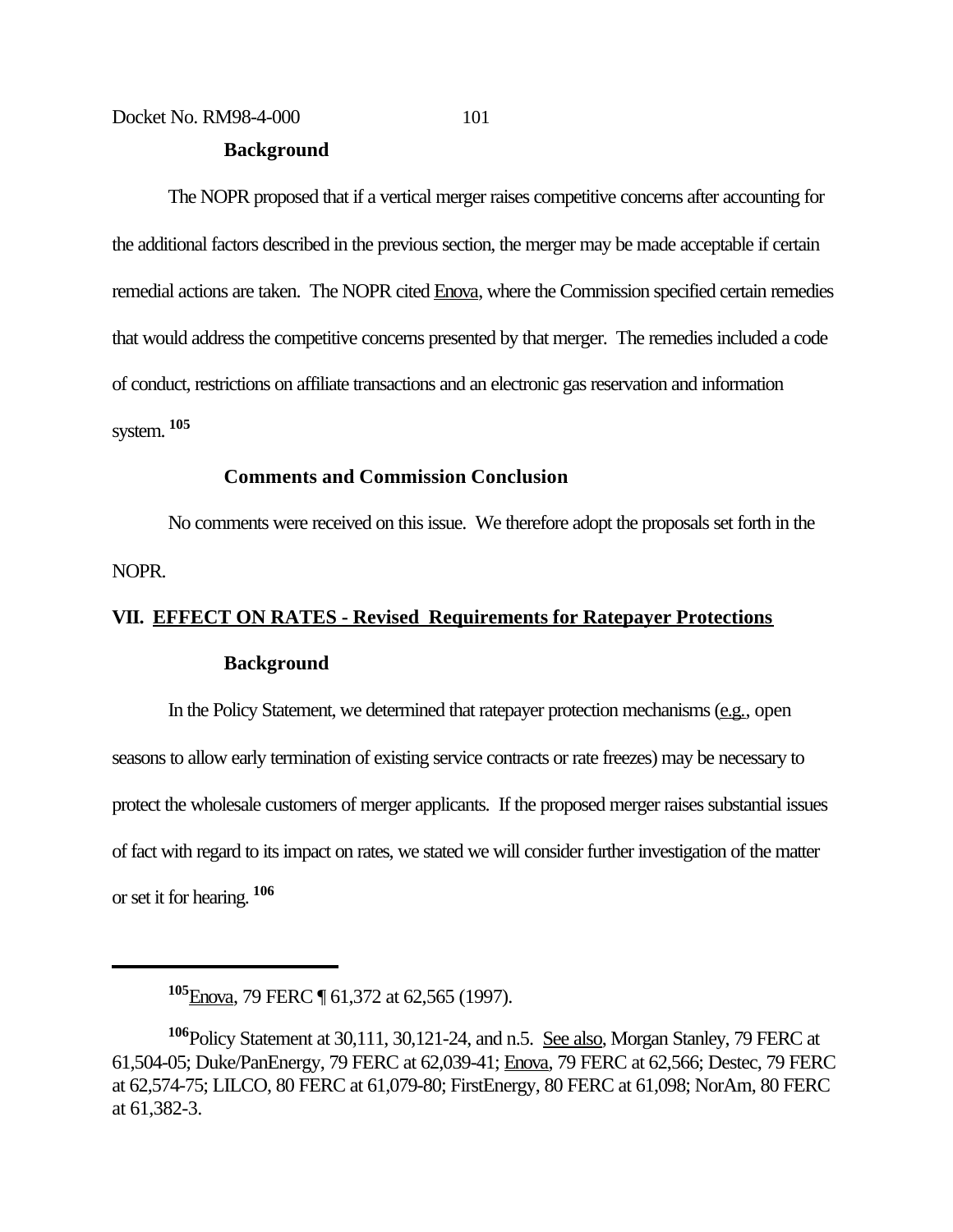Thus, in the NOPR we proposed that all merger applicants demonstrate how wholesale ratepayers will be protected and that applicants will have the burden of proving that their proposed ratepayer protections are adequate. Specifically, we proposed that applicants must clearly identify what customer groups are covered (e.g., requirements customers, transmission customers, formula rate customers, etc.), what types of costs are covered, and the time period for which the protection will apply.

## **Comments and Commission Conclusion**

No specific comments were received on this issue. We adopt the proposals set forth in the NOPR. We emphasize, however, that if applicants do not offer any ratepayer protection mechanism, they must explain how the proposed merger will provide adequate ratepayer protection.. Accordingly, we are adopting § 33.2(g) as proposed in the NOPR.

## **VIII. EFFECT ON REGULATION - Revised Requirements Concerning the Impact on State and Commission Regulatory Jurisdiction**

#### **Background**

In the Policy Statement we stated that, in merger filings involving public utility subsidiaries of registered holding companies, applicants must either commit to abide by the Commission's policies with respect to intra-system transactions within the holding company structure or be prepared to go to hearing on the issue of the effect of the proposed registered holding company structure on effective regulation by the Commission. **107** Thus, in the NOPR we proposed that, for all merger applications

**<sup>107</sup>**Policy Statement at 30,112 and 30,124-25. See also, Duke/PanEnergy, 79 FERC at 61,041-42; Morgan Stanley, 79 FERC at 61,505; Enova, 79 FERC at 62,566-67; Destec, 79 FERC at 62,575; LILCO, 80 FERC at 61,080; FirstEnergy, 80 FERC at 61,098-99; Noram, 80 FERC at (continued...)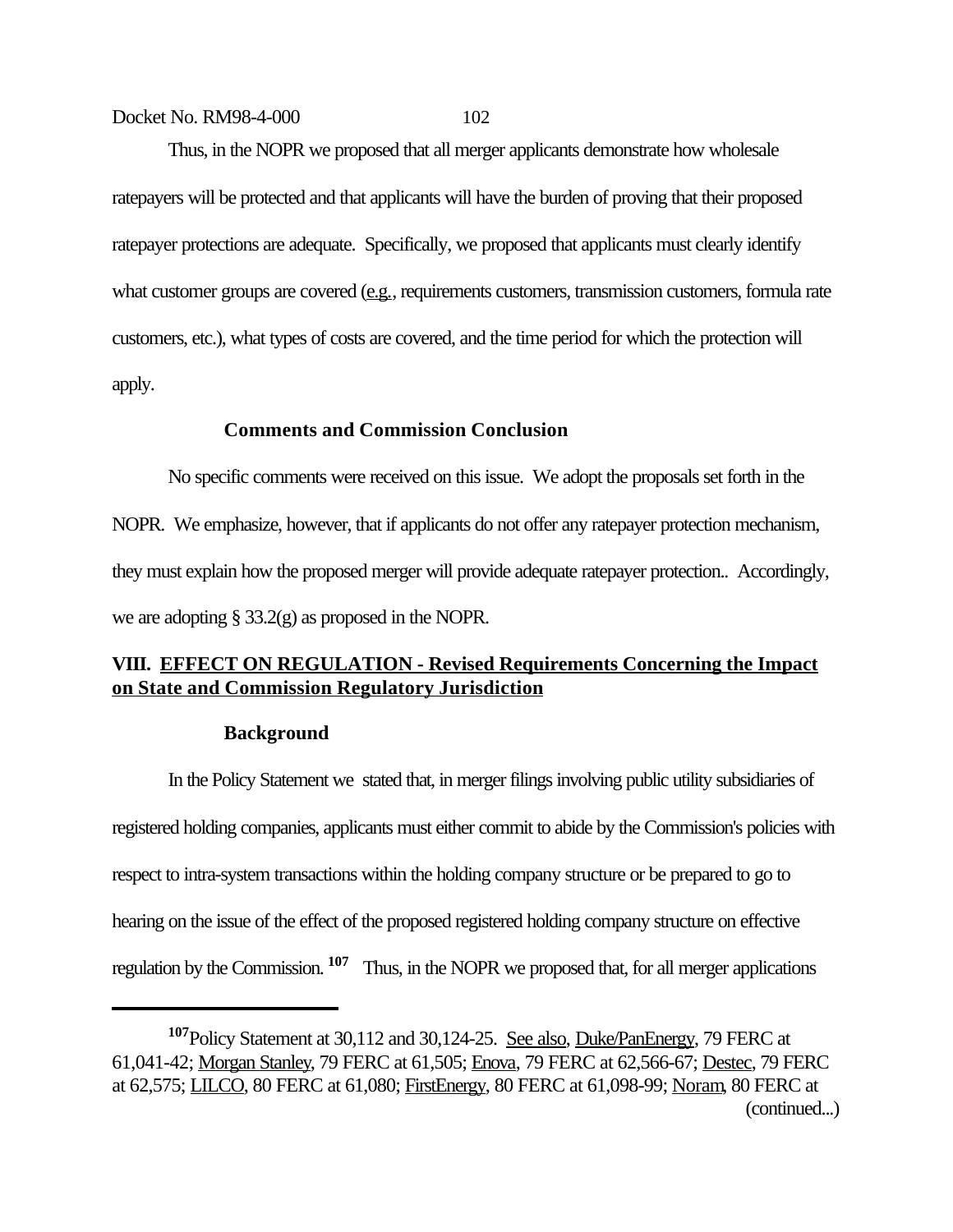Docket No. RM98-4-000 103 involving public utility subsidiaries of registered holding companies, applicants include a statement indicating such a commitment.

## **Comments**

Several commenters raise issues concerning gaps that may result if the Public Utility Holding Company Act of 1935 (PUHCA) is repealed or amended. Specifically, AFPA recommends the Commission seek to retain full antitrust jurisdiction, and antitrust standards of PUHCA, if current proposed legislation is successful . APPA states the Commission's antitrust standards should be revised rather than eliminated to prevent horizontal monopolies and other abuses.

## **Commission Conclusion**

We conclude that, as proposed in the NOPR, for all merger applications involving public utility subsidiaries of registered holding companies, applicants must include a commitment to abide by the Commission's policies with respect to intra-system transactions within the holding company structure or be prepared to go to hearing on the issue of the effect of the proposed registered holding company structure on effective regulation by the Commission.

Since a regulatory gap can also occur on the state level, a merger applicant must state whether the affected state commissions have authority to act on the proposed merger. Where the affected state commissions have such authority, the Commission will not set for further investigation or hearing the matter of whether the transaction will impair effective regulation by the state commissions. However, if affected state commissions lack authority over the merger and raise concerns about the effect on

**<sup>107</sup>**(...continued)

<sup>61,383;</sup> and Atlantic City/Delmarva, 80 FERC at 61,412-13 and n.60.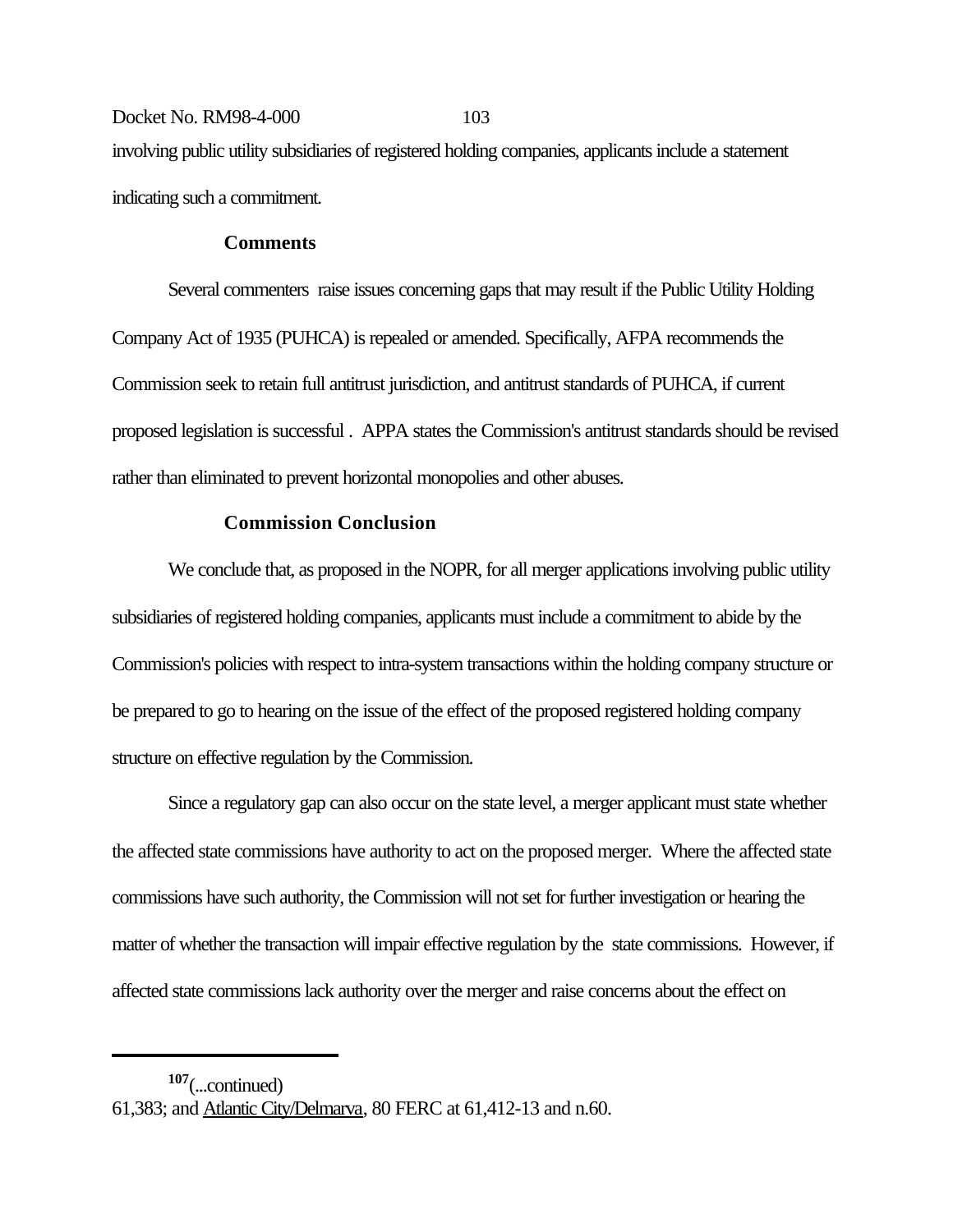Docket No. RM98-4-000 104 regulation, we will consider, on a case-by-case basis, whether to set this issue for hearing. **108** This information must be included in the applicants' explanation of the effect of the transaction on regulation required in  $\S 33.2(g)(1)$  of the revised regulations.

# **IX. EMERGING ISSUES**

# **Introduction**

In the NOPR, the Commission solicited comments on a number of emerging issues in the electric industry that could have significant effects on its proposed filing requirements. These issues include the use of computer-based simulation models; if and how to account for restructuring, retail competition, and other types of competitive issues in merger analysis; and suggestions of a moratorium on mergers in the electric industry. We received numerous comments in response to these questions, as discussed below.

# **A. Computer-Based Simulation Models**

# **Background**

The use of computer models -- specifically, computer programs used to simulate the electric power market -- has been raised in comments on the Policy Statement and also in specific cases. In comments responding to the Policy Statement, DOJ recommended using computer simulations to delineate markets and also noted that these simulations could be helpful in gauging the market power of the merged firm. The Commission stated in the NOPR that it believed that use of a properly structured computer model could account for important physical and economic effects in an analysis of mergers and may be a valuable tool to use in a horizontal screen analysis. For example, a computer model

**<sup>108</sup>**Policy Statement at p. 30,125.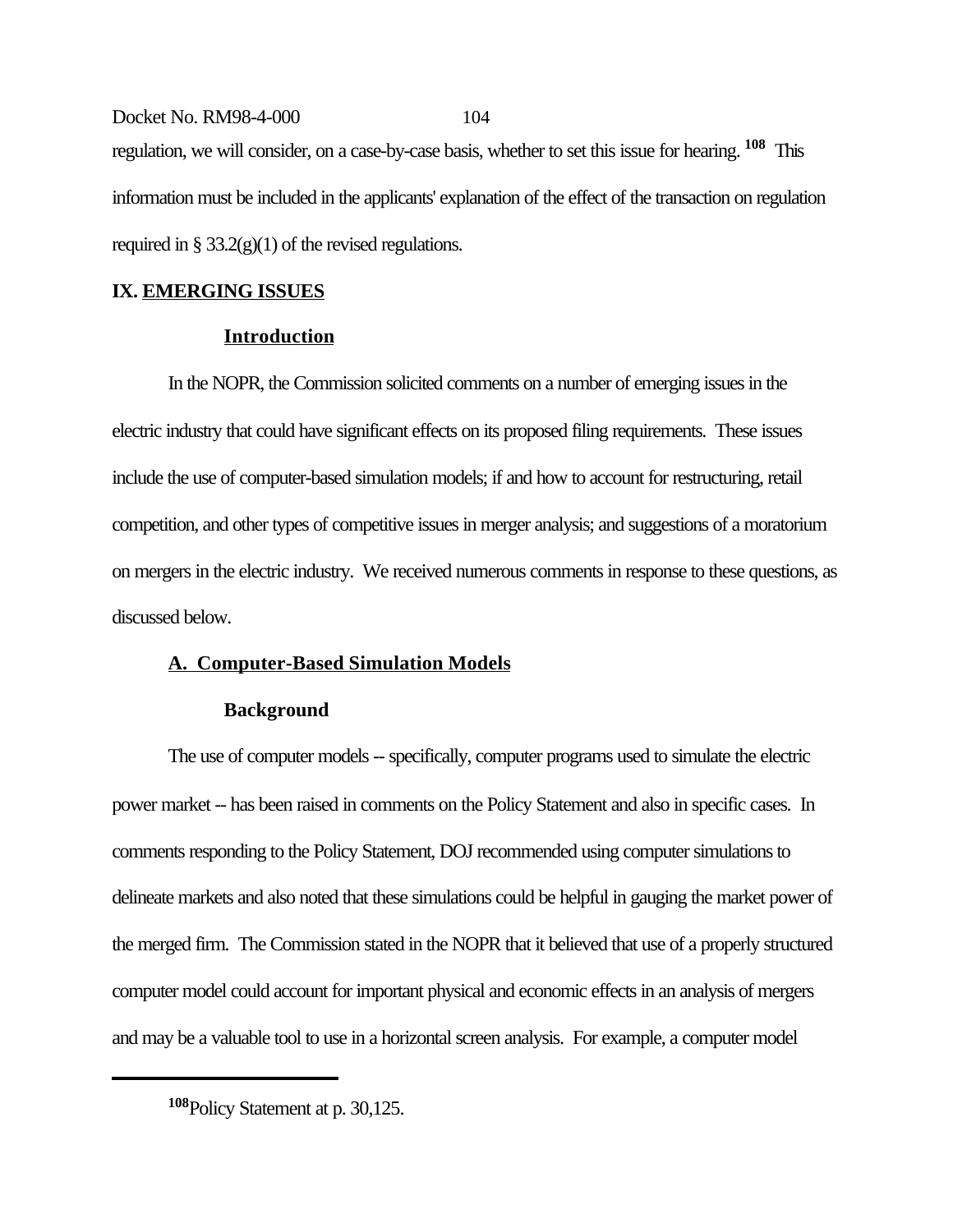# Docket No. RM98-4-000 105 might prove particularly useful in identifying the suppliers in the geographic market that are capable of competing with the merged company. It could provide a framework to help ensure consistency in the treatment of the data used in identifying suppliers in a geographic market.

Therefore, the Commission also issued a notice of request for written comments and intent to convene a technical conference concurrently with the NOPR **109** As more fully explained in the notice, the purpose of this inquiry was to gain further input into whether and how computer models can be useful to the competitive analysis set forth in Appendix A of the Policy Statement.

## **Comments**

Several commenters agree that a computer model may be useful in the Commission's analysis of mergers and that the Commission should develop in-house expertise in developing models. However, commenters also recommend the Commission not rush to adopt a computer model, acknowledging that there is no model currently available that should be adopted as a standard. Some commenters argue that flexibility is important, and that a combination of models may be needed but that the use of too many models may become burdensome on smaller utilities and public interest groups. However, commenters also note the various benefits of using computer models in merger analysis. For example, the FTC Staff explains that power-flow models can be useful in analyzing issues arising in both horizontal and vertical mergers; however, it also notes that current models address only the technical aspects of power flows and not the economic aspects of trading in a deregulated wholesale market. The FTC Staff also advises that it expects more flexible, reliable, and accurate models to be developed and soon become commercially available. It suggests the Commission remain flexible in its approach to

**<sup>109</sup>**NOPR, p. 33,383.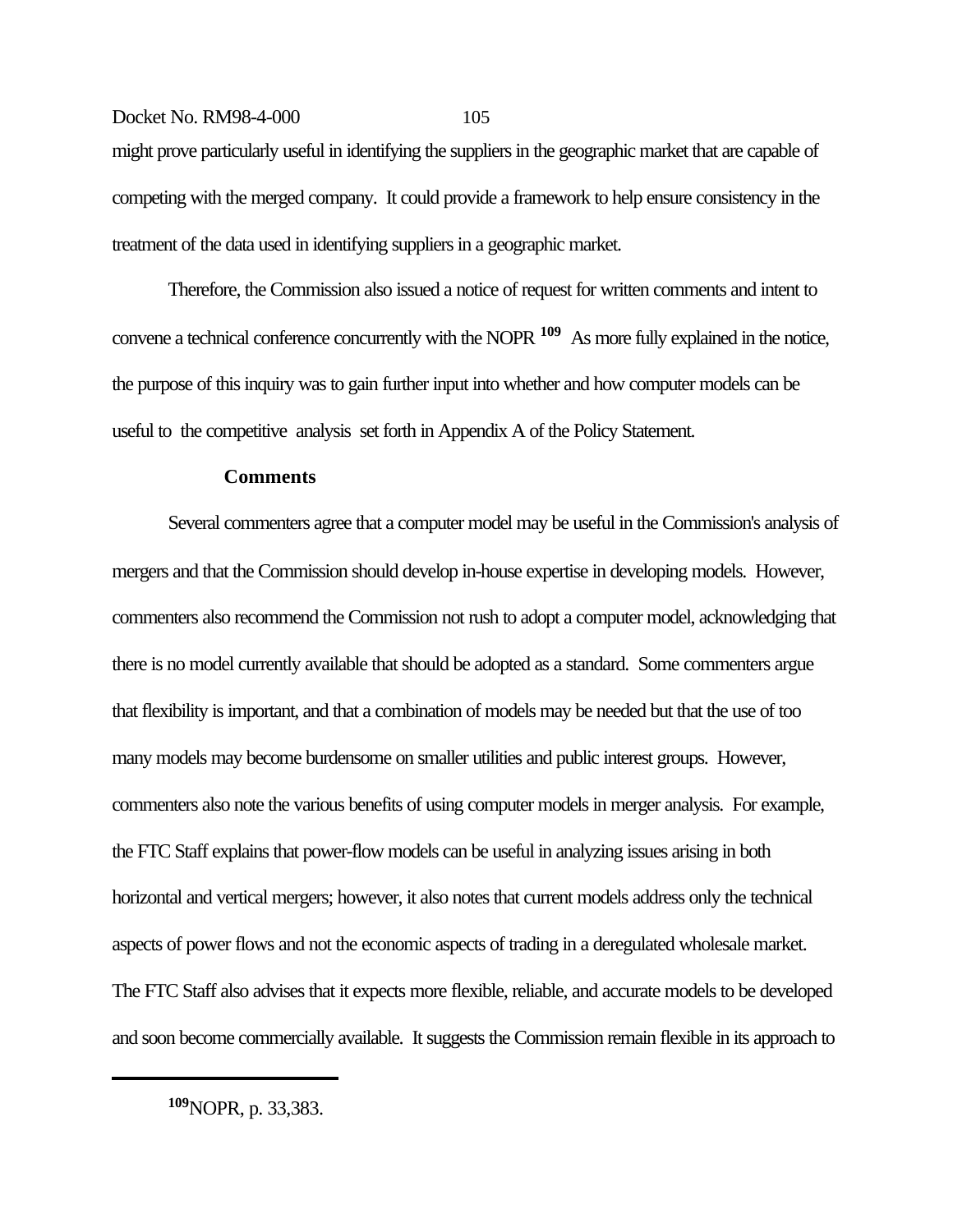merger analysis, particularly as it pertains to computer modeling, so as to allow competition among vendors and development of the best models. On the other hand, Sempra cautions against adopting computer models for merger analysis because divestiture of generation assets to unregulated entities and the construction of unregulated plants reduces the availability of public data needed to run models and because use of a model also may cause more disputes and thus more hearings.

WEPCO notes that the main advantage of models of the type proposed by the Commission is that they simulate the interaction among all loads and resources in arbitraging prices in various destination markets. Since such a model calculates prices for each load area, WEPCO claims there is no need to define geographic markets, since any area in which the merger has a significant price effect is a relevant market. WEPCO points out that such modeling can be used to determine whether mergers eliminate competitors, to explore geographic definitions, and to corroborate the results of a structural analysis .

EEI believes that future uses of computer simulation models could provide more complex behavioral analysis beyond the structural approach underlying the hypothetical monopolist test. Such an approach, EEI comments, will enhance the Commission's ability to remedy potential problems posed by proposed mergers, especially considering the need to avoid wasting resources with mitigation measures that impose unnecessary costs.

#### **Commission Conclusions**

In large part, we agree with the comments regarding the use of computer-based simulation models. We believe that such modeling can be very useful as a complement to the analysis required under the Policy Statement. We note the approach to evaluating mergers under the Policy Statement is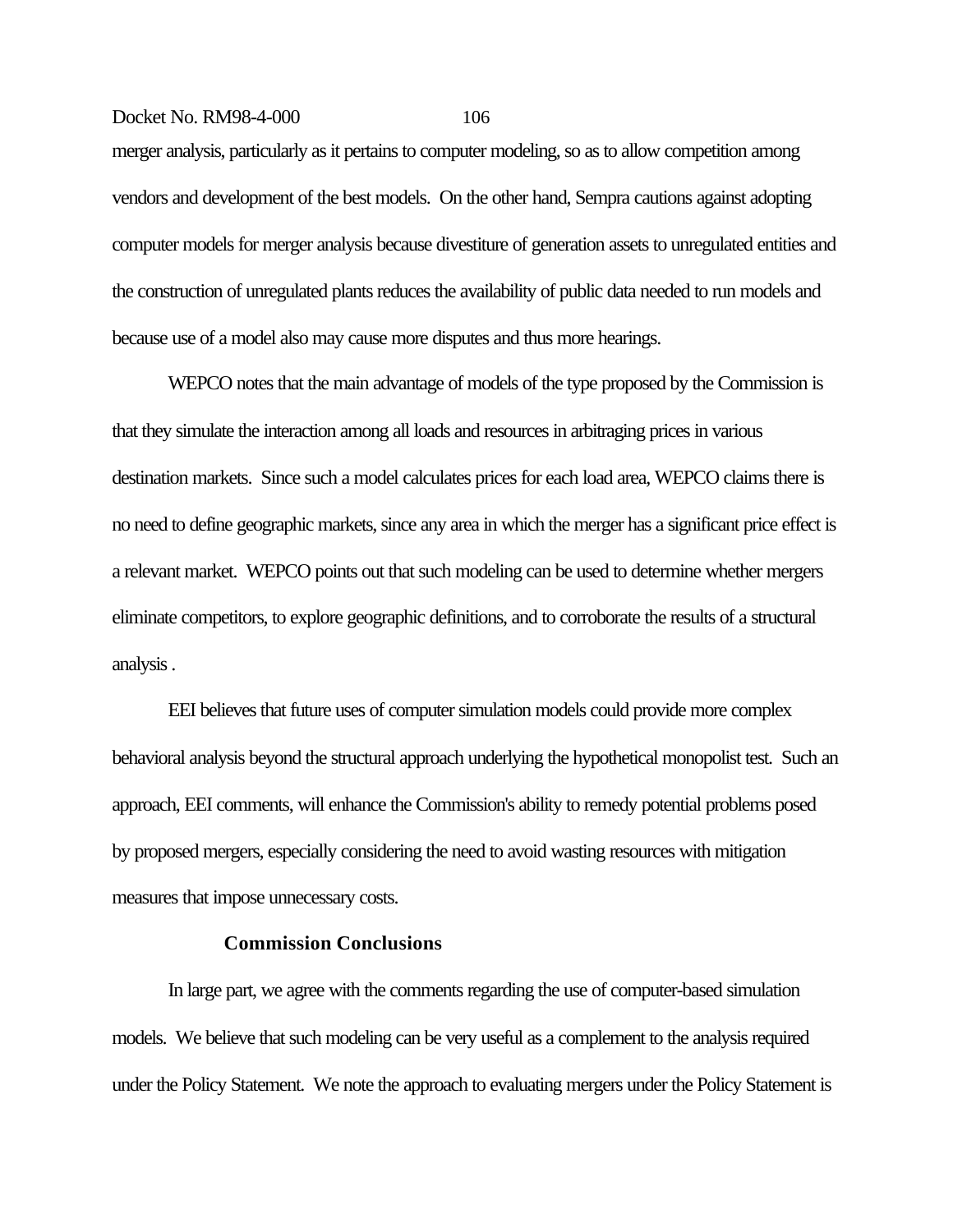structural. In other words, relevant markets are first defined and the effect of a merger on the structure of those markets is examined. Simulation models, however, are non-structural in nature. They model market conditions and directly estimate the effects on the market of strategic pricing and output decisions by the merging firms. Market structures are changing rapidly and market design issues have arisen in many areas of the country. Under these circumstances, simulation models may produce more accurate results more efficiently than structural analyses.

We note, however, that modeling may improve the analysis but there are many issues that must be addressed before the Commission is able to determine the appropriateness of any particular model (i.e., completeness of the model and how strategic behavior is modeled). Therefore, we continue to believe a technical conference is needed to discuss this matter. We will convene such a conference at some future date. In the meantime, we continue to be open to suggestions of other alternative forms of analysis.

# **B. Retail Competition, Restructuring, and Other Newly Emerging Competitive Issues Raised by Section 203 Transactions**

#### **Background**

Over the past several years, the electric industry in the U.S. has changed dramatically, as indicated by significant levels of merger and acquisition activity, divestiture, the development of highly organized markets, and movement toward the formation of various types of RTOs. This has been in response to competitive pressures in the marketplace and regulatory initiatives at the state and federal levels. For example, the 1996 Policy Statement primarily addresses horizontal mergers; however, shortly after it was issued, a number of vertical electric-gas mergers were filed with the Commission. For this reason, we requested comments in the NOPR on whether we should expect new types of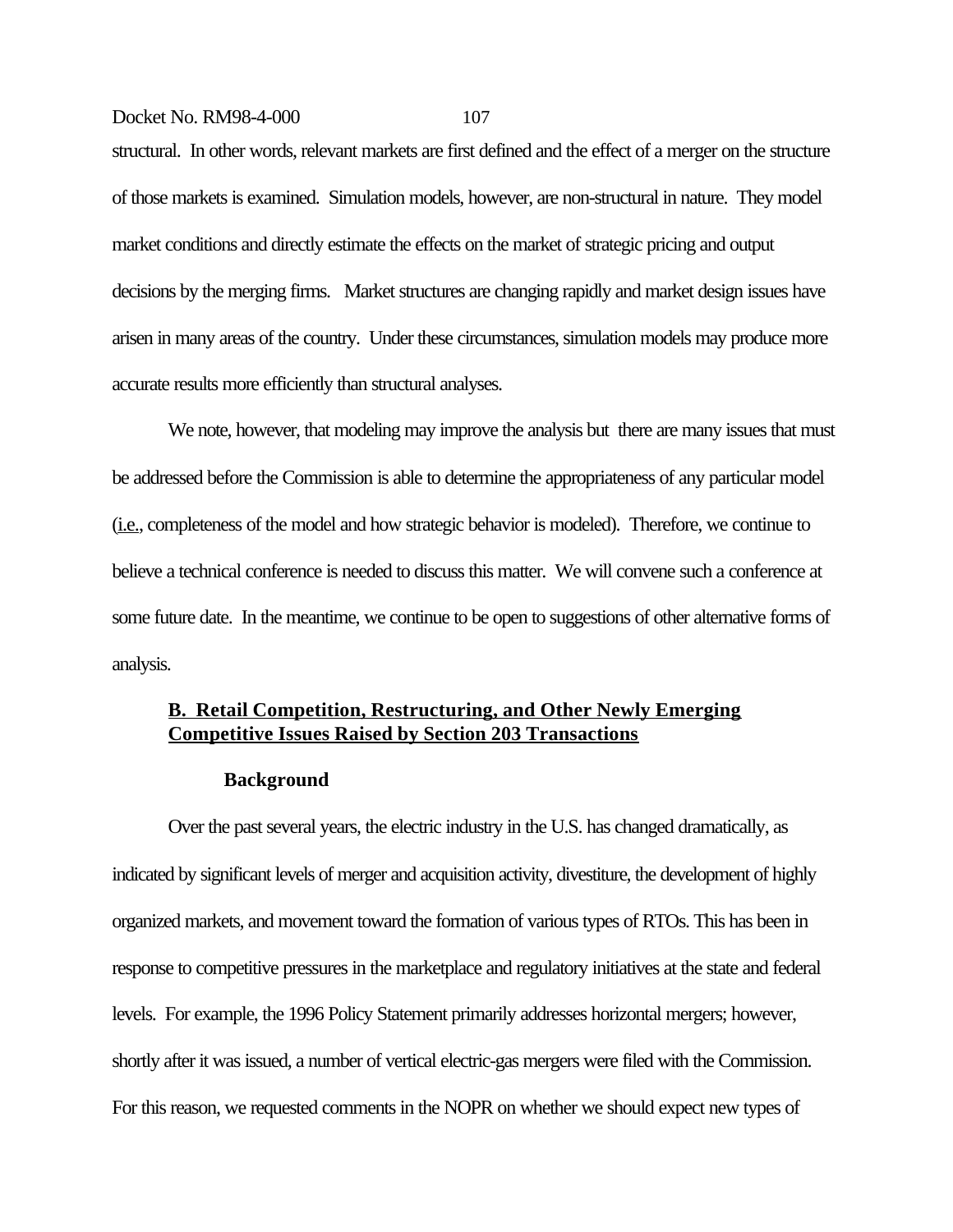corporate transactions involving public utilities to emerge, what form they might take, and how we should analyze the competitive effects if such combinations are in fact presented.**110** We sought comments on new kinds of mergers that may lead to the blurring of traditional utility services and other business lines.

The NOPR also requested comments on how the structural changes occurring in the electric industry should be considered in our analysis of the effect that public utility mergers may have on competition. The NOPR inquired whether participation by merger applicants in an ISO or similar regional body requires modification of the Commission's merger analysis. Finally, we sought comments on whether it is feasible to address competition only at the wholesale level and to ignore changes in the market that arise from state retail choice programs and that transform retail franchise service territories into multi-state supplier markets.

### **Comments**

Many commenters call upon the Commission to account for restructuring and the development of RTOs in its assessment of proposed mergers, the effect of mergers on retail competition, and other types of competitive issued raised by mergers.

In response to the Commission's questions on restructuring in the electric industry, the Missouri Commission suggests the Commission perform a comprehensive generic study of market power in the restructured electric power industry along the lines recommended by Assistant Attorney General

**<sup>110</sup>**NOPR, pp. 33,383-84.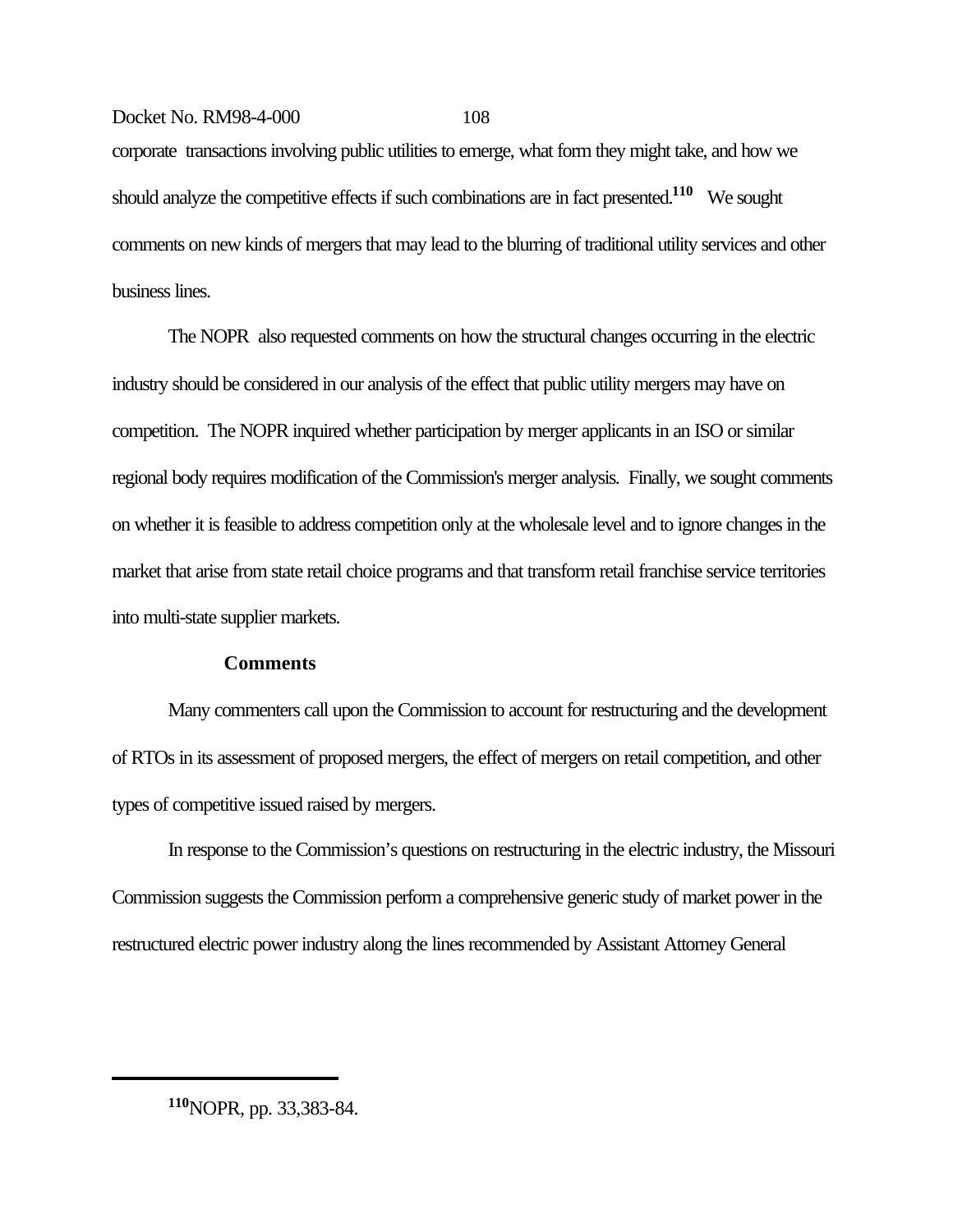Klein.<sup>111</sup> Antitrust Institute and NASUCA suggest the Commission's analysis consider the effect of a merger not only on currently regulated but also on future, competitive markets .

The Missouri Commission and NASUCA further suggest that, where a future market is uncertain due to the absence of an ISO, the Commission should consider identifying the uncertainties and conditioning the approval of such mergers to preserve the Commission's ability to gather additional facts or make changes in the merged company's ownership of assets at a later time. The Missouri and New York Commissions assert that this approach could be particularly helpful with regard to concerns about the competitive impacts of other mergers pending in the same markets.**112** However Southern argues that since many proposed mergers are ultimately abandoned, each prospective merger candidate should be treated independently of other mergers unless they have been consummated.

Antitrust Institute recommends that mergers involving transmission be conditioned upon the independent ownership and management of the merged company's transmission. It suggests a rebuttable presumption favoring the merging parties' participation in an ISO , as long as participation is accomplished prior to consummation of the merger and the Commission conditions its approval of the merger to assure that the intended competitive conditions are put in place. The Midwest ISO Participants contend that the rebuttable presumption should be that merger applicants lack market

**<sup>112</sup>**NOPR, p. 33,368.

**<sup>111</sup>**Missouri Commission cites "Making the Transition from Regulation to Competition: Thinking About Merger Policy during the Process of Electric Power Restructuring," Address by Joel I. Klein, United States Department of Justice, Assistant Attorney General, Antitrust Division, FERC Distinguished Speaker Series (January 21, 1998).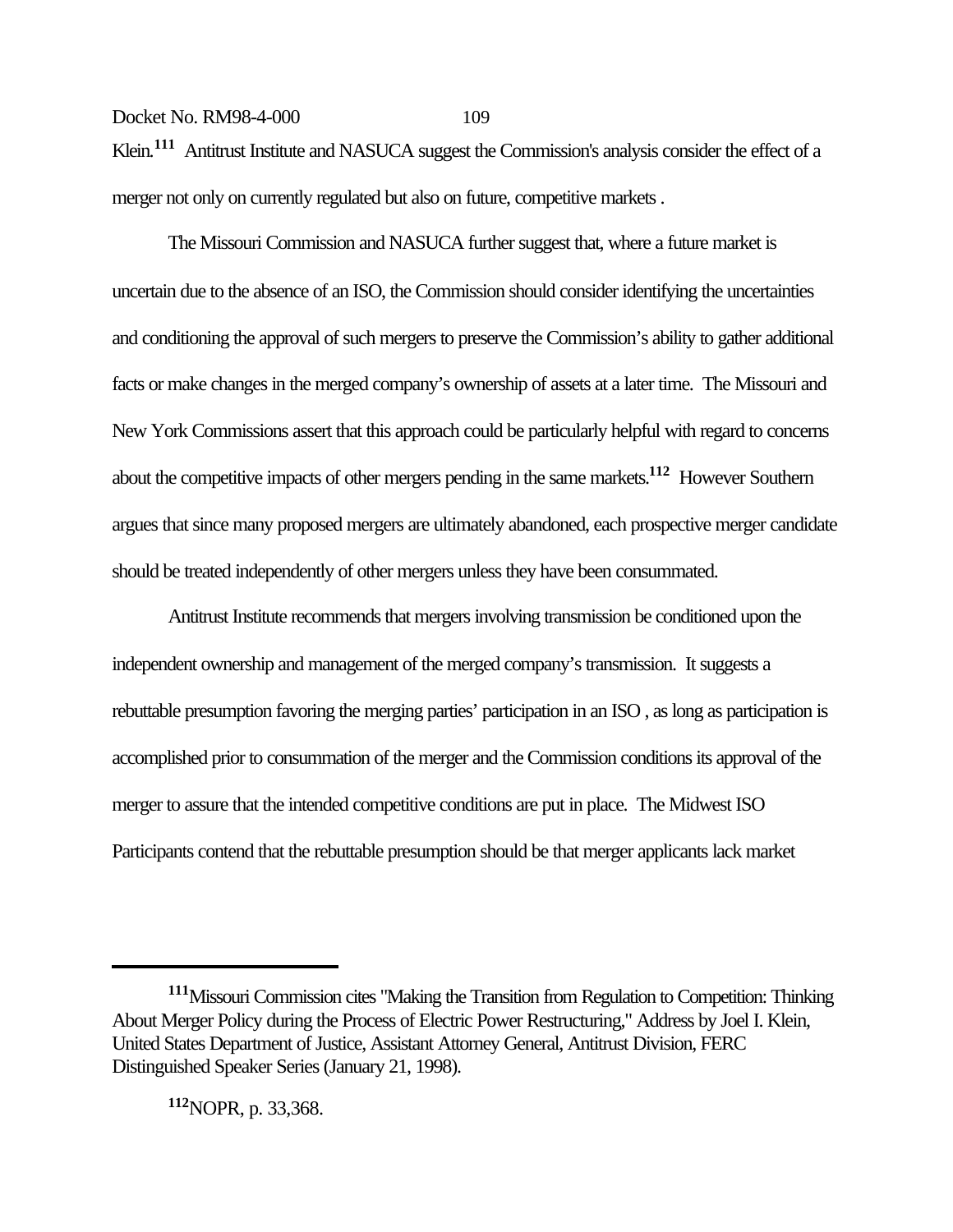power in generation when they are members of a Commission approved ISO and their total generation market share is no more than 20 to 25 percent of the total generation in the ISO.

In regard to retail competition, the Missouri Commission and NASUCA claim the NOPR failed to account for the blurring of lines between wholesale and retail products; NASUCA therefore urges the Commission to update its traditional emphasis on wholesale bulk power products to include a focus on actual products and services in retail markets. NARUC notes that state commissions may not be able to adequately participate in the Commission's merger proceedings because of pending state proceedings on the merger.. It suggests that, in accord with the Commission's Policy Statement, state regulators should be able to request that the Commission analyze the effects of a merger in concert with the state in order to capture the unique circumstances of retail markets. This, it states, should not assume that the request constitutes a forfeiture of a state's jurisdictional authority. The Ohio Commission similarly recommends the Commission consider any local concerns which a state brings before it, regardless of the state's independent authority to examine mergers.

NRECA also submits that, in the absence of state review of a public utility merger's effect on retail markets, a regulatory gap would be created unless the Commission acts to consider such effects. APPA/Transmission Access Policy Study Group claims that under the public interest test of section 203 of the FPA, the Commission must consider the effect of a public utility merger on retail markets because retail choice programs are effectively ending the substantive distinction between wholesale and retail power markets.

On the other hand, WEPCO counters that retail choice does not require the Commission to expand its public utility merger investigations. This is because there is no nexus between retailing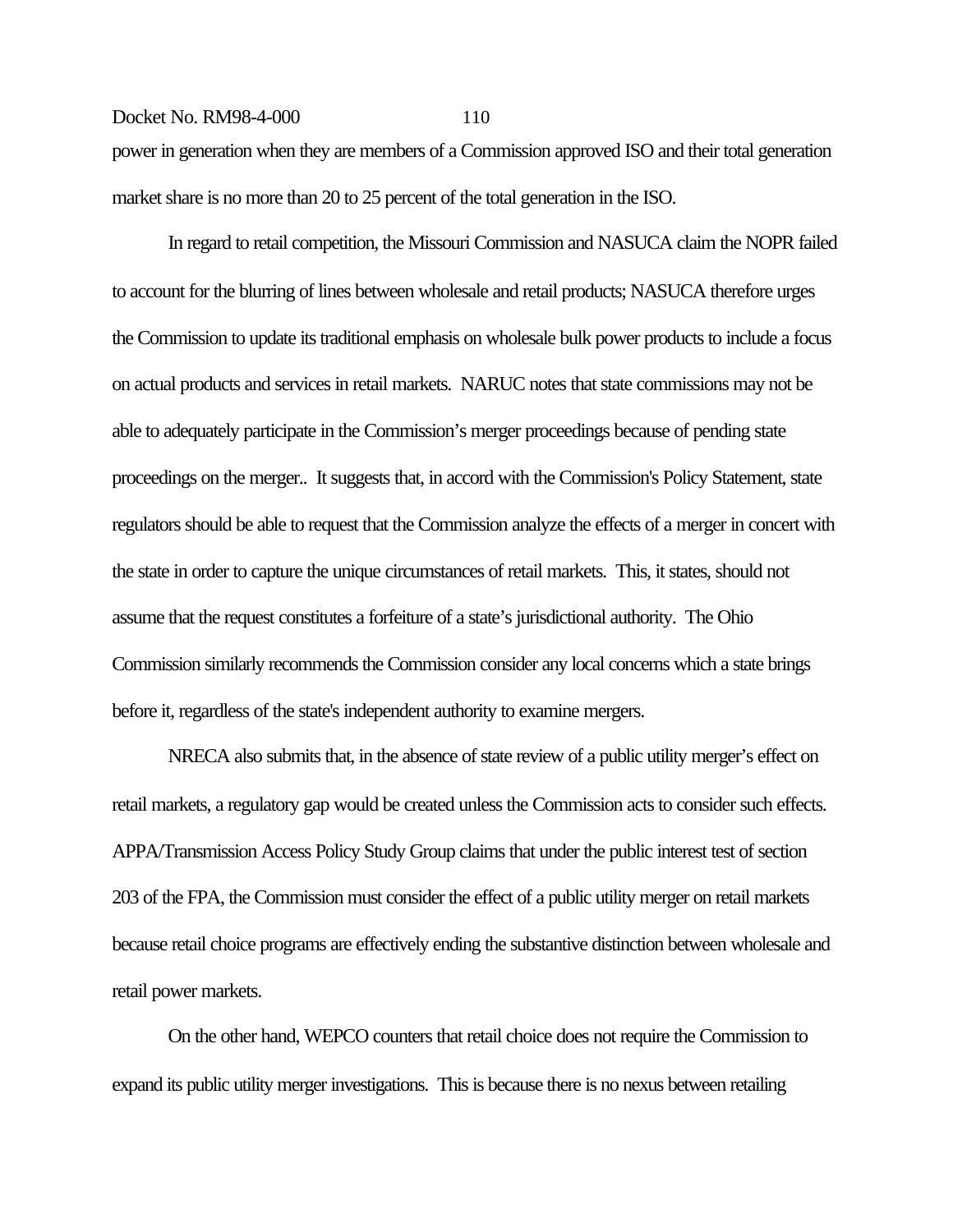activities and the Commission's bulk power concerns and because retail choice does not affect states' authority to oversee the activities of electricity retailers and any retail-related merger effects. EEI points out that the FPA leaves retail matters to the states. EEI argues the Commission reached the proper balance in its Policy Statement, where we committed to focus on retail competition analysis only if a state lacks adequate authority and asks us to consider the matter.

Finally, in regard to other types of competitive issues raised by mergers, Antitrust Institute recommends we require information on the effect of proposed mergers on potential competition and "workably" competitive markets and also require support for claims that competition in such markets will not be reduced. Sustainable Policy believes the Commission must also analyze the effects of environmental regulations on competition in relevant markets. Since most power plants are exempt from New Source Performance Standards and New Source Review, such requirements may frustrate entry by competitors that could otherwise mitigate the merged entity's market power. In its view, applicants should also be required to analyze the effects of the merged firm holding or selling pollution entitlements.

#### **Commission Conclusions**

Traditionally, the issue of potential competition has not arisen in mergers involving electric utilities, largely because utilities have been limited to business operations within franchised service territories. However, with federal and state initiatives (for example, open access, market-based rates for generation-based products, and regional transmission organizations), and product diversification by many increasingly integrated energy companies, companies do enter other markets.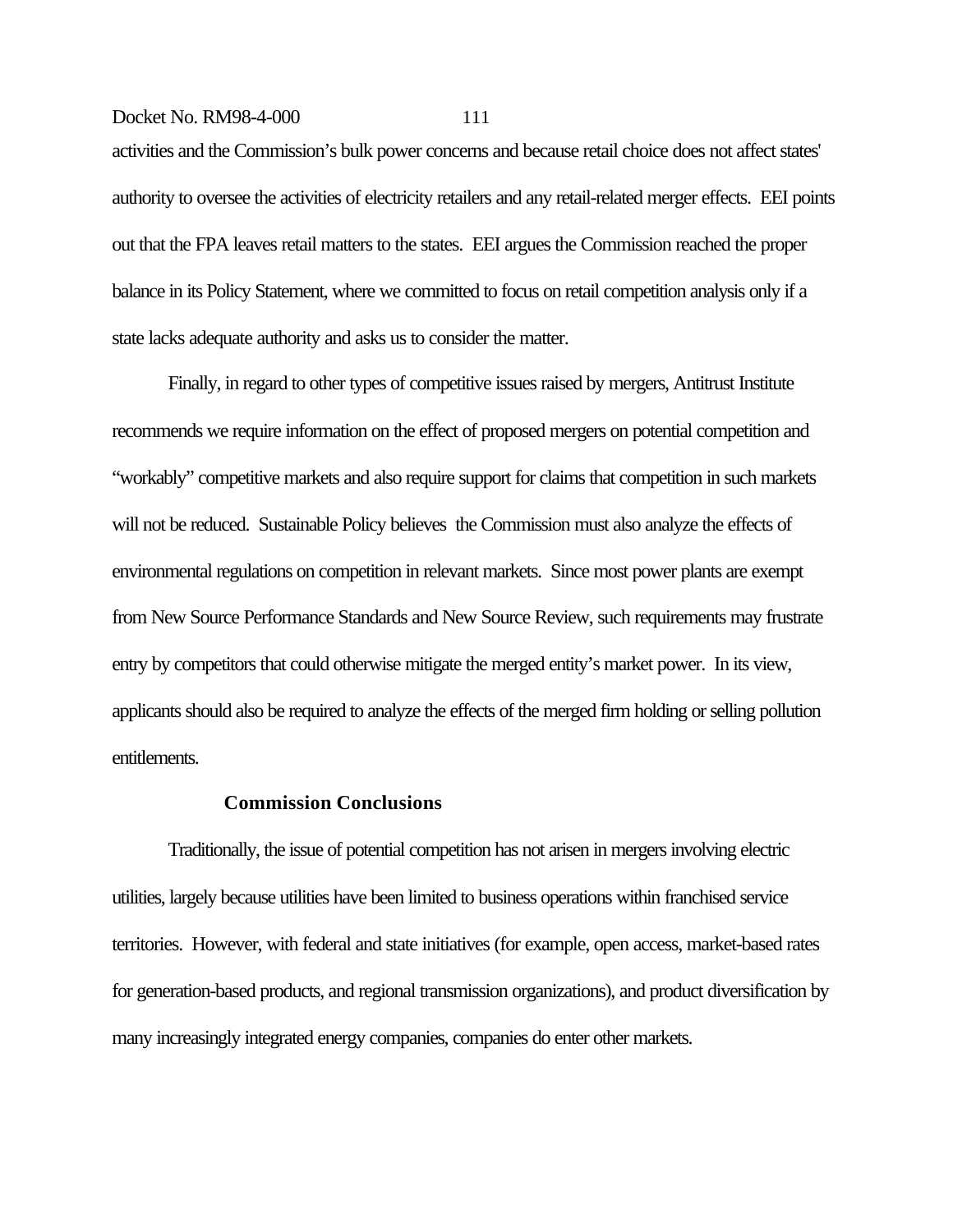As part of its merger analysis, the Commission intends to consider current and reasonably foreseeable regional developments and to seek additional relevant data and information. For example, as stated earlier, applicants are required to file information regarding markets in which they currently sell. In cases where the effect of a proposed merger on potential competition is a concern, we would rely, in reaching a determination, on the standards of review adhered to by the Department of Justice and Federal Trade Commission. We acknowledge that additional information beyond that required here may also be necessary to evaluate these effects and reiterate that the Commission may require supplementary information as necessary.

In addition, in regard to our consideration of a merger's impact on retail markets, consistent with our Policy Statement,<sup>113</sup> we stand ready to evaluate a proposed merger's impact on retail competition if a state lacks adequate authority to consider such matters and requests us to do so. The recent developments in some markets have demonstrated the relationship between conditions in retail markets and wholesale market prices. In our analysis of mergers we will take cognizance of market conditions.

We have considered the requests of NASUCA and the Missouri Commission that the Commission adopt a new policy to extend its analysis in all merger cases to include retail markets. We decline to extend the general scope of our merger review in this manner. Many of the concerns raised by these commenters deal with the situation where the state commission does not have the authority to evaluate or remedy the merger's effect on retail markets, e.g., when the state laws do not cover the particular merger under consideration or when a merger involving entities in one state impacts retail

**<sup>113</sup>**Policy Statement at p. 30,127-28.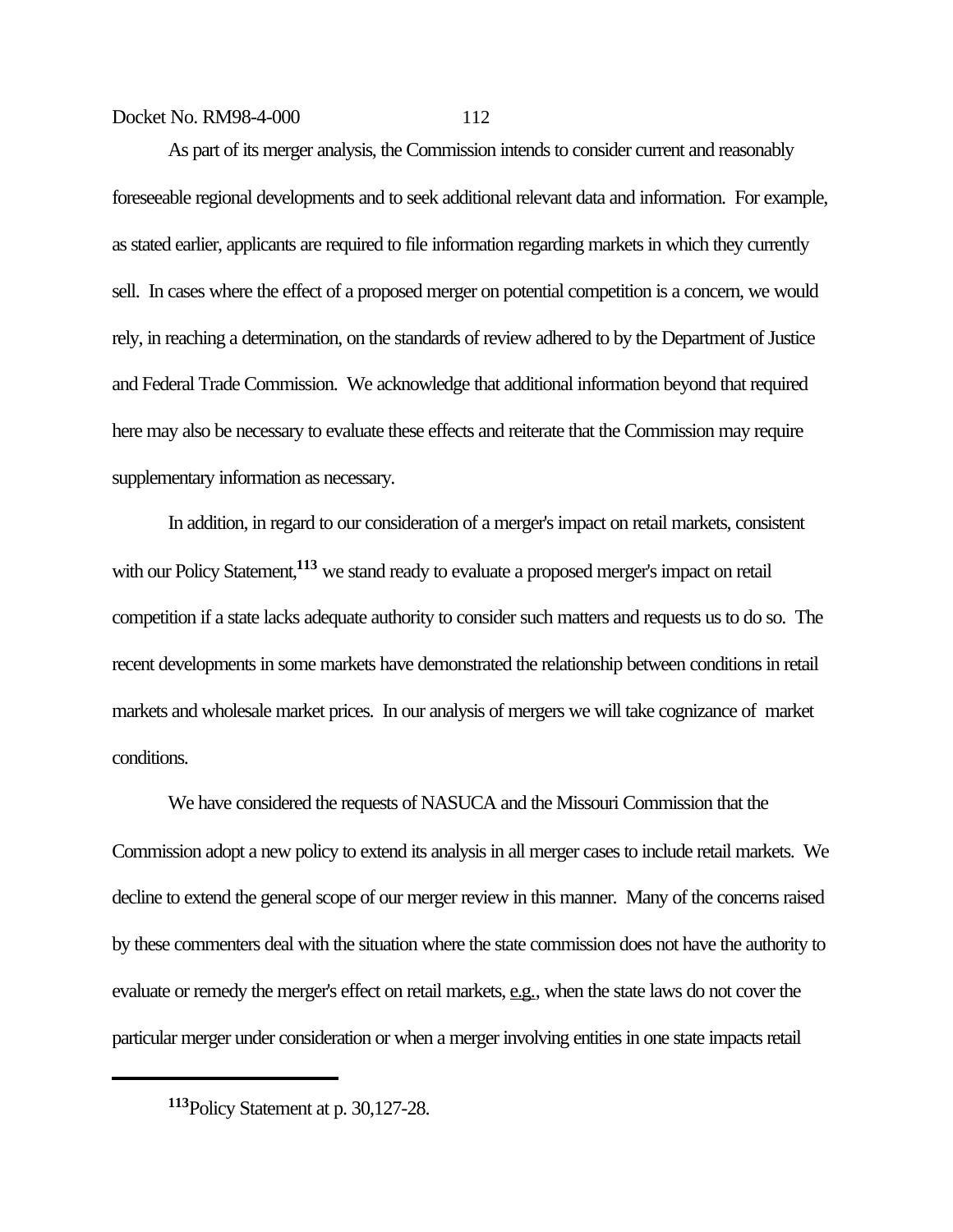markets in another state. As we made clear in the Policy Statement and the NOPR, the Commission stands ready to evaluate the effect of a merger on retail competition if a state lacks authority in these kinds of circumstances and asks us to do so. NASUCA and the Missouri Commission argue that changes in the industry are blurring the lines between wholesale and retail markets, making broader exercise of our section 203 authority important. As we acknowledged in the NOPR, changes resulting from industry restructuring may make retail market development critical to a particular merger. For example, retail access programs that may affect the assumptions that underlie the competitive analysis. Moreover, our authority to ensure nondiscriminatory open access to unbundled retail transmission may be important to the competitive effects of any merger application. We understand that as electric restructuring continues to evolve, there may be further developments related to retail services that raise issues that are directly relevant to our review of future mergers under Section 203. We take this opportunity to clarify that we will retail market issues when circumstances warrant. However, it is our continuing position that our merger review should not, as a matter of course review a merger's impact on retail markets in that state when a state is clearly able to do so.

#### **C. Moratorium on Mergers**

#### **Background**

Some commenters recommend the Commission impose a moratorium on merger approvals. NASUCA and APPA/Transmission Access Policy Study Group recommend the Commission either impose a moratorium on public utility mergers that may raise competitive issues or, at a minimum, require that the benefits of such mergers be convincingly established. NASUCA notes that incumbent dominant firms may be able to pick off rivals in their infancy before they become serious competitors.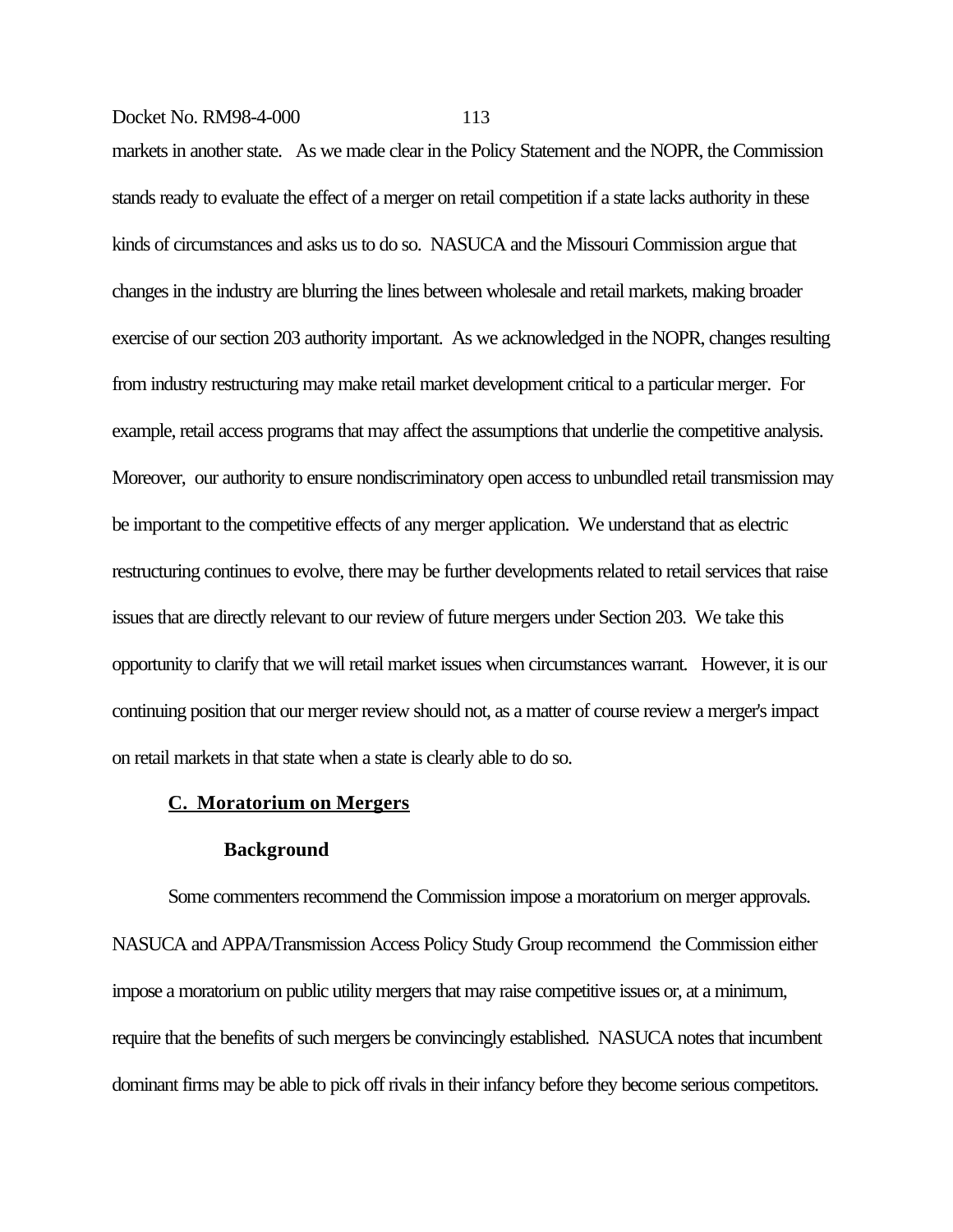Similarly, the Missouri Commission argues for a brief moratorium on mergers because data on competition in the electric industry is scarce and more time is needed to develop empirical evidence and a market-based history for making competitive evaluations.

On the other hand, EEI opposes a moratorium on public utility mergers, claiming that it would delay an efficient transition to competition. In its view, mergers represent the natural evolution of the markets and even a temporary ban would impose large costs on both consumers and stockholders that would not be in the public interest.

#### **Commission Conclusion**

We do not believe that a temporary moratorium on utility mergers is necessary. Adequate regulatory safeguards are in place that protect against potential adverse effects. Pursuant to section 203 of the FPA, the Commission has the authority to issue a merger order upon such terms and conditions as it finds necessary or appropriate and, for good cause, may issue such supplemental orders as it may find necessary or appropriate.

### **X. REGULATORY FLEXIBILITY ACT**

The Commission adheres to its certification in the NOPR that this rulemaking will not have a significant economic impact upon a substantial number of small entities. As stated in the NOPR, the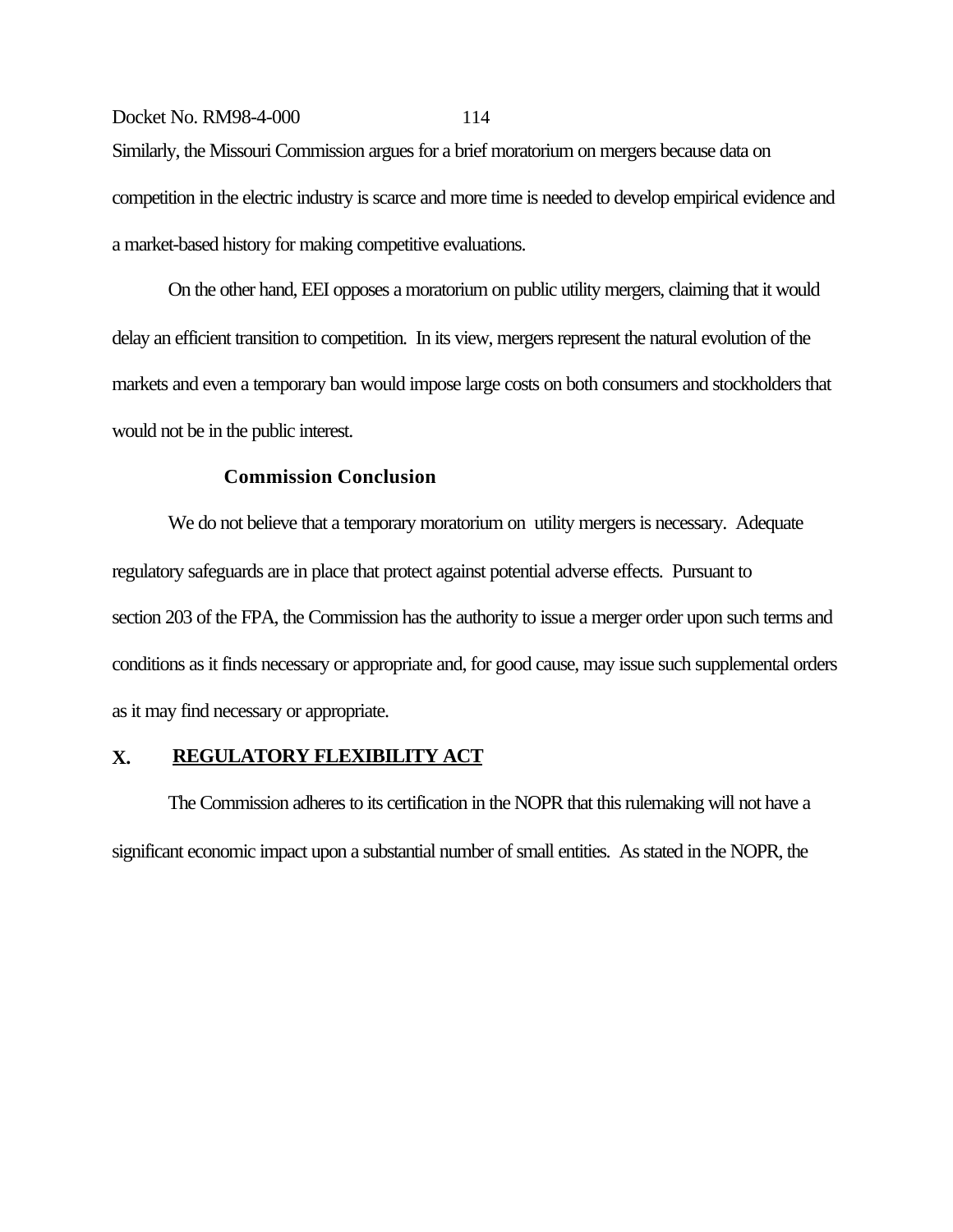Docket No. RM98-4-000 115 rule does not regulate small entities as defined in the Small Business Act.**114** A description and analysis of the rule's effect on small businesses is therefore not required by the Regulatory Flexibility Act.**<sup>115</sup>**

### **XI. ENVIRONMENTAL STATEMENT**

The Commission concludes that this rule will not be a major federal action having a significant adverse impact on the human environment under the Commission's regulations implementing the National Environment Policy Act. **116** The rule falls within the categorical exemption provided in the Commission's regulations for approval of actions under sections 4(b), 203, 204, 301, 304, and 305 of the Federal Power Act relating to issuance and purchase of securities, acquisition or disposition of property, mergers, interlocking directorates, jurisdictional determinations and accounting. **<sup>117</sup>** Consequently, neither an environmental assessment nor an environmental impact statement is required.

### **XII. INFORMATION COLLECTION STATEMENT**

The Office of Management and Budget's (OMB) regulations in 5 CFR 1320.11 require that it approve certain reporting and record keeping requirements (collections of information) imposed by an agency. Upon approval of a collection of information, OMB will assign an OMB control number and an expiration date. Respondents subject to the filing requirements of this Rule will not be penalized for

**<sup>114</sup>**5 U.S.C. 601(3) (citing § 3 of the Small Business Act, 15 U.S.C. 632). Section 3 of the Small Business Act defines a "small-business concern" as a business which is independently owned and operated and which is not dominant in its field of operation. 15 U.S.C. 632(a); cf. 13 C.F.R. Part 121 (containing size standards for determining whether businesses in various industries qualify as "small").

**<sup>115</sup>**5 U.S.C. 601-612.

**<sup>116</sup>**18 CFR Part 380.

**<sup>117</sup>**18 CFR 380.4(a)(16).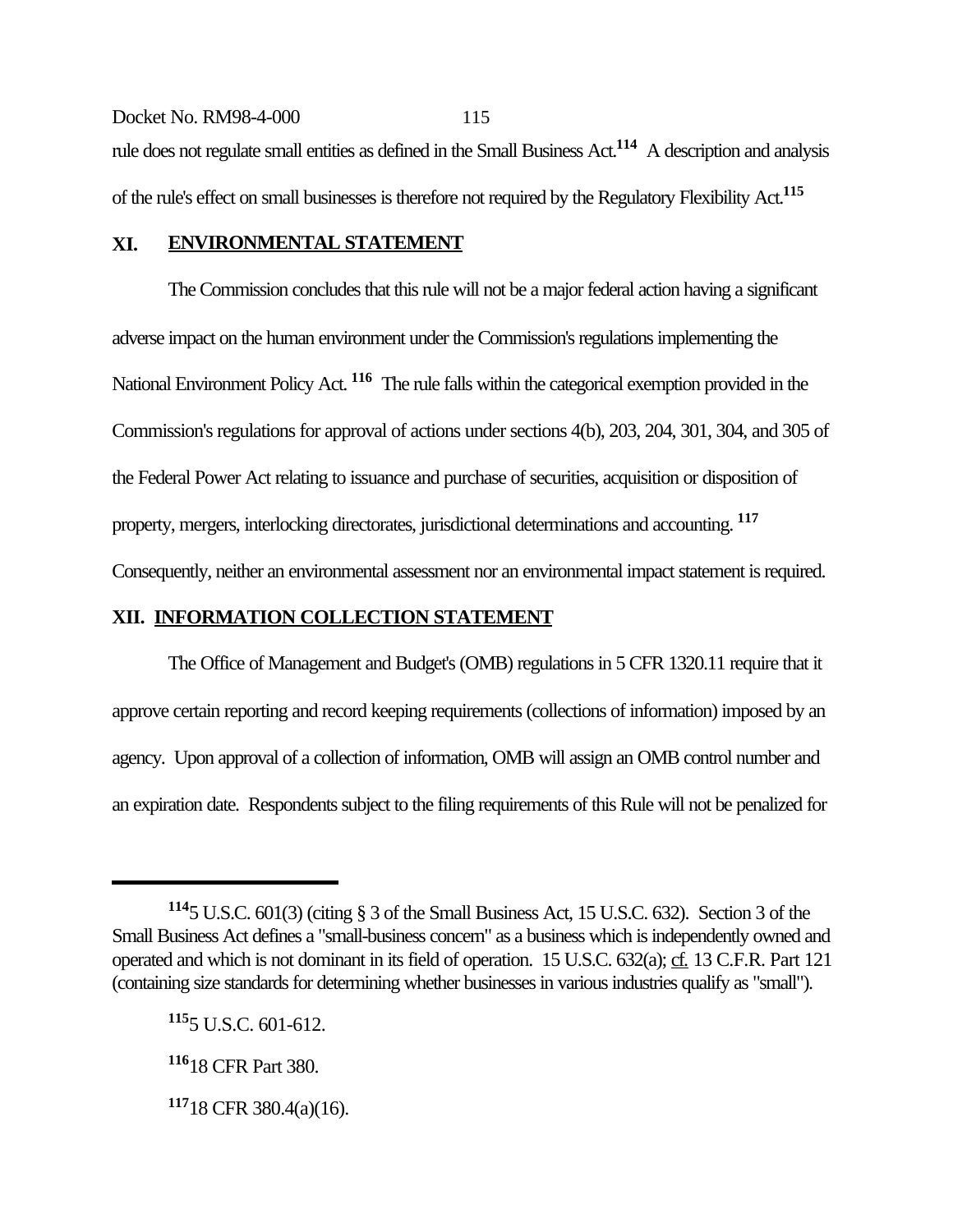# Docket No. RM98-4-000 116 failing to respond to these collections of information unless the collections of information display a valid

OMB control number. The final rule will affect one existing data collection, **FERC-519.** 

In accordance with Section 3507(d) of the Paperwork Reduction Act of 1995,**118** the proposed data requirements in the subject rulemaking have been submitted to OMB for review.

*Public Reporting Burden:* The total estimated burden associated with this proposed rule is 108,199 hours (based on number of filings during fiscal year 1999). We have estimated that depending on a number of different factors, it takes on average anywhere from 91 hours to 12,557 hours to comply with the requirements. The number of filings in 1999 totaled 121. The following table is broken down by categories to identify the types of filings submitted to the Commission under Section 203 of the FPA. These filings include: (a) non-merger transactions, i.e. divestiture of assets; (b) simple merger applications where no competitive concerns are raised; and (c) complex merger applications where horizontal competitive concerns are raised and there is a need for an Appendix A analysis.

| Data Collection     | Number of<br>Respondents | Number of<br>Responses | Hours per<br>Response | <b>Total Annual</b><br>Hours |
|---------------------|--------------------------|------------------------|-----------------------|------------------------------|
| <b>FERC-519</b>     |                          |                        |                       |                              |
| a) non-merger       | 107                      |                        | 91                    | 9,737                        |
| b)simple merger     | 7                        |                        | 1,509                 | 10,563                       |
| c)complex<br>merger |                          |                        | 12,557                | 87,899                       |
| <b>Totals</b>       | 121                      |                        | 14,157                | 108,199                      |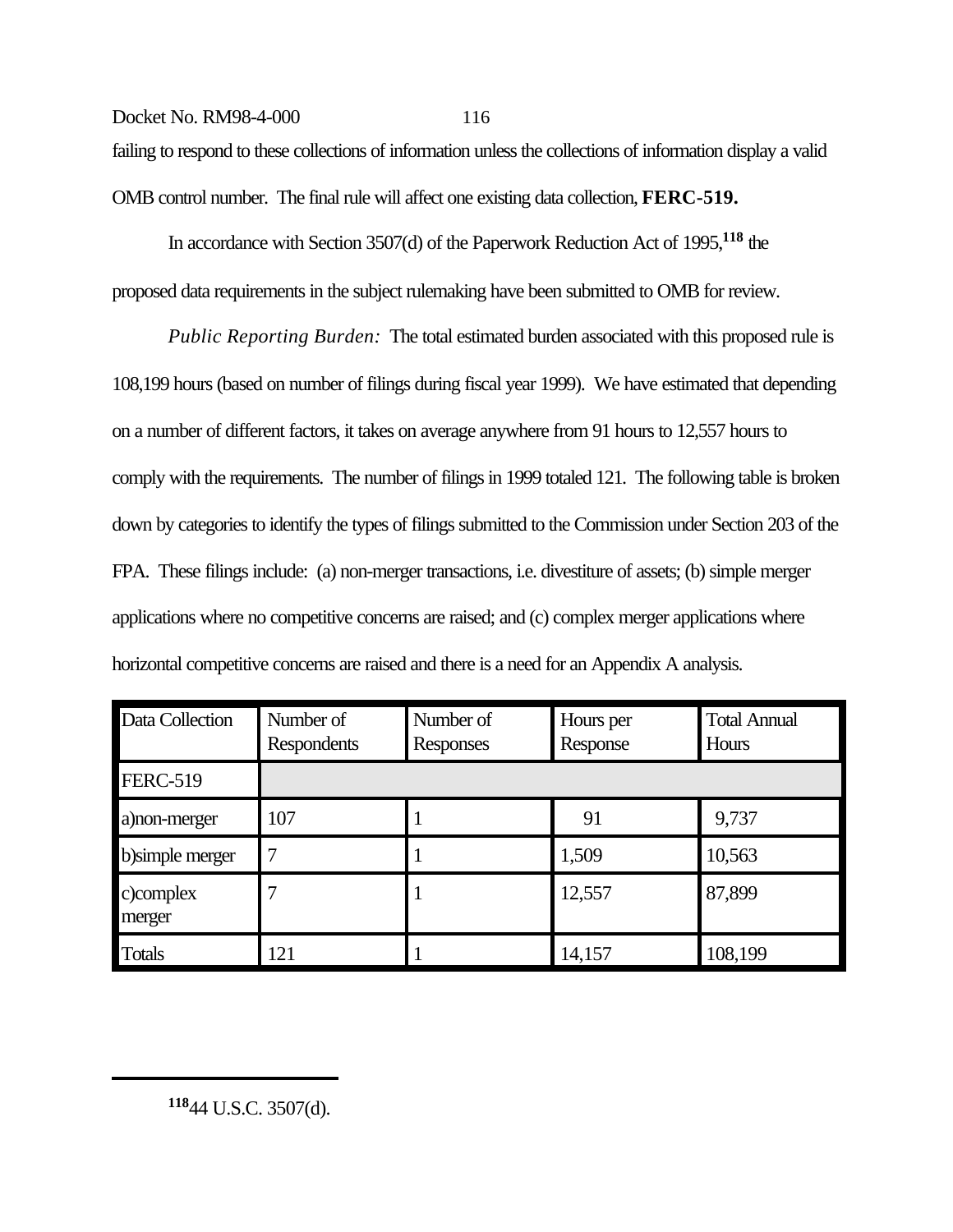*Information Collection Costs:* The Commission sought comments to comply with these requirements. No comments were received. The requirements were first formulated in the Commission's 1996 Policy Statement, and specified in the NOPR. These initiatives set in motion the proposed requirements, so affected entities already have incurred any necessary start-up costs in order to comply. The costs indicated below address the additional analysis that will be necessary as a result of the requirements of this proposed rule. It is estimated that in order to conduct the appropriate analysis, there will be costs associated with the acquisition of software (including license costs) and hardware. It should be noted that these entities have access, for other business purposes, to the ordinary office equipment needed for compliance, and this rulemaking has no consequential effect on the operating and maintaining that equipment. The annualized costs are based on burden hours

determined by hourly rates for labor.

| Data Collection  | Annualized<br>capital/start-up costs | Annualized on-going<br>costs (operations and<br>maintenance) | Total annualized costs |
|------------------|--------------------------------------|--------------------------------------------------------------|------------------------|
| <b>FERC-519</b>  |                                      |                                                              |                        |
| a)w/o analysis   | \$0                                  | 37,200<br>\$                                                 | 37,200<br>\$           |
| b) simple merger | \$15,300                             | 615,528<br>S                                                 | 630,828                |
| c)complex        | \$162,000                            | \$5,123,400                                                  | \$5,285,400            |

Total Annualized costs when considering all filings:

| a) w/o analysis $$37,200 \times 107$ filings    | \$3,980,400. |
|-------------------------------------------------|--------------|
| b) simple merger $$630,828 \times 7$ filings    | \$4,415,796  |
| c) complex merger $$5,285,400 \times 7$ filings | \$36,997,800 |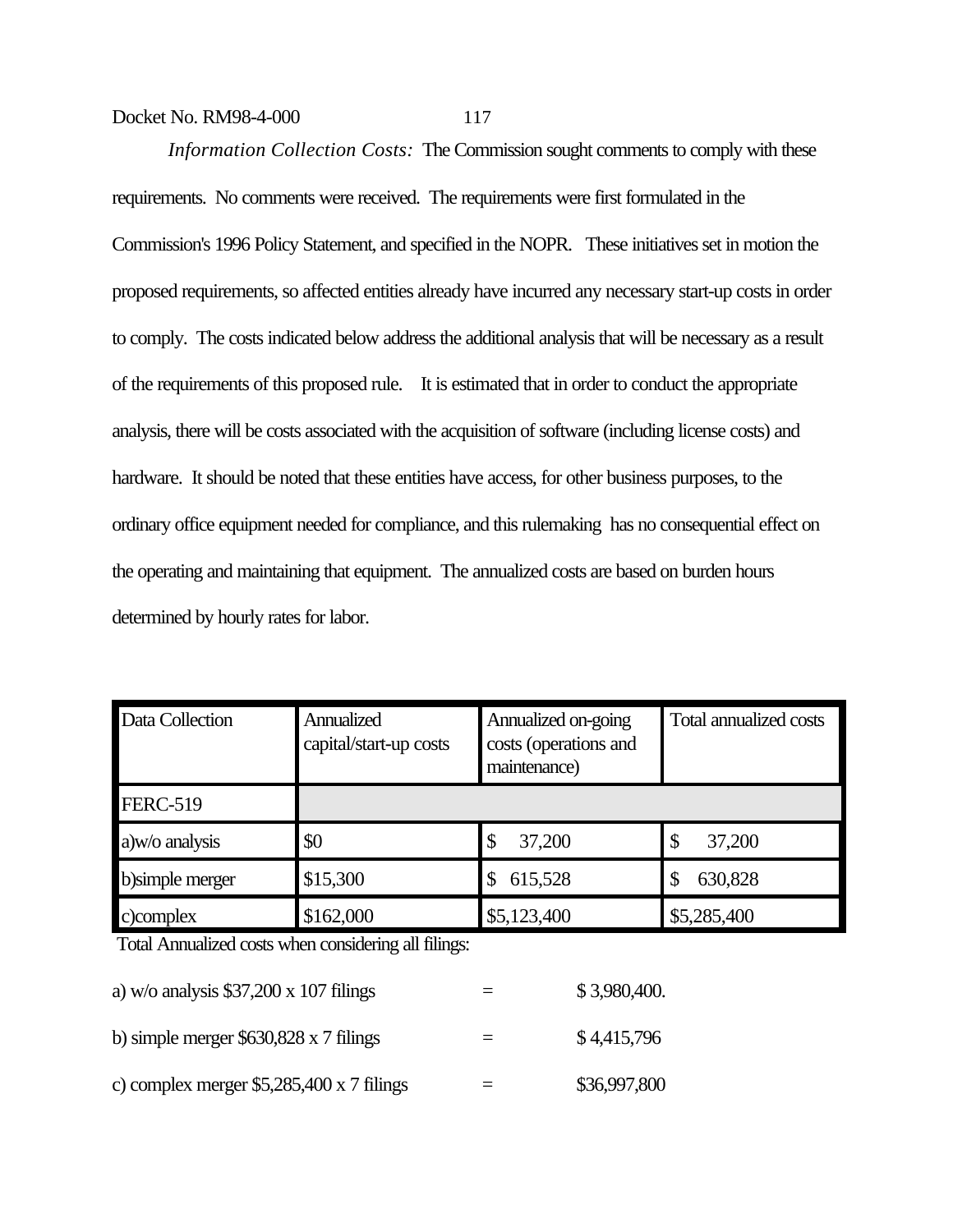| Docket No. RM98-4-000 | 118 |              |
|-----------------------|-----|--------------|
| <b>Totals</b>         | Ξ   | \$45,393,996 |

*Title:* **FERC-519, Application for Sale, Lease or other Disposition, Merger or Consolidation of Facilities, or For Purchase or Acquisition of Securities of a Public Utility**

*Action:* Proposed Data Collection.

*OMB Control No:* 1902-0082.

*Respondents:* Public Utilities (Business or other for profit, including small businesses.)

*Frequency of information:* On occasion.

*Necessity of the Information:*

The Final Rule revises the filing requirements in 18 CFR Part 33 which implements §203 of the Federal Power Act (FPA). The proposed rule provides applicants with detailed guidance for preparing merger applications and is consistent with the policies set forth in the Policy Statement. The proposed rule is intended to lessen regulatory burdens on industry by eliminating outdated and unnecessary filing requirements, clarifying existing requirements, and streamlining the filing requirements for transactions that do not raise competitive concerns.

The implementation of these proposed filing requirements will help the Commission carry out its responsibilities under the FPA in accordance with the objectives of the Commission's Open Access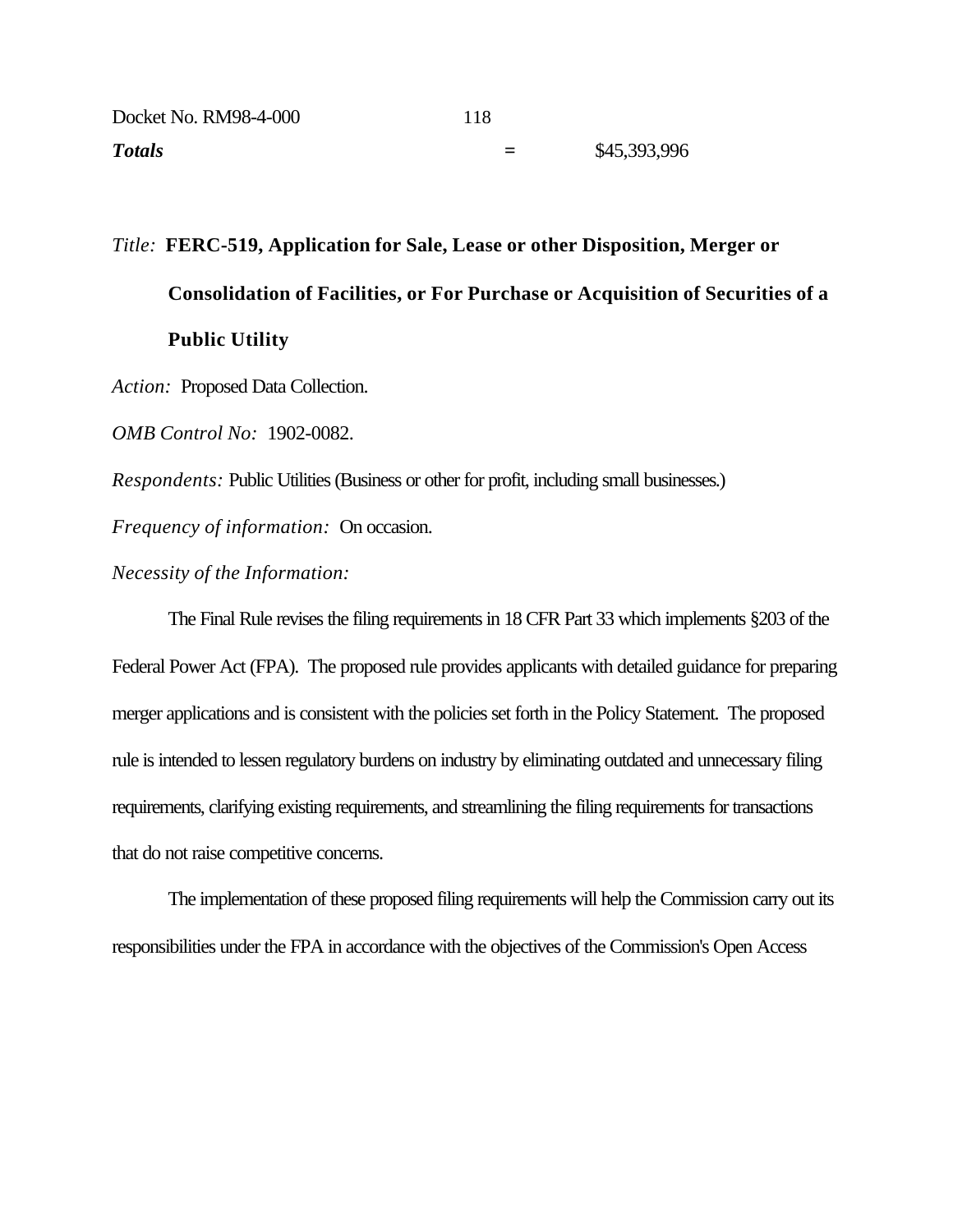Rule**119** and Order No. 2000**120** to promote competitive, well-functioning markets while at the same time protecting customers by constraining market power through regulation. In consideration of changing market structures in the electric industry, the Commission must ensure that no significant increase in market dominance will result from a merger or other corporate restructuring. The Commission must also ensure that ratepayers will be protected from any negative effects of a merger. The Commission also examines barriers to entry of new competitors in the market. The Commission will use the data received as a result of the proposed filing requirements: (1) in the review of the proposed merger of jurisdictional facilities to ascertain whether the merger is in the public interest; (2) for general industry oversight; and (3) to expedite the corporate application review process.

 The Commission received 21 comments on the proposed reporting requirements but none on its reporting burden or cost estimates. The Commission's responses to the comments are being addressed elsewhere in this Final Rule.

For information on the requirements, submitting comments on the collection of information and the associated burden estimates, including suggestions for reducing this burden, please send your comments to the Federal Energy Regulatory Commission, 888 First Street, NE., Washington, DC 20426 [Attention: Michael Miller, Office of the Chief Information Officer, (202) 208-1415, or mike.miller@ferc.fed.us] or send comments to the Office of Management and Budget [Attention: Desk Officer for the Federal Energy Regulatory Commission (202) 395-3087, fax: 395-7285.] In addition, comments on reducing the burden and/or improving the collection of information should also be

**<sup>119</sup>**61 FR 21, 540, May 10, 1996).

**<sup>120</sup>**65 FR 809, January 6, 2000.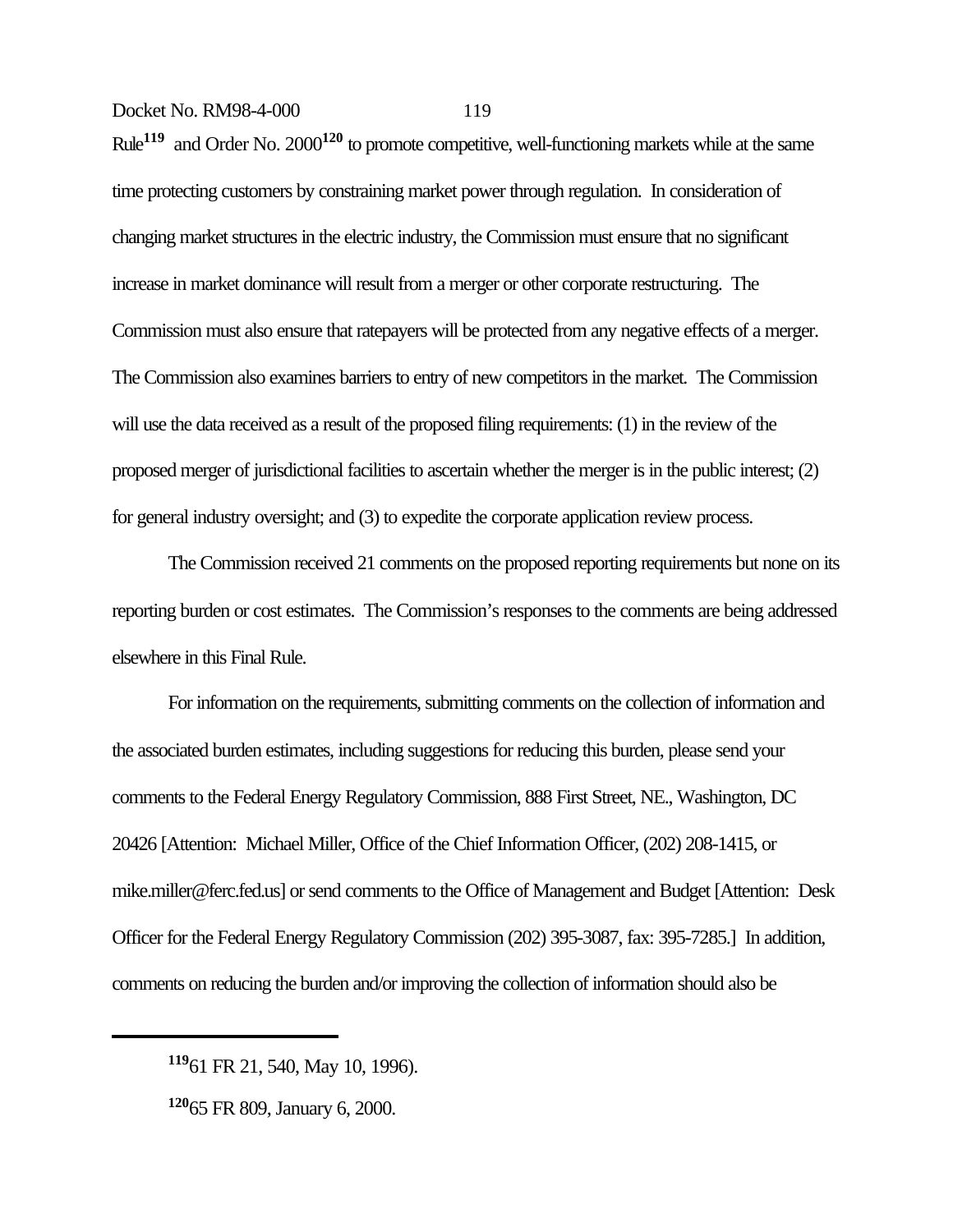Docket No. RM98-4-000 120 submitted to the Office of Management and Budget, Office of Information and Regulatory Affairs, Attention: Desk Officer for the Federal Energy Regulatory Commission, 725 17th Street, NW, Washington, D.C. 20503.

#### **XIII. DOCUMENT AVAILABILITY**

In addition to publishing the full text of this document in the Federal Register, the Commission provides all interested persons an opportunity to view and/or print the contents of this document via the Internet through the FERC Home Page (http://www.ferc.fed.us) and in the Commission's Public Reference Room during normal business hours (8:30 a.m. to 5:00 p.m. Eastern time) at 888 First Street, N.E., Room 2A, Washington, DC 20426.

From the FERC Home Page on the Internet, this information is available in both the Commission Issuance Posting System (CIPS) and the Records and Information Management System (RIMS).

- CIPS provides access to the texts of formal documents issued by the Commission since November 14, 1994.
- CIPS can be accessed using the CIPS link or the Energy Information Online icon. The full text of this document is available on CIPS in ASCII and WordPerfect 8.0 formats for viewing, printing and/or downloading.
- RIMS contains images of documents submitted to and issued by the Commission after November 16, 1981. Documents from November 1995 to the present can be viewed and printed from FERC's Home Page using the RIMS link or the Energy Information Online icon. Descriptions of documents back to November 16, 1981, are also available form RIMS-on-the-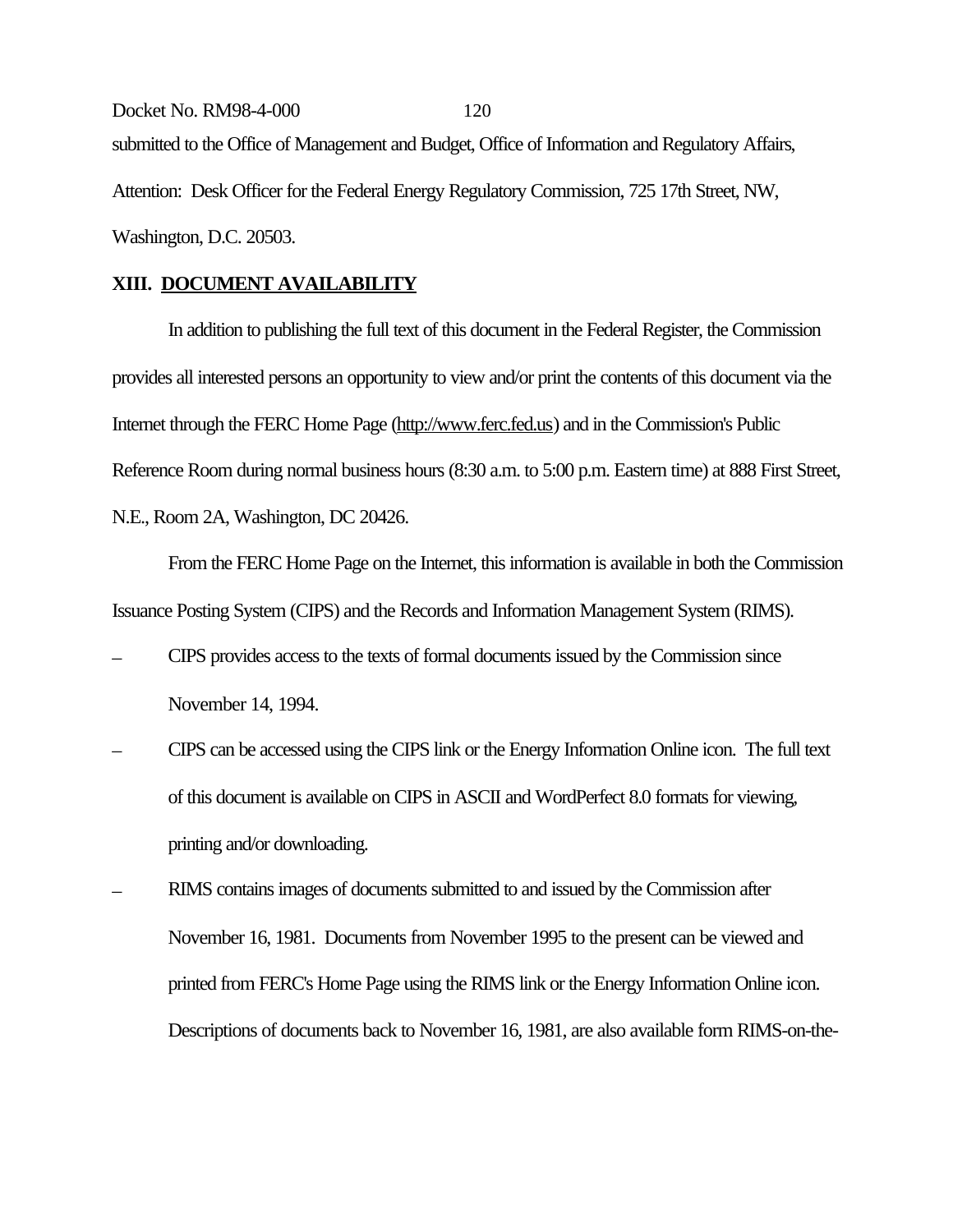Web; requests for copies of these and other older documents should be submitted to the Public Reference Room.

User assistance is available for RIMS, CIPS, and the Website during normal business hours from our Help line at (202) 208-2222 (E-Mail to WebMaster@ferc.fed.us) or the Public Reference Room at (202) 208-1371 (E-Mail to public.referenceroom@ferc.fed.us).

During normal business hours, documents can also be viewed and/or printed in the FERC Public Reference Room, where RIMS, CIPS, and the FERC Website are available. User assistance is also available.

# **XIV. EFFECTIVE DATE AND CONGRESSIONAL NOTIFICATION**

This rule will take effect [insert date that is 30 days after publication in the Federal Register]. The Commission has determined, with the concurrence of the Administrator of the Office of Information and Regulatory Affairs at the Office of Management and Budget, that this Final Rule is not a "major rule" as defined in section 351 of the Small Business Regulatory Enforcement Act of 1996. **121** The Rule will be submitted to both Houses of Congress and the Comptroller General.

# **XV. LIST OF SUBJECTS IN 18 CFR PART 33**

Electric utilities, Reporting and record keeping requirements, Securities.

By the Commission.

 $(S E A L)$ 

Linwood A. Watson, Jr.,

**<sup>121</sup>**5 U.S.C. 804(2).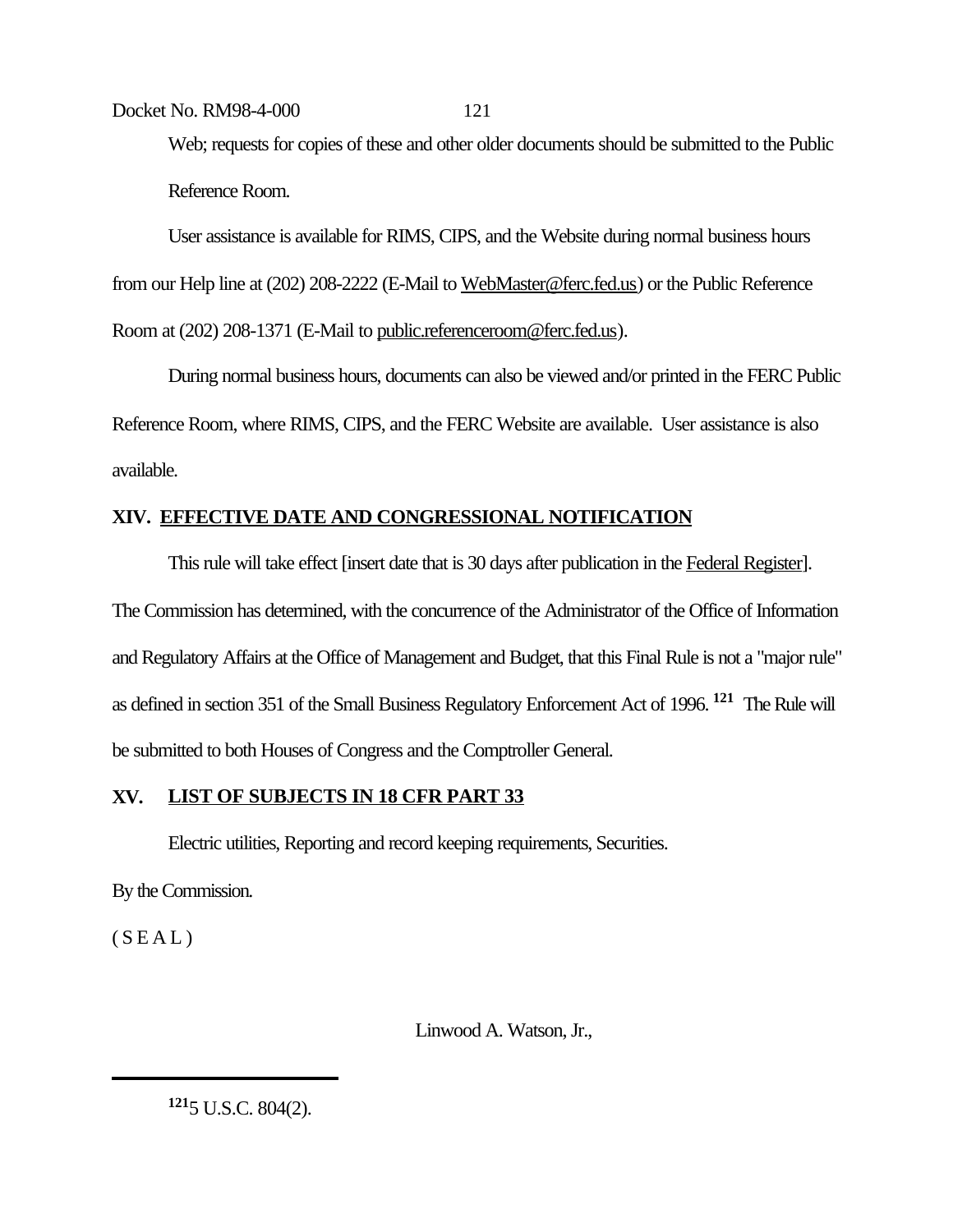Acting Secretary.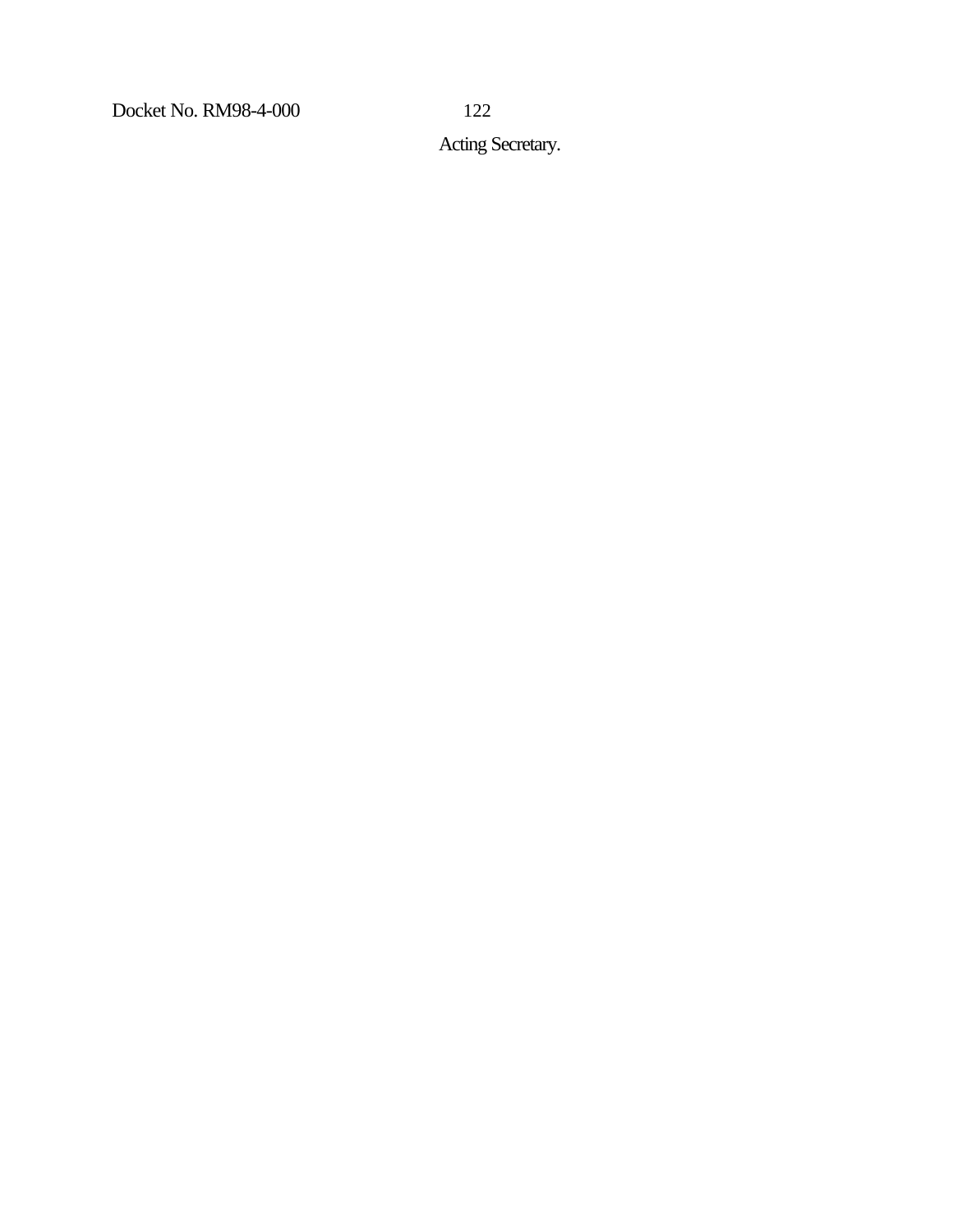In consideration of the foregoing, the Commission revises Part 33, Chapter I, Title 18 of the

Code of Federal Regulations, as follows

# **PART 33 -- APPLICATION FOR ACQUISITION, SALE, LEASE, OR OTHER DISPOSITION, MERGER OR CONSOLIDATION OF FACILITIES, OR FOR PURCHASE OR ACQUISITION OF SECURITIES OF A PUBLIC UTILITY**

 $S<sub>6</sub>$ 

| Sec.  |                                                                                       |
|-------|---------------------------------------------------------------------------------------|
| 33.1  | Applicability.                                                                        |
| 33.2  | Contents of application -- general information requirements.                          |
| 33.3  | Additional information requirements for applications involving horizontal competitive |
|       | impacts.                                                                              |
| 33.4  | Additional information requirements for applications involving vertical competitive   |
|       | impacts.                                                                              |
| 33.5  | Proposed accounting entries.                                                          |
| 33.6  | Form of notice.                                                                       |
| 33.7  | Verification.                                                                         |
| 33.8  | Number of copies.                                                                     |
| 33.9  | Protective order.                                                                     |
| 33.10 | Additional information.                                                               |
|       | Authority: 16 U.S.C. 791a-825r, 2601-2645; 31 U.S.C. 9701; 42 U.S.C. 7101-7352.       |

# §33.1 **Applicability.**

(a) The requirements of this part will apply to any public utility seeking authority under section 203 of the Federal Power Act to: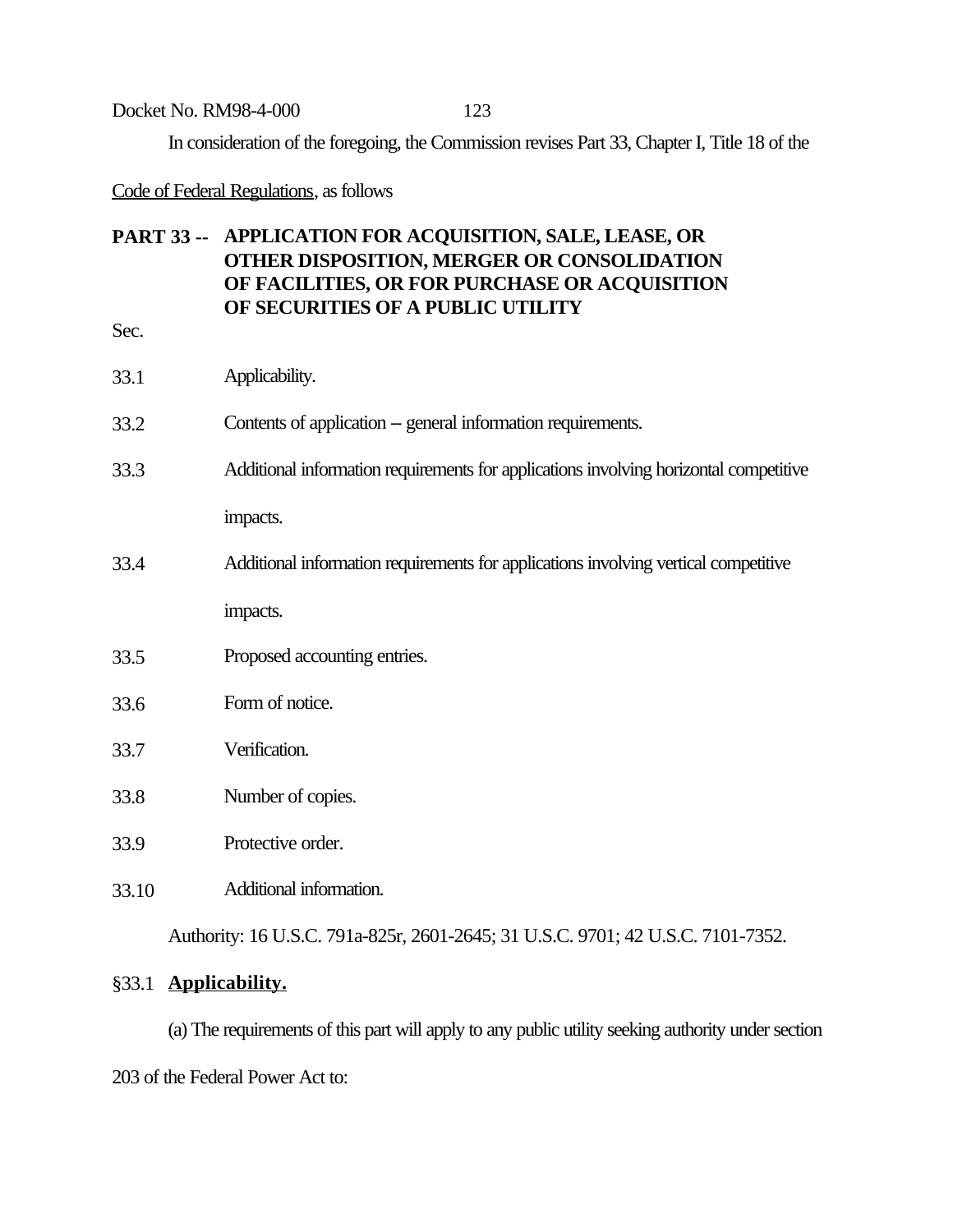(1) Dispose by sale, lease or otherwise of the whole of its facilities subject to Commission jurisdiction or any part thereof of a value in excess of \$50,000;

(2) Merge or consolidate, directly or indirectly, facilities subject to Commission jurisdiction with those of any other person, if such facilities are of a value in excess of \$50,000, including the acquisition of electric facilities used for the transmission or sale at wholesale of electric energy in interstate commerce which, except for ownership, would be subject to the Commission's jurisdiction; or

(3) Purchase, acquire or take any security of any other public utility.

(b) Value in excess of \$50,000 as used in section 203 of the Federal Power Act (16 U.S.C.

824b) will be the original cost undepreciated as defined in the Commission's Uniform System of Accounts prescribed for public utilities and licensees in part 101 of this chapter.

## §33.2 **Contents of application -- general information requirements.**

Each applicant must include in its application, in the manner and form and in the order indicated, the following general information with respect to the applicant and each entity whose jurisdictional facilities or securities are involved:

(a) The exact name of the applicant and its principal business address.

(b) The name and address of the person authorized to receive notices and communications regarding the application, including phone and fax numbers, and E-mail addresses.

(c) A description of the applicant, including:

(1) All business activities of the applicant, including authorizations by charter or regulatory approval (to be identified as Exhibit A to the application);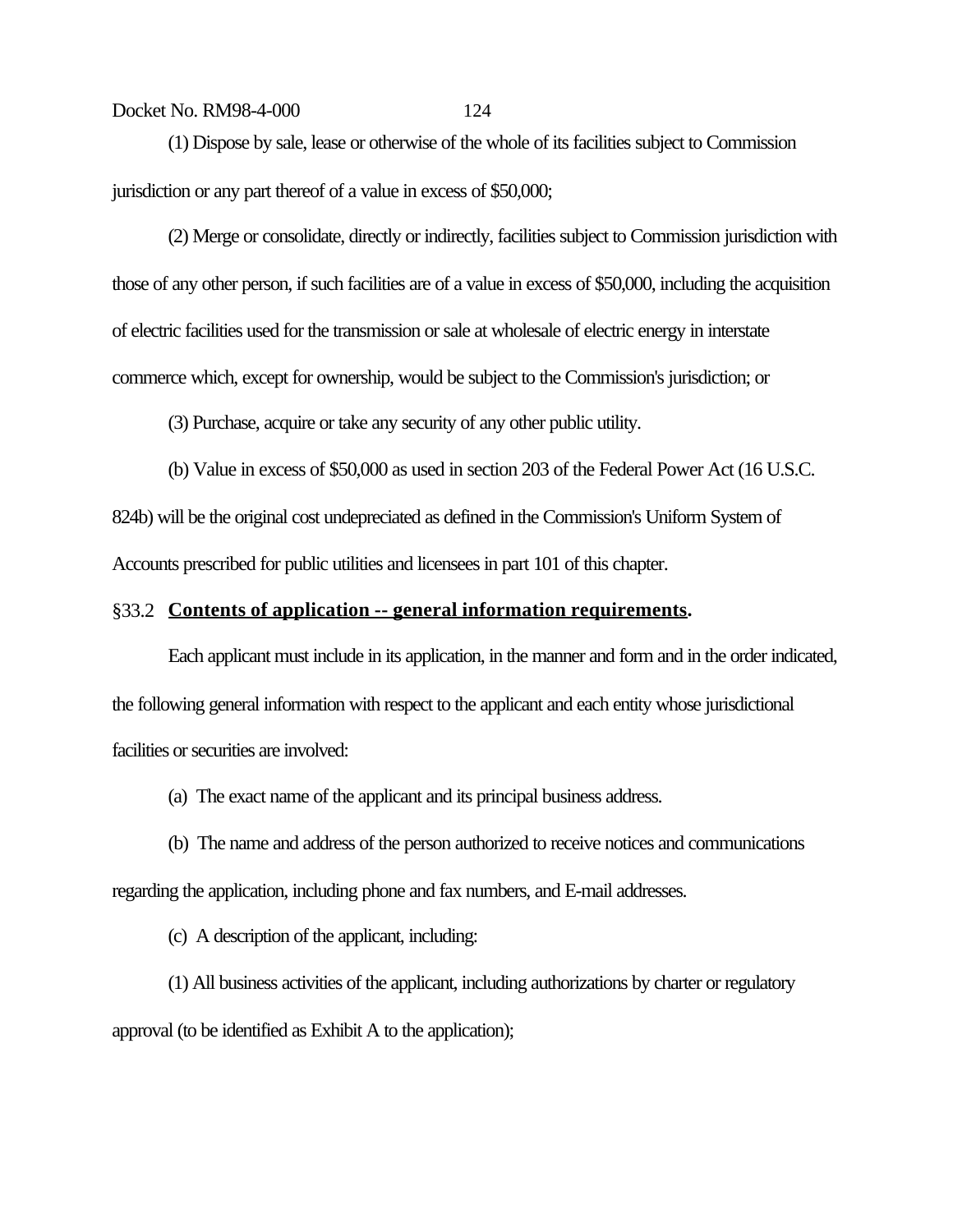(2) A list of all energy subsidiaries and energy affiliates, percentage ownership interest in such subsidiaries and affiliates, and a description of the primary business in which each energy subsidiary and affiliate is engaged (to be identified as Exhibit B to the application);

(3) Organizational charts depicting the applicant's current and proposed post-transaction corporate structures (including any pending authorized but not implemented changes) indicating all parent companies, energy subsidiaries and energy affiliates unless the applicant demonstrates that the proposed transaction does not affect the corporate structure of any party to the transaction (to be identified as Exhibit C to the application);

(4) A description of all joint ventures, strategic alliances, tolling arrangements or other business arrangements, including transfers of operational control of transmission facilities to Commission approved Regional Transmission Organizations, both current, and planned to occur within a year from the date of filing, to which the applicant or its parent companies, energy subsidiaries, and energy affiliates is a party, unless the applicant demonstrates that the proposed transaction does not affect any of its business interests (to be identified as Exhibit D to the application);

(5) The identity of common officers or directors of parties to the proposed transaction (to be identified as Exhibit E to the application); and

(6) A description and location of wholesale power sales customers and unbundled transmission services customers served by the applicant or its parent companies, subsidiaries, affiliates and associate companies (to be identified as Exhibit F to the application).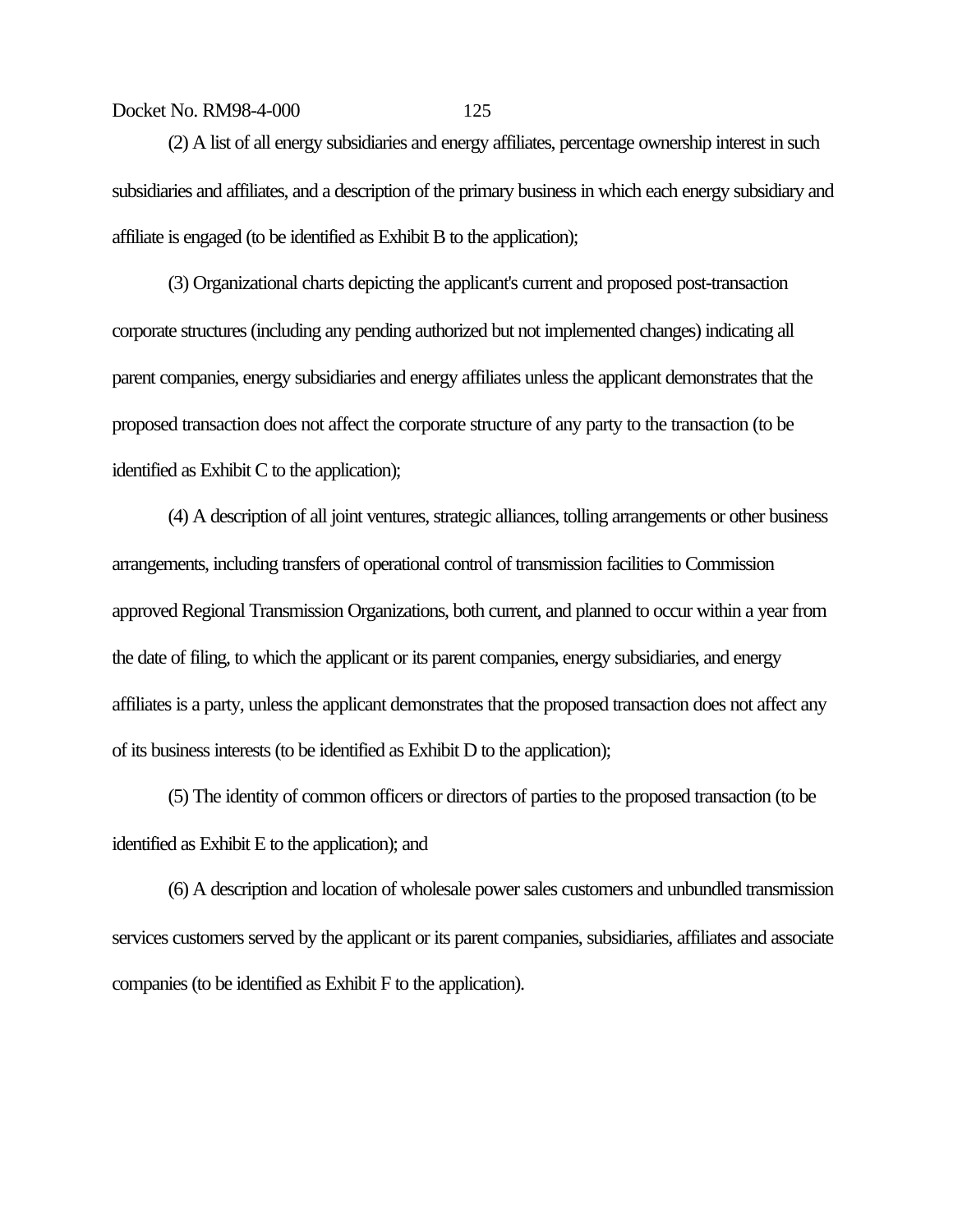(d) A description of jurisdictional facilities owned, operated, or controlled by the applicant or its parent companies, subsidiaries, affiliates, and associate companies (to be identified as Exhibit G to the application).

(e) A narrative description of the proposed transaction for which Commission authorization is requested, including:

(1) The identity of all parties involved in the transaction;

(2) All jurisdictional facilities and securities associated with or affected by the transaction (to be identified as Exhibit H to the application);

(3) The consideration for the transaction; and

(4) The effect of the transaction on such jurisdictional facilities and securities.

(f) All contracts related to the proposed transaction together with copies of all other written instruments entered into or proposed to be entered into by the parties to the transaction (to be identified as Exhibit I to the application).

(g) A statement explaining the facts relied upon to demonstrate that the proposed transaction is consistent with the public interest. The applicant must include a general explanation of the effect of the transaction on competition, rates and regulation of the applicant by the Commission and state commissions with jurisdiction over any party to the transaction. The applicant should also file any other information it believes relevant to the Commission's consideration of the transaction. The applicant must supplement its application promptly to reflect in its analysis material changes that occur after the date a filing is made with the Commission, but before final Commission action. Such changes must be described and their effect on the analysis explained (to be identified as Exhibit J to the application).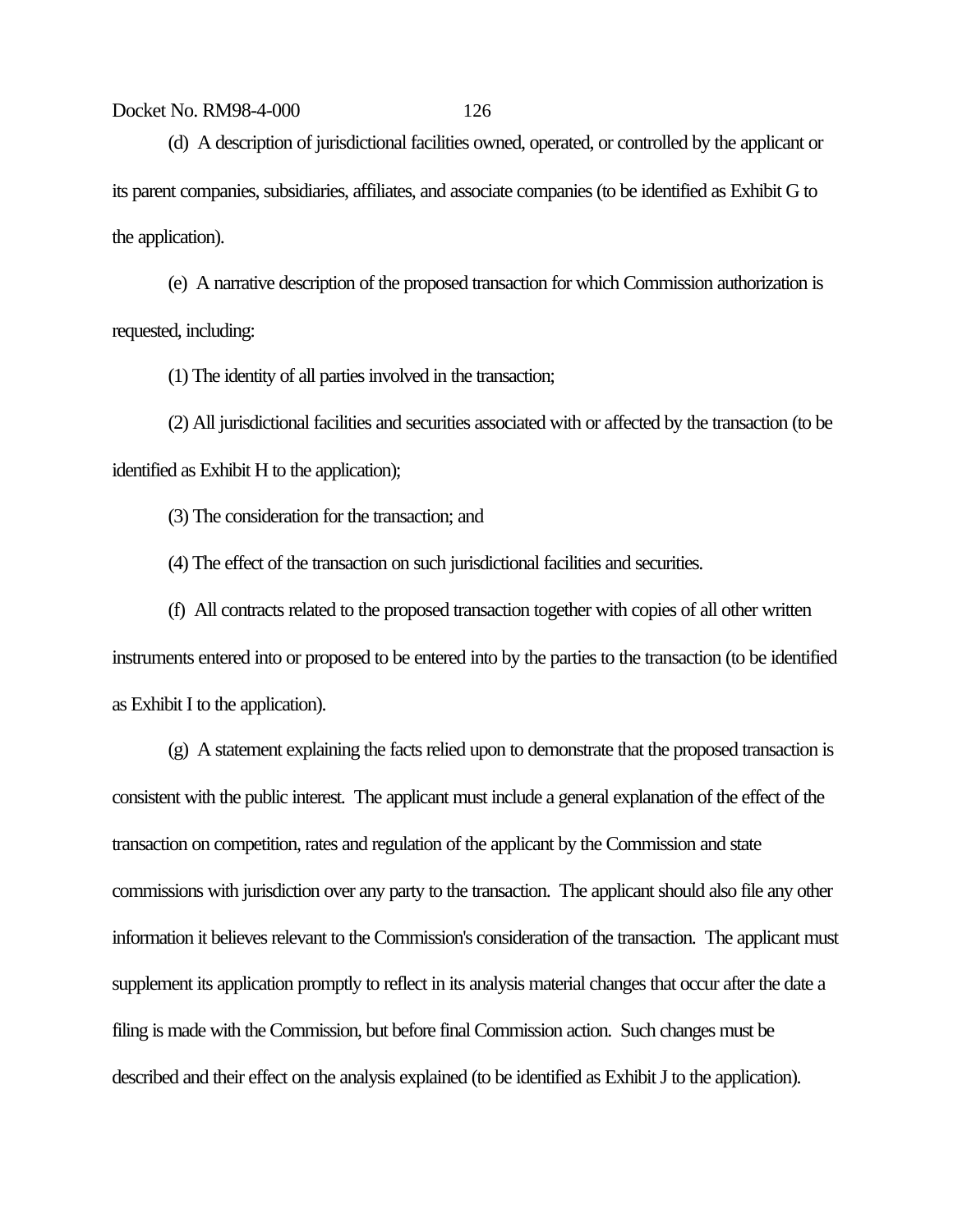(h) If the proposed transaction involves physical property of any party, the applicant must provide a general or key map showing in different colors the properties of each party to the transaction (to be identified as Exhibit K to the application).

(i) If the applicant is required to obtain licenses, orders, or other approvals from other regulatory bodies in connection with the proposed transaction, the applicant must identify the regulatory bodies and indicate the status of other regulatory actions, and provide a copy of each order of those regulatory bodies that relates to the proposed transaction (to be identified as Exhibit L to the application). If the regulatory bodies issue orders pertaining to the proposed transaction after the date of filing with the Commission, and before the date of final Commission action, the applicant must supplement its Commission application promptly with a copy of these orders.

# §33.3 **Additional information requirements for applications involving horizontal competitive impacts.**

(a)(1) The applicant must file the horizontal Competitive Analysis Screen described in paragraphs (b) through (f) of this section if, as a result of the proposed transaction, a single corporate entity obtains ownership or control over the generating facilities of previously unaffiliated merging entities (for purposes of this section, merging entities means any party to the proposed transaction or its parent companies, energy subsidiaries or energy affiliates)

(2) A horizontal Competitive Analysis Screen need not be filed if the applicant:

(i) Affirmatively demonstrates that the merging entities do not currently conduct business in the same geographic markets or that the extent of the business transactions in the same geographic markets is de minimis; and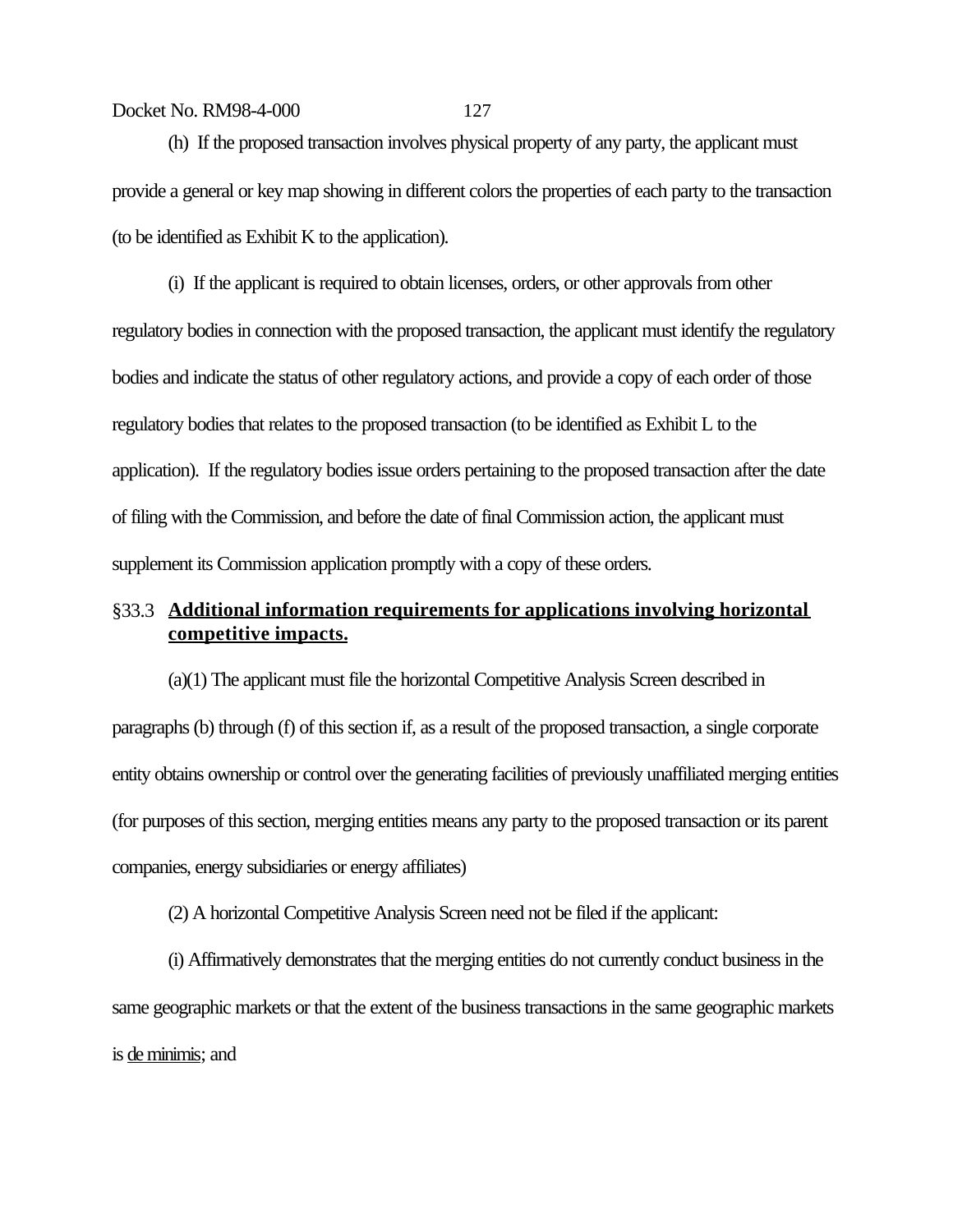(ii) No intervenor has alleged that one of the merging entities is a perceived potential competitor in the same geographic market as the other.

(b) All data, assumptions, techniques and conclusions in the horizontal Competitive Analysis Screen must be accompanied by appropriate documentation and support.

(1) If the applicant is unable to provide any specific data required in this section, it must identify and explain how the data requirement was satisfied and the suitability of the substitute data.

(2) The applicant may provide other analyses for defining relevant markets (e.g. the

Hypothetical Monopolist Test with or without the assumption of price discrimination) in addition to the delivered price test under the horizontal Competitive Analysis Screen.

(3) The applicant may use a computer model to complete one or more steps in the horizontal Competitive Analysis Screen. The applicant must fully explain, justify and document any model used and provide descriptions of model formulation, mathematical specifications, solution algorithms, as well as the annotated model code in executable form, and specify the software needed to execute the model. The applicant must explain and document how inputs were developed, the assumptions underlying such inputs and any adjustments made to published data that are used as inputs. The applicant must also explain how it tested the predictive value of the model, for example, using historical data.

(c) The horizontal Competitive Analysis Screen must be completed using the following steps:

(1) Define relevant products. Identify and define all wholesale electricity products sold by the merging entities during the two years prior to the date of the application, including, but not limited to, non-firm energy, short-term capacity (or firm energy), long-term capacity (a contractual commitment of more than one year), and ancillary services (specifically spinning reserves, non-spinning reserves, and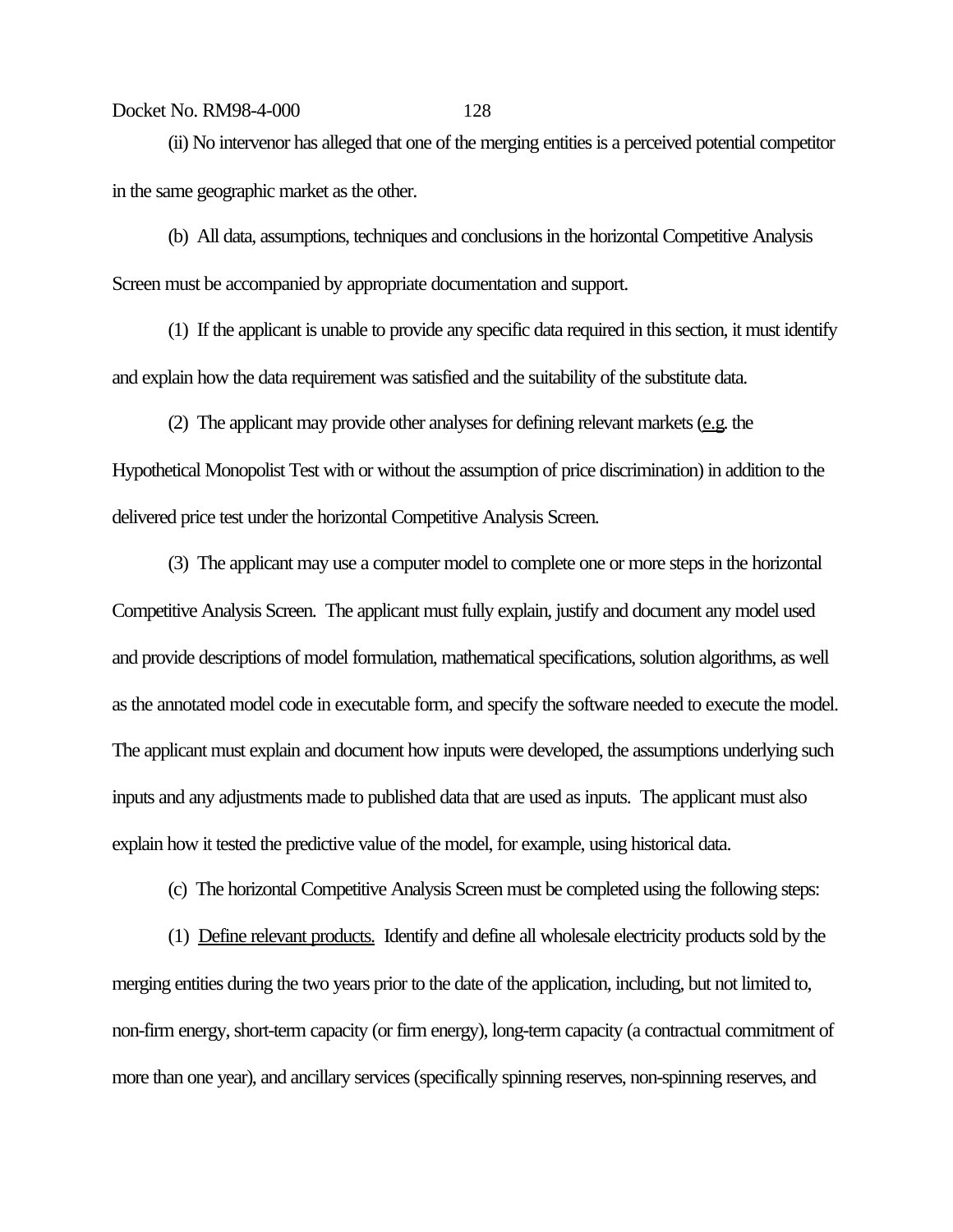Docket No. RM98-4-000 129 imbalance energy, identified and defined separately).Because demand and supply conditions for a product can vary substantially over the year, periods corresponding to those distinct conditions must be identified by load level, and analyzed as separate products.

(2) Identify destination markets. Identify each wholesale power sales customer or set of customers (destination market) affected by the proposed transaction. Affected customers are, at a minimum, those entities directly interconnected to any of the merging entities and entities that have purchased electricity at wholesale from any of the merging entities during the two years prior to the date of the application. If the applicant does not identify an entity to whom the merging entities have sold electricity during the last two years as an affected customer, the applicant must provide a full explanation for each exclusion.

(3) Identify potential suppliers. The applicant must identify potential suppliers to each destination market using the delivered price test described in paragraph c(4). A seller may be included in a geographic market to the extent that it can economically and physically deliver generation services to the destination market.

(4) Perform delivered price test. For each destination market, the applicant must calculate the amount of relevant product a potential supplier could deliver to the destination market from owned or controlled capacity at a price, including applicable transmission prices, loss factors and ancillary services costs, that is no more than five (5) percent above the pre-transaction market clearing price in the destination market.

(i) Supplier's presence. The applicant must measure each potential supplier's presence in the destination market in terms of generating capacity, using economic capacity and available economic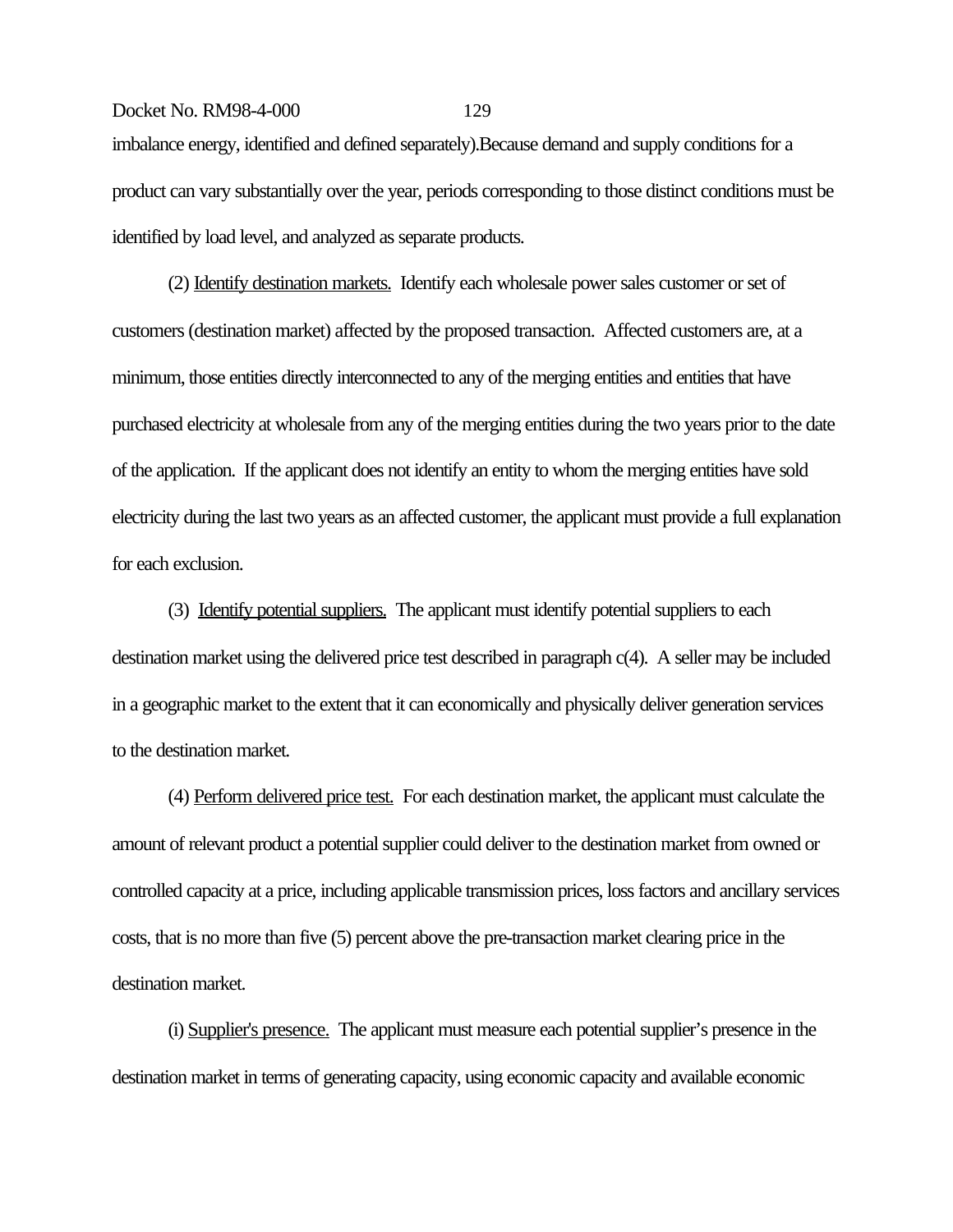capacity measures. Additional adjustments to supplier presence may be presented; applicants must support any such adjustment.

(A) Economic capacity means the amount of generating capacity owned or controlled by a potential supplier with variable costs low enough that energy from such capacity could be economically delivered to the destination market. Prior to applying the delivered price test, the generating capacity meeting this definition must be adjusted by subtracting capacity committed under long-term firm sales contracts and adding capacity acquired under long-term firm purchase contracts (i.e., contracts with a remaining commitment of more than one year). The capacity associated with any such adjustments must be attributed to the party that has authority to decide when generating resources are available for operation. Other generating capacity may also be attributed to another supplier based on operational control criteria as deemed necessary, but the applicant must explain the reasons for doing so.

(B) Available economic capacity means the amount of generating capacity meeting the definition of economic capacity less the amount of generating capacity needed to serve the potential supplier's native load commitments, as described in paragraph d(4)(i).

(C) Available transmission capacity. Each potential supplier's economic capacity and available economic capacity (and any other measure used to determine the amount of relevant product that could be delivered to a destination market) must be adjusted to reflect available transmission capability to deliver each relevant product. The allocation to a potential supplier of limited capability of constrained transmission paths internal to the merging entities' systems or interconnecting the systems with other control areas must recognize both the transmission capability not subject to firm reservations by others and any firm transmission rights held by the potential supplier that are not committed to long-term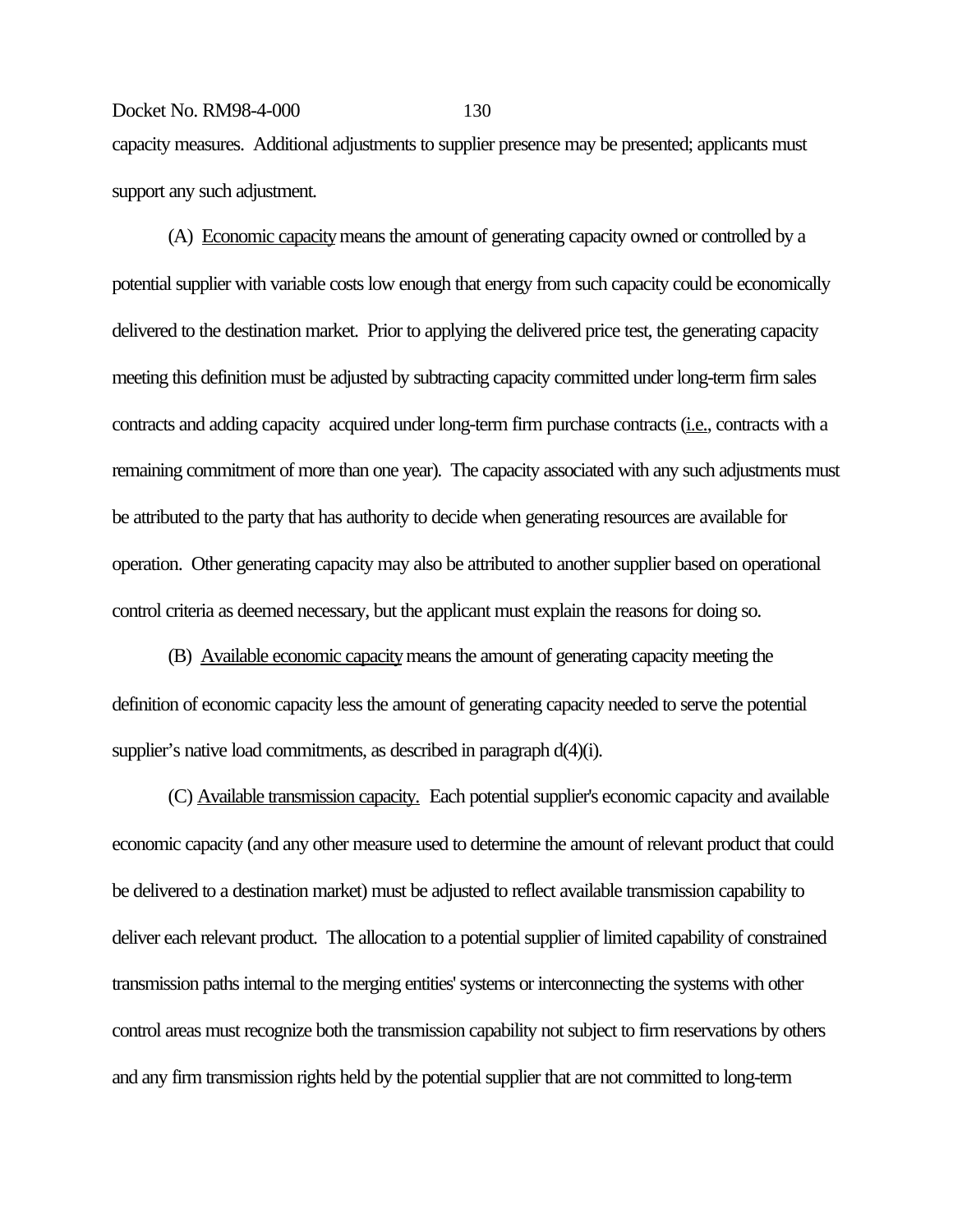transactions. For each such instance where limited transmission capability must be allocated among potential suppliers, the applicant must explain the method used and show the results of such allocation.

(D) Internal interface. If the proposed transaction would cause an interface that interconnects the transmission systems of the merging entities to become transmission facilities for which the merging entities would have a "native load" priority under their open access transmission tariff (i.e., where the merging entities may reserve existing transmission capacity needed for native load growth and network transmission customer load growth reasonable forecasted within the utility's current planning horizon), all of the unreserved capability of the interface must be allocated to the merging entities for purposes of the horizontal Competitive Analysis Screen, unless the applicant demonstrates one of the following:

(1) The merging entities would not have adequate economic capacity to fully use such unreserved transmission capability;

(2) The merging entities have committed a portion of the interface capability to third parties; or

(3) Suppliers other than the merging entities have purchased a portion of the interface capability.

(5) Calculate market concentration. The applicant must calculate the market share, both preand post-merger, for each potential supplier, the Herfindahl-Hirschman Index (HHI) statistic for the market, and the change in the HHI statistic. (The HHI statistic is a measure of market concentration and is a function of the number of firms in a market and their respective market shares. The HHI statistic is calculated by summing the squares of the individual market shares, expressed as percentages, of all potential suppliers to the destination market.) To make these calculations, the applicant must use the amounts of generating capacity (*i.e.*, economic capacity and available economic capacity, and any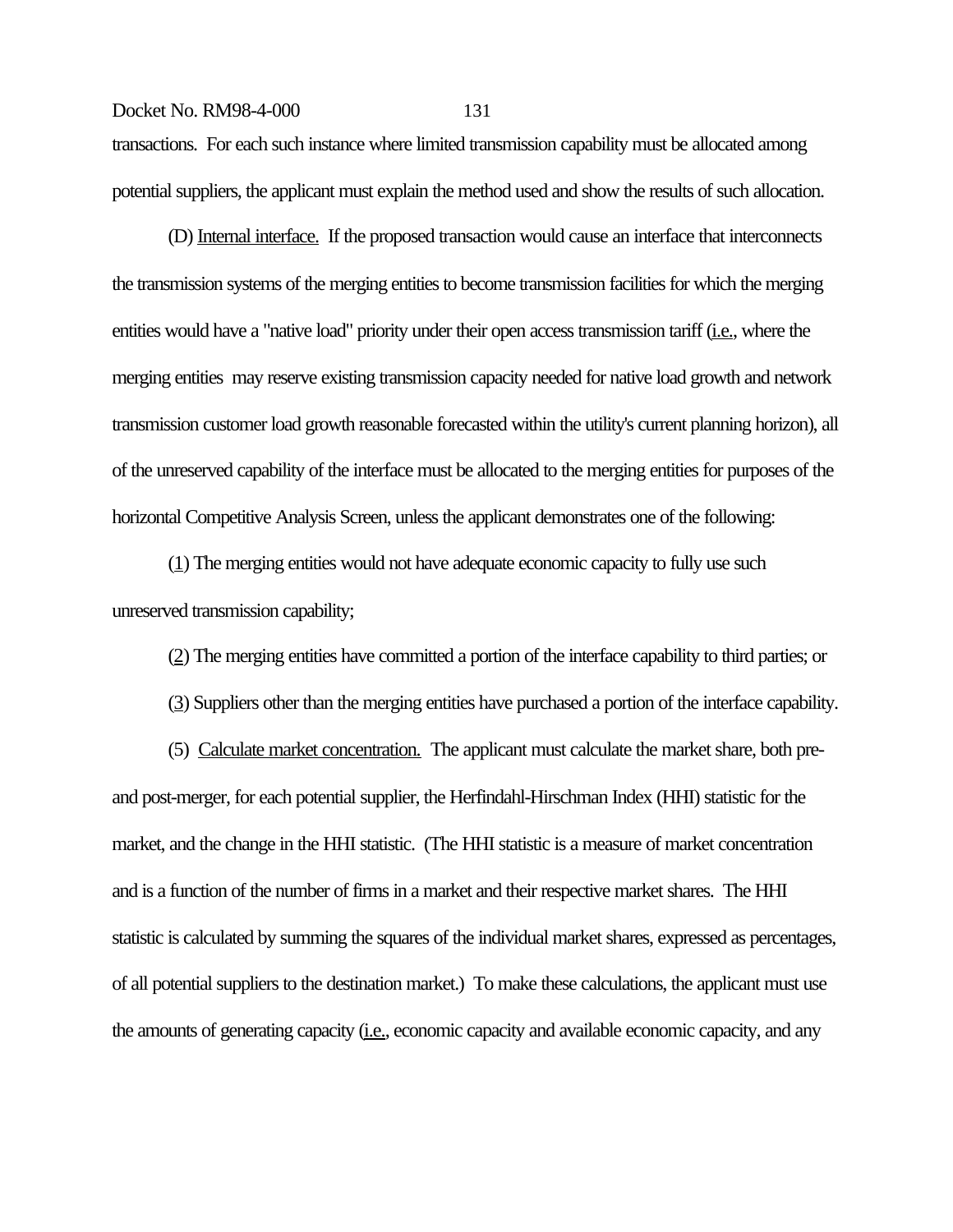# Docket No. RM98-4-000 132 other relevant measure) determined in paragraph (c)(3)(i) of this section, for each product in each destination market.

(6) Provide historical transaction data. The applicant must provide historical trade data and historical transmission data to corroborate the results of the horizontal Competitive Analysis Screen. The data must cover the two-year period preceding the filing of the application. The applicant may adjust the results of the horizontal Competitive Analysis Screen, if supported by historical trade data or historical transmission service data. Any adjusted results must be shown separately, along with an explanation of all adjustments to the results of the horizontal Competitive Analysis Screen. The applicant must also provide an explanation of any significant differences between results obtained by the horizontal Competitive Analysis Screen and trade patterns in the last two years.

(d) In support of the delivered price test required by paragraph (c)(4) of this section, the applicant must provide the following data and information used in calculating the economic capacity and available economic capacity that a potential supplier could deliver to a destination market. The transmission data required by paragraphs  $(d)(7)$  through  $(d)(9)$  of this section must be supplied for the merging entities' systems. The transmission data must also be supplied for other relevant systems, to the extent data are publicly available.

(1) Generation capacity. For each generating plant or unit owned or controlled by each potential supplier, the applicant must provide:

- (i) Supplier name;
- (ii) Name of the plant or unit;
- (iii) Primary and secondary fuel-types;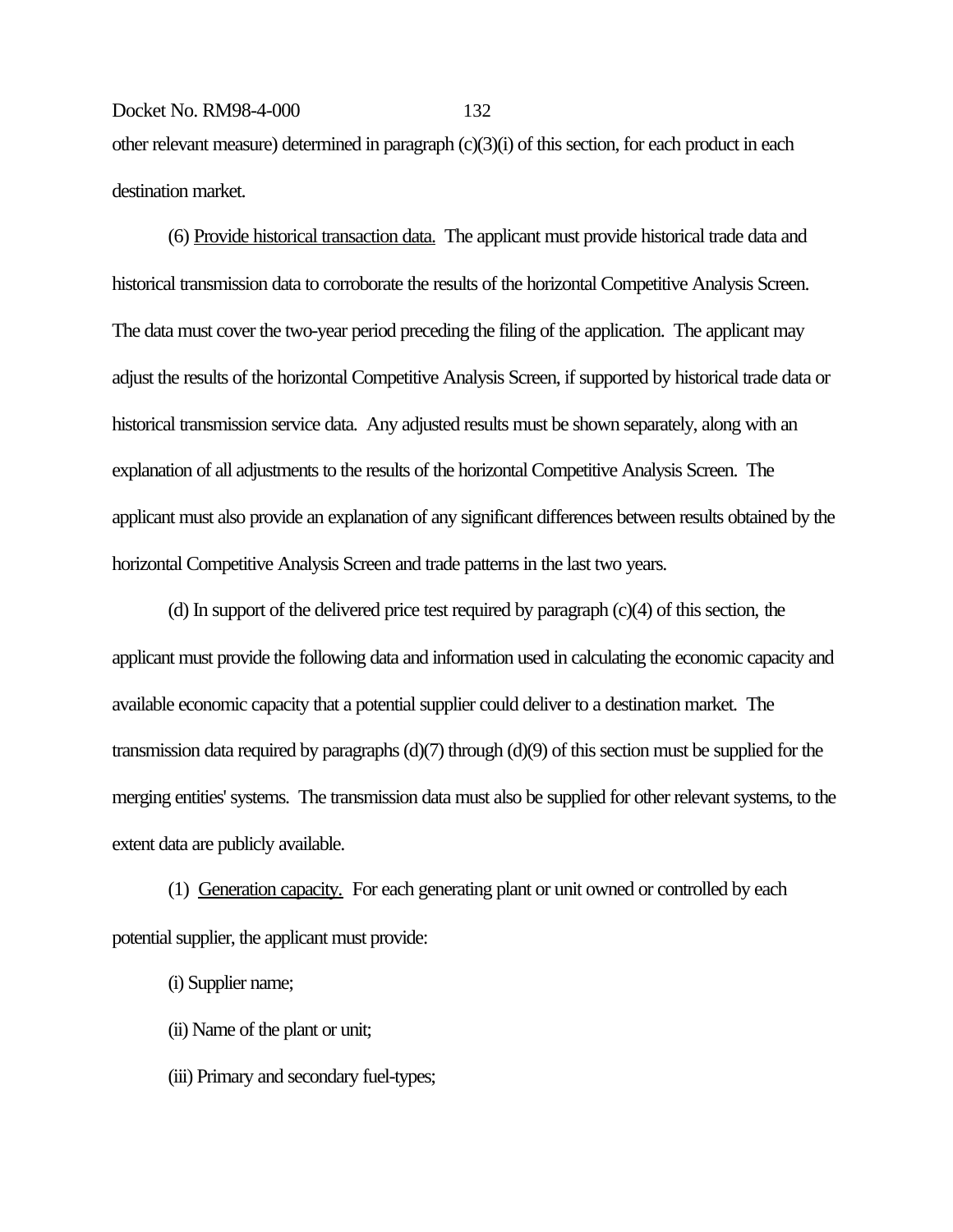(iv) Nameplate capacity;

(v) Summer and winter total capacity; and

(vi) Summer and winter capacity adjusted to reflect planned and forced outages and other

factors, such as fuel supply and environmental restrictions.

(2) Variable cost. For each generating plant or unit owned or controlled by each potential supplier, the applicant must also provide variable cost components.

(i) These cost components must include at a minimum:

(A) Variable operation and maintenance, including both fuel and non-fuel operation and

maintenance; and

(B) Environmental compliance.

(ii) To the extent costs described in paragraph (d)(2)(i) of this section are allocated among units

at the same plant, allocation methods must be fully described.

(3) Long-term purchase and sales data. For each sale and purchase of capacity, the applicant must provide the following information:

(i) Purchasing entity name;

(ii) Selling entity name;

(iii) Duration of the contract;

(iv) Remaining contract term and any evergreen provisions;

(v) Provisions regarding renewal of the contract;

(vi) Priority or degree of interruptibility;

(vii) FERC rate schedule number, if applicable;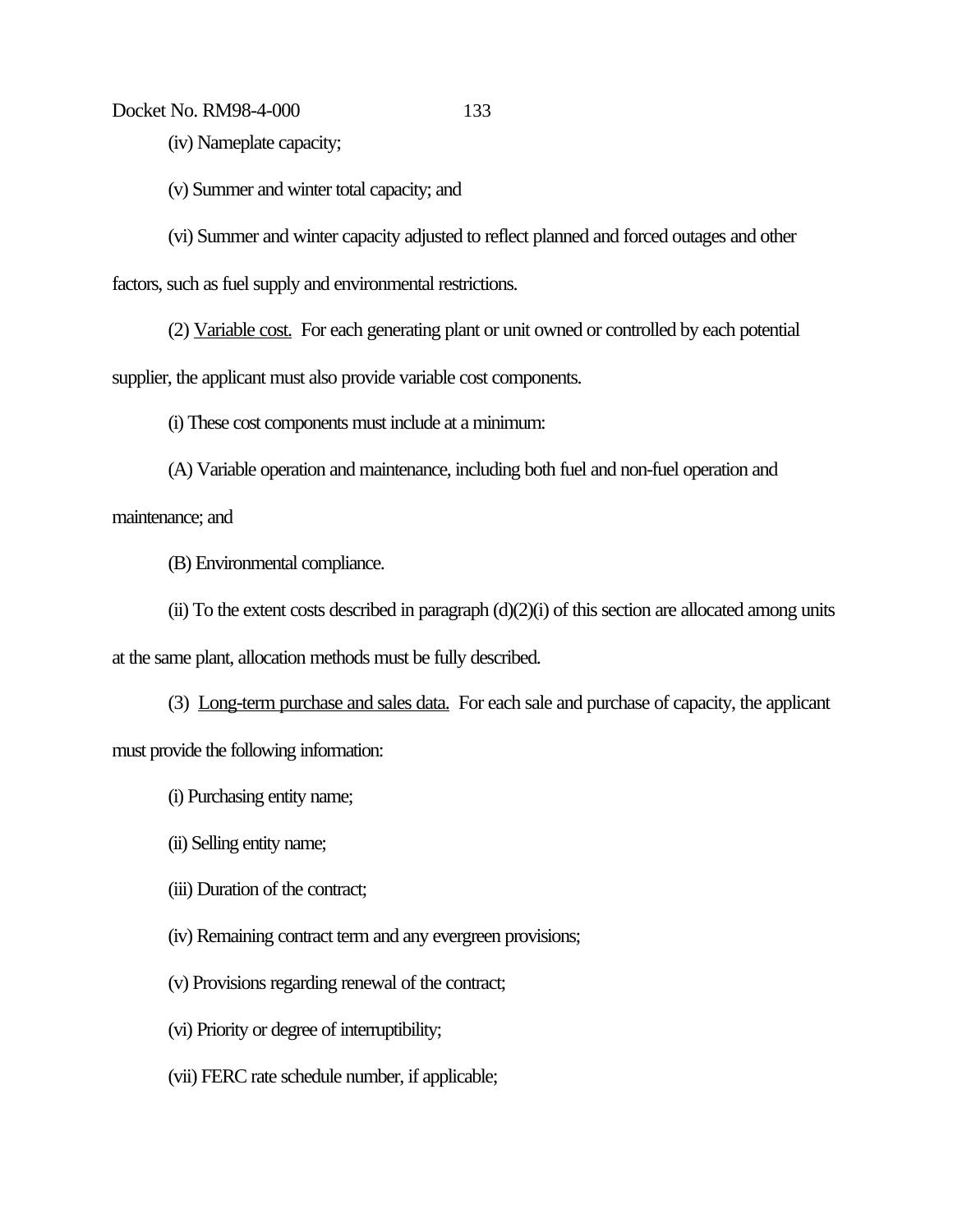(viii) Quantity and price of capacity and/or energy purchased or sold under the contract; and (ix) Information on provisions of contracts which confer operational control over generation resources to the purchaser.

(4) Native load commitments.

(i) Native load commitments are commitments to serve wholesale and retail power customers on whose behalf the potential supplier, by statute, franchise, regulatory requirement, or contract, has undertaken an obligation to construct and operate its system to meet their reliable electricity needs.

(ii) The applicant must provide supplier name and hourly native load commitments for the most recent two years. In addition, the applicant must provide this information for each load level, if loaddifferentiated relevant products are analyzed.

(iii) If data on native load commitments are not available, the applicant must fully explain and justify any estimates of these commitments.

(5) Transmission and ancillary service prices, and loss factors.

(i) The applicant must use in the horizontal Competitive Analysis Screen the maximum rates stated in the transmission providers' tariffs. If necessary, those rates should be converted to a dollarsper-megawatt hour basis and the conversion method explained.

(ii) If a regional transmission pricing regime is in effect that departs from system-specific transmission rates, the horizontal Competitive Analysis Screen must reflect the regional pricing regime.

(iii) The following data must be provided for each transmission system that would be used to deliver energy from each potential supplier to a destination market:

(A) Supplier name;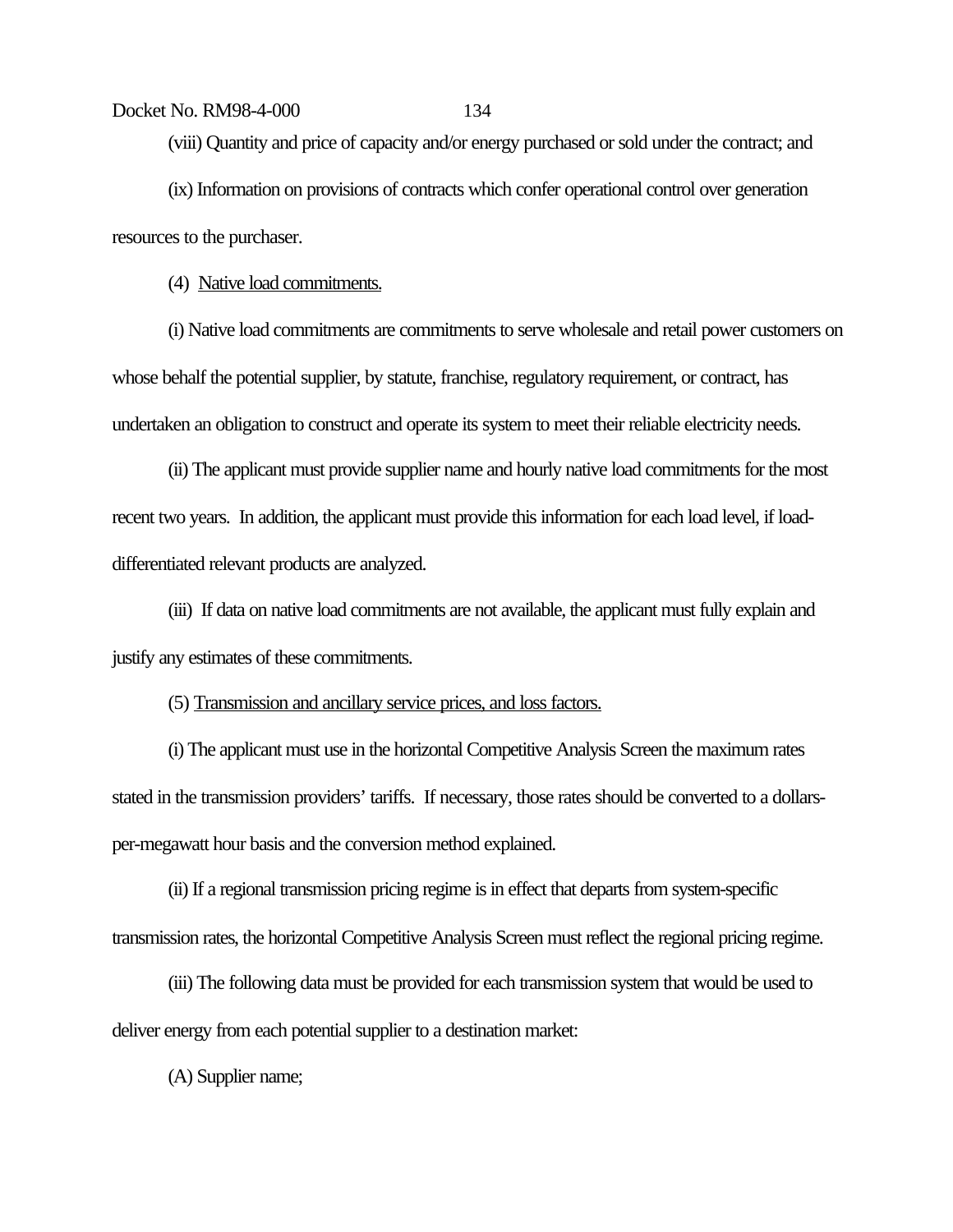- (B) Name of transmission system;
- (C) Firm point-to-point rate;
- (D) Non-firm point-to-point rate;
- (E) Scheduling, system control and dispatch rate;
- (F) Reactive power/voltage control rate;
- (G) Transmission loss factor; and
- (H) Estimated cost of supplying energy losses.

(iv) The applicant may present additional alternative analysis using discount prices if the applicant can support it with evidence that discounting is and will be available.

- (6) Destination market price. The applicant must provide, for each relevant product and destination market, market prices for the most recent two years. The applicant may provide suitable proxies for market prices if actual market prices are unavailable. Estimated prices or price ranges must be supported and the data and approach used to estimate the prices must be included with the application. If the applicant relies on price ranges in the analysis, such ranges must be reconciled with any actual market prices that are supplied in the application. Applicants must demonstrate that the results of the analysis do not vary significantly in response to small variations in actual and/or estimated prices.
	- (7) Transmission capability.

(i) The applicant must provide simultaneous transfer capability data, if available, for each of the transmission paths, interfaces, or other facilities used by suppliers to deliver to the destination markets on an hourly basis for the most recent two years.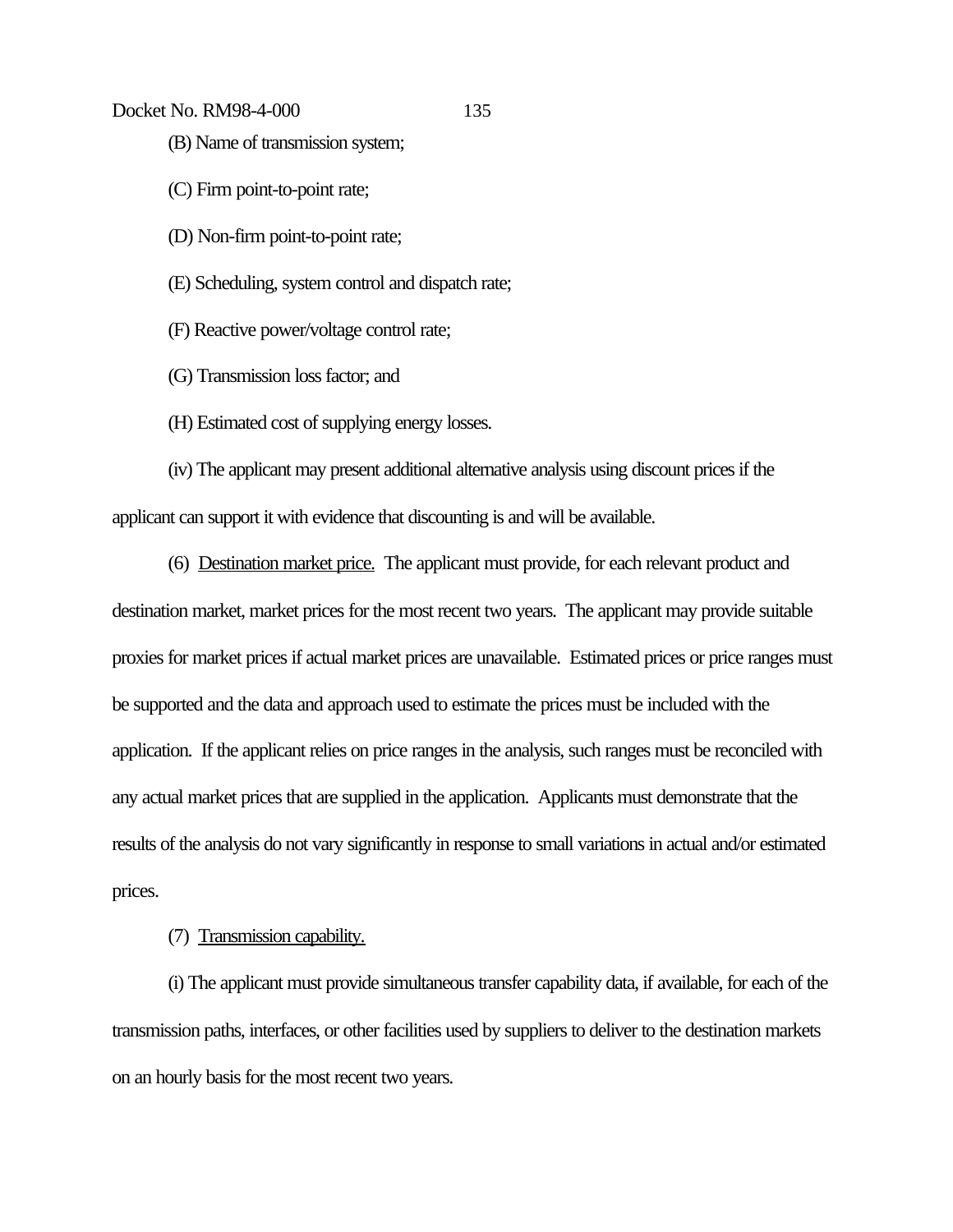# Docket No. RM98-4-000 136 (ii) Transmission capability data must include the following information:

(A) Transmission path, interface, or facility name;

(B) Total transfer capability (TTC); and

(C) Firm available transmission capability (ATC).

(iii) Any estimated transmission capability must be supported and the data and approach used to make the estimates must be included with the application.

(8) Transmission constraints.

(i) For each existing transmission facility that affects supplies to the destination markets and that has been constrained during the most recent two years or is expected to be constrained within the planning horizon, the applicant must provide the following information:

(A) Name of all paths, interfaces, or facilities affected by the constraint;

(B) Locations of the constraint and all paths, interfaces, or facilities affected by the constraint;

(C) Hours of the year when the transmission constraint is binding; and

(D) The system conditions under which the constraint is binding.

(ii) The applicant must include information regarding expected changes in loadings on

transmission facilities due to the proposed transaction and the consequent effect on transfer capability.

(iii) To the extent possible, the applicant must provide system maps showing the location of transmission facilities where binding constraints have been known or are expected to occur.

(9) Firm transmission rights (Physical and Financial). For each potential supplier to a

destination market that holds firm transmission rights necessary to directly or indirectly deliver energy to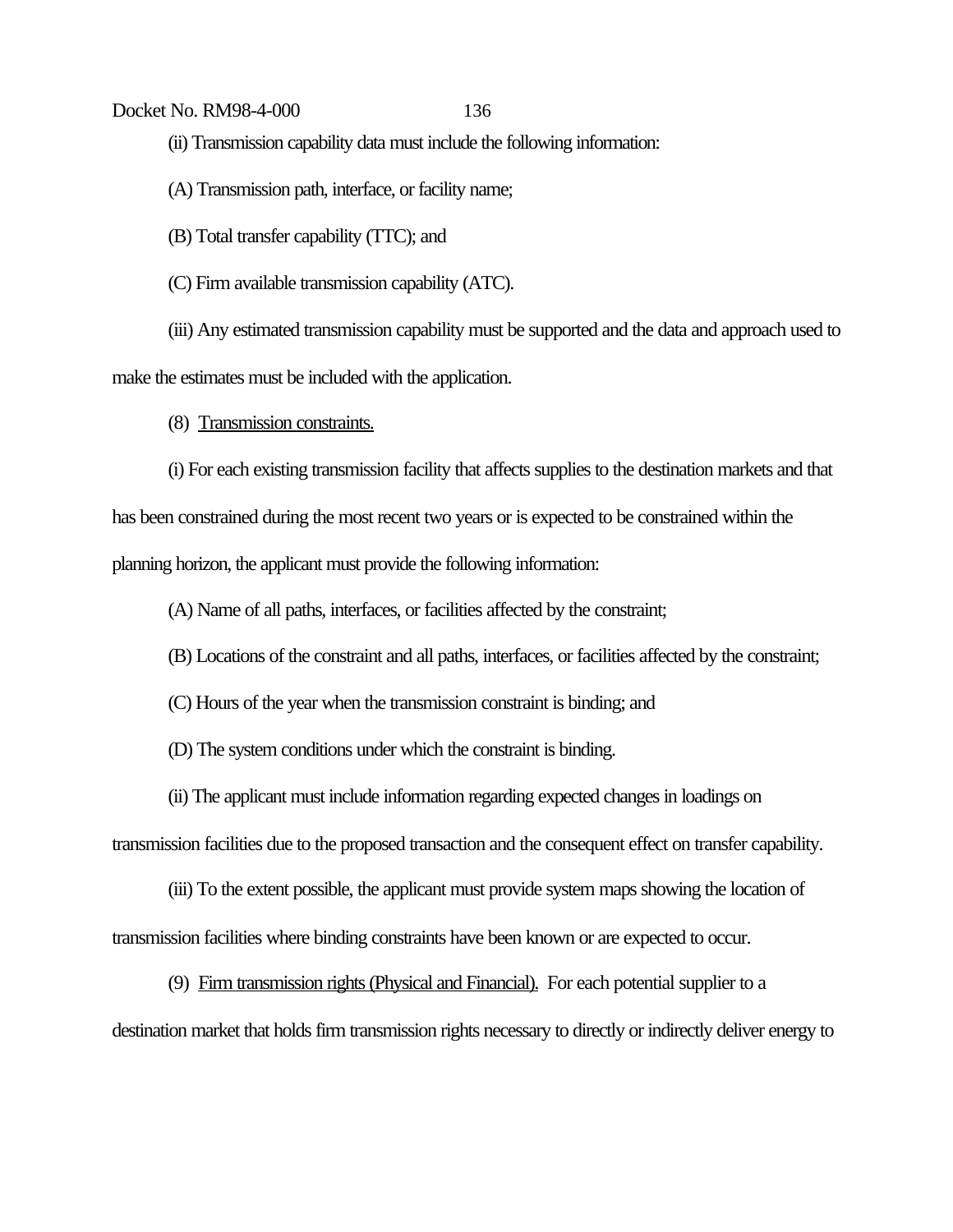Docket No. RM98-4-000 137 that market, or that holds transmission congestion contracts, the applicant must provide the following information:

(i) Supplier name;

(ii) Name of transmission path interface, or facility;

(iii) The FERC rate schedule number, if applicable, under which transmission service is

provided; and

(iv) A description of the firm transmission rights held (including, at a minimum, quantity and remaining time the rights will be held, and any relevant time restrictions on transmission use, such as peak or off-peak rights).

(10) Summary table of potential suppliers' presence.

(i) The applicant must provide a summary table with the following information for each potential supplier for each destination market:

(A) Potential supplier name;

(B) The potential supplier's total amount of economic capacity (not subject to transmission constraints); and

(C) The potential supplier's amount of economic capacity from which energy can be delivered to the destination market (after adjusting for transmission availability).

(ii) A similar table must be provided for available economic capacity, and for any other generating capacity measure used by the applicant.

(11) Historical trade data.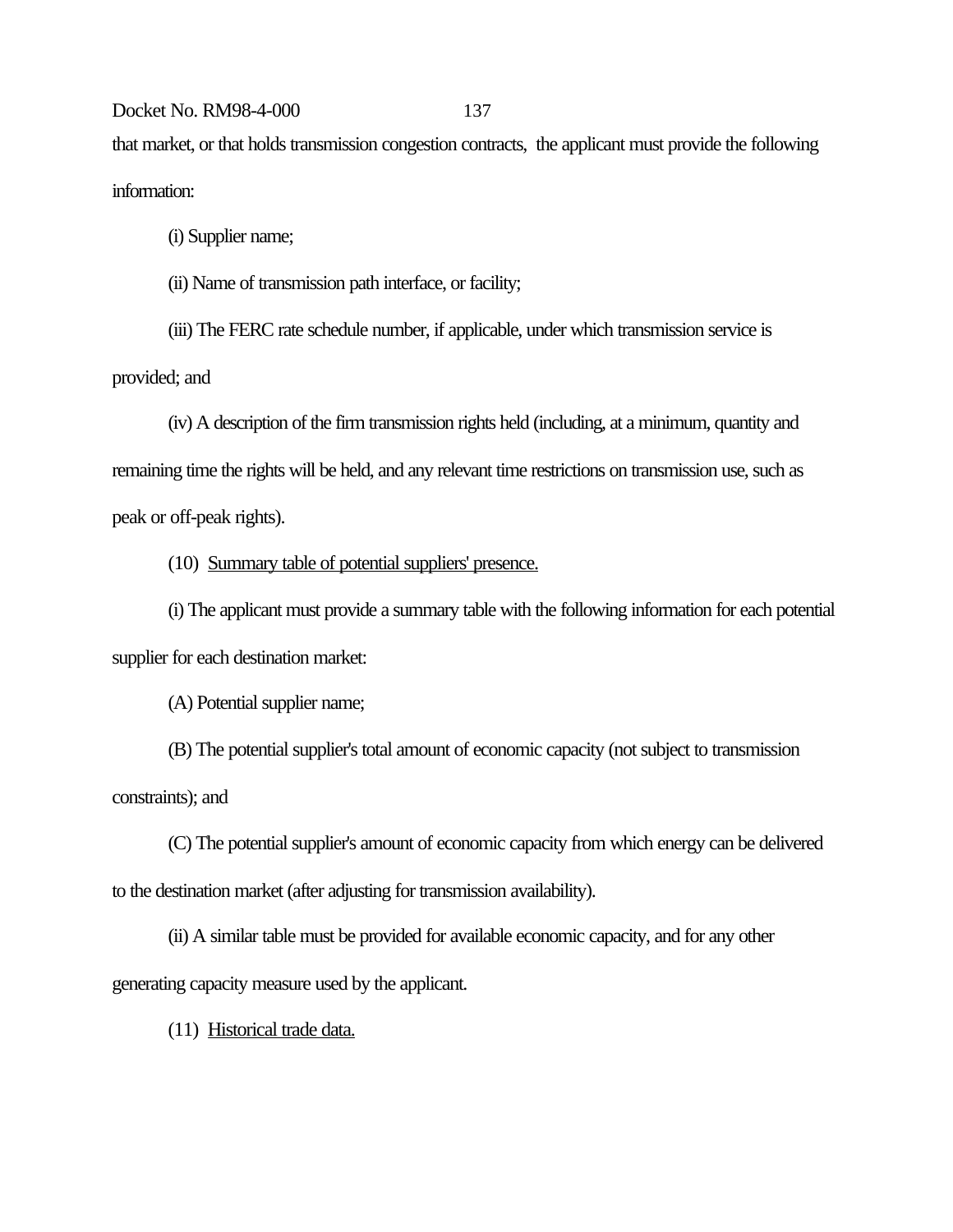(i) The applicant must provide data identifying all of the merging entities' wholesale sales and

purchases of electric energy for the most recent two years.

- (ii) The applicant must include the following information for each transaction:
- (A) Type of transaction (such as non-firm, short-term firm, long-term firm, peak, off-peak, etc.);
- (B) Name of purchaser;
- (C) Name of seller;
- (D) Date, duration and time period of the transaction;
- (E) Quantity of energy purchased or sold;
- (F) Energy charge per unit;
- (G) Megawatt hours purchased or sold;
- (H) Price; and

(I) The delivery points used to effect the sale or purchase.

(12) Historical transmission data. The applicant must provide information concerning any transmission service denials, interruptions and curtailments on the merging entities' systems, for the most recent two years, to the extent the information is available from OASIS data, including the following information:

- (i) Name of the customer denied, interrupted or curtailed;
- (ii) Type, quantity and duration of service at issue;
- (iii) The date and period of time involved;
- (iv) Reason given for the denial, interruption or curtailment;
- (v) The transmission path; and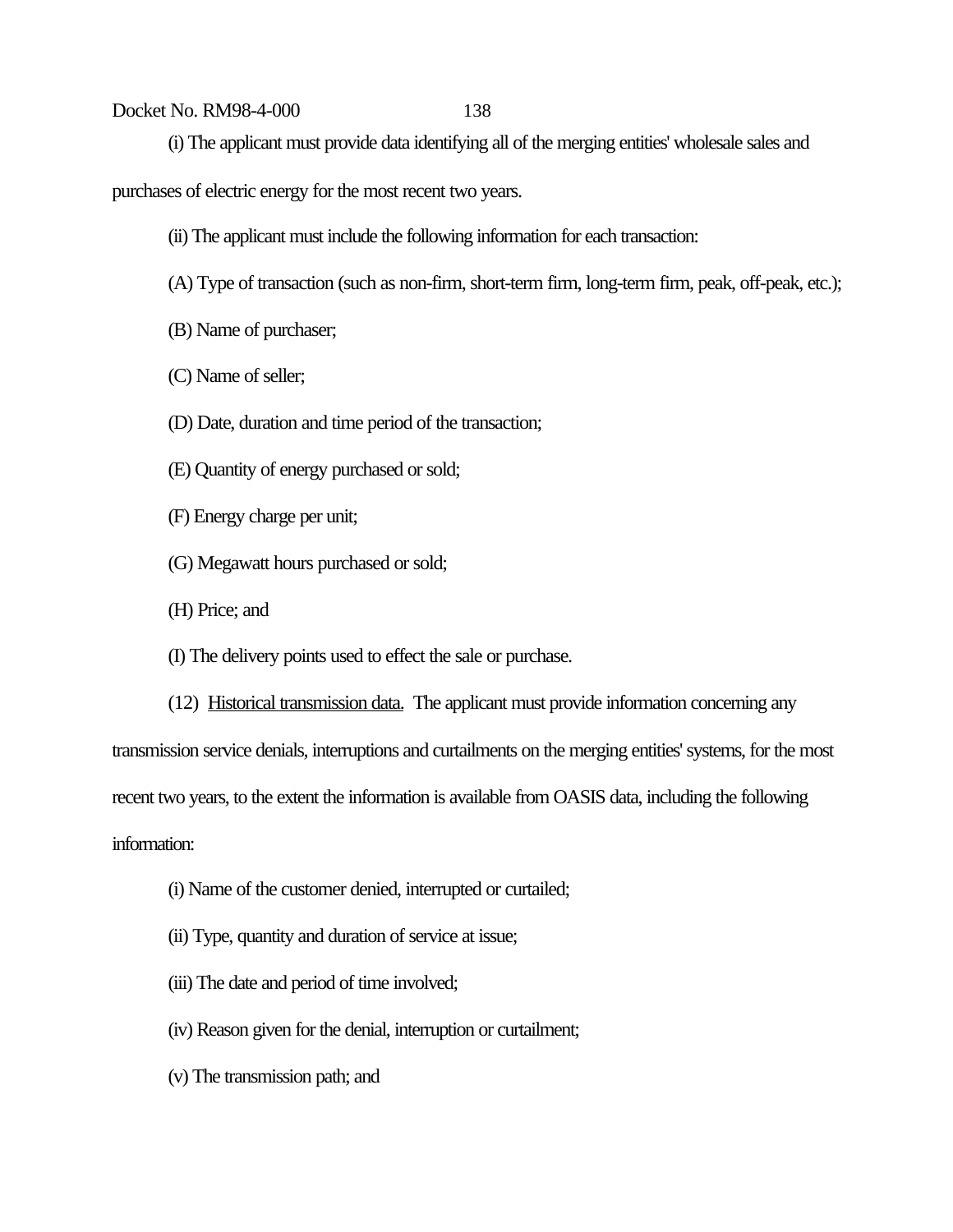(vi) The reservations or other use anticipated on the affected transmission path at the time of the service denial, curtailment or interruption.

(e) Mitigation. Any mitigation measures proposed by the applicant (including, for example, divestiture or participation in a regional transmission organization) which are intended to mitigate the adverse effect of the proposed transaction must, to the extent possible, be factored into the horizontal Competitive Analysis Screen as an additional post-transaction analysis. Any mitigation commitments that involve facilities (e.g., in connection with divestiture of generation) must identify the facilities affected by the commitment, along with a timetable for implementing the commitments.

(f) Additional factors. If the applicant does not propose mitigation, the applicant must address:

(1) The potential adverse competitive effects of the transaction.

(2) The potential for entry in the market and the role that entry could play in mitigating adverse competitive effects of the transaction;

(3) The efficiency gains that reasonably could not be achieved by other means; and

(4) Whether, but for the transaction, one or more of the merging entities would be likely to fail, causing its assets to exit the market.

# §33.4 **Additional information requirements for applications involving vertical competitive impacts.**

(a)(1) The applicant must file the vertical Competitive Analysis described in paragraphs (b) through (e) of this section if, as a result of the proposed transaction, a single corporate entity has ownership or control over one or more merging entities that provides inputs to electricity products and one or more merging entities that provides electric generation products (for purposes of this section,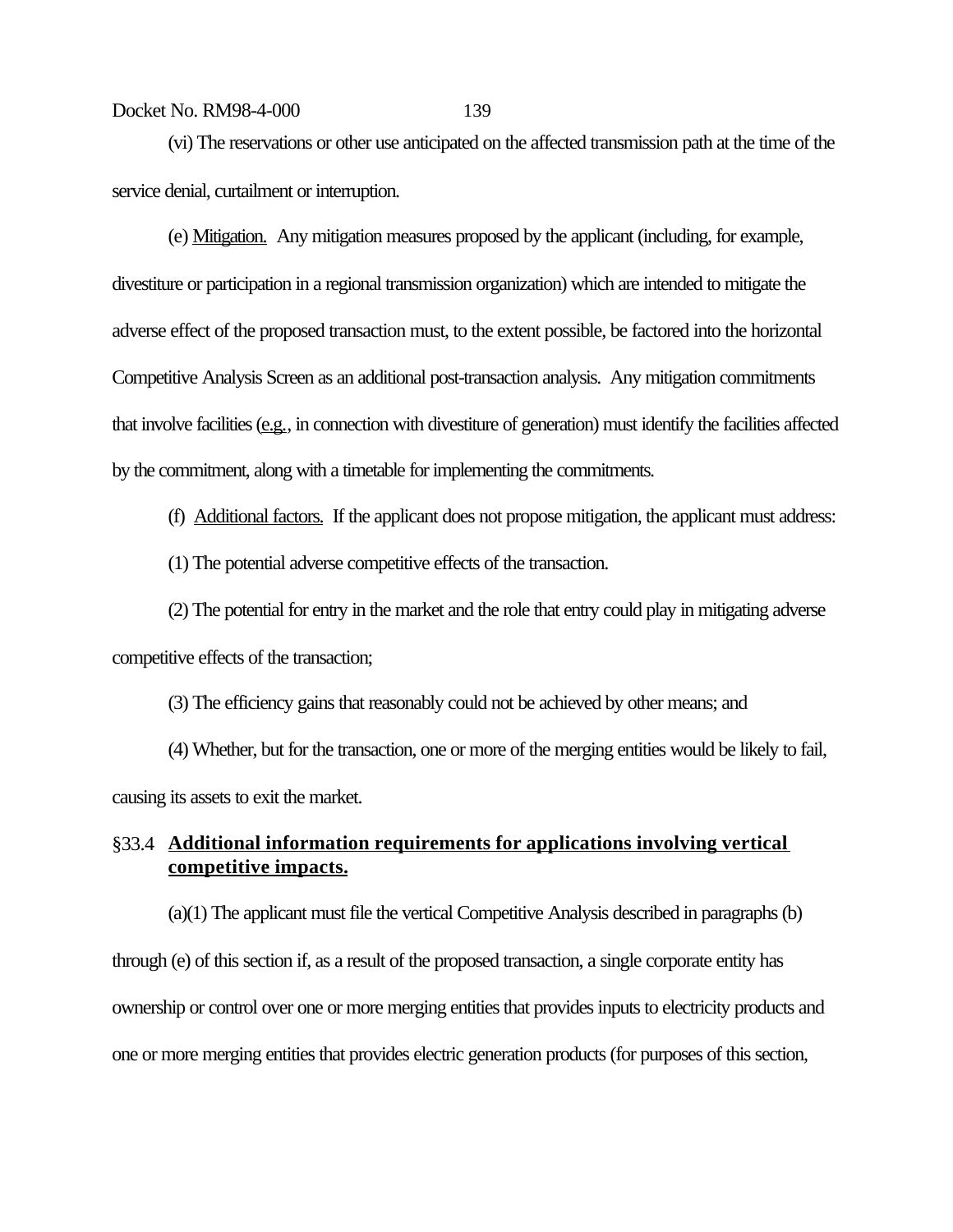# Docket No. RM98-4-000 140 merging entities means any party to the proposed transaction or its parent companies, energy subsidiaries or energy affiliates).

(2) A vertical Competitive Analysis need not be filed if the applicant can affirmatively demonstrate that:

(i) The merging entities currently do not provide inputs to electricity products (i.e., upstream relevant products) and electricity products (i.e., downstream relevant products) in the same geographic markets or that the extent of the business transactions in the same geographic market is <u>de minimis</u>; and no intervenor has alleged that one of the merging entities is a perceived potential competitor in the same geographic market as the other.

(ii) The extent of the upstream relevant products currently provided by the merging entities is used to produce a de minimis amount of the relevant downstream products in the relevant destination markets, as defined in paragraph  $(c)(2)$  of § 33.3.

(b) All data, assumptions, techniques and conclusions in the vertical Competitive Analysis must be accompanied by appropriate documentation and support.

(c) The vertical Competitive Analysis must be completed using the following steps:

(1) Define relevant products.

(i) Downstream relevant products. The applicant must identify and define as downstream relevant products all products sold by merging entities in relevant downstream geographic markets, as outlined in paragraph  $(c)(1)$  of  $\S 33.3$ .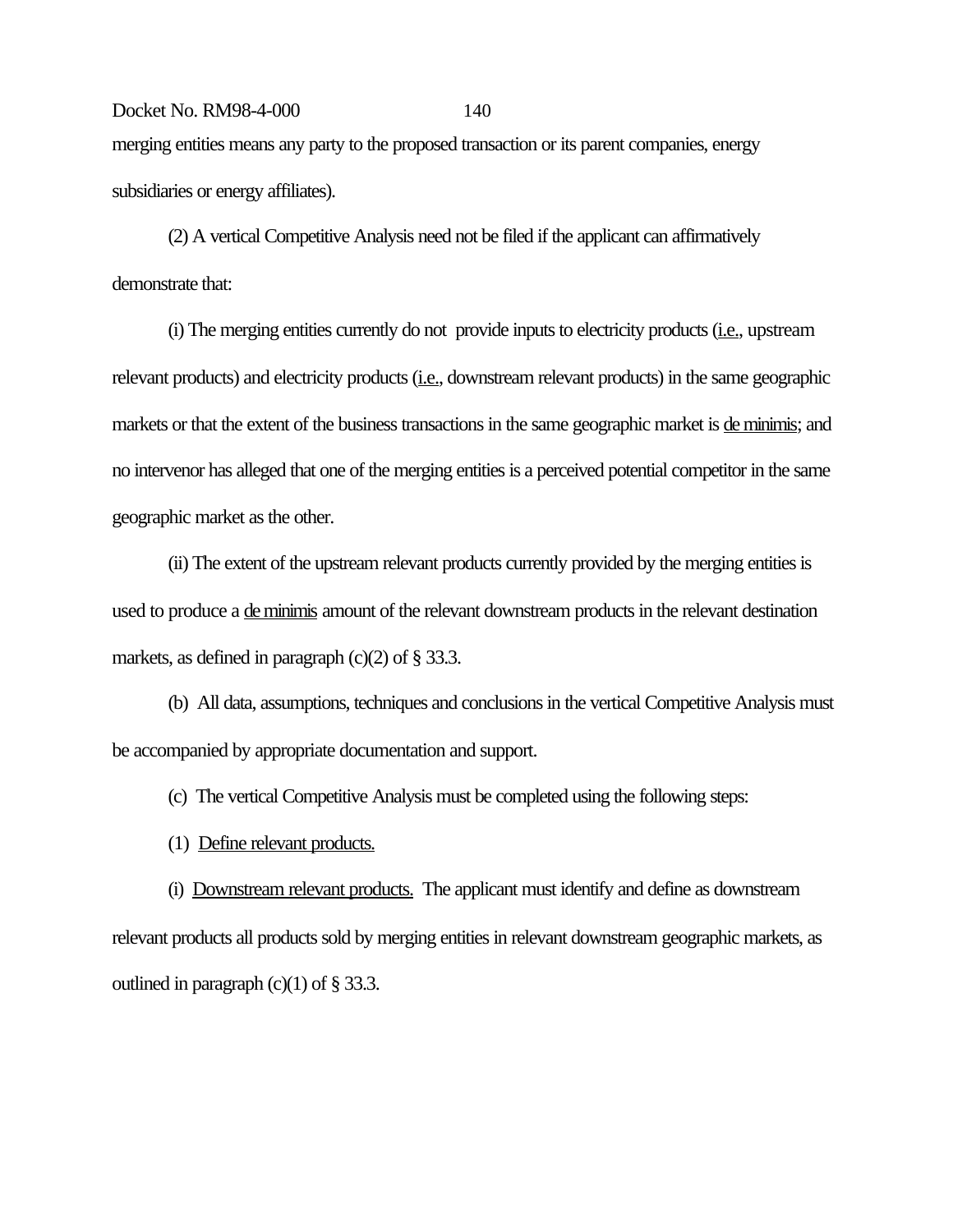(ii) Upstream relevant products. The applicant must identify and define as upstream relevant products all inputs to electricity products provided by upstream merging entities in the most recent two years.

(2) Define geographic markets.

(i) Downstream geographic markets. The applicant must identify all geographic markets in which it or any merging entities sell the downstream relevant products, as outlined in paragraphs (c)(2) and (c)(3) of § 33.3.

(ii) Upstream geographic markets. The applicant must identify all geographic markets in which it or any merging entities provide the upstream relevant products.

(3) Analyze competitive conditions.

(i) Downstream geographic market.

(A) The applicant must compute market share for each supplier in each relevant downstream geographic market and the HHI statistic for the downstream market. The applicant must provide a summary table with the following information for each relevant downstream geographic market:

(1) The economic capacity of each downstream supplier (specify the amount of such capacity served by each upstream supplier);

(2) The total amount of economic capacity in the downstream market served by each upstream supplier;

(3) The market share of economic capacity served by each upstream supplier; and

(4) The HHI statistic for the downstream market.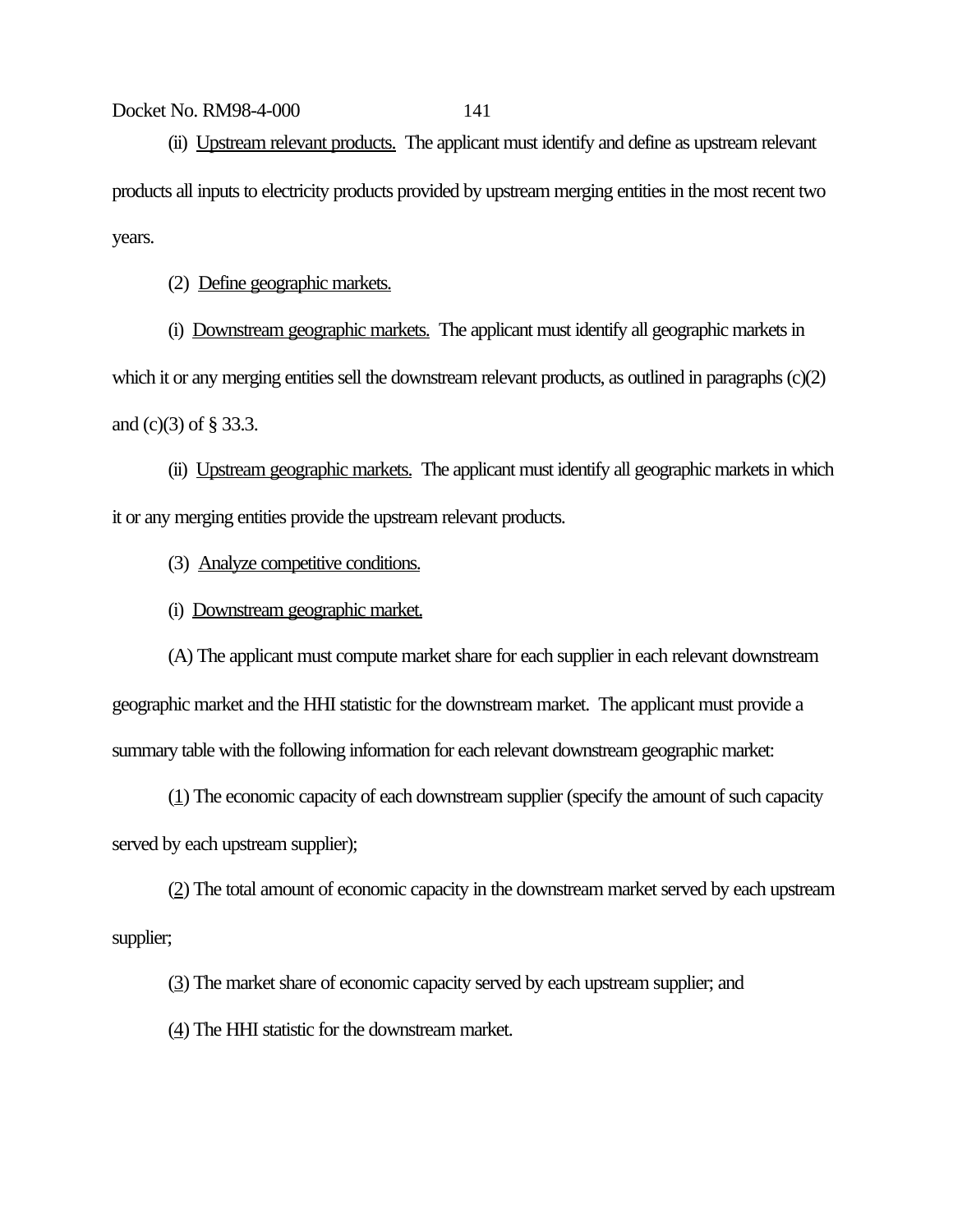(B) A similar table must be provided for available economic capacity and for any other measure used by the applicant.

(ii) Upstream geographic market. The applicant must provide a summary table with the

following information for each upstream relevant product in each relevant upstream geographic market:

(A) The amount of relevant product provided by each upstream supplier;

(B) The total amount of relevant product in the market;

(C) The market share of each upstream supplier; and

(D) The HHI statistic for the upstream market.

(d) Mitigation. Any mitigation measures proposed by the applicant (including, for example,

divestiture or participation in an Regional Transmission Organization) which are intended to mitigate the adverse effect of the proposed transaction must, to the extent possible, be factored into the vertical competitive analysis as an additional post-transaction analysis. Any mitigation measures that involve facilities must identify the facilities affected by the commitment.

(e) Additional factors.

(1) If the applicant does not propose mitigation measures, the applicant must address:

(i) The potential adverse competitive effects of the transaction.

(ii) The potential for entry in the market and the role that entry could play in mitigating adverse competitive effects of the transaction;

(iii) The efficiency gains that reasonably could not be achieved by other means; and

(iv) Whether, but for the proposed transaction, one or more of the parties to the transaction would be likely to fail, causing its assets to exit the market.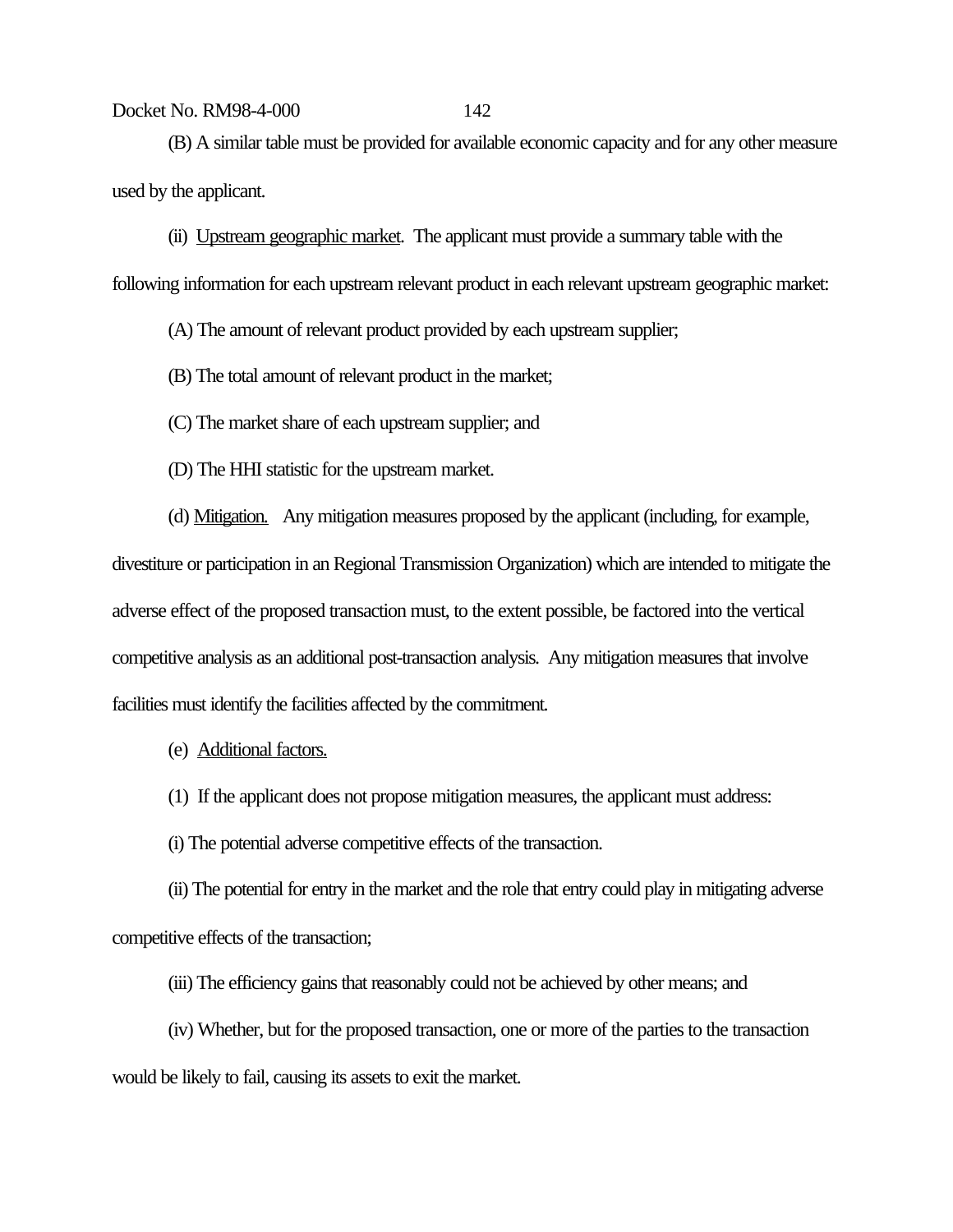(2) The applicant must address each of the additional factors in the context of whether the proposed transaction is likely to present concerns about raising rivals' costs or anticompetitive coordination.

#### **§33.5 Proposed accounting entries.**

If the applicant is required to maintain its books of account in accordance with the Commission's Uniform System of Accounts in part 101 of this chapter, the applicant must present proposed accounting entries showing the effect of the transaction with sufficient detail to indicate the effects on all account balances (including amounts transferred on an interim basis), the effect on the income statement, and the effects on other relevant financial statements. The applicant must also explain how the amount of each entry was determined.

#### §33.6 **Form of notice.**

The applicant must file a form of notice of the application suitable for issuance in the Federal Register, as well as a copy of the same notice in electronic format in WordPerfect 6.1 (or other electronic format the Commission may designate) on a 3½" diskette marked with the name of the applicant and the words "Notice of Application." The Notice of Filing must appear in the following form:

#### UNITED STATES OF AMERICA

#### FEDERAL ENERGY REGULATORY COMMISSION

[Full Name of Applicant(s)] Docket No. XXXX-XXX-XXX

#### NOTICE OF FILING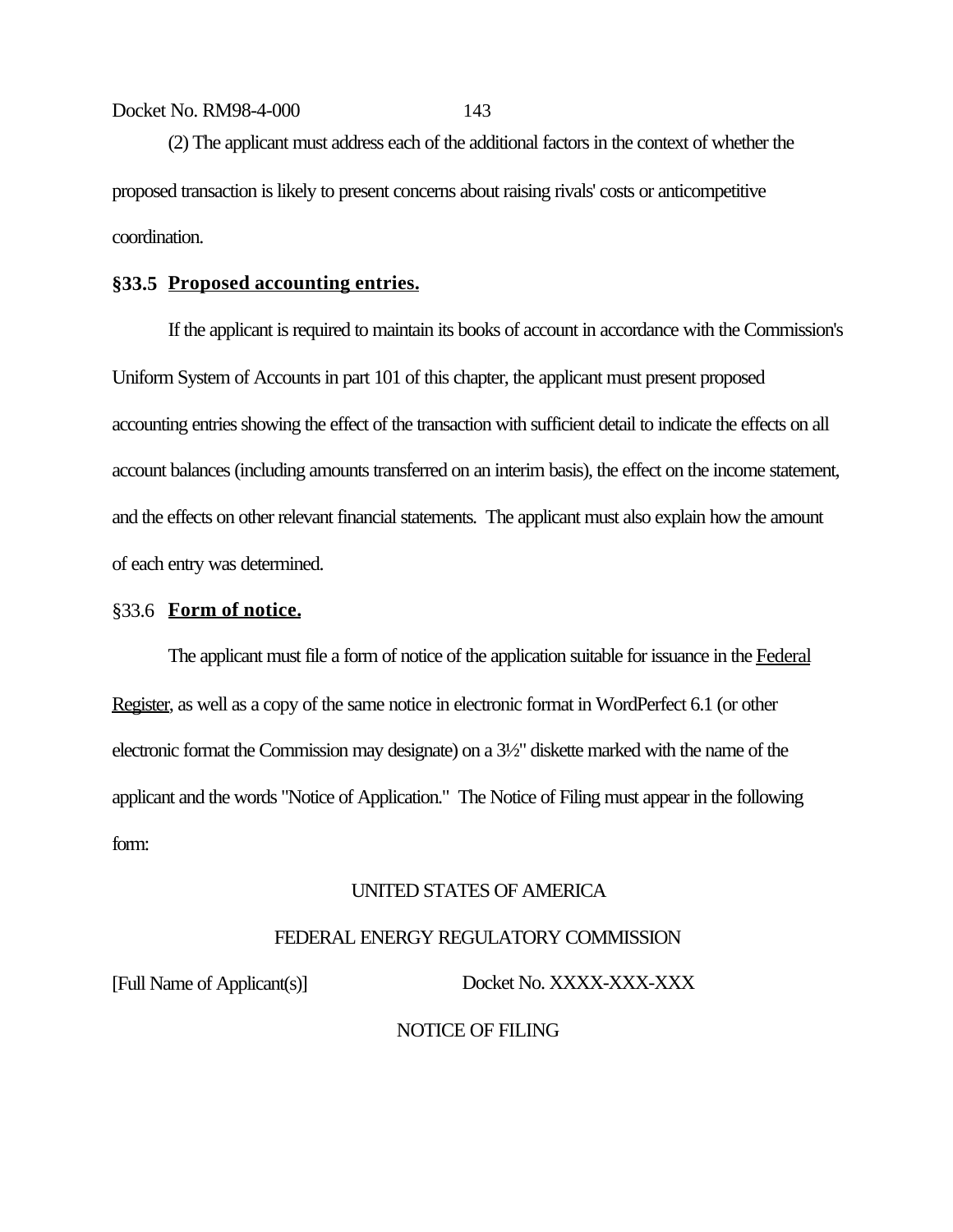Take notice that on [Date of filing], [Applicant(s)] filed with the Federal Energy Regulatory Commission an application pursuant to section 203 of the Federal Power Act for authorization of a disposition of jurisdictional facilities whereby [describe the transaction for which authorization is sought, clearly identifying the jurisdictional facilities being disposed of, the entity(s) disposing of the facilities, the entity(s) acquiring/leasing the facilities and (briefly) how the disposition will be accomplished (e.g., by stock transfer or a cash sale)]. [If the disposition of jurisdictional facilities is directly related to the disposition of generation assets, identify those generation assets and their total nameplate generation capacity in Megawatts. If authorization is needed for both the sale and the purchase of the jurisdictional facilities, this should be clearly stated in this paragraph of the notice. If the application involves a merger, the applicant should clearly indicate this in the draft notice. If the application contained a request for privileged treatment by the Commission, state this fact in this paragraph of the notice.]

Any person desiring to be heard or to protest such filing should file a motion to intervene or protest with the Federal Energy Regulatory Commission, 888 First Street, N.E., Washington, D.C. 20426, in accordance with Rules 211 and 214 of the Commission's Rules of Practice and Procedure (18 CFR 385.211 and 385.214). All such motions and protests should be filed on or before

 . Protests will be considered by the Commission to determine the appropriate action to be taken, but will not serve to make protestants parties to the proceedings. Any person wishing to become a party must file a motion to intervene. Copies of this filing are on file with the Commission and are available for public inspection. This filing may also be viewed on the Internet at http://www.ferc.fed.us/online/rims.htm (call 202-208-2222 for assistance).

**Secretary**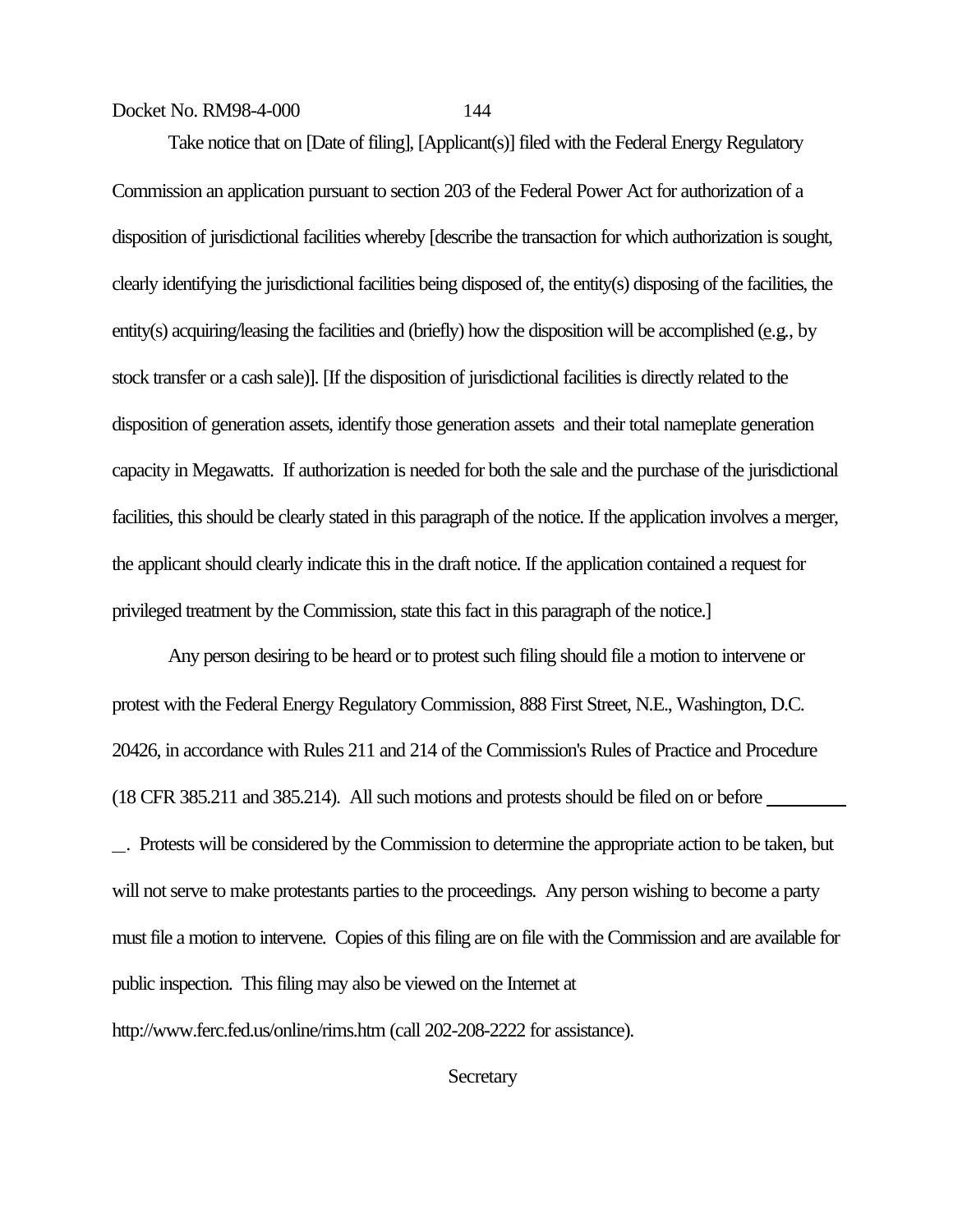Docket No. RM98-4-000 145 The Commission may require the applicant to give such local notice by publication as the Commission in its discretion may deem proper.

#### §33.7 **Verification.**

The original application must be signed by a person or persons having authority with respect thereto and having knowledge of the matters therein set forth, and must be verified under oath.

### §33.8 **Number of copies.**

An original and eight copies of the application under this part must be submitted. If the applicant submits a public and a non-public version (containing information filed under a request for privileged treatment), the original and at least three of the eight copies must be of the non-public version of the filing, pursuant to § 388.112(b)(ii). If the applicant must submit information specified in paragraphs (b), (c), (d), (e) and (f) of  $\S 33.3$  or paragraphs (b), (c), (d) and (e) of  $\S 33.4$ , the applicant must submit all such information in electronic format (e.g., on computer diskette or on CD) along with a printed description and summary. The electronic version must be submitted in accordance with § 385.2011 of the Commission's regulations. The printed portion of the applicant's submission must include documentation for the electronic submission, including all file names and a summary of the data contained in each file. Each column (or data item) in each separate data table or chart must be clearly labeled in accordance with the requirements of § 33.3 and § 33.4. Any units of measurement associated with numeric entries must also be included.

#### §33.9 **Protective order.**

If the applicant seeks to protect any portion of the application, or any attachment thereto, from public disclosure pursuant to § 388.112 of this chapter, the applicant must include with its request for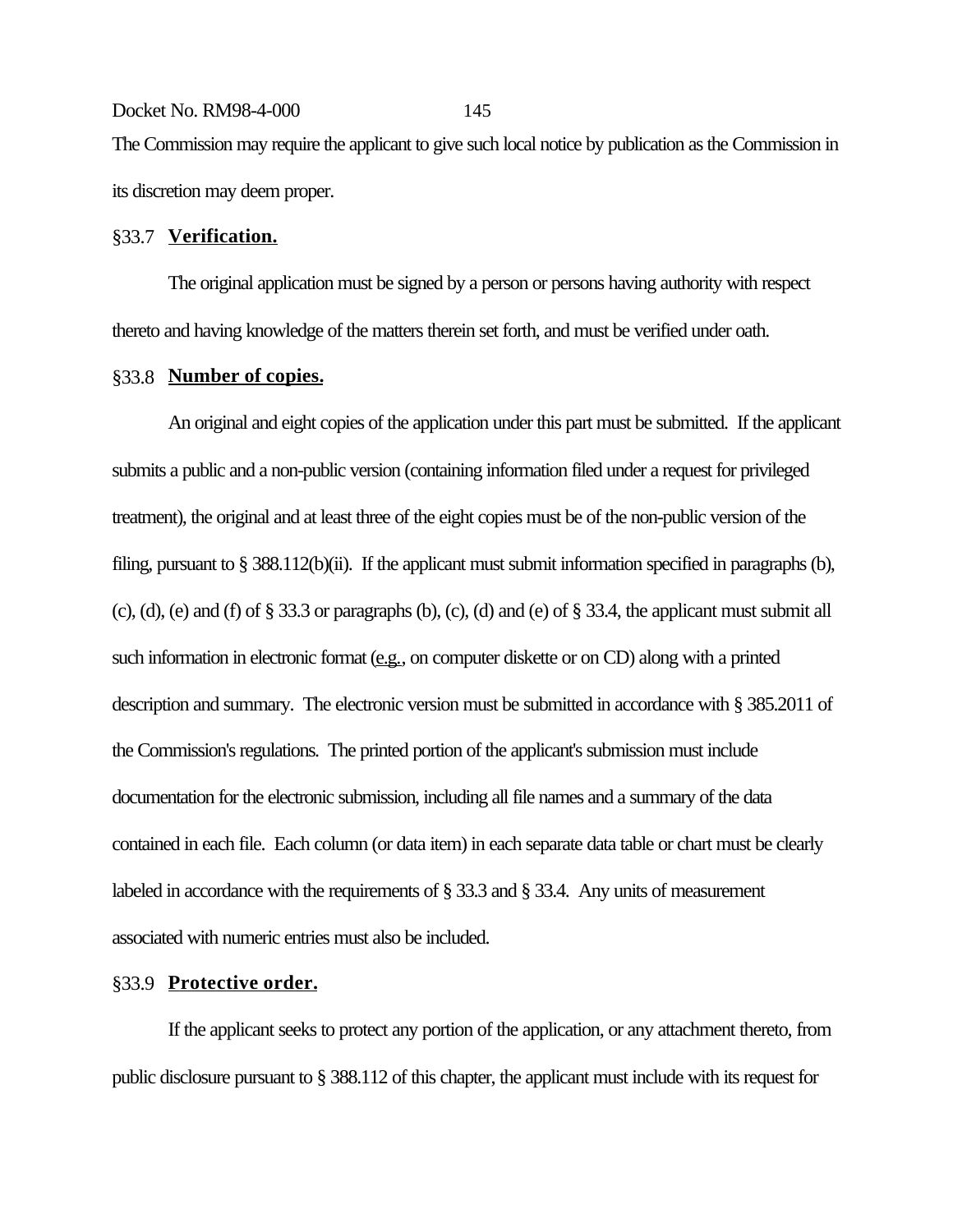Docket No. RM98-4-000 146 privileged treatment a proposed protective order under which the parties to the proceeding will be able to review any of the data, information, analysis or other documentation relied upon by the applicant for which privileged treatment is sought.

## §33.10 **Additional information.**

The Director of the Office of Markets, Tariffs and Rates, or his designee, may, by letter, require the applicant to submit additional information as is needed for analysis of an application filed under this part.